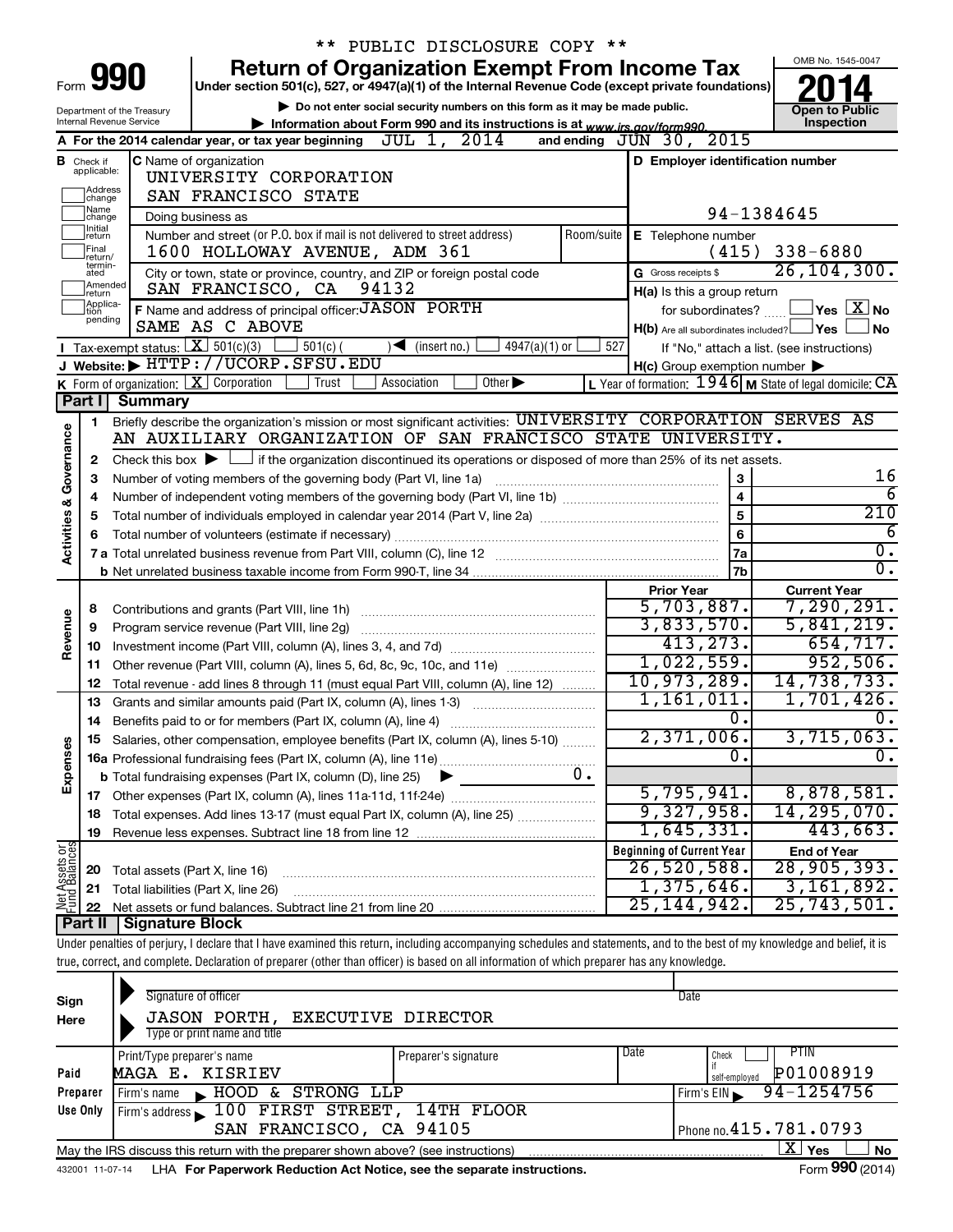|                                                                                                                                                                    |          |                                                                                |                            |                              | Page 2                                             |
|--------------------------------------------------------------------------------------------------------------------------------------------------------------------|----------|--------------------------------------------------------------------------------|----------------------------|------------------------------|----------------------------------------------------|
| Form 8868 (Rev. 1-2014)<br>. If you are filing for an Additional (Not Automatic) 3-Month Extension, complete only Part II and check this box                       |          |                                                                                |                            |                              |                                                    |
| Note. Only complete Part II if you have already been granted an automatic 3-month extension on a previously filed Form 8868.                                       |          |                                                                                |                            |                              |                                                    |
| • If you are filing for an Automatic 3-Month Extension, complete only Part I (on page 1).                                                                          |          |                                                                                |                            |                              |                                                    |
| Additional (Not Automatic) 3-Month Extension of Time. Only file the original (no copies needed).<br><b>Part II</b>                                                 |          |                                                                                |                            |                              |                                                    |
|                                                                                                                                                                    |          |                                                                                |                            |                              |                                                    |
|                                                                                                                                                                    |          |                                                                                |                            |                              | Enter filer's identifying number, see instructions |
| Name of exempt organization or other filer, see instructions.<br>Type or<br><b>UNIVERSITY CORPORATION</b>                                                          |          |                                                                                |                            |                              | Employer identification number (EIN) or            |
| print<br><b>SAN FRANCISCO STATE</b>                                                                                                                                |          |                                                                                |                            | 94-1384645                   |                                                    |
| File by the<br>due date for                                                                                                                                        |          |                                                                                |                            |                              |                                                    |
| Number, street, and room or suite no. If a P.O. box, see instructions.<br>filing your<br><b>1600 HOLLOWAY AVENUE, ADM 361</b>                                      |          |                                                                                |                            | Social security number (SSN) |                                                    |
| return. See<br>instructions                                                                                                                                        |          |                                                                                |                            |                              |                                                    |
| City, town or post office, state, and ZIP code. For a foreign address, see instructions.<br>SAN FRANCISCO, CA 94132                                                |          |                                                                                |                            |                              |                                                    |
|                                                                                                                                                                    |          |                                                                                |                            |                              |                                                    |
|                                                                                                                                                                    |          |                                                                                |                            |                              | $011$                                              |
| Enter the Return code for the return that this application is for (file a separate application for each return)                                                    |          |                                                                                |                            |                              |                                                    |
|                                                                                                                                                                    |          |                                                                                |                            |                              |                                                    |
| <b>Application</b>                                                                                                                                                 | Return   | <b>Application</b>                                                             |                            |                              | Return                                             |
| Is For                                                                                                                                                             | Code     | <b>Is For</b>                                                                  |                            |                              | Code                                               |
| Form 990 or Form 990-EZ                                                                                                                                            | 01       |                                                                                |                            |                              | 08                                                 |
| Form 990-BL                                                                                                                                                        | 02       | Form 1041-A                                                                    |                            |                              | 09                                                 |
| Form 4720 (individual)                                                                                                                                             | OЗ<br>04 | Form 4720 (other than individual)                                              |                            |                              | 10                                                 |
| Form 990-PF                                                                                                                                                        | 05       | Form 5227<br>Form 6069                                                         |                            |                              | 11                                                 |
| Form 990-T (sec. 401(a) or 408(a) trust)<br>Form 990-T (trust other than above)                                                                                    | 06       | Form 8870                                                                      |                            |                              | 12                                                 |
| STOP! Do not complete Part II if you were not already granted an automatic 3-month extension on a previously filed Form 8868.                                      |          |                                                                                |                            |                              |                                                    |
| <b>TAMMIE RIDGELL</b>                                                                                                                                              |          |                                                                                |                            |                              |                                                    |
| • The books are in the care of $\triangleright$ 1600 HOLLOWAY AVE., ADM 361 - SAN FRANCISCO, CA 94132                                                              |          |                                                                                |                            |                              |                                                    |
| Telephone No. $\blacktriangleright$ (415) 338-1706                                                                                                                 |          | Fax No. $\blacktriangleright$                                                  |                            |                              |                                                    |
| • If the organization does not have an office or place of business in the United States, check this box                                                            |          |                                                                                |                            |                              |                                                    |
| • If this is for a Group Return, enter the organization's four digit Group Exemption Number (GEN) ________. If this is for the whole group, check this             |          |                                                                                |                            |                              |                                                    |
| $\Box$ . If it is for part of the group, check this box $\blacktriangleright\bot$                                                                                  |          | and attach a list with the names and EINs of all members the extension is for. |                            |                              |                                                    |
| $box \triangleright$<br>I request an additional 3-month extension of time until<br>4                                                                               |          | <b>MAY 15, 2016</b>                                                            |                            |                              |                                                    |
| For calendar year _________, or other tax year beginning JUL 1, 2014<br>5                                                                                          |          | , and ending $JUN$ 30, $2015$                                                  |                            |                              |                                                    |
| If the tax year entered in line 5 is for less than 12 months, check reason:<br>6                                                                                   |          | Initial return                                                                 | <b>Final return</b>        |                              |                                                    |
| Change in accounting period                                                                                                                                        |          |                                                                                |                            |                              |                                                    |
| State in detail why you need the extension<br>7.                                                                                                                   |          |                                                                                |                            |                              |                                                    |
| THE TAXPAYER'S FINANCIAL MATTERS ARE QUITE COMPLEX. ADDITIONAL TIME                                                                                                |          |                                                                                |                            |                              | ΙS                                                 |
| REQUIRED TO FILE A COMPLETE AND ACCURATE RETURN.                                                                                                                   |          |                                                                                |                            |                              |                                                    |
|                                                                                                                                                                    |          |                                                                                |                            |                              |                                                    |
|                                                                                                                                                                    |          |                                                                                |                            |                              |                                                    |
|                                                                                                                                                                    |          |                                                                                |                            |                              |                                                    |
|                                                                                                                                                                    |          |                                                                                |                            |                              |                                                    |
| 8a If this application is for Forms 990-BL, 990-PF, 990-T, 4720, or 6069, enter the tentative tax, less any                                                        |          |                                                                                |                            |                              |                                                    |
| nonrefundable credits. See instructions.                                                                                                                           |          |                                                                                | 8a                         | s.                           | 0.                                                 |
| If this application is for Forms 990-PF, 990-T, 4720, or 6069, enter any refundable credits and estimated<br>b                                                     |          |                                                                                |                            |                              |                                                    |
| tax payments made. Include any prior year overpayment allowed as a credit and any amount paid                                                                      |          |                                                                                |                            |                              |                                                    |
| previously with Form 8868.                                                                                                                                         |          |                                                                                | 8b                         | S                            | 0.                                                 |
| Balance due. Subtract line 8b from line 8a. Include your payment with this form, if required, by using<br>c                                                        |          |                                                                                |                            |                              |                                                    |
| EFTPS (Electronic Federal Tax Payment System). See instructions.                                                                                                   |          |                                                                                | <b>8c</b>                  | s                            | 0.                                                 |
|                                                                                                                                                                    |          | Signature and Verification must be completed for Part II only.                 |                            |                              |                                                    |
| Under penalties of perjury, I declare that I have examined this form, including accompanying schedules and statements, and to the best of my knowledge and belief, |          |                                                                                |                            |                              |                                                    |
| it is true, correct, and complete, and that I am authorized to prepare this form.                                                                                  |          |                                                                                |                            |                              |                                                    |
| Signature $\blacktriangleright$                                                                                                                                    |          | Title ACCOUNTANT                                                               | Date $\blacktriangleright$ |                              |                                                    |
|                                                                                                                                                                    |          |                                                                                |                            |                              | Form 8868 (Rev. 1-2014)                            |
|                                                                                                                                                                    |          |                                                                                |                            |                              |                                                    |

423842<br>09-15-14

63<br>2014.05050 UNIVERSITY CORPORATION SAN 902201

 $\left\langle \hat{a} \right\rangle$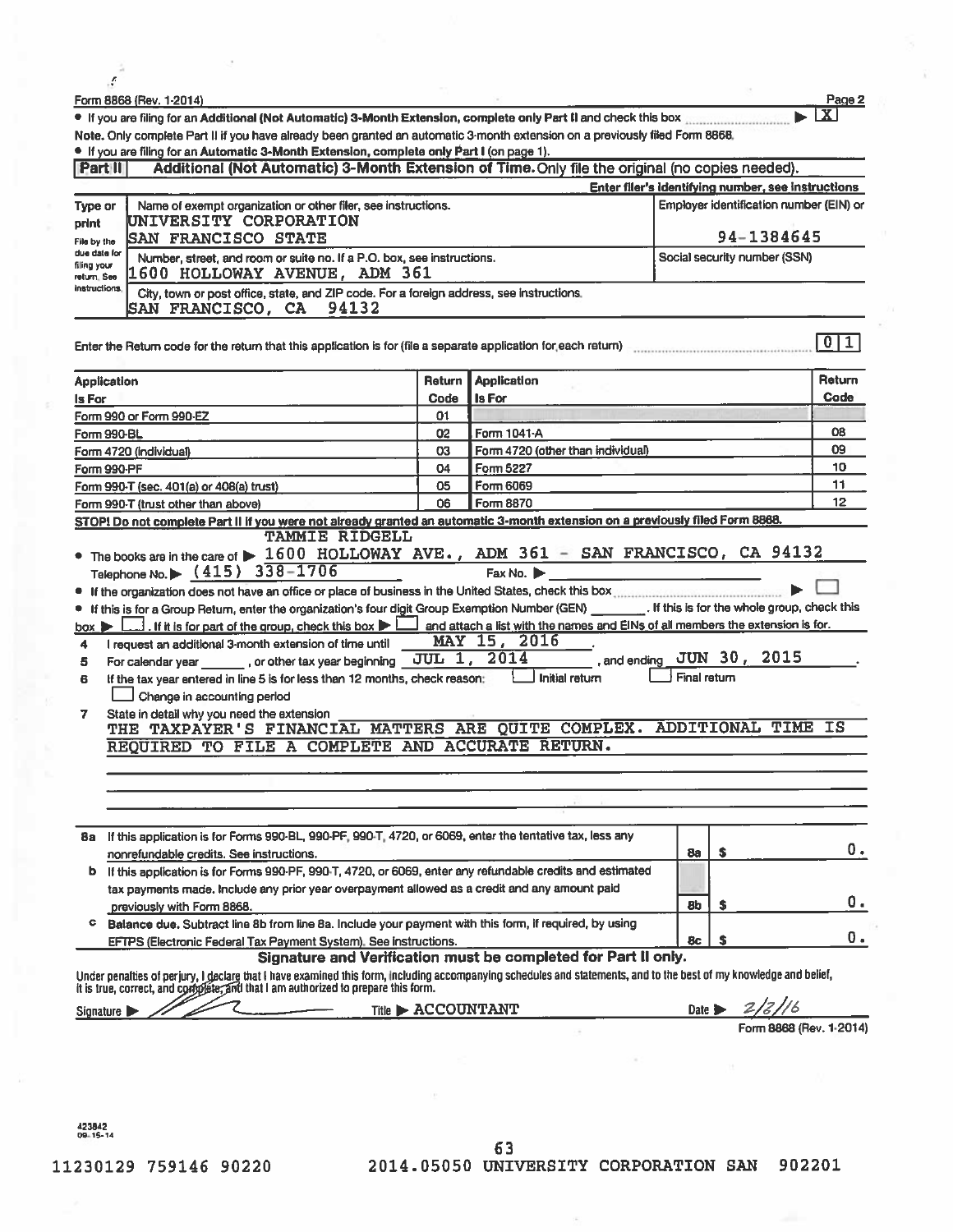| 8868<br>Form |  |
|--------------|--|
|--------------|--|

### (Rev. January 2014) **Cxempt Organization Return** Manuary 2014) **CMB No. 1545-1709 Rorm 8868 18868 Application for Extension of Time To File an<br>Rev. January 2014) <b>Application Fyempt Organization Return**

† X

 $\Box$ 

| Department of the Treasury      |
|---------------------------------|
| <b>Internal Revenue Service</b> |

#### **| File a separate application for each return.**

▶ Information about Form 8868 and its instructions is at www*.irs.gov/form8868* ⋅

**If you are filing for an Automatic 3-Month Extension, complete only Part I** and check this box  $\ldots$  $\ldots$  $\ldots$  $\ldots$  $\ldots$ 

**• If you are filing for an Additional (Not Automatic) 3-Month Extension, complete only Part II (on page 2 of this form).** 

Do not complete Part II unless vou have already been granted an automatic 3-month extension on a previously filed Form 8868.

**Electronic filing .**  You can electronically file Form 8868 if you need a 3-month automatic extension of time to file (6 months for a corporation  *(e-file)* visit www.irs.gov/efile and click on e-file for Charities & Nonprofits. required to file Form 990-T), or an additional (not automatic) 3-month extension of time. You can electronically file Form 8868 to request an extension of time to file any of the forms listed in Part I or Part II with the exception of Form 8870, Information Return for Transfers Associated With Certain Personal Benefit Contracts, which must be sent to the IRS in paper format (see instructions). For more details on the electronic filing of this form,

#### **Part I Automatic 3-Month Extension of Time.** Only submit original (no copies needed)

A corporation required to file Form 990-T and requesting an automatic 6-month extension - check this box and complete

*All other corporations (including 1120-C filers), partnerships, REMICs, and trusts must use Form 7004 to request an extension of time* Part I only ~~~~~~~~~~~~~~~~~~~~~~~~~~~~~~~~~~~~~~~~~~~~~~~~~~~~~~~~~~~~~~ |

**Enter filer's identifying number Type or print** *to file income tax returns.* Name of exempt organization or other filer, see instructions. The exempt of exempt or other filer, see instructions. UNIVERSITY CORPORATION SAN FRANCISCO STATE 1994-1384645

File by the due date for filing your return. See instructions. Number, street, and room or suite no. If a P.O. box, see instructions. City, town or post office, state, and ZIP code. For a foreign address, see instructions. Social security number (SSN) 1600 HOLLOWAY AVENUE, ADM 361

SAN FRANCISCO, CA 94132

| Enter the Return code for the return that this application is for (file a separate application for each return) |  |  |
|-----------------------------------------------------------------------------------------------------------------|--|--|
|                                                                                                                 |  |  |

| Application                                                                                                                                                                                                                                                                                                                                                                                                                                                                                                                                                                                                                                                                                                                                                                                                                                                                                                                                                                                                                                                                        |      | Application<br>Return             |    |                         | Return |  |  |
|------------------------------------------------------------------------------------------------------------------------------------------------------------------------------------------------------------------------------------------------------------------------------------------------------------------------------------------------------------------------------------------------------------------------------------------------------------------------------------------------------------------------------------------------------------------------------------------------------------------------------------------------------------------------------------------------------------------------------------------------------------------------------------------------------------------------------------------------------------------------------------------------------------------------------------------------------------------------------------------------------------------------------------------------------------------------------------|------|-----------------------------------|----|-------------------------|--------|--|--|
| Is For                                                                                                                                                                                                                                                                                                                                                                                                                                                                                                                                                                                                                                                                                                                                                                                                                                                                                                                                                                                                                                                                             | Code | <b>Is For</b>                     |    |                         |        |  |  |
| Form 990 or Form 990-EZ                                                                                                                                                                                                                                                                                                                                                                                                                                                                                                                                                                                                                                                                                                                                                                                                                                                                                                                                                                                                                                                            | 01   | Form 990-T (corporation)          |    |                         | 07     |  |  |
| Form 990-BL                                                                                                                                                                                                                                                                                                                                                                                                                                                                                                                                                                                                                                                                                                                                                                                                                                                                                                                                                                                                                                                                        | 02   | Form 1041-A                       |    |                         |        |  |  |
| Form 4720 (individual)                                                                                                                                                                                                                                                                                                                                                                                                                                                                                                                                                                                                                                                                                                                                                                                                                                                                                                                                                                                                                                                             | 03   | Form 4720 (other than individual) |    |                         | 09     |  |  |
| Form 990-PF                                                                                                                                                                                                                                                                                                                                                                                                                                                                                                                                                                                                                                                                                                                                                                                                                                                                                                                                                                                                                                                                        | 04   | Form 5227                         |    |                         | 10     |  |  |
| Form 990-T (sec. 401(a) or 408(a) trust)                                                                                                                                                                                                                                                                                                                                                                                                                                                                                                                                                                                                                                                                                                                                                                                                                                                                                                                                                                                                                                           | 05   | Form 6069                         |    |                         | 11     |  |  |
| Form 990-T (trust other than above)                                                                                                                                                                                                                                                                                                                                                                                                                                                                                                                                                                                                                                                                                                                                                                                                                                                                                                                                                                                                                                                | 06   | Form 8870                         |    |                         | 12     |  |  |
| <b>TAMMIE RIDGELL</b><br>$\bullet$ The books are in the care of $\triangleright$ 1600 HOLLOWAY AVE., ADM 361 - SAN FRANCISCO, CA 94132<br>Telephone No. $\triangleright$ (415) 338-1706<br>Fax No. $\blacktriangleright$<br>If this is for a Group Return, enter the organization's four digit Group Exemption Number (GEN) [If this is for the whole group, check this<br>. If it is for part of the group, check this box $\blacktriangleright$ and attach a list with the names and EINs of all members the extension is for.<br>$box \blacktriangleright$<br>I request an automatic 3-month (6 months for a corporation required to file Form 990-T) extension of time until<br>1.<br>FEBRUARY $15$ , $2016$ , to file the exempt organization return for the organization named above. The extension<br>is for the organization's return for:<br>calendar year or<br>$\overline{X}$ tax year beginning JUL 1, 2014 , and ending JUN 30, 2015<br>Initial return<br>Final return<br>If the tax year entered in line 1 is for less than 12 months, check reason:<br>$\mathbf{2}$ |      |                                   |    |                         |        |  |  |
| If this application is for Forms 990-BL, 990-PF, 990-T, 4720, or 6069, enter the tentative tax, less any<br>За                                                                                                                                                                                                                                                                                                                                                                                                                                                                                                                                                                                                                                                                                                                                                                                                                                                                                                                                                                     |      |                                   |    |                         |        |  |  |
| nonrefundable credits. See instructions.                                                                                                                                                                                                                                                                                                                                                                                                                                                                                                                                                                                                                                                                                                                                                                                                                                                                                                                                                                                                                                           |      |                                   | За | \$                      | 0.     |  |  |
| If this application is for Forms 990-PF, 990-T, 4720, or 6069, enter any refundable credits and<br>b                                                                                                                                                                                                                                                                                                                                                                                                                                                                                                                                                                                                                                                                                                                                                                                                                                                                                                                                                                               |      |                                   |    |                         |        |  |  |
| estimated tax payments made. Include any prior year overpayment allowed as a credit.                                                                                                                                                                                                                                                                                                                                                                                                                                                                                                                                                                                                                                                                                                                                                                                                                                                                                                                                                                                               |      |                                   | 3b | \$                      | 0.     |  |  |
| Balance due. Subtract line 3b from line 3a. Include your payment with this form, if required,<br>c                                                                                                                                                                                                                                                                                                                                                                                                                                                                                                                                                                                                                                                                                                                                                                                                                                                                                                                                                                                 |      |                                   |    |                         |        |  |  |
| by using EFTPS (Electronic Federal Tax Payment System). See instructions.                                                                                                                                                                                                                                                                                                                                                                                                                                                                                                                                                                                                                                                                                                                                                                                                                                                                                                                                                                                                          |      |                                   | 3c | \$                      | 0.     |  |  |
| Caution. If you are going to make an electronic funds withdrawal (direct debit) with this Form 8868, see Form 8453-EO and Form 8879-EO for payment<br>instructions.                                                                                                                                                                                                                                                                                                                                                                                                                                                                                                                                                                                                                                                                                                                                                                                                                                                                                                                |      |                                   |    |                         |        |  |  |
| For Privacy Act and Paperwork Reduction Act Notice, see instructions.<br>LHA<br>423841<br>$05 - 01 - 14$                                                                                                                                                                                                                                                                                                                                                                                                                                                                                                                                                                                                                                                                                                                                                                                                                                                                                                                                                                           |      |                                   |    | Form 8868 (Rev. 1-2014) |        |  |  |

17011021 759146 90220 2014.04030 UNIVERSITY CORPORATION SAN 902201 63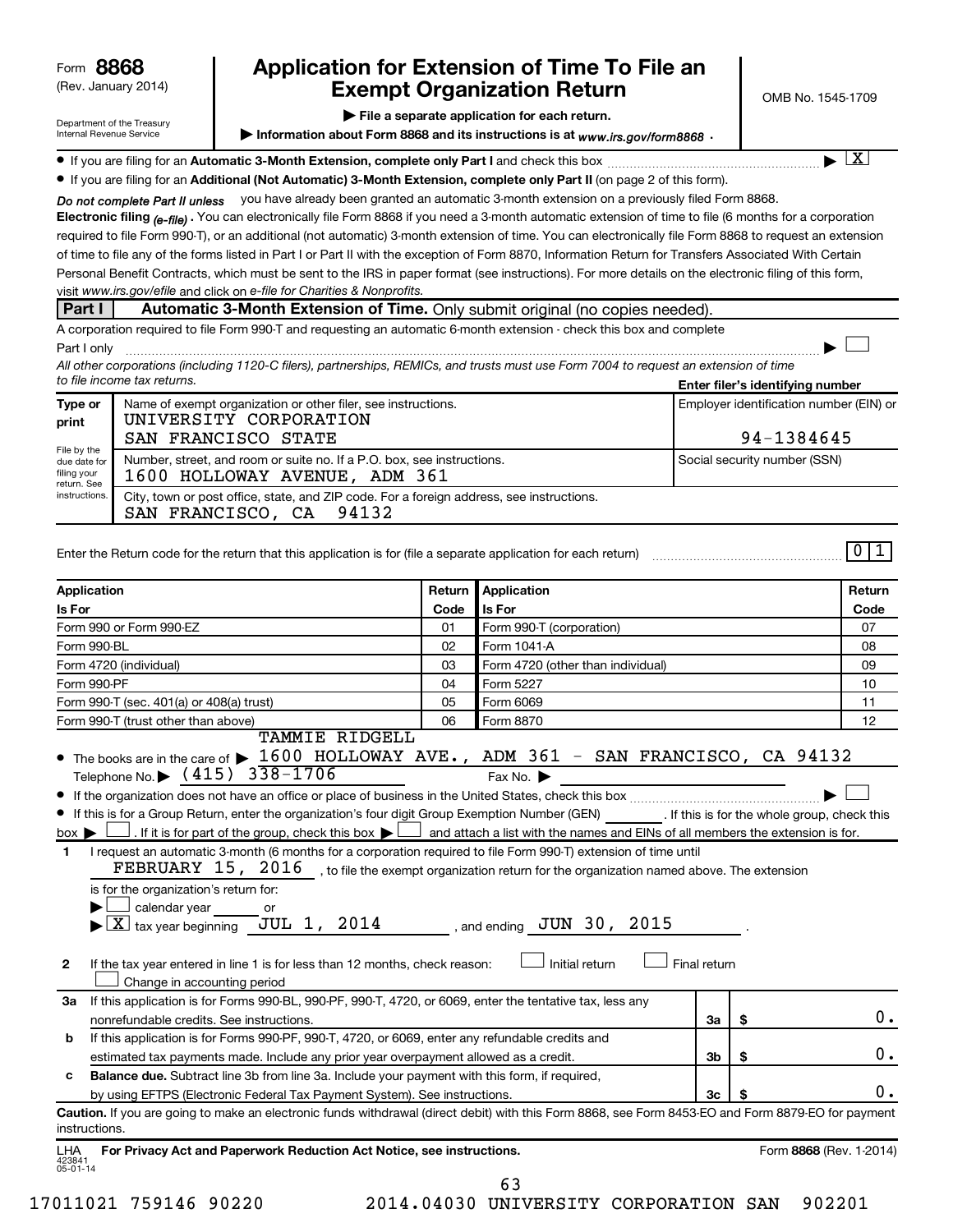|              | UNIVERSITY CORPORATION                                                                                                                       |               |                                                  |
|--------------|----------------------------------------------------------------------------------------------------------------------------------------------|---------------|--------------------------------------------------|
|              | SAN FRANCISCO STATE<br>Form 990 (2014)                                                                                                       | 94-1384645    | Page 2                                           |
|              | Part III   Statement of Program Service Accomplishments                                                                                      |               | $\boxed{\text{X}}$                               |
|              |                                                                                                                                              |               |                                                  |
| 1.           | Briefly describe the organization's mission:<br>THE PURPOSE OF THE UNIVERSITY CORPORATION IS TO PROMOTE, ASSIST, AND                         |               |                                                  |
|              | ENHANCE THE EDUCATIONAL MISSION OF SAN FRANCISCO STATE UNIVERSITY                                                                            |               |                                                  |
|              | THROUGH EDUCATIONAL PROJECTS, UNIVERSITY RESEARCH AND DEVELOPMENT                                                                            |               |                                                  |
|              | PROJECTS, AND COMMUNITY OUTREACH.                                                                                                            |               |                                                  |
|              |                                                                                                                                              |               |                                                  |
| $\mathbf{2}$ | Did the organization undertake any significant program services during the year which were not listed on                                     |               | $\overline{\ }$ Yes $\overline{\phantom{a}X}$ No |
|              | the prior Form 990 or 990-EZ?                                                                                                                |               |                                                  |
|              | If "Yes," describe these new services on Schedule O.                                                                                         |               |                                                  |
| 3            | Did the organization cease conducting, or make significant changes in how it conducts, any program services?                                 |               | $\Box$ Yes $\boxed{\text{X}}$ No                 |
|              | If "Yes," describe these changes on Schedule O.                                                                                              |               |                                                  |
| 4            | Describe the organization's program service accomplishments for each of its three largest program services, as measured by expenses.         |               |                                                  |
|              | Section 501(c)(3) and 501(c)(4) organizations are required to report the amount of grants and allocations to others, the total expenses, and |               |                                                  |
|              | revenue, if any, for each program service reported.                                                                                          |               |                                                  |
| 4a           | $464, 115$ $\cdot$ including grants of \$<br>(Code:<br>(Expenses \$                                                                          | ) (Revenue \$ | 153, 406.                                        |
|              | RICHARD AND RHODA GOLDMAN CHAIR IN ISRAEL STUDIES ENDOWMENT SPENDING                                                                         |               |                                                  |
|              | ACCOUNT - TO SUPPORT THE HOLDER OF THE GOLDMAN ENDOWMENT CHAIR IN                                                                            |               |                                                  |
|              | ISRAEL STUDIES WITH SALARY, BENEFITS, ETC.                                                                                                   |               |                                                  |
|              |                                                                                                                                              |               |                                                  |
|              | UCORP FUNDED SALARY FOR ERAN KAPLAN, HOLDER OF THE RICHARD & RHODA                                                                           |               |                                                  |
|              | GOLDMAN CHAIR IS ISRAEL STUDIES. WHEN HE WAS HIRED, THE SFSU WEBSITE                                                                         |               |                                                  |
|              | STATED, "AT SF STATE, KAPLAN WILL EXPAND THE DEPARTMENT'S EXISTING                                                                           |               |                                                  |
|              | EXPERTISE IN JEWISH LITERATURE, PRE-MODERN JEWISH HISTORY AND AMERICAN                                                                       |               |                                                  |
|              | JEWISH HISTORY, WHILE ALSO CONTRIBUTING TO SCHOLARLY CONVERSATIONS                                                                           |               |                                                  |
|              | ACROSS THE UNIVERSITY IN SUCH DEPARTMENTS AS POLITICAL SCIENCE,                                                                              |               |                                                  |
|              | HISTORY, INTERNATIONAL RELATIONS AND MIDDLE EAST AND ISLAMIC STUDIES."                                                                       |               |                                                  |
|              | THE EXPENDITURES IN 2014-2015 CONTRIBUTED TOWARD DR. KAPLAN'S SALARY                                                                         |               |                                                  |
|              | 425,794.<br>including grants of \$<br>4b (Code:<br>(Expenses \$                                                                              | (Revenue \$   | 45, 106.                                         |
|              | MORRISON INSTRUCTIONAL FUND - 50% OF PAUL YARBROUGH AND 50% OF                                                                               |               |                                                  |
|              | FREDERICK LIFSITZ SALARY AND BENEFITS AS WELL AS MASTER CLASSES'                                                                             |               |                                                  |
|              | SALARIES OR HONORARIA IN SUPPORT OF MORRISON TRUSTEE'S YEARLY                                                                                |               |                                                  |
|              | AGREEMENT. MORRISON CONCERT SERIES OFFERS CONCERTS AND MASTER CLASSES                                                                        |               |                                                  |
|              | TO THE CAMPUS COMMUNITY AND THE PUBLIC FREE OF CHARGE. UCORP FUNDED TWO                                                                      |               |                                                  |
|              | PART-TIME FACULTY IN THE MUSIC DEPARTMENT AT SFSU WITH FUNDS RECEIVED                                                                        |               |                                                  |
|              | "BRINGING BAY AREA AUDIENCES THE WORLD'S<br>FROM THE MORRISON TRUST.                                                                         |               |                                                  |
|              | FINEST CHAMBER MUSIC SINCE 1952, THE MORRISON ARTISTS' SERIES WAS                                                                            |               |                                                  |
|              | CREATED AS PART OF THE MORRISON CHAMBER MUSIC CENTER. THE CENTER EXISTS                                                                      |               |                                                  |
|              | IN TWO PARTS: THE ARTISTS' SERIES OR CONCERT PROGRAM AND THE                                                                                 |               |                                                  |
|              | INSTRUCTIONAL PROGRAM. THE MORRISON ARTISTS' SERIES CONCERT PROGRAM,                                                                         |               |                                                  |
|              | UNDER THE COMMAND OF ARTISTIC DIRECTOR RICHARD FESTINGER, PRESENTS SIX                                                                       |               |                                                  |
|              | $420$ , $641$ $\cdot$ including grants of \$<br>) (Expenses \$<br>4c (Code:                                                                  | ) (Revenue \$ |                                                  |
|              | ROMBERG TIBURON CENTER BUILDING FUND - TO RENOVATE EXISTING AND BUILD                                                                        |               |                                                  |
|              | NEW FACILITIES AT THE ROMBERG TIBURON CENTER TO SUPPORT RESEARCH AND                                                                         |               |                                                  |
|              | EDUCATIONAL PROGRAMS AT RTC. THIS WOULD INCLUDE CONSTRUCTION, REMODEL,                                                                       |               |                                                  |
|              | REFURBISHMENT, UPGRADES TO EXISTING OR NEW BUILDINGS; NEW FACILITY                                                                           |               |                                                  |
|              | INFRASTRUCTURE (SEAWATER SYSTEMS, ELECTRIC, GAS, WATER, COMMUNICATIONS,                                                                      |               |                                                  |
|              | ETC.); USE OF CONSULTANTS, ENGINEERS, CONTRACTORS; PERMIT FEES;                                                                              |               |                                                  |
|              | SUPPLIES/SERVICES; TRAVEL; EQUIPMENT RENTAL AND ANY OTHER OPERATING                                                                          |               |                                                  |
|              | COSTS DEEMED NECESSARY TO COMPLETE THESE TYPES OF PROJECTS. UCORP                                                                            |               |                                                  |
|              | FUNDED THE INSTALLATION OF SOLAR PANELS AT THE ROMBERG TIBURON CENTER.                                                                       |               |                                                  |
|              |                                                                                                                                              |               |                                                  |
|              |                                                                                                                                              |               |                                                  |
|              |                                                                                                                                              |               |                                                  |
|              |                                                                                                                                              |               |                                                  |
|              | 4d Other program services (Describe in Schedule O.)                                                                                          |               |                                                  |
|              | 10,051,015. including grants of \$<br>$1,701,426.$ (Revenue \$<br>(Expenses \$                                                               | 6,511,414.    |                                                  |
| 4e           | 11, 361, 565.<br>Total program service expenses >                                                                                            |               |                                                  |
| 432002       |                                                                                                                                              |               | Form 990 (2014)                                  |
| $11-07-14$   | SEE SCHEDULE O FOR CONTINUATION(S)                                                                                                           |               |                                                  |
|              | 2                                                                                                                                            |               |                                                  |
|              | 12270512 759146 90220<br>2014.05092 UNIVERSITY CORPORATION SAN                                                                               |               | 902201                                           |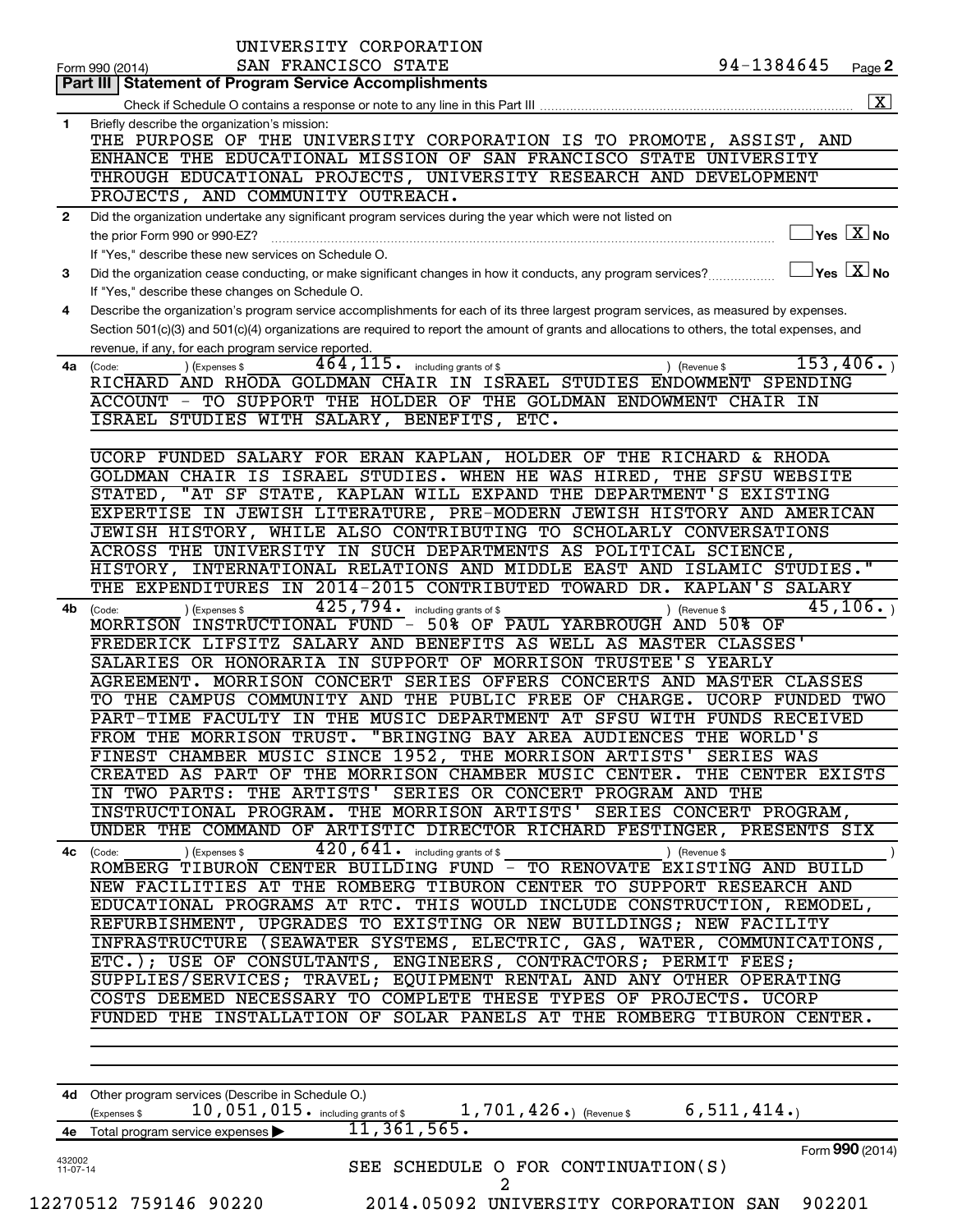**Part IV Checklist of Required Schedules**

Form 990 (2014) Page SAN FRANCISCO STATE 94-1384645 94-1384645 Page 3

|     |                                                                                                                                                                                                                                |                 | Yes                   | No                      |
|-----|--------------------------------------------------------------------------------------------------------------------------------------------------------------------------------------------------------------------------------|-----------------|-----------------------|-------------------------|
| 1   | Is the organization described in section $501(c)(3)$ or $4947(a)(1)$ (other than a private foundation)?                                                                                                                        |                 |                       |                         |
|     | If "Yes," complete Schedule A                                                                                                                                                                                                  | 1               | х                     |                         |
| 2   | Is the organization required to complete Schedule B, Schedule of Contributors? [11] [12] the organization required to complete Schedule B, Schedule of Contributors? [11] [12] [12] the organization required to complete Sche | $\mathbf{2}$    | $\overline{\text{x}}$ |                         |
| З   | Did the organization engage in direct or indirect political campaign activities on behalf of or in opposition to candidates for                                                                                                |                 |                       |                         |
|     | public office? If "Yes," complete Schedule C, Part I                                                                                                                                                                           | 3               |                       | x                       |
| 4   | Section 501(c)(3) organizations. Did the organization engage in lobbying activities, or have a section 501(h) election in effect                                                                                               |                 |                       | x                       |
|     |                                                                                                                                                                                                                                | 4               |                       |                         |
| 5   | Is the organization a section 501(c)(4), 501(c)(5), or 501(c)(6) organization that receives membership dues, assessments, or                                                                                                   | 5               |                       | x                       |
| 6   | Did the organization maintain any donor advised funds or any similar funds or accounts for which donors have the right to                                                                                                      |                 |                       |                         |
|     | provide advice on the distribution or investment of amounts in such funds or accounts? If "Yes," complete Schedule D, Part I                                                                                                   | 6               |                       | x                       |
| 7   | Did the organization receive or hold a conservation easement, including easements to preserve open space,                                                                                                                      |                 |                       |                         |
|     |                                                                                                                                                                                                                                | $\overline{7}$  |                       | x                       |
| 8   | Did the organization maintain collections of works of art, historical treasures, or other similar assets? If "Yes," complete                                                                                                   |                 |                       |                         |
|     |                                                                                                                                                                                                                                | 8               |                       | x                       |
| 9   | Did the organization report an amount in Part X, line 21, for escrow or custodial account liability; serve as a custodian for                                                                                                  |                 |                       |                         |
|     | amounts not listed in Part X; or provide credit counseling, debt management, credit repair, or debt negotiation services?                                                                                                      |                 |                       |                         |
|     | If "Yes," complete Schedule D, Part IV                                                                                                                                                                                         | 9               |                       | x                       |
| 10  | Did the organization, directly or through a related organization, hold assets in temporarily restricted endowments, permanent                                                                                                  |                 |                       |                         |
|     |                                                                                                                                                                                                                                | 10              | х                     |                         |
| 11  | If the organization's answer to any of the following questions is "Yes," then complete Schedule D, Parts VI, VII, VIII, IX, or X                                                                                               |                 |                       |                         |
|     | as applicable.                                                                                                                                                                                                                 |                 |                       |                         |
|     | a Did the organization report an amount for land, buildings, and equipment in Part X, line 10? If "Yes," complete Schedule D,                                                                                                  |                 |                       |                         |
|     |                                                                                                                                                                                                                                | 11a             | X                     |                         |
|     | <b>b</b> Did the organization report an amount for investments - other securities in Part X, line 12 that is 5% or more of its total                                                                                           |                 |                       |                         |
|     |                                                                                                                                                                                                                                | 11 <sub>b</sub> | х                     |                         |
|     | c Did the organization report an amount for investments - program related in Part X, line 13 that is 5% or more of its total                                                                                                   |                 |                       | x                       |
|     |                                                                                                                                                                                                                                | 11c             |                       |                         |
|     | d Did the organization report an amount for other assets in Part X, line 15 that is 5% or more of its total assets reported in                                                                                                 | 11d             |                       | х                       |
|     |                                                                                                                                                                                                                                | 11 <sub>c</sub> |                       | $\overline{\mathtt{x}}$ |
| f   | Did the organization's separate or consolidated financial statements for the tax year include a footnote that addresses                                                                                                        |                 |                       |                         |
|     | the organization's liability for uncertain tax positions under FIN 48 (ASC 740)? If "Yes," complete Schedule D, Part X                                                                                                         | 11f             |                       | x                       |
|     | 12a Did the organization obtain separate, independent audited financial statements for the tax year? If "Yes," complete                                                                                                        |                 |                       |                         |
|     | Schedule D, Parts XI and XII                                                                                                                                                                                                   | 12a             |                       | x                       |
|     | <b>b</b> Was the organization included in consolidated, independent audited financial statements for the tax year?                                                                                                             |                 |                       |                         |
|     | If "Yes," and if the organization answered "No" to line 12a, then completing Schedule D, Parts XI and XII is optional                                                                                                          | 12 <sub>b</sub> | х                     |                         |
| 13  |                                                                                                                                                                                                                                | 13              |                       | $\overline{\textbf{x}}$ |
| 14a |                                                                                                                                                                                                                                | 14a             |                       | $\overline{\mathbf{X}}$ |
| b   | Did the organization have aggregate revenues or expenses of more than \$10,000 from grantmaking, fundraising, business,                                                                                                        |                 |                       |                         |
|     | investment, and program service activities outside the United States, or aggregate foreign investments valued at \$100,000                                                                                                     |                 |                       |                         |
|     |                                                                                                                                                                                                                                | 14b             |                       | x                       |
| 15  | Did the organization report on Part IX, column (A), line 3, more than \$5,000 of grants or other assistance to or for any                                                                                                      |                 |                       |                         |
|     |                                                                                                                                                                                                                                | 15              |                       | x                       |
| 16  | Did the organization report on Part IX, column (A), line 3, more than \$5,000 of aggregate grants or other assistance to                                                                                                       |                 |                       | x                       |
|     |                                                                                                                                                                                                                                | 16              |                       |                         |
| 17  | Did the organization report a total of more than \$15,000 of expenses for professional fundraising services on Part IX,                                                                                                        | 17              |                       | x                       |
| 18  | Did the organization report more than \$15,000 total of fundraising event gross income and contributions on Part VIII, lines                                                                                                   |                 |                       |                         |
|     |                                                                                                                                                                                                                                | 18              | х                     |                         |
| 19  | Did the organization report more than \$15,000 of gross income from gaming activities on Part VIII, line 9a? If "Yes,"                                                                                                         |                 |                       |                         |
|     |                                                                                                                                                                                                                                | 19              |                       | х                       |
|     |                                                                                                                                                                                                                                | 20a             |                       | $\overline{\mathbf{X}}$ |
|     |                                                                                                                                                                                                                                | 20 <sub>b</sub> |                       |                         |
|     |                                                                                                                                                                                                                                |                 |                       | Form 990 (2014)         |

432003 11-07-14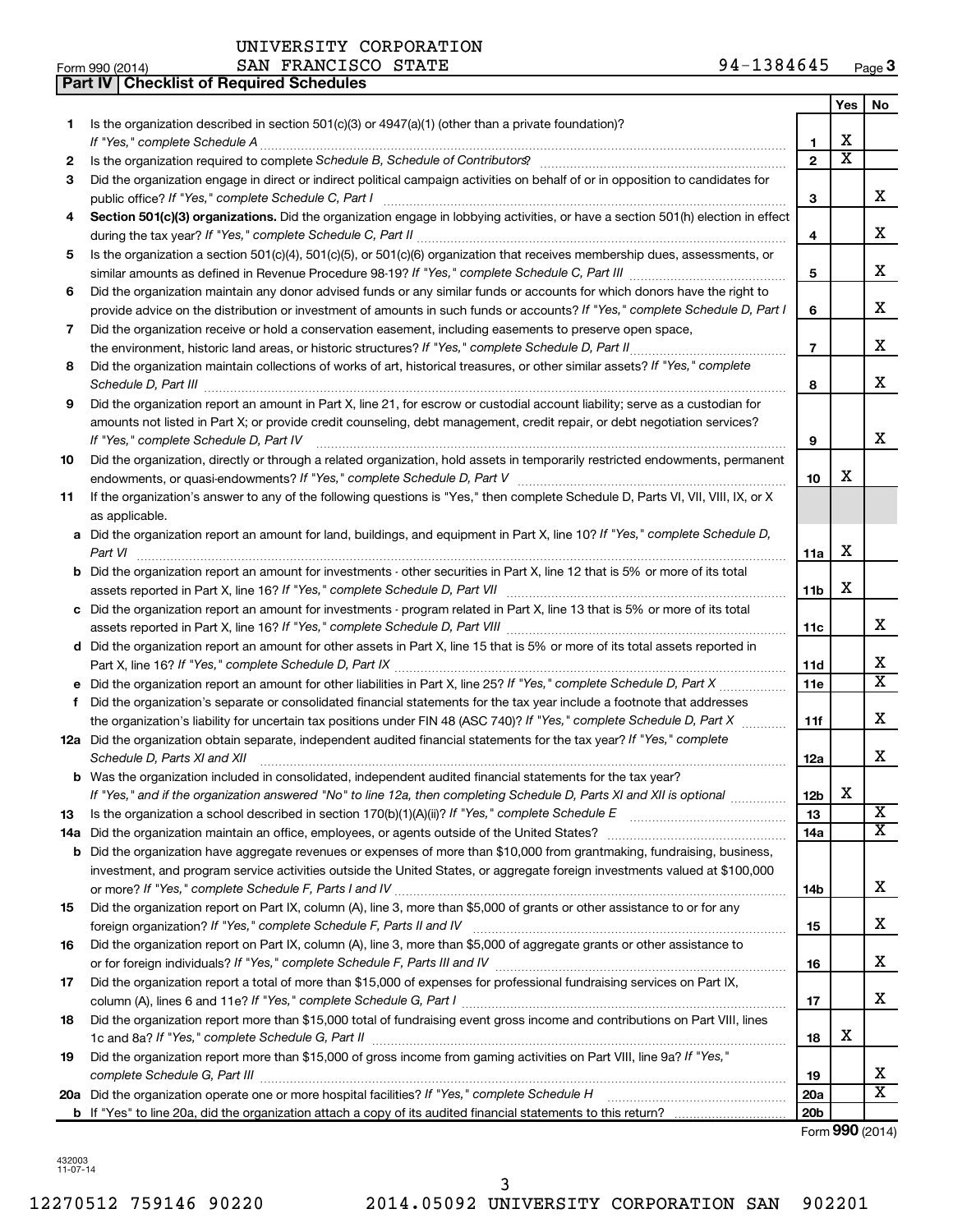|    | <b>Part IV   Checklist of Required Schedules (continued)</b>                                                                                                                |                 |                         |                       |
|----|-----------------------------------------------------------------------------------------------------------------------------------------------------------------------------|-----------------|-------------------------|-----------------------|
|    |                                                                                                                                                                             |                 | Yes                     | No                    |
| 21 | Did the organization report more than \$5,000 of grants or other assistance to any domestic organization or                                                                 |                 |                         |                       |
|    |                                                                                                                                                                             | 21              | X                       |                       |
| 22 | Did the organization report more than \$5,000 of grants or other assistance to or for domestic individuals on                                                               |                 |                         |                       |
|    |                                                                                                                                                                             | 22              |                         | x                     |
| 23 | Did the organization answer "Yes" to Part VII, Section A, line 3, 4, or 5 about compensation of the organization's current                                                  |                 |                         |                       |
|    |                                                                                                                                                                             |                 |                         |                       |
|    | and former officers, directors, trustees, key employees, and highest compensated employees? If "Yes," complete                                                              |                 | X                       |                       |
|    | Schedule J <b>Execute Schedule J Execute Schedule J</b>                                                                                                                     | 23              |                         |                       |
|    | 24a Did the organization have a tax-exempt bond issue with an outstanding principal amount of more than \$100,000 as of the                                                 |                 |                         |                       |
|    | last day of the year, that was issued after December 31, 2002? If "Yes," answer lines 24b through 24d and complete                                                          |                 |                         |                       |
|    | Schedule K. If "No", go to line 25a                                                                                                                                         | 24a             |                         | x                     |
|    |                                                                                                                                                                             | 24 <sub>b</sub> |                         |                       |
|    | c Did the organization maintain an escrow account other than a refunding escrow at any time during the year to defease                                                      |                 |                         |                       |
|    |                                                                                                                                                                             | 24c             |                         |                       |
|    |                                                                                                                                                                             | 24d             |                         |                       |
|    | 25a Section 501(c)(3), 501(c)(4), and 501(c)(29) organizations. Did the organization engage in an excess benefit                                                            |                 |                         |                       |
|    |                                                                                                                                                                             | 25a             |                         | x                     |
|    | <b>b</b> Is the organization aware that it engaged in an excess benefit transaction with a disqualified person in a prior year, and                                         |                 |                         |                       |
|    | that the transaction has not been reported on any of the organization's prior Forms 990 or 990-EZ? If "Yes," complete                                                       |                 |                         |                       |
|    | Schedule L, Part I                                                                                                                                                          | 25b             |                         | х                     |
| 26 | Did the organization report any amount on Part X, line 5, 6, or 22 for receivables from or payables to any current or                                                       |                 |                         |                       |
|    | former officers, directors, trustees, key employees, highest compensated employees, or disqualified persons? If "Yes,"                                                      |                 |                         |                       |
|    | complete Schedule L, Part II                                                                                                                                                | 26              |                         | х                     |
| 27 | Did the organization provide a grant or other assistance to an officer, director, trustee, key employee, substantial                                                        |                 |                         |                       |
|    | contributor or employee thereof, a grant selection committee member, or to a 35% controlled entity or family member                                                         |                 |                         |                       |
|    |                                                                                                                                                                             | 27              |                         | х                     |
| 28 | Was the organization a party to a business transaction with one of the following parties (see Schedule L, Part IV                                                           |                 |                         |                       |
|    | instructions for applicable filing thresholds, conditions, and exceptions):                                                                                                 |                 |                         |                       |
|    | A current or former officer, director, trustee, or key employee? If "Yes," complete Schedule L, Part IV                                                                     | 28a             |                         | х                     |
| а  |                                                                                                                                                                             | 28b             |                         | $\overline{\text{X}}$ |
| b  | A family member of a current or former officer, director, trustee, or key employee? If "Yes," complete Schedule L, Part IV                                                  |                 |                         |                       |
|    | c An entity of which a current or former officer, director, trustee, or key employee (or a family member thereof) was an officer,                                           |                 |                         | х                     |
|    | director, trustee, or direct or indirect owner? If "Yes," complete Schedule L, Part IV                                                                                      | 28c             | $\overline{\textbf{x}}$ |                       |
| 29 |                                                                                                                                                                             | 29              |                         |                       |
| 30 | Did the organization receive contributions of art, historical treasures, or other similar assets, or qualified conservation                                                 |                 |                         |                       |
|    |                                                                                                                                                                             | 30              |                         | x                     |
| 31 | Did the organization liquidate, terminate, or dissolve and cease operations?                                                                                                |                 |                         |                       |
|    | If "Yes," complete Schedule N, Part I                                                                                                                                       | 31              |                         | Χ                     |
| 32 | Did the organization sell, exchange, dispose of, or transfer more than 25% of its net assets?/f "Yes," complete                                                             |                 |                         |                       |
|    |                                                                                                                                                                             | 32              |                         | x                     |
| 33 | Did the organization own 100% of an entity disregarded as separate from the organization under Regulations                                                                  |                 |                         |                       |
|    | sections 301.7701-2 and 301.7701-3? If "Yes," complete Schedule R, Part I [1] [1] [1] [1] [1] [1] sections 301.7701-2 and 301.7701-3? If "Yes," complete Schedule R, Part I | 33              |                         | x                     |
| 34 | Was the organization related to any tax-exempt or taxable entity? If "Yes," complete Schedule R, Part II, III, or IV, and                                                   |                 |                         |                       |
|    | Part V, line 1                                                                                                                                                              | 34              | х                       |                       |
|    |                                                                                                                                                                             | 35a             | $\overline{\textbf{X}}$ |                       |
|    | b If "Yes" to line 35a, did the organization receive any payment from or engage in any transaction with a controlled entity                                                 |                 |                         |                       |
|    |                                                                                                                                                                             | 35b             |                         | x                     |
| 36 | Section 501(c)(3) organizations. Did the organization make any transfers to an exempt non-charitable related organization?                                                  |                 |                         |                       |
|    |                                                                                                                                                                             | 36              |                         | x                     |
| 37 | Did the organization conduct more than 5% of its activities through an entity that is not a related organization                                                            |                 |                         |                       |
|    |                                                                                                                                                                             | 37              |                         | x                     |
| 38 | Did the organization complete Schedule O and provide explanations in Schedule O for Part VI, lines 11b and 19?                                                              |                 |                         |                       |
|    |                                                                                                                                                                             | 38              | х                       |                       |
|    |                                                                                                                                                                             |                 |                         | Form 990 (2014)       |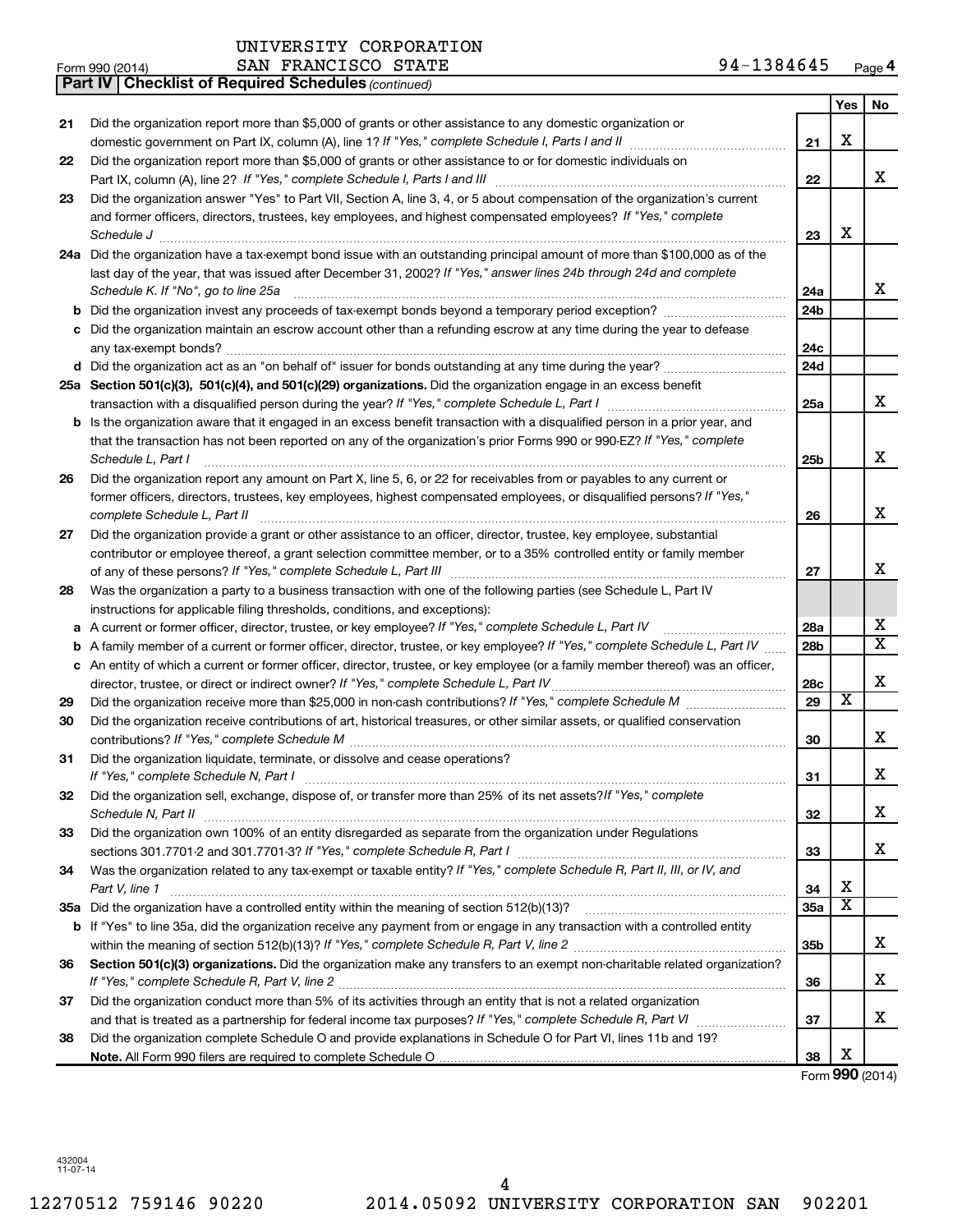|               | SAN FRANCISCO STATE<br>Form 990 (2014)                                                                                                                                                                                                           | 94-1384645                                                                                                                                                                                                                                                                                                                                                    |                |                         | Page 5                  |
|---------------|--------------------------------------------------------------------------------------------------------------------------------------------------------------------------------------------------------------------------------------------------|---------------------------------------------------------------------------------------------------------------------------------------------------------------------------------------------------------------------------------------------------------------------------------------------------------------------------------------------------------------|----------------|-------------------------|-------------------------|
| <b>Part V</b> | <b>Statements Regarding Other IRS Filings and Tax Compliance</b>                                                                                                                                                                                 |                                                                                                                                                                                                                                                                                                                                                               |                |                         |                         |
|               | Check if Schedule O contains a response or note to any line in this Part V                                                                                                                                                                       |                                                                                                                                                                                                                                                                                                                                                               |                |                         |                         |
|               |                                                                                                                                                                                                                                                  |                                                                                                                                                                                                                                                                                                                                                               |                | Yes                     | No                      |
|               |                                                                                                                                                                                                                                                  | 129<br>1a                                                                                                                                                                                                                                                                                                                                                     |                |                         |                         |
|               |                                                                                                                                                                                                                                                  | 1 <sub>b</sub>                                                                                                                                                                                                                                                                                                                                                |                |                         |                         |
|               | c Did the organization comply with backup withholding rules for reportable payments to vendors and reportable gaming                                                                                                                             |                                                                                                                                                                                                                                                                                                                                                               |                |                         |                         |
|               |                                                                                                                                                                                                                                                  |                                                                                                                                                                                                                                                                                                                                                               | 1c             | х                       |                         |
|               | 2a Enter the number of employees reported on Form W-3, Transmittal of Wage and Tax Statements,                                                                                                                                                   |                                                                                                                                                                                                                                                                                                                                                               |                |                         |                         |
|               | filed for the calendar year ending with or within the year covered by this return                                                                                                                                                                | 210<br>2a                                                                                                                                                                                                                                                                                                                                                     |                |                         |                         |
|               | <b>b</b> If at least one is reported on line 2a, did the organization file all required federal employment tax returns?                                                                                                                          |                                                                                                                                                                                                                                                                                                                                                               | 2 <sub>b</sub> | х                       |                         |
|               | <b>Note.</b> If the sum of lines 1a and 2a is greater than 250, you may be required to e-file (see instructions)                                                                                                                                 |                                                                                                                                                                                                                                                                                                                                                               |                |                         |                         |
|               | 3a Did the organization have unrelated business gross income of \$1,000 or more during the year?                                                                                                                                                 |                                                                                                                                                                                                                                                                                                                                                               | 3a             |                         | x                       |
|               | <b>b</b> If "Yes," has it filed a Form 990-T for this year? If "No," to line 3b, provide an explanation in Schedule O                                                                                                                            |                                                                                                                                                                                                                                                                                                                                                               | 3b             |                         |                         |
|               | 4a At any time during the calendar year, did the organization have an interest in, or a signature or other authority over, a                                                                                                                     |                                                                                                                                                                                                                                                                                                                                                               |                |                         |                         |
|               | financial account in a foreign country (such as a bank account, securities account, or other financial account)?                                                                                                                                 |                                                                                                                                                                                                                                                                                                                                                               | 4a             |                         | х                       |
|               | <b>b</b> If "Yes," enter the name of the foreign country: $\blacktriangleright$                                                                                                                                                                  |                                                                                                                                                                                                                                                                                                                                                               |                |                         |                         |
|               | See instructions for filing requirements for FinCEN Form 114, Report of Foreign Bank and Financial Accounts (FBAR).                                                                                                                              |                                                                                                                                                                                                                                                                                                                                                               |                |                         |                         |
|               |                                                                                                                                                                                                                                                  |                                                                                                                                                                                                                                                                                                                                                               | 5a             |                         | х                       |
|               |                                                                                                                                                                                                                                                  |                                                                                                                                                                                                                                                                                                                                                               | 5 <sub>b</sub> |                         | $\overline{\texttt{x}}$ |
|               |                                                                                                                                                                                                                                                  |                                                                                                                                                                                                                                                                                                                                                               | 5c             |                         |                         |
|               | 6a Does the organization have annual gross receipts that are normally greater than \$100,000, and did the organization solicit                                                                                                                   |                                                                                                                                                                                                                                                                                                                                                               |                |                         |                         |
|               | any contributions that were not tax deductible as charitable contributions?                                                                                                                                                                      |                                                                                                                                                                                                                                                                                                                                                               | 6a             |                         | x                       |
|               | b If "Yes," did the organization include with every solicitation an express statement that such contributions or gifts                                                                                                                           |                                                                                                                                                                                                                                                                                                                                                               |                |                         |                         |
|               | were not tax deductible?                                                                                                                                                                                                                         |                                                                                                                                                                                                                                                                                                                                                               | 6b             |                         |                         |
| 7             | Organizations that may receive deductible contributions under section 170(c).                                                                                                                                                                    |                                                                                                                                                                                                                                                                                                                                                               |                |                         |                         |
|               | a Did the organization receive a payment in excess of \$75 made partly as a contribution and partly for goods and services provided to the payor?                                                                                                |                                                                                                                                                                                                                                                                                                                                                               | 7a             | х                       |                         |
|               | <b>b</b> If "Yes," did the organization notify the donor of the value of the goods or services provided?                                                                                                                                         |                                                                                                                                                                                                                                                                                                                                                               | 7b             | $\overline{\textbf{x}}$ |                         |
|               | c Did the organization sell, exchange, or otherwise dispose of tangible personal property for which it was required                                                                                                                              |                                                                                                                                                                                                                                                                                                                                                               |                |                         | x                       |
|               | to file Form 8282?                                                                                                                                                                                                                               |                                                                                                                                                                                                                                                                                                                                                               | 7c             |                         |                         |
|               | d If "Yes," indicate the number of Forms 8282 filed during the year manufactured in the set of the number of Forms 8282 filed during the year                                                                                                    | 7d                                                                                                                                                                                                                                                                                                                                                            |                |                         | х                       |
|               | e Did the organization receive any funds, directly or indirectly, to pay premiums on a personal benefit contract?                                                                                                                                |                                                                                                                                                                                                                                                                                                                                                               | 7e<br>7f       |                         | $\overline{\texttt{x}}$ |
| Ť.            | Did the organization, during the year, pay premiums, directly or indirectly, on a personal benefit contract?<br>If the organization received a contribution of qualified intellectual property, did the organization file Form 8899 as required? |                                                                                                                                                                                                                                                                                                                                                               | 7g             |                         |                         |
| g             | h If the organization received a contribution of cars, boats, airplanes, or other vehicles, did the organization file a Form 1098-C?                                                                                                             |                                                                                                                                                                                                                                                                                                                                                               | 7h             |                         |                         |
| 8             | Sponsoring organizations maintaining donor advised funds. Did a donor advised fund maintained by the                                                                                                                                             |                                                                                                                                                                                                                                                                                                                                                               |                |                         |                         |
|               | sponsoring organization have excess business holdings at any time during the year?                                                                                                                                                               |                                                                                                                                                                                                                                                                                                                                                               | 8              |                         |                         |
| 9             | Sponsoring organizations maintaining donor advised funds.                                                                                                                                                                                        |                                                                                                                                                                                                                                                                                                                                                               |                |                         |                         |
| а             | Did the sponsoring organization make any taxable distributions under section 4966?                                                                                                                                                               | $\mathcal{L} = \{1, 2, \ldots, 2, \ldots, 2, \ldots, 2, \ldots, 2, \ldots, 2, \ldots, 2, \ldots, 2, \ldots, 2, \ldots, 2, \ldots, 2, \ldots, 2, \ldots, 2, \ldots, 2, \ldots, 2, \ldots, 2, \ldots, 2, \ldots, 2, \ldots, 2, \ldots, 2, \ldots, 2, \ldots, 2, \ldots, 2, \ldots, 2, \ldots, 2, \ldots, 2, \ldots, 2, \ldots, 2, \ldots, 2, \ldots, 2, \ldots$ | 9а             |                         |                         |
|               |                                                                                                                                                                                                                                                  |                                                                                                                                                                                                                                                                                                                                                               | 9b             |                         |                         |
| 10            | Section 501(c)(7) organizations. Enter:                                                                                                                                                                                                          |                                                                                                                                                                                                                                                                                                                                                               |                |                         |                         |
|               |                                                                                                                                                                                                                                                  | 10a                                                                                                                                                                                                                                                                                                                                                           |                |                         |                         |
| b             | Gross receipts, included on Form 990, Part VIII, line 12, for public use of club facilities                                                                                                                                                      | 10b                                                                                                                                                                                                                                                                                                                                                           |                |                         |                         |
| 11            | Section 501(c)(12) organizations. Enter:                                                                                                                                                                                                         |                                                                                                                                                                                                                                                                                                                                                               |                |                         |                         |
|               |                                                                                                                                                                                                                                                  | 11a                                                                                                                                                                                                                                                                                                                                                           |                |                         |                         |
|               | b Gross income from other sources (Do not net amounts due or paid to other sources against                                                                                                                                                       |                                                                                                                                                                                                                                                                                                                                                               |                |                         |                         |
|               | amounts due or received from them.)                                                                                                                                                                                                              | 11b                                                                                                                                                                                                                                                                                                                                                           |                |                         |                         |
|               | 12a Section 4947(a)(1) non-exempt charitable trusts. Is the organization filing Form 990 in lieu of Form 1041?                                                                                                                                   |                                                                                                                                                                                                                                                                                                                                                               | 12a            |                         |                         |
|               | <b>b</b> If "Yes," enter the amount of tax-exempt interest received or accrued during the year                                                                                                                                                   | 12b                                                                                                                                                                                                                                                                                                                                                           |                |                         |                         |
| 13            | Section 501(c)(29) qualified nonprofit health insurance issuers.                                                                                                                                                                                 |                                                                                                                                                                                                                                                                                                                                                               |                |                         |                         |
|               |                                                                                                                                                                                                                                                  |                                                                                                                                                                                                                                                                                                                                                               | 13a            |                         |                         |
|               | <b>Note.</b> See the instructions for additional information the organization must report on Schedule O.                                                                                                                                         |                                                                                                                                                                                                                                                                                                                                                               |                |                         |                         |
|               | <b>b</b> Enter the amount of reserves the organization is required to maintain by the states in which the                                                                                                                                        |                                                                                                                                                                                                                                                                                                                                                               |                |                         |                         |
|               |                                                                                                                                                                                                                                                  | 13b                                                                                                                                                                                                                                                                                                                                                           |                |                         |                         |
|               |                                                                                                                                                                                                                                                  | 13c                                                                                                                                                                                                                                                                                                                                                           |                |                         |                         |
|               | 14a Did the organization receive any payments for indoor tanning services during the tax year?                                                                                                                                                   |                                                                                                                                                                                                                                                                                                                                                               | 14a            |                         | X                       |
|               |                                                                                                                                                                                                                                                  |                                                                                                                                                                                                                                                                                                                                                               | 14b            |                         |                         |

UNIVERSITY CORPORATION

| Form 990 (2014) |  |
|-----------------|--|
|-----------------|--|

432005 11-07-14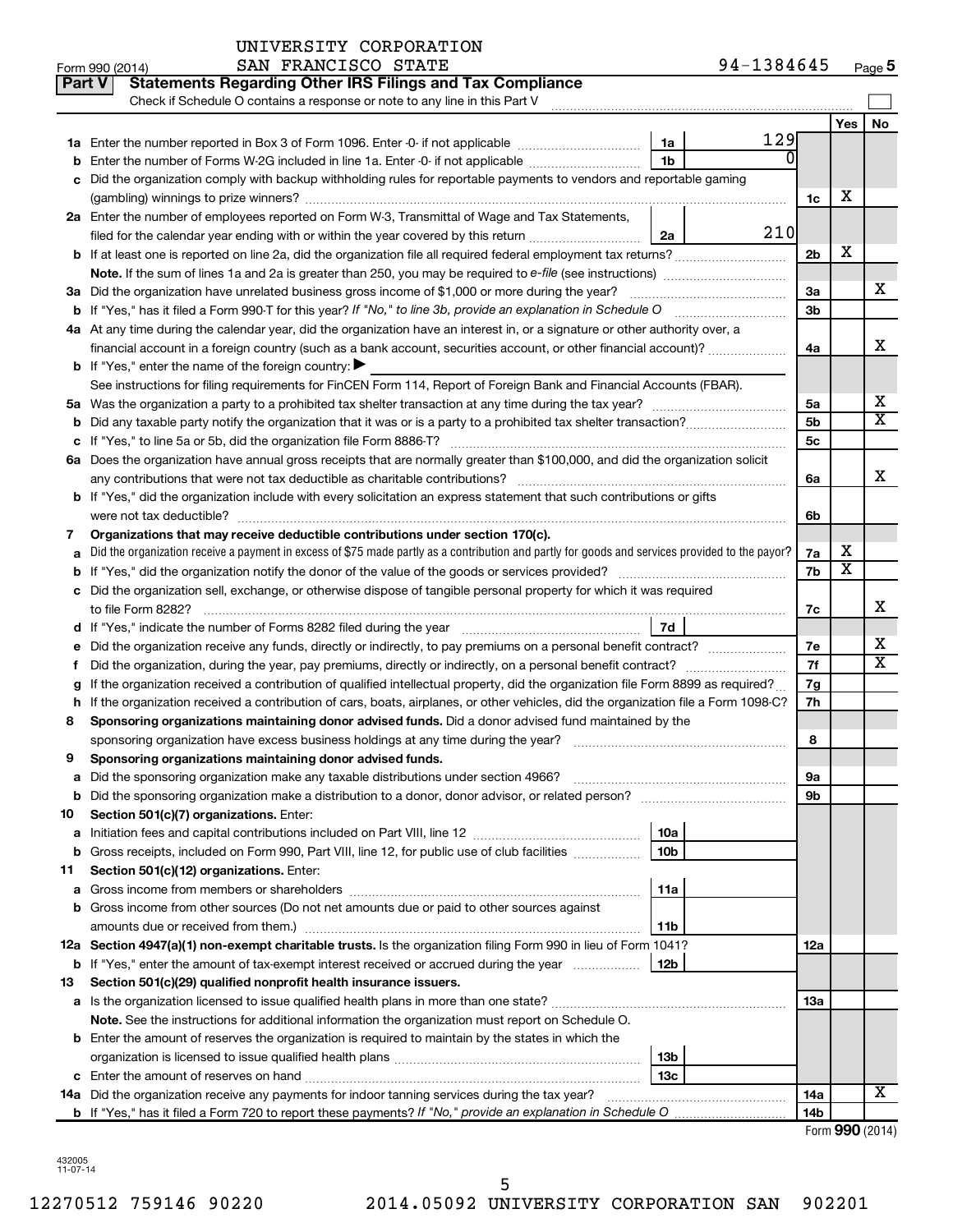| <b>FRANCISCO</b><br><b>STATE</b><br>SAN<br>94.<br>Form 990 (2014)<br>384645 | Page 6 |
|-----------------------------------------------------------------------------|--------|
|-----------------------------------------------------------------------------|--------|

| Part VI   Governance, Management, and Disclosure For each "Yes" response to lines 2 through 7b below, and for a "No" response |  |
|-------------------------------------------------------------------------------------------------------------------------------|--|
| to line 8a, 8b, or 10b below, describe the circumstances, processes, or changes in Schedule O. See instructions.              |  |

|     |                                                                                                                                                                                                                                |       |    |                 |                         | $\mathbf{X}$            |
|-----|--------------------------------------------------------------------------------------------------------------------------------------------------------------------------------------------------------------------------------|-------|----|-----------------|-------------------------|-------------------------|
|     | <b>Section A. Governing Body and Management</b>                                                                                                                                                                                |       |    |                 |                         |                         |
|     |                                                                                                                                                                                                                                |       |    |                 | Yes                     | No                      |
|     | <b>1a</b> Enter the number of voting members of the governing body at the end of the tax year                                                                                                                                  | 1a    | 16 |                 |                         |                         |
|     | If there are material differences in voting rights among members of the governing body, or if the governing                                                                                                                    |       |    |                 |                         |                         |
|     | body delegated broad authority to an executive committee or similar committee, explain in Schedule O.                                                                                                                          |       |    |                 |                         |                         |
| b   | Enter the number of voting members included in line 1a, above, who are independent                                                                                                                                             | 1b    |    |                 |                         |                         |
| 2   | Did any officer, director, trustee, or key employee have a family relationship or a business relationship with any other                                                                                                       |       |    |                 |                         |                         |
|     | officer, director, trustee, or key employee?                                                                                                                                                                                   |       |    | $\mathbf{2}$    |                         | х                       |
| 3   | Did the organization delegate control over management duties customarily performed by or under the direct supervision                                                                                                          |       |    |                 |                         |                         |
|     |                                                                                                                                                                                                                                |       |    | 3               |                         | х                       |
| 4   | Did the organization make any significant changes to its governing documents since the prior Form 990 was filed?                                                                                                               |       |    | 4               |                         | $\overline{\mathbf{x}}$ |
| 5   |                                                                                                                                                                                                                                |       |    | 5               |                         | $\overline{\mathbf{X}}$ |
| 6   | Did the organization have members or stockholders?                                                                                                                                                                             |       |    | 6               |                         | $\overline{\mathbf{X}}$ |
| 7a  | Did the organization have members, stockholders, or other persons who had the power to elect or appoint one or                                                                                                                 |       |    |                 |                         |                         |
|     | more members of the governing body?                                                                                                                                                                                            |       |    | 7a              | х                       |                         |
|     | <b>b</b> Are any governance decisions of the organization reserved to (or subject to approval by) members, stockholders, or                                                                                                    |       |    |                 |                         |                         |
|     | persons other than the governing body?                                                                                                                                                                                         |       |    | 7b              | X                       |                         |
| 8   | Did the organization contemporaneously document the meetings held or written actions undertaken during the year by the following:                                                                                              |       |    |                 |                         |                         |
| a   |                                                                                                                                                                                                                                |       |    | 8а              | х                       |                         |
| b   |                                                                                                                                                                                                                                |       |    | 8b              | $\overline{\mathbf{x}}$ |                         |
| 9   | Is there any officer, director, trustee, or key employee listed in Part VII, Section A, who cannot be reached at the                                                                                                           |       |    |                 |                         |                         |
|     |                                                                                                                                                                                                                                |       |    | 9               |                         | X.                      |
|     | <b>Section B. Policies</b> (This Section B requests information about policies not required by the Internal Revenue Code.)                                                                                                     |       |    |                 |                         |                         |
|     |                                                                                                                                                                                                                                |       |    |                 | Yes                     | No                      |
|     |                                                                                                                                                                                                                                |       |    | 10a             |                         | $\overline{\mathbf{x}}$ |
|     | b If "Yes," did the organization have written policies and procedures governing the activities of such chapters, affiliates,                                                                                                   |       |    |                 |                         |                         |
|     |                                                                                                                                                                                                                                |       |    | 10 <sub>b</sub> |                         |                         |
|     | 11a Has the organization provided a complete copy of this Form 990 to all members of its governing body before filing the form?                                                                                                |       |    | 11a             | $\overline{\mathbf{X}}$ |                         |
| b   | Describe in Schedule O the process, if any, used by the organization to review this Form 990.                                                                                                                                  |       |    |                 |                         |                         |
| 12a | Did the organization have a written conflict of interest policy? If "No," go to line 13                                                                                                                                        |       |    | 12a             | х                       |                         |
| b   | Were officers, directors, or trustees, and key employees required to disclose annually interests that could give rise to conflicts?                                                                                            |       |    | 12 <sub>b</sub> | х                       |                         |
| c   | Did the organization regularly and consistently monitor and enforce compliance with the policy? If "Yes," describe                                                                                                             |       |    |                 |                         |                         |
|     | in Schedule O how this was done manufactured and the state of the state of the state of the state of the state of the state of the state of the state of the state of the state of the state of the state of the state of the  |       |    | 12c             | х                       |                         |
| 13  | Did the organization have a written whistleblower policy?                                                                                                                                                                      |       |    | 13              | $\overline{\textbf{X}}$ |                         |
| 14  | Did the organization have a written document retention and destruction policy? [11] manuscription materials and destruction policy? [11] manuscription materials and the organization have a written document retention and de |       |    | 14              | X                       |                         |
| 15  | Did the process for determining compensation of the following persons include a review and approval by independent                                                                                                             |       |    |                 |                         |                         |
|     | persons, comparability data, and contemporaneous substantiation of the deliberation and decision?                                                                                                                              |       |    |                 |                         |                         |
|     | The organization's CEO, Executive Director, or top management official manufactured content of the organization's CEO, Executive Director, or top management official manufactured content of the state of the state of the st |       |    | 15a             |                         | х                       |
| b   | Other officers or key employees of the organization                                                                                                                                                                            |       |    | 15 <sub>b</sub> |                         | $\overline{\texttt{x}}$ |
|     | If "Yes" to line 15a or 15b, describe the process in Schedule O (see instructions).                                                                                                                                            |       |    |                 |                         |                         |
|     | 16a Did the organization invest in, contribute assets to, or participate in a joint venture or similar arrangement with a                                                                                                      |       |    |                 |                         |                         |
|     | taxable entity during the year?                                                                                                                                                                                                |       |    | 16a             |                         | х                       |
|     | b If "Yes," did the organization follow a written policy or procedure requiring the organization to evaluate its participation                                                                                                 |       |    |                 |                         |                         |
|     | in joint venture arrangements under applicable federal tax law, and take steps to safequard the organization's                                                                                                                 |       |    |                 |                         |                         |
|     | exempt status with respect to such arrangements?                                                                                                                                                                               |       |    | 16b             |                         |                         |
|     | <b>Section C. Disclosure</b>                                                                                                                                                                                                   |       |    |                 |                         |                         |
| 17  | List the states with which a copy of this Form 990 is required to be filed $\blacktriangleright$ CA                                                                                                                            |       |    |                 |                         |                         |
| 18  | Section 6104 requires an organization to make its Forms 1023 (or 1024 if applicable), 990, and 990-T (Section 501(c)(3)s only) available                                                                                       |       |    |                 |                         |                         |
|     | for public inspection. Indicate how you made these available. Check all that apply.                                                                                                                                            |       |    |                 |                         |                         |
|     | $\lfloor x \rfloor$ Upon request<br>  X   Own website<br>Another's website<br>Other (explain in Schedule O)                                                                                                                    |       |    |                 |                         |                         |
| 19  | Describe in Schedule O whether (and if so, how) the organization made its governing documents, conflict of interest policy, and financial                                                                                      |       |    |                 |                         |                         |
|     | statements available to the public during the tax year.                                                                                                                                                                        |       |    |                 |                         |                         |
| 20  | State the name, address, and telephone number of the person who possesses the organization's books and records:                                                                                                                |       |    |                 |                         |                         |
|     | TAMMIE RIDGELL - (415) 338-1706                                                                                                                                                                                                |       |    |                 |                         |                         |
|     | 1600 HOLLOWAY AVE., ADM 361, SAN FRANCISCO,<br>CA                                                                                                                                                                              | 94132 |    |                 |                         |                         |
|     | 432006 11-07-14                                                                                                                                                                                                                |       |    |                 |                         | Form 990 (2014)         |
|     | 6                                                                                                                                                                                                                              |       |    |                 |                         |                         |

12270512 759146 90220 2014.05092 UNIVERSITY CORPORATION SAN 902201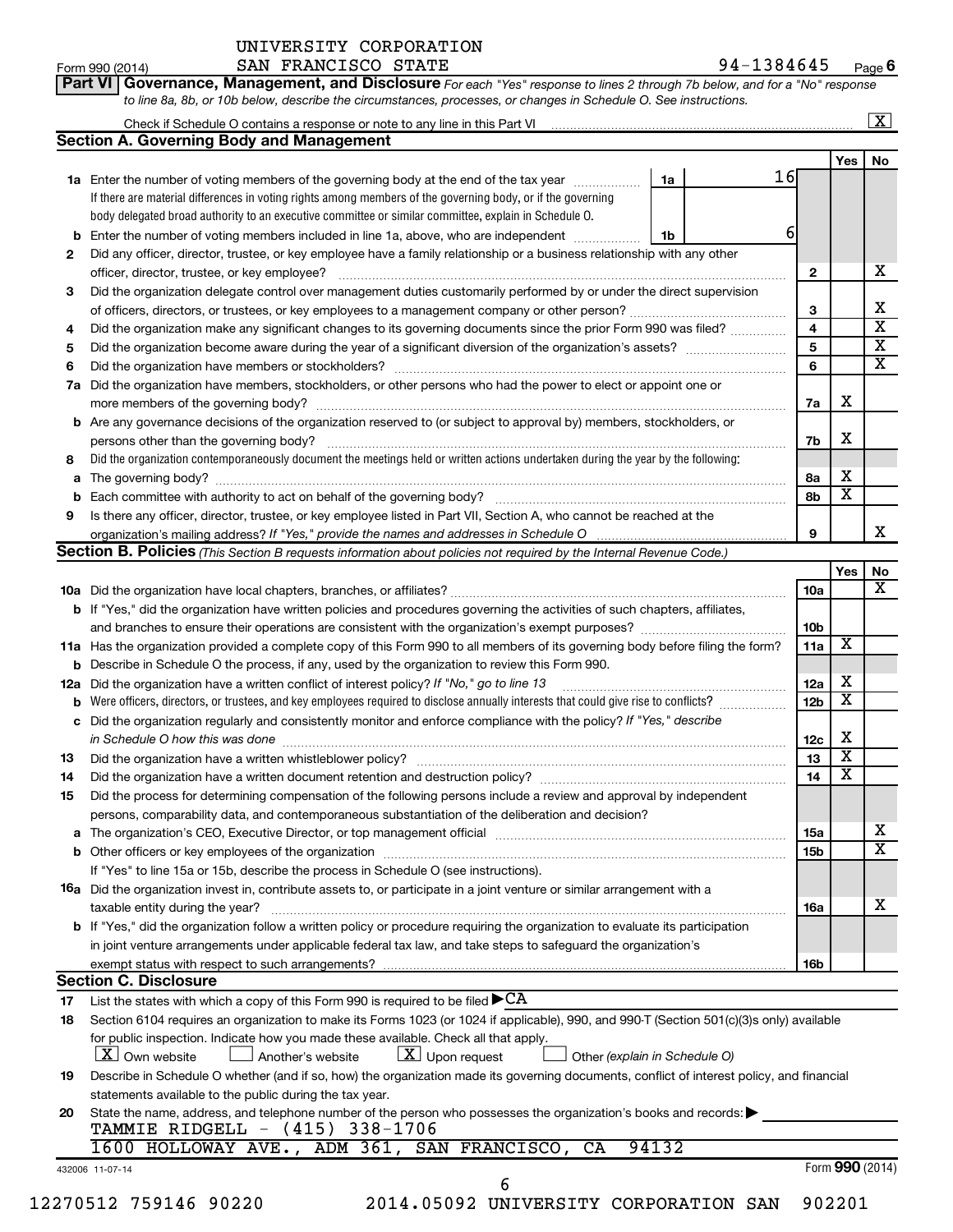$\Box$ 

| Part VII Compensation of Officers, Directors, Trustees, Key Employees, Highest Compensated |
|--------------------------------------------------------------------------------------------|
| <b>Employees, and Independent Contractors</b>                                              |

Check if Schedule O contains a response or note to any line in this Part VII

**Section A. Officers, Directors, Trustees, Key Employees, and Highest Compensated Employees**

**1a**  Complete this table for all persons required to be listed. Report compensation for the calendar year ending with or within the organization's tax year.

**•** List all of the organization's current officers, directors, trustees (whether individuals or organizations), regardless of amount of compensation.

**•** List all of the organization's **current** key employees, if any. See instructions for definition of "key employee." Enter -0- in columns  $(D)$ ,  $(E)$ , and  $(F)$  if no compensation was paid.

**•** List the organization's five current highest compensated employees (other than an officer, director, trustee, or key employee) who received report-

**•** List all of the organization's former officers, key employees, and highest compensated employees who received more than \$100,000 of able compensation (Box 5 of Form W-2 and/or Box 7 of Form 1099-MISC) of more than \$100,000 from the organization and any related organizations. reportable compensation from the organization and any related organizations.

**•** List all of the organization's former directors or trustees that received, in the capacity as a former director or trustee of the organization, more than \$10,000 of reportable compensation from the organization and any related organizations.

List persons in the following order: individual trustees or directors; institutional trustees; officers; key employees; highest compensated employees; and former such persons.

Check this box if neither the organization nor any related organization compensated any current officer, director, or trustee.  $\Box$ 

| (A)                          | (B)                    |                                                                  |                      | (C)         |              |                                 |        | (D)             | (E)             | (F)                          |
|------------------------------|------------------------|------------------------------------------------------------------|----------------------|-------------|--------------|---------------------------------|--------|-----------------|-----------------|------------------------------|
| Name and Title               | Average                | Position<br>(do not check more than one                          |                      |             |              |                                 |        | Reportable      | Reportable      | Estimated                    |
|                              | hours per              | box, unless person is both an<br>officer and a director/trustee) |                      |             |              |                                 |        | compensation    | compensation    | amount of                    |
|                              | week                   |                                                                  |                      |             |              |                                 |        | from            | from related    | other                        |
|                              | (list any              |                                                                  |                      |             |              |                                 |        | the             | organizations   | compensation                 |
|                              | hours for              |                                                                  |                      |             |              |                                 |        | organization    | (W-2/1099-MISC) | from the                     |
|                              | related                |                                                                  |                      |             |              |                                 |        | (W-2/1099-MISC) |                 | organization                 |
|                              | organizations<br>below |                                                                  |                      |             |              |                                 |        |                 |                 | and related<br>organizations |
|                              | line)                  | Individual trustee or director                                   | nstitutional trustee | Officer     | Key employee | Highest compensated<br>employee | Former |                 |                 |                              |
| JO VOLKERT<br>(1)            | 0.60                   |                                                                  |                      |             |              |                                 |        |                 |                 |                              |
| VICE CHAIR                   | 39.40                  | X                                                                |                      | $\mathbf X$ |              |                                 |        | 0.              | 182, 577.       | 58,520.                      |
| (2)<br>CHARLOTTE FERRETTI    | 0.50                   |                                                                  |                      |             |              |                                 |        |                 |                 |                              |
| CHAIR OF BOD                 | 39.50                  | $\mathbf X$                                                      |                      | $\mathbf X$ |              |                                 |        | 0.              |                 | $152, 925.$ 50,612.          |
| <b>ALISON SANDERS</b><br>(3) | 0.60                   |                                                                  |                      |             |              |                                 |        |                 |                 |                              |
| <b>SECRETARY</b>             | 39.40                  | $\mathbf X$                                                      |                      | $\mathbf X$ |              |                                 |        | 0.              |                 | $108, 751.$ 33,047.          |
| PHILIP KING<br>(4)           | 0.60                   |                                                                  |                      |             |              |                                 |        |                 |                 |                              |
| <b>BOARD MEMBER</b>          | 39.40                  | X                                                                |                      |             |              |                                 |        | 0.              | 92,868.         | 40,060.                      |
| MICHAEL POTEPAN<br>(5)       | 0.60                   |                                                                  |                      |             |              |                                 |        |                 |                 |                              |
| <b>BOARD MEMBER</b>          | 39.40                  | X                                                                |                      |             |              |                                 |        | 0.              | 81, 743.        | 39,798.                      |
| <b>JASON PORTH</b><br>(6)    | 23.40                  |                                                                  |                      |             |              |                                 |        |                 |                 |                              |
| EXECUTIVE DIRECTOR           | 16.60                  | X                                                                |                      | $\mathbf X$ |              |                                 |        | 0.              |                 | $118, 744.$ 38, 105.         |
| ALVIN ALVAREZ<br>(7)         | 0.40                   |                                                                  |                      |             |              |                                 |        |                 |                 |                              |
| <b>BOARD MEMBER</b>          | 39.60                  | X                                                                |                      |             |              |                                 |        | 0.              | 132,623.        | 52,789.                      |
| NEIL S. COHEN<br>(8)         | 0.70                   |                                                                  |                      |             |              |                                 |        |                 |                 |                              |
| <b>BOARD MEMBER</b>          | 0.00                   | $\mathbf X$                                                      |                      |             |              |                                 |        | 0.              | 10, 193.        | 0.                           |
| TREVOR GETZ<br>(9)           | 0.40                   |                                                                  |                      |             |              |                                 |        |                 |                 |                              |
| <b>BOARD MEMBER</b>          | 39.60                  | X                                                                |                      |             |              |                                 |        | 0.              | 110,666.        | 44,406.                      |
| (10) RONALD CORTEZ           | 0.20                   |                                                                  |                      |             |              |                                 |        |                 |                 |                              |
| <b>BOARD MEMBER</b>          | 39.80                  | X                                                                |                      |             |              |                                 |        | $\mathbf 0$ .   | 225, 129.       | 71,731.                      |
| (11) ITZEL CENTENO           | 0.50                   |                                                                  |                      |             |              |                                 |        |                 |                 |                              |
| STUDENT REPRESENTATIVE       | 0.00                   | X                                                                |                      |             |              |                                 |        | $\mathbf 0$ .   | 0.              | 0.                           |
| (12) SAMUEL BOIKANER         | 0.50                   |                                                                  |                      |             |              |                                 |        |                 |                 |                              |
| STUDENT REPRESENTATIVE       | 0.00                   | X                                                                |                      |             |              |                                 |        | 0               | 0.              | 0.                           |
| (13) SARAH PISHNY            | 0.50                   |                                                                  |                      |             |              |                                 |        |                 |                 |                              |
| STUDENT REPRESENTATIVE       | 0.00                   | $\mathbf X$                                                      |                      |             |              |                                 |        | $\mathbf 0$ .   | 0.              | $0$ .                        |
| (14) JULIE TAYLOR            | 0.50                   |                                                                  |                      |             |              |                                 |        |                 |                 |                              |
| COMMUNITY MEMBER             | 0.00                   | X                                                                |                      |             |              |                                 |        | $\mathbf 0$ .   | $\mathbf 0$ .   | $0$ .                        |
| (15) ALEXANDRA KHARMATS      | 0.40                   |                                                                  |                      |             |              |                                 |        |                 |                 |                              |
| COMMUNITY MEMBER             | 0.00                   | $\mathbf X$                                                      |                      |             |              |                                 |        | $\mathbf 0$ .   | 0.              | $0$ .                        |
| (16) KAL SALAMA              | 0.60                   |                                                                  |                      |             |              |                                 |        |                 |                 |                              |
| COMMUNITY MEMBER             | 0.00                   | X                                                                |                      |             |              |                                 |        | $\mathbf 0$ .   | 0.              | 0.                           |
|                              |                        |                                                                  |                      |             |              |                                 |        |                 |                 |                              |
|                              |                        |                                                                  |                      |             |              |                                 |        |                 |                 |                              |

432007 11-07-14

12270512 759146 90220 2014.05092 UNIVERSITY CORPORATION SAN 902201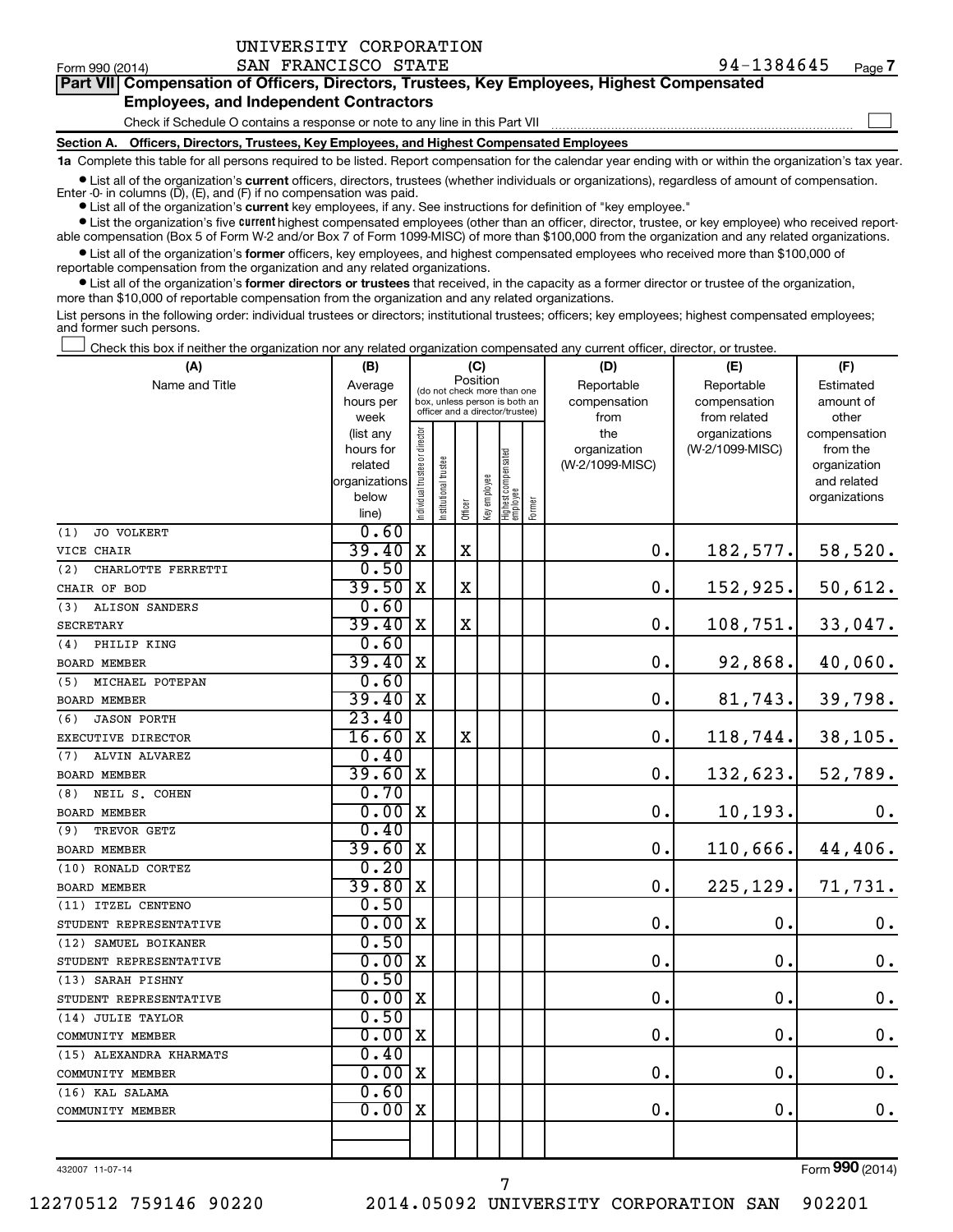|                                    | UNIVERSITY CORPORATION                                                                                                                                                                                                                                 |                                                                               |                                |                       |                 |              |                                                                    |        |                                                              |                                                  |                     |                                                                                   |                      |         |
|------------------------------------|--------------------------------------------------------------------------------------------------------------------------------------------------------------------------------------------------------------------------------------------------------|-------------------------------------------------------------------------------|--------------------------------|-----------------------|-----------------|--------------|--------------------------------------------------------------------|--------|--------------------------------------------------------------|--------------------------------------------------|---------------------|-----------------------------------------------------------------------------------|----------------------|---------|
| Form 990 (2014)<br><b>Part VII</b> | SAN FRANCISCO STATE                                                                                                                                                                                                                                    |                                                                               |                                |                       |                 |              |                                                                    |        |                                                              | 94-1384645                                       |                     |                                                                                   | Page 8               |         |
|                                    | Section A. Officers, Directors, Trustees, Key Employees, and Highest Compensated Employees (continued)<br>(B)<br>(A)<br>Average<br>Name and title<br>hours per                                                                                         |                                                                               |                                |                       | (C)<br>Position |              | (do not check more than one<br>box, unless person is both an       |        | (D)<br>Reportable<br>compensation                            | (E)<br>Reportable<br>compensation                |                     | (F)<br>Estimated<br>amount of                                                     |                      |         |
|                                    |                                                                                                                                                                                                                                                        | week<br>(list any<br>hours for<br>related<br> organizations<br>below<br>line) | Individual trustee or director | Institutional trustee | Officer         | Key employee | officer and a director/trustee)<br>Highest compensated<br>employee | Former | from<br>the<br>organization<br>(W-2/1099-MISC)               | from related<br>organizations<br>(W-2/1099-MISC) |                     | other<br>compensation<br>from the<br>organization<br>and related<br>organizations |                      |         |
|                                    |                                                                                                                                                                                                                                                        |                                                                               |                                |                       |                 |              |                                                                    |        |                                                              |                                                  |                     |                                                                                   |                      |         |
|                                    |                                                                                                                                                                                                                                                        |                                                                               |                                |                       |                 |              |                                                                    |        |                                                              |                                                  |                     |                                                                                   |                      |         |
|                                    |                                                                                                                                                                                                                                                        |                                                                               |                                |                       |                 |              |                                                                    |        |                                                              |                                                  |                     |                                                                                   |                      |         |
|                                    |                                                                                                                                                                                                                                                        |                                                                               |                                |                       |                 |              |                                                                    |        |                                                              |                                                  |                     |                                                                                   |                      |         |
|                                    |                                                                                                                                                                                                                                                        |                                                                               |                                |                       |                 |              |                                                                    |        |                                                              |                                                  |                     |                                                                                   |                      |         |
| 1b Sub-total                       |                                                                                                                                                                                                                                                        |                                                                               |                                |                       |                 |              |                                                                    |        | $\overline{\bullet}$<br>$\overline{0}$ .<br>$\overline{0}$ . | 1, 216, 219.<br>1, 216, 219.                     | $\overline{0}$ .    |                                                                                   | 429,068.<br>429,068. | $0$ .   |
| $\mathbf{2}$                       | Total number of individuals (including but not limited to those listed above) who received more than \$100,000 of reportable<br>compensation from the organization $\blacktriangleright$                                                               |                                                                               |                                |                       |                 |              |                                                                    |        |                                                              |                                                  |                     |                                                                                   | Yes                  | 0<br>No |
| З                                  | Did the organization list any former officer, director, or trustee, key employee, or highest compensated employee on<br>line 1a? If "Yes," complete Schedule J for such individual                                                                     |                                                                               |                                |                       |                 |              |                                                                    |        |                                                              |                                                  |                     | 3                                                                                 |                      | X       |
| 4<br>5                             | For any individual listed on line 1a, is the sum of reportable compensation and other compensation from the organization<br>Did any person listed on line 1a receive or accrue compensation from any unrelated organization or individual for services |                                                                               |                                |                       |                 |              |                                                                    |        |                                                              |                                                  |                     | 4                                                                                 | х                    |         |
|                                    | <b>Section B. Independent Contractors</b>                                                                                                                                                                                                              |                                                                               |                                |                       |                 |              |                                                                    |        |                                                              |                                                  |                     | 5                                                                                 |                      | x       |
| 1                                  | Complete this table for your five highest compensated independent contractors that received more than \$100,000 of compensation from                                                                                                                   |                                                                               |                                |                       |                 |              |                                                                    |        |                                                              |                                                  |                     |                                                                                   |                      |         |
|                                    | the organization. Report compensation for the calendar year ending with or within the organization's tax year.<br>(A)<br>(B)<br>Name and business address<br>Description of services<br><b>NONE</b>                                                    |                                                                               |                                |                       |                 |              |                                                                    |        |                                                              |                                                  | (C)<br>Compensation |                                                                                   |                      |         |
|                                    |                                                                                                                                                                                                                                                        |                                                                               |                                |                       |                 |              |                                                                    |        |                                                              |                                                  |                     |                                                                                   |                      |         |
|                                    |                                                                                                                                                                                                                                                        |                                                                               |                                |                       |                 |              |                                                                    |        |                                                              |                                                  |                     |                                                                                   |                      |         |
|                                    |                                                                                                                                                                                                                                                        |                                                                               |                                |                       |                 |              |                                                                    |        |                                                              |                                                  |                     |                                                                                   |                      |         |
| 2                                  | Total number of independent contractors (including but not limited to those listed above) who received more than<br>\$100,000 of compensation from the organization                                                                                    |                                                                               |                                |                       |                 |              | 0                                                                  |        |                                                              |                                                  |                     |                                                                                   |                      |         |
|                                    |                                                                                                                                                                                                                                                        |                                                                               |                                |                       |                 |              |                                                                    |        |                                                              |                                                  |                     |                                                                                   | Form 990 (2014)      |         |

| 432008   |  |
|----------|--|
| 11-07-14 |  |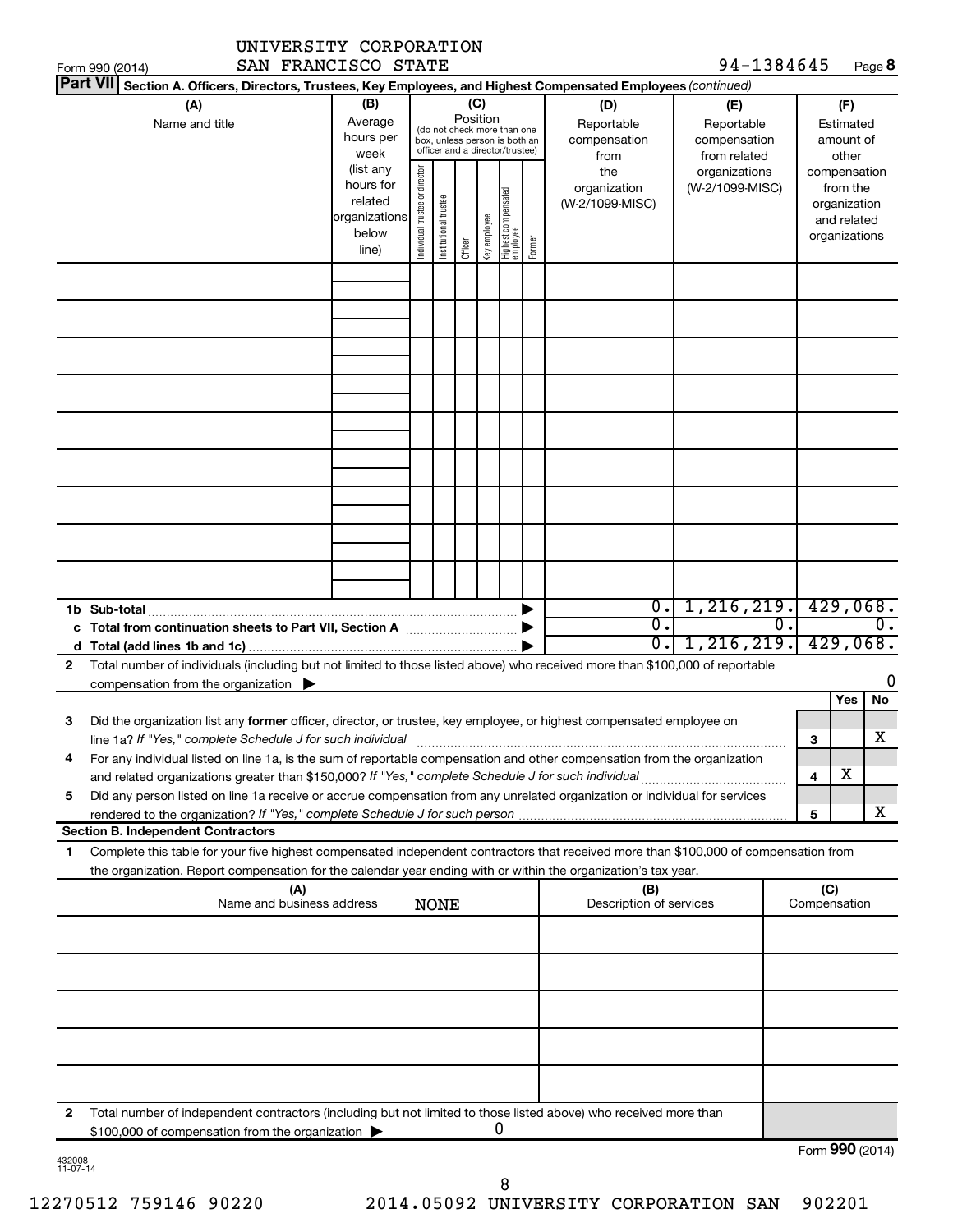#### UNIVERSITY CORPORATION SAN FRANCISCO STATE

| Form 990 (2014) | SAN FRANCISCO STATE | 1384645<br>94–<br>Page 9 |
|-----------------|---------------------|--------------------------|
|-----------------|---------------------|--------------------------|

| (B)<br>$\mathbf{C}$<br>(A)<br>(D)<br>Revenue excluded<br>Related or<br>Unrelated<br>Total revenue<br>from tax under<br>exempt function<br>business<br>sections<br>512 - 514<br>revenue<br>revenue<br>Contributions, Gifts, Grants<br>and Other Similar Amounts<br>6,072.<br>1 a Federated campaigns<br>1a<br>1b<br><b>b</b> Membership dues<br>116,584.<br>1c<br>c Fundraising events<br>2, 227, 314.<br>1d<br>d Related organizations<br>.<br>e Government grants (contributions)<br>1e<br>f All other contributions, gifts, grants, and<br>4,940,321.<br>similar amounts not included above<br>1f<br>27,863<br>g Noncash contributions included in lines 1a-1f: \$<br>7,290,291<br><b>Business Code</b><br>611710<br>PROJECT REVENUE<br>2,163,062.<br>2,163,062.<br>Program Service<br>Revenue<br>2 a<br>FACILITIES RENTAL<br>611710<br>2,079,712.<br>2,079,712.<br>b<br>611710<br>COMMISSION EARNED<br>1,075,414.<br>1,075,414.<br>REGISTRATION FEES<br>611710<br>301,050<br>301,050.<br>d<br>611710<br>137,336.<br>OPERATING REVENUE<br>137,336<br>611710<br>84,645<br>84,645<br>f All other program service revenue<br>5,841,219<br>3<br>Investment income (including dividends, interest, and<br>676,381<br>Income from investment of tax-exempt bond proceeds<br>4<br>159,715<br>5<br>(i) Real<br>(ii) Personal<br>Gross rents<br>6а<br><b>b</b> Less: rental expenses<br>c Rental income or (loss)<br>7 a Gross amount from sales of<br>(i) Securities<br>(ii) Other<br>10,334,094.<br>assets other than inventory<br><b>b</b> Less: cost or other basis<br>10, 355, 758.<br>and sales expenses<br>$-21,664.$<br>$-21,664$<br>$-21,664.$<br>8 a Gross income from fundraising events (not<br><b>Other Revenue</b><br>$116,584.$ of<br>including \$<br>contributions reported on line 1c). See<br>58,349.<br>134,265.<br>$\mathbf b$<br>$-75,916.$<br>c Net income or (loss) from fundraising events<br>9 a Gross income from gaming activities. See<br>b<br>c Net income or (loss) from gaming activities<br>10 a Gross sales of inventory, less returns<br>1,744,251.<br>and allowances $\ldots$ , $\ldots$ , $\ldots$ , $\ldots$ , $\ldots$ , $\ldots$ , $\ldots$<br>875,544.<br>$\mathbf{b}$<br>868,707.<br>868,707.<br>c Net income or (loss) from sales of inventory<br>▶<br>Miscellaneous Revenue<br><b>Business Code</b><br>11 a<br>the control of the control of the control of the control of<br>b<br>с<br><u> 1989 - Johann Barbara, martin a</u><br>d<br>$\blacktriangleright$<br>14,738,733.<br>6,709,926.<br>0.<br>12<br>432009<br>11-07-14 |  | <b>Part VIII</b> | <b>Statement of Revenue</b> |  |  |  |  |                 |
|------------------------------------------------------------------------------------------------------------------------------------------------------------------------------------------------------------------------------------------------------------------------------------------------------------------------------------------------------------------------------------------------------------------------------------------------------------------------------------------------------------------------------------------------------------------------------------------------------------------------------------------------------------------------------------------------------------------------------------------------------------------------------------------------------------------------------------------------------------------------------------------------------------------------------------------------------------------------------------------------------------------------------------------------------------------------------------------------------------------------------------------------------------------------------------------------------------------------------------------------------------------------------------------------------------------------------------------------------------------------------------------------------------------------------------------------------------------------------------------------------------------------------------------------------------------------------------------------------------------------------------------------------------------------------------------------------------------------------------------------------------------------------------------------------------------------------------------------------------------------------------------------------------------------------------------------------------------------------------------------------------------------------------------------------------------------------------------------------------------------------------------------------------------------------------------------------------------------------------------------------------------------------------------------------------------------------------------------------------------------------------------------------------------------------------------------------------------------------------------------------------------------------------------------------------------|--|------------------|-----------------------------|--|--|--|--|-----------------|
|                                                                                                                                                                                                                                                                                                                                                                                                                                                                                                                                                                                                                                                                                                                                                                                                                                                                                                                                                                                                                                                                                                                                                                                                                                                                                                                                                                                                                                                                                                                                                                                                                                                                                                                                                                                                                                                                                                                                                                                                                                                                                                                                                                                                                                                                                                                                                                                                                                                                                                                                                                  |  |                  |                             |  |  |  |  |                 |
|                                                                                                                                                                                                                                                                                                                                                                                                                                                                                                                                                                                                                                                                                                                                                                                                                                                                                                                                                                                                                                                                                                                                                                                                                                                                                                                                                                                                                                                                                                                                                                                                                                                                                                                                                                                                                                                                                                                                                                                                                                                                                                                                                                                                                                                                                                                                                                                                                                                                                                                                                                  |  |                  |                             |  |  |  |  |                 |
|                                                                                                                                                                                                                                                                                                                                                                                                                                                                                                                                                                                                                                                                                                                                                                                                                                                                                                                                                                                                                                                                                                                                                                                                                                                                                                                                                                                                                                                                                                                                                                                                                                                                                                                                                                                                                                                                                                                                                                                                                                                                                                                                                                                                                                                                                                                                                                                                                                                                                                                                                                  |  |                  |                             |  |  |  |  |                 |
|                                                                                                                                                                                                                                                                                                                                                                                                                                                                                                                                                                                                                                                                                                                                                                                                                                                                                                                                                                                                                                                                                                                                                                                                                                                                                                                                                                                                                                                                                                                                                                                                                                                                                                                                                                                                                                                                                                                                                                                                                                                                                                                                                                                                                                                                                                                                                                                                                                                                                                                                                                  |  |                  |                             |  |  |  |  |                 |
|                                                                                                                                                                                                                                                                                                                                                                                                                                                                                                                                                                                                                                                                                                                                                                                                                                                                                                                                                                                                                                                                                                                                                                                                                                                                                                                                                                                                                                                                                                                                                                                                                                                                                                                                                                                                                                                                                                                                                                                                                                                                                                                                                                                                                                                                                                                                                                                                                                                                                                                                                                  |  |                  |                             |  |  |  |  |                 |
|                                                                                                                                                                                                                                                                                                                                                                                                                                                                                                                                                                                                                                                                                                                                                                                                                                                                                                                                                                                                                                                                                                                                                                                                                                                                                                                                                                                                                                                                                                                                                                                                                                                                                                                                                                                                                                                                                                                                                                                                                                                                                                                                                                                                                                                                                                                                                                                                                                                                                                                                                                  |  |                  |                             |  |  |  |  |                 |
|                                                                                                                                                                                                                                                                                                                                                                                                                                                                                                                                                                                                                                                                                                                                                                                                                                                                                                                                                                                                                                                                                                                                                                                                                                                                                                                                                                                                                                                                                                                                                                                                                                                                                                                                                                                                                                                                                                                                                                                                                                                                                                                                                                                                                                                                                                                                                                                                                                                                                                                                                                  |  |                  |                             |  |  |  |  |                 |
|                                                                                                                                                                                                                                                                                                                                                                                                                                                                                                                                                                                                                                                                                                                                                                                                                                                                                                                                                                                                                                                                                                                                                                                                                                                                                                                                                                                                                                                                                                                                                                                                                                                                                                                                                                                                                                                                                                                                                                                                                                                                                                                                                                                                                                                                                                                                                                                                                                                                                                                                                                  |  |                  |                             |  |  |  |  |                 |
|                                                                                                                                                                                                                                                                                                                                                                                                                                                                                                                                                                                                                                                                                                                                                                                                                                                                                                                                                                                                                                                                                                                                                                                                                                                                                                                                                                                                                                                                                                                                                                                                                                                                                                                                                                                                                                                                                                                                                                                                                                                                                                                                                                                                                                                                                                                                                                                                                                                                                                                                                                  |  |                  |                             |  |  |  |  |                 |
|                                                                                                                                                                                                                                                                                                                                                                                                                                                                                                                                                                                                                                                                                                                                                                                                                                                                                                                                                                                                                                                                                                                                                                                                                                                                                                                                                                                                                                                                                                                                                                                                                                                                                                                                                                                                                                                                                                                                                                                                                                                                                                                                                                                                                                                                                                                                                                                                                                                                                                                                                                  |  |                  |                             |  |  |  |  |                 |
|                                                                                                                                                                                                                                                                                                                                                                                                                                                                                                                                                                                                                                                                                                                                                                                                                                                                                                                                                                                                                                                                                                                                                                                                                                                                                                                                                                                                                                                                                                                                                                                                                                                                                                                                                                                                                                                                                                                                                                                                                                                                                                                                                                                                                                                                                                                                                                                                                                                                                                                                                                  |  |                  |                             |  |  |  |  |                 |
|                                                                                                                                                                                                                                                                                                                                                                                                                                                                                                                                                                                                                                                                                                                                                                                                                                                                                                                                                                                                                                                                                                                                                                                                                                                                                                                                                                                                                                                                                                                                                                                                                                                                                                                                                                                                                                                                                                                                                                                                                                                                                                                                                                                                                                                                                                                                                                                                                                                                                                                                                                  |  |                  |                             |  |  |  |  |                 |
|                                                                                                                                                                                                                                                                                                                                                                                                                                                                                                                                                                                                                                                                                                                                                                                                                                                                                                                                                                                                                                                                                                                                                                                                                                                                                                                                                                                                                                                                                                                                                                                                                                                                                                                                                                                                                                                                                                                                                                                                                                                                                                                                                                                                                                                                                                                                                                                                                                                                                                                                                                  |  |                  |                             |  |  |  |  |                 |
|                                                                                                                                                                                                                                                                                                                                                                                                                                                                                                                                                                                                                                                                                                                                                                                                                                                                                                                                                                                                                                                                                                                                                                                                                                                                                                                                                                                                                                                                                                                                                                                                                                                                                                                                                                                                                                                                                                                                                                                                                                                                                                                                                                                                                                                                                                                                                                                                                                                                                                                                                                  |  |                  |                             |  |  |  |  |                 |
|                                                                                                                                                                                                                                                                                                                                                                                                                                                                                                                                                                                                                                                                                                                                                                                                                                                                                                                                                                                                                                                                                                                                                                                                                                                                                                                                                                                                                                                                                                                                                                                                                                                                                                                                                                                                                                                                                                                                                                                                                                                                                                                                                                                                                                                                                                                                                                                                                                                                                                                                                                  |  |                  |                             |  |  |  |  |                 |
|                                                                                                                                                                                                                                                                                                                                                                                                                                                                                                                                                                                                                                                                                                                                                                                                                                                                                                                                                                                                                                                                                                                                                                                                                                                                                                                                                                                                                                                                                                                                                                                                                                                                                                                                                                                                                                                                                                                                                                                                                                                                                                                                                                                                                                                                                                                                                                                                                                                                                                                                                                  |  |                  |                             |  |  |  |  |                 |
|                                                                                                                                                                                                                                                                                                                                                                                                                                                                                                                                                                                                                                                                                                                                                                                                                                                                                                                                                                                                                                                                                                                                                                                                                                                                                                                                                                                                                                                                                                                                                                                                                                                                                                                                                                                                                                                                                                                                                                                                                                                                                                                                                                                                                                                                                                                                                                                                                                                                                                                                                                  |  |                  |                             |  |  |  |  |                 |
|                                                                                                                                                                                                                                                                                                                                                                                                                                                                                                                                                                                                                                                                                                                                                                                                                                                                                                                                                                                                                                                                                                                                                                                                                                                                                                                                                                                                                                                                                                                                                                                                                                                                                                                                                                                                                                                                                                                                                                                                                                                                                                                                                                                                                                                                                                                                                                                                                                                                                                                                                                  |  |                  |                             |  |  |  |  |                 |
|                                                                                                                                                                                                                                                                                                                                                                                                                                                                                                                                                                                                                                                                                                                                                                                                                                                                                                                                                                                                                                                                                                                                                                                                                                                                                                                                                                                                                                                                                                                                                                                                                                                                                                                                                                                                                                                                                                                                                                                                                                                                                                                                                                                                                                                                                                                                                                                                                                                                                                                                                                  |  |                  |                             |  |  |  |  |                 |
|                                                                                                                                                                                                                                                                                                                                                                                                                                                                                                                                                                                                                                                                                                                                                                                                                                                                                                                                                                                                                                                                                                                                                                                                                                                                                                                                                                                                                                                                                                                                                                                                                                                                                                                                                                                                                                                                                                                                                                                                                                                                                                                                                                                                                                                                                                                                                                                                                                                                                                                                                                  |  |                  |                             |  |  |  |  | 676,381.        |
|                                                                                                                                                                                                                                                                                                                                                                                                                                                                                                                                                                                                                                                                                                                                                                                                                                                                                                                                                                                                                                                                                                                                                                                                                                                                                                                                                                                                                                                                                                                                                                                                                                                                                                                                                                                                                                                                                                                                                                                                                                                                                                                                                                                                                                                                                                                                                                                                                                                                                                                                                                  |  |                  |                             |  |  |  |  |                 |
|                                                                                                                                                                                                                                                                                                                                                                                                                                                                                                                                                                                                                                                                                                                                                                                                                                                                                                                                                                                                                                                                                                                                                                                                                                                                                                                                                                                                                                                                                                                                                                                                                                                                                                                                                                                                                                                                                                                                                                                                                                                                                                                                                                                                                                                                                                                                                                                                                                                                                                                                                                  |  |                  |                             |  |  |  |  | 159,715.        |
|                                                                                                                                                                                                                                                                                                                                                                                                                                                                                                                                                                                                                                                                                                                                                                                                                                                                                                                                                                                                                                                                                                                                                                                                                                                                                                                                                                                                                                                                                                                                                                                                                                                                                                                                                                                                                                                                                                                                                                                                                                                                                                                                                                                                                                                                                                                                                                                                                                                                                                                                                                  |  |                  |                             |  |  |  |  |                 |
|                                                                                                                                                                                                                                                                                                                                                                                                                                                                                                                                                                                                                                                                                                                                                                                                                                                                                                                                                                                                                                                                                                                                                                                                                                                                                                                                                                                                                                                                                                                                                                                                                                                                                                                                                                                                                                                                                                                                                                                                                                                                                                                                                                                                                                                                                                                                                                                                                                                                                                                                                                  |  |                  |                             |  |  |  |  |                 |
|                                                                                                                                                                                                                                                                                                                                                                                                                                                                                                                                                                                                                                                                                                                                                                                                                                                                                                                                                                                                                                                                                                                                                                                                                                                                                                                                                                                                                                                                                                                                                                                                                                                                                                                                                                                                                                                                                                                                                                                                                                                                                                                                                                                                                                                                                                                                                                                                                                                                                                                                                                  |  |                  |                             |  |  |  |  |                 |
|                                                                                                                                                                                                                                                                                                                                                                                                                                                                                                                                                                                                                                                                                                                                                                                                                                                                                                                                                                                                                                                                                                                                                                                                                                                                                                                                                                                                                                                                                                                                                                                                                                                                                                                                                                                                                                                                                                                                                                                                                                                                                                                                                                                                                                                                                                                                                                                                                                                                                                                                                                  |  |                  |                             |  |  |  |  |                 |
|                                                                                                                                                                                                                                                                                                                                                                                                                                                                                                                                                                                                                                                                                                                                                                                                                                                                                                                                                                                                                                                                                                                                                                                                                                                                                                                                                                                                                                                                                                                                                                                                                                                                                                                                                                                                                                                                                                                                                                                                                                                                                                                                                                                                                                                                                                                                                                                                                                                                                                                                                                  |  |                  |                             |  |  |  |  |                 |
|                                                                                                                                                                                                                                                                                                                                                                                                                                                                                                                                                                                                                                                                                                                                                                                                                                                                                                                                                                                                                                                                                                                                                                                                                                                                                                                                                                                                                                                                                                                                                                                                                                                                                                                                                                                                                                                                                                                                                                                                                                                                                                                                                                                                                                                                                                                                                                                                                                                                                                                                                                  |  |                  |                             |  |  |  |  |                 |
|                                                                                                                                                                                                                                                                                                                                                                                                                                                                                                                                                                                                                                                                                                                                                                                                                                                                                                                                                                                                                                                                                                                                                                                                                                                                                                                                                                                                                                                                                                                                                                                                                                                                                                                                                                                                                                                                                                                                                                                                                                                                                                                                                                                                                                                                                                                                                                                                                                                                                                                                                                  |  |                  |                             |  |  |  |  |                 |
|                                                                                                                                                                                                                                                                                                                                                                                                                                                                                                                                                                                                                                                                                                                                                                                                                                                                                                                                                                                                                                                                                                                                                                                                                                                                                                                                                                                                                                                                                                                                                                                                                                                                                                                                                                                                                                                                                                                                                                                                                                                                                                                                                                                                                                                                                                                                                                                                                                                                                                                                                                  |  |                  |                             |  |  |  |  |                 |
|                                                                                                                                                                                                                                                                                                                                                                                                                                                                                                                                                                                                                                                                                                                                                                                                                                                                                                                                                                                                                                                                                                                                                                                                                                                                                                                                                                                                                                                                                                                                                                                                                                                                                                                                                                                                                                                                                                                                                                                                                                                                                                                                                                                                                                                                                                                                                                                                                                                                                                                                                                  |  |                  |                             |  |  |  |  |                 |
|                                                                                                                                                                                                                                                                                                                                                                                                                                                                                                                                                                                                                                                                                                                                                                                                                                                                                                                                                                                                                                                                                                                                                                                                                                                                                                                                                                                                                                                                                                                                                                                                                                                                                                                                                                                                                                                                                                                                                                                                                                                                                                                                                                                                                                                                                                                                                                                                                                                                                                                                                                  |  |                  |                             |  |  |  |  |                 |
|                                                                                                                                                                                                                                                                                                                                                                                                                                                                                                                                                                                                                                                                                                                                                                                                                                                                                                                                                                                                                                                                                                                                                                                                                                                                                                                                                                                                                                                                                                                                                                                                                                                                                                                                                                                                                                                                                                                                                                                                                                                                                                                                                                                                                                                                                                                                                                                                                                                                                                                                                                  |  |                  |                             |  |  |  |  |                 |
|                                                                                                                                                                                                                                                                                                                                                                                                                                                                                                                                                                                                                                                                                                                                                                                                                                                                                                                                                                                                                                                                                                                                                                                                                                                                                                                                                                                                                                                                                                                                                                                                                                                                                                                                                                                                                                                                                                                                                                                                                                                                                                                                                                                                                                                                                                                                                                                                                                                                                                                                                                  |  |                  |                             |  |  |  |  |                 |
|                                                                                                                                                                                                                                                                                                                                                                                                                                                                                                                                                                                                                                                                                                                                                                                                                                                                                                                                                                                                                                                                                                                                                                                                                                                                                                                                                                                                                                                                                                                                                                                                                                                                                                                                                                                                                                                                                                                                                                                                                                                                                                                                                                                                                                                                                                                                                                                                                                                                                                                                                                  |  |                  |                             |  |  |  |  |                 |
|                                                                                                                                                                                                                                                                                                                                                                                                                                                                                                                                                                                                                                                                                                                                                                                                                                                                                                                                                                                                                                                                                                                                                                                                                                                                                                                                                                                                                                                                                                                                                                                                                                                                                                                                                                                                                                                                                                                                                                                                                                                                                                                                                                                                                                                                                                                                                                                                                                                                                                                                                                  |  |                  |                             |  |  |  |  |                 |
|                                                                                                                                                                                                                                                                                                                                                                                                                                                                                                                                                                                                                                                                                                                                                                                                                                                                                                                                                                                                                                                                                                                                                                                                                                                                                                                                                                                                                                                                                                                                                                                                                                                                                                                                                                                                                                                                                                                                                                                                                                                                                                                                                                                                                                                                                                                                                                                                                                                                                                                                                                  |  |                  |                             |  |  |  |  |                 |
|                                                                                                                                                                                                                                                                                                                                                                                                                                                                                                                                                                                                                                                                                                                                                                                                                                                                                                                                                                                                                                                                                                                                                                                                                                                                                                                                                                                                                                                                                                                                                                                                                                                                                                                                                                                                                                                                                                                                                                                                                                                                                                                                                                                                                                                                                                                                                                                                                                                                                                                                                                  |  |                  |                             |  |  |  |  | $-75,916.$      |
|                                                                                                                                                                                                                                                                                                                                                                                                                                                                                                                                                                                                                                                                                                                                                                                                                                                                                                                                                                                                                                                                                                                                                                                                                                                                                                                                                                                                                                                                                                                                                                                                                                                                                                                                                                                                                                                                                                                                                                                                                                                                                                                                                                                                                                                                                                                                                                                                                                                                                                                                                                  |  |                  |                             |  |  |  |  |                 |
|                                                                                                                                                                                                                                                                                                                                                                                                                                                                                                                                                                                                                                                                                                                                                                                                                                                                                                                                                                                                                                                                                                                                                                                                                                                                                                                                                                                                                                                                                                                                                                                                                                                                                                                                                                                                                                                                                                                                                                                                                                                                                                                                                                                                                                                                                                                                                                                                                                                                                                                                                                  |  |                  |                             |  |  |  |  |                 |
|                                                                                                                                                                                                                                                                                                                                                                                                                                                                                                                                                                                                                                                                                                                                                                                                                                                                                                                                                                                                                                                                                                                                                                                                                                                                                                                                                                                                                                                                                                                                                                                                                                                                                                                                                                                                                                                                                                                                                                                                                                                                                                                                                                                                                                                                                                                                                                                                                                                                                                                                                                  |  |                  |                             |  |  |  |  |                 |
|                                                                                                                                                                                                                                                                                                                                                                                                                                                                                                                                                                                                                                                                                                                                                                                                                                                                                                                                                                                                                                                                                                                                                                                                                                                                                                                                                                                                                                                                                                                                                                                                                                                                                                                                                                                                                                                                                                                                                                                                                                                                                                                                                                                                                                                                                                                                                                                                                                                                                                                                                                  |  |                  |                             |  |  |  |  |                 |
|                                                                                                                                                                                                                                                                                                                                                                                                                                                                                                                                                                                                                                                                                                                                                                                                                                                                                                                                                                                                                                                                                                                                                                                                                                                                                                                                                                                                                                                                                                                                                                                                                                                                                                                                                                                                                                                                                                                                                                                                                                                                                                                                                                                                                                                                                                                                                                                                                                                                                                                                                                  |  |                  |                             |  |  |  |  |                 |
|                                                                                                                                                                                                                                                                                                                                                                                                                                                                                                                                                                                                                                                                                                                                                                                                                                                                                                                                                                                                                                                                                                                                                                                                                                                                                                                                                                                                                                                                                                                                                                                                                                                                                                                                                                                                                                                                                                                                                                                                                                                                                                                                                                                                                                                                                                                                                                                                                                                                                                                                                                  |  |                  |                             |  |  |  |  |                 |
|                                                                                                                                                                                                                                                                                                                                                                                                                                                                                                                                                                                                                                                                                                                                                                                                                                                                                                                                                                                                                                                                                                                                                                                                                                                                                                                                                                                                                                                                                                                                                                                                                                                                                                                                                                                                                                                                                                                                                                                                                                                                                                                                                                                                                                                                                                                                                                                                                                                                                                                                                                  |  |                  |                             |  |  |  |  |                 |
|                                                                                                                                                                                                                                                                                                                                                                                                                                                                                                                                                                                                                                                                                                                                                                                                                                                                                                                                                                                                                                                                                                                                                                                                                                                                                                                                                                                                                                                                                                                                                                                                                                                                                                                                                                                                                                                                                                                                                                                                                                                                                                                                                                                                                                                                                                                                                                                                                                                                                                                                                                  |  |                  |                             |  |  |  |  |                 |
|                                                                                                                                                                                                                                                                                                                                                                                                                                                                                                                                                                                                                                                                                                                                                                                                                                                                                                                                                                                                                                                                                                                                                                                                                                                                                                                                                                                                                                                                                                                                                                                                                                                                                                                                                                                                                                                                                                                                                                                                                                                                                                                                                                                                                                                                                                                                                                                                                                                                                                                                                                  |  |                  |                             |  |  |  |  |                 |
|                                                                                                                                                                                                                                                                                                                                                                                                                                                                                                                                                                                                                                                                                                                                                                                                                                                                                                                                                                                                                                                                                                                                                                                                                                                                                                                                                                                                                                                                                                                                                                                                                                                                                                                                                                                                                                                                                                                                                                                                                                                                                                                                                                                                                                                                                                                                                                                                                                                                                                                                                                  |  |                  |                             |  |  |  |  |                 |
|                                                                                                                                                                                                                                                                                                                                                                                                                                                                                                                                                                                                                                                                                                                                                                                                                                                                                                                                                                                                                                                                                                                                                                                                                                                                                                                                                                                                                                                                                                                                                                                                                                                                                                                                                                                                                                                                                                                                                                                                                                                                                                                                                                                                                                                                                                                                                                                                                                                                                                                                                                  |  |                  |                             |  |  |  |  |                 |
|                                                                                                                                                                                                                                                                                                                                                                                                                                                                                                                                                                                                                                                                                                                                                                                                                                                                                                                                                                                                                                                                                                                                                                                                                                                                                                                                                                                                                                                                                                                                                                                                                                                                                                                                                                                                                                                                                                                                                                                                                                                                                                                                                                                                                                                                                                                                                                                                                                                                                                                                                                  |  |                  |                             |  |  |  |  |                 |
|                                                                                                                                                                                                                                                                                                                                                                                                                                                                                                                                                                                                                                                                                                                                                                                                                                                                                                                                                                                                                                                                                                                                                                                                                                                                                                                                                                                                                                                                                                                                                                                                                                                                                                                                                                                                                                                                                                                                                                                                                                                                                                                                                                                                                                                                                                                                                                                                                                                                                                                                                                  |  |                  |                             |  |  |  |  |                 |
|                                                                                                                                                                                                                                                                                                                                                                                                                                                                                                                                                                                                                                                                                                                                                                                                                                                                                                                                                                                                                                                                                                                                                                                                                                                                                                                                                                                                                                                                                                                                                                                                                                                                                                                                                                                                                                                                                                                                                                                                                                                                                                                                                                                                                                                                                                                                                                                                                                                                                                                                                                  |  |                  |                             |  |  |  |  | 738,516.        |
| $\Omega$                                                                                                                                                                                                                                                                                                                                                                                                                                                                                                                                                                                                                                                                                                                                                                                                                                                                                                                                                                                                                                                                                                                                                                                                                                                                                                                                                                                                                                                                                                                                                                                                                                                                                                                                                                                                                                                                                                                                                                                                                                                                                                                                                                                                                                                                                                                                                                                                                                                                                                                                                         |  |                  |                             |  |  |  |  | Form 990 (2014) |

9

12270512 759146 90220 2014.05092 UNIVERSITY CORPORATION SAN 902201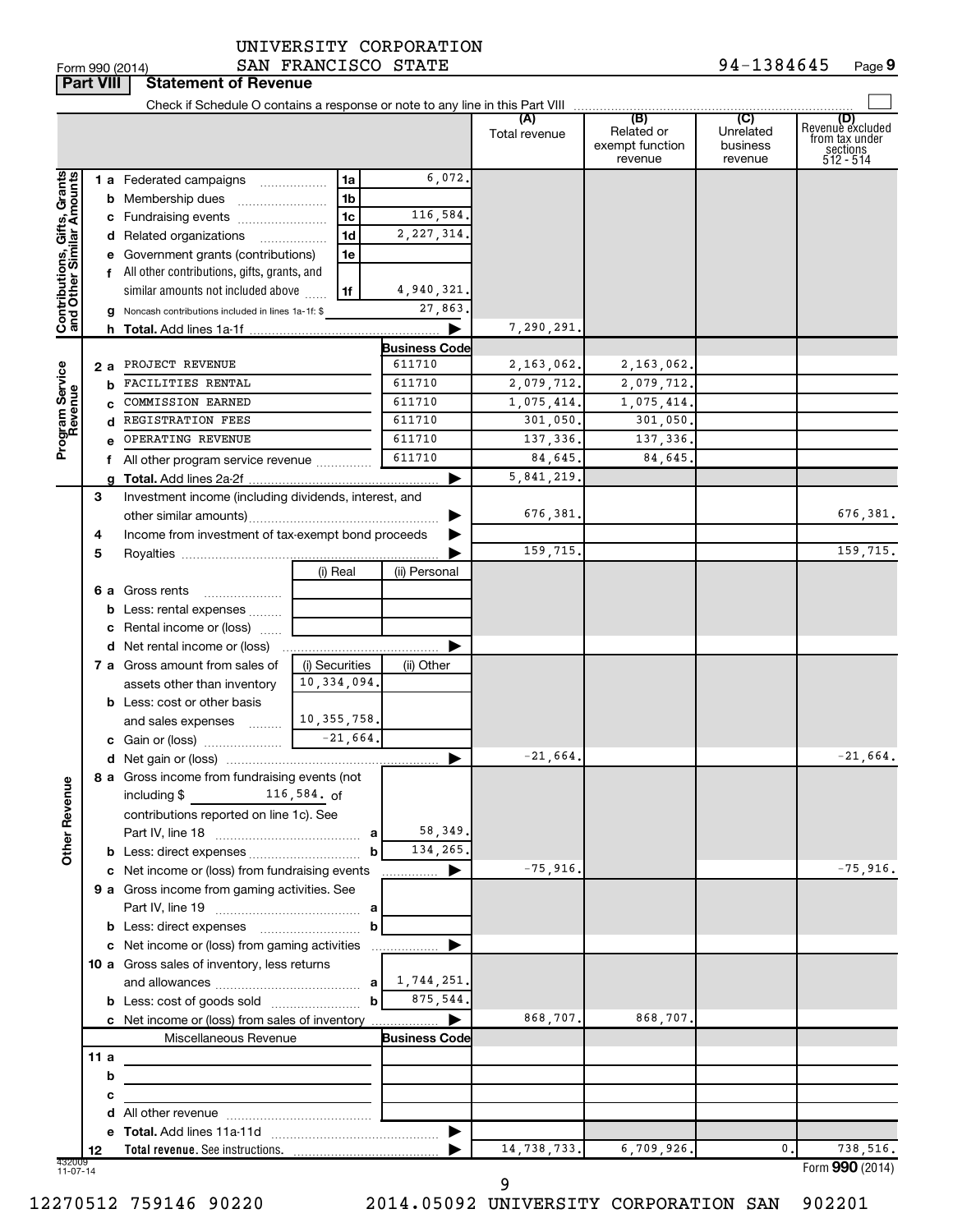#### Form 990 (2014) Page UNIVERSITY CORPORATION SAN FRANCISCO STATE 36 and 34-1384645

|              |                                                                                                                            | <b>Part IX Statement of Functional Expenses</b>                                                                                                                                                               |                          |                                    |                                           |                                |  |  |  |  |  |
|--------------|----------------------------------------------------------------------------------------------------------------------------|---------------------------------------------------------------------------------------------------------------------------------------------------------------------------------------------------------------|--------------------------|------------------------------------|-------------------------------------------|--------------------------------|--|--|--|--|--|
|              | Section 501(c)(3) and 501(c)(4) organizations must complete all columns. All other organizations must complete column (A). |                                                                                                                                                                                                               |                          |                                    |                                           |                                |  |  |  |  |  |
|              | Check if Schedule O contains a response or note to any line in this Part IX                                                |                                                                                                                                                                                                               |                          |                                    |                                           |                                |  |  |  |  |  |
|              |                                                                                                                            | Do not include amounts reported on lines 6b,<br>7b, 8b, 9b, and 10b of Part VIII.                                                                                                                             | (A)<br>Total expenses    | (B)<br>Program service<br>expenses | (C)<br>Management and<br>general expenses | (D)<br>Fundraising<br>expenses |  |  |  |  |  |
| 1            |                                                                                                                            | Grants and other assistance to domestic organizations                                                                                                                                                         |                          |                                    |                                           |                                |  |  |  |  |  |
|              |                                                                                                                            | and domestic governments. See Part IV, line 21                                                                                                                                                                | 1,701,426.               | 1,701,426.                         |                                           |                                |  |  |  |  |  |
| $\mathbf{2}$ |                                                                                                                            | Grants and other assistance to domestic                                                                                                                                                                       |                          |                                    |                                           |                                |  |  |  |  |  |
|              |                                                                                                                            | individuals. See Part IV, line 22                                                                                                                                                                             |                          |                                    |                                           |                                |  |  |  |  |  |
| 3            |                                                                                                                            | Grants and other assistance to foreign                                                                                                                                                                        |                          |                                    |                                           |                                |  |  |  |  |  |
|              |                                                                                                                            | organizations, foreign governments, and foreign                                                                                                                                                               |                          |                                    |                                           |                                |  |  |  |  |  |
|              |                                                                                                                            | individuals. See Part IV, lines 15 and 16                                                                                                                                                                     |                          |                                    |                                           |                                |  |  |  |  |  |
| 4            |                                                                                                                            | Benefits paid to or for members                                                                                                                                                                               |                          |                                    |                                           |                                |  |  |  |  |  |
| 5            |                                                                                                                            | Compensation of current officers, directors,                                                                                                                                                                  |                          |                                    |                                           |                                |  |  |  |  |  |
|              |                                                                                                                            | trustees, and key employees                                                                                                                                                                                   |                          |                                    |                                           |                                |  |  |  |  |  |
| 6            |                                                                                                                            | Compensation not included above, to disqualified                                                                                                                                                              |                          |                                    |                                           |                                |  |  |  |  |  |
|              |                                                                                                                            | persons (as defined under section 4958(f)(1)) and                                                                                                                                                             |                          |                                    |                                           |                                |  |  |  |  |  |
|              |                                                                                                                            | persons described in section 4958(c)(3)(B)                                                                                                                                                                    |                          |                                    |                                           |                                |  |  |  |  |  |
| 7            |                                                                                                                            | Other salaries and wages                                                                                                                                                                                      | 3, 135, 874.             | 3, 135, 874.                       |                                           |                                |  |  |  |  |  |
| 8            |                                                                                                                            | Pension plan accruals and contributions (include                                                                                                                                                              |                          |                                    |                                           |                                |  |  |  |  |  |
|              |                                                                                                                            | section 401(k) and 403(b) employer contributions)                                                                                                                                                             | $\frac{27,945}{551,244}$ | 24,495.                            | 3,450.                                    |                                |  |  |  |  |  |
| 9            |                                                                                                                            | Other employee benefits                                                                                                                                                                                       |                          | 483, 181.                          | 68,063.                                   |                                |  |  |  |  |  |
| 10           |                                                                                                                            |                                                                                                                                                                                                               |                          |                                    |                                           |                                |  |  |  |  |  |
| 11           |                                                                                                                            | Fees for services (non-employees):                                                                                                                                                                            |                          |                                    |                                           |                                |  |  |  |  |  |
| a            |                                                                                                                            |                                                                                                                                                                                                               |                          |                                    |                                           |                                |  |  |  |  |  |
| b            |                                                                                                                            |                                                                                                                                                                                                               | 21,815.<br>77,000.       | 2,065.                             | 19,750.<br>77,000.                        |                                |  |  |  |  |  |
| c            |                                                                                                                            |                                                                                                                                                                                                               |                          |                                    |                                           |                                |  |  |  |  |  |
| d            |                                                                                                                            | Lobbying                                                                                                                                                                                                      |                          |                                    |                                           |                                |  |  |  |  |  |
| e            |                                                                                                                            | Professional fundraising services. See Part IV, line 17                                                                                                                                                       | 120,802.                 |                                    | 120,802.                                  |                                |  |  |  |  |  |
| f            |                                                                                                                            | Investment management fees                                                                                                                                                                                    |                          |                                    |                                           |                                |  |  |  |  |  |
| q            |                                                                                                                            | Other. (If line 11g amount exceeds 10% of line 25,                                                                                                                                                            | 330,420.                 | 289,885.                           | 40,535.                                   |                                |  |  |  |  |  |
|              |                                                                                                                            | column (A) amount, list line 11g expenses on Sch O.)                                                                                                                                                          | 22,856.                  | 22,036.                            | 820.                                      |                                |  |  |  |  |  |
| 12           |                                                                                                                            |                                                                                                                                                                                                               | 555,660.                 | 555,660.                           |                                           |                                |  |  |  |  |  |
| 13           |                                                                                                                            |                                                                                                                                                                                                               | 16,590.                  | 16,590.                            |                                           |                                |  |  |  |  |  |
| 14           |                                                                                                                            |                                                                                                                                                                                                               |                          |                                    |                                           |                                |  |  |  |  |  |
| 15           |                                                                                                                            |                                                                                                                                                                                                               | 733, 263.                | 651,754.                           | 81,509.                                   |                                |  |  |  |  |  |
| 16           |                                                                                                                            |                                                                                                                                                                                                               | 170,875.                 | 167,064.                           | 3,811.                                    |                                |  |  |  |  |  |
| 17<br>18     | Travel                                                                                                                     | Payments of travel or entertainment expenses                                                                                                                                                                  |                          |                                    |                                           |                                |  |  |  |  |  |
|              |                                                                                                                            | for any federal, state, or local public officials                                                                                                                                                             |                          |                                    |                                           |                                |  |  |  |  |  |
| 19           |                                                                                                                            | Conferences, conventions, and meetings                                                                                                                                                                        | 11,768.                  | 11,768.                            |                                           |                                |  |  |  |  |  |
| 20           | Interest                                                                                                                   |                                                                                                                                                                                                               | 100.                     | 100.                               |                                           |                                |  |  |  |  |  |
| 21           |                                                                                                                            |                                                                                                                                                                                                               | 996,417.                 | 637,523.                           | 358,894.                                  |                                |  |  |  |  |  |
| 22           |                                                                                                                            | Depreciation, depletion, and amortization                                                                                                                                                                     | 191,641.                 | 191,641.                           |                                           |                                |  |  |  |  |  |
| 23           | Insurance                                                                                                                  |                                                                                                                                                                                                               | 33,653.                  | 2,370.                             | 31, 283.                                  |                                |  |  |  |  |  |
| 24           |                                                                                                                            | Other expenses. Itemize expenses not covered<br>above. (List miscellaneous expenses in line 24e. If line<br>24e amount exceeds 10% of line 25, column (A)<br>amount, list line 24e expenses on Schedule O.) [ |                          |                                    |                                           |                                |  |  |  |  |  |
| a            |                                                                                                                            | <b>ADMIN FEES</b>                                                                                                                                                                                             | 3,584,791.               | 2, 113, 236.                       | 1,471,555.                                |                                |  |  |  |  |  |
| b            |                                                                                                                            | HOSPITALITY                                                                                                                                                                                                   | 535,090.                 | 534, 327.                          | 763.                                      |                                |  |  |  |  |  |
| C            |                                                                                                                            | SPECIAL EVENTS                                                                                                                                                                                                | 406,627.                 | 406,627.                           |                                           |                                |  |  |  |  |  |
| d            |                                                                                                                            |                                                                                                                                                                                                               |                          |                                    |                                           |                                |  |  |  |  |  |
| e            |                                                                                                                            | All other expenses                                                                                                                                                                                            | 1,069,213.               | 413,943.                           | 655, 270.                                 |                                |  |  |  |  |  |
| 25           |                                                                                                                            | Total functional expenses. Add lines 1 through 24e                                                                                                                                                            | 14, 295, 070.            | 11, 361, 565.                      | 2,933,505.                                | $\overline{0}$ .               |  |  |  |  |  |
| 26           |                                                                                                                            | Joint costs. Complete this line only if the organization                                                                                                                                                      |                          |                                    |                                           |                                |  |  |  |  |  |
|              |                                                                                                                            | reported in column (B) joint costs from a combined                                                                                                                                                            |                          |                                    |                                           |                                |  |  |  |  |  |
|              |                                                                                                                            | educational campaign and fundraising solicitation.                                                                                                                                                            |                          |                                    |                                           |                                |  |  |  |  |  |
|              |                                                                                                                            | Check here $\blacktriangleright$<br>if following SOP 98-2 (ASC 958-720)                                                                                                                                       |                          |                                    |                                           |                                |  |  |  |  |  |

432010 11-07-14

Form (2014) **990**

12270512 759146 90220 2014.05092 UNIVERSITY CORPORATION SAN 902201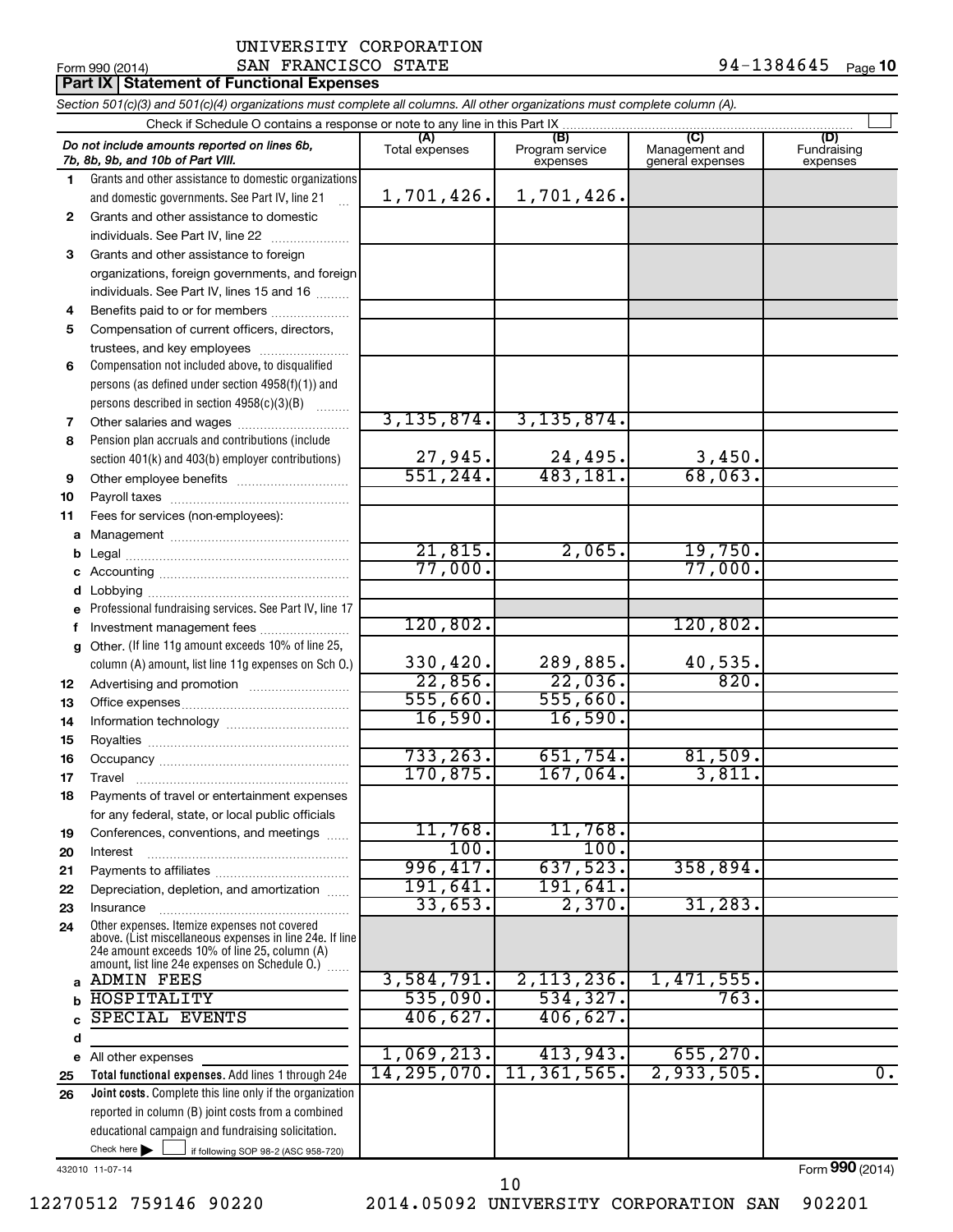**Part X** | **Balance Sheet**  $\perp$ Check if Schedule O contains a response or note to any line in this Part X **(A) (B)** Beginning of year | | End of year  $119,760.$  1 317,361. **1 1** Cash - non-interest-bearing ~~~~~~~~~~~~~~~~~~~~~~~~~ 1,112,429. 3,093,764. **2 2** Savings and temporary cash investments ~~~~~~~~~~~~~~~~~~ 674,761. 764,417. **3 3** Pledges and grants receivable, net ~~~~~~~~~~~~~~~~~~~~~  $652,964.$  4 803,600. **4 4** Accounts receivable, net ~~~~~~~~~~~~~~~~~~~~~~~~~~ **5** Loans and other receivables from current and former officers, directors, trustees, key employees, and highest compensated employees. Complete **5** Part II of Schedule L ~~~~~~~~~~~~~~~~~~~~~~~~~~~~ **6** Loans and other receivables from other disqualified persons (as defined under section 4958(f)(1)), persons described in section 4958(c)(3)(B), and contributing employers and sponsoring organizations of section 501(c)(9) voluntary employees' beneficiary organizations (see instr). Complete Part II of Sch L ...... **6 Assets 7 7** Notes and loans receivable, net ~~~~~~~~~~~~~~~~~~~~~~~ 30,818. 29,905. **8 8** Inventories for sale or use ~~~~~~~~~~~~~~~~~~~~~~~~~~  $21.$  9  $25,003.$ **9 9** Prepaid expenses and deferred charges ~~~~~~~~~~~~~~~~~~ **10 a** Land, buildings, and equipment: cost or other 3,891,481. basis. Complete Part VI of Schedule D  $\frac{1}{10}$  10a  $2,623,851.$  1,098,383. 10c 1,267,630. **10c b** Less: accumulated depreciation  $\ldots$  [10b 17,133,742. 17,820,301. **11 11** Investments - publicly traded securities ~~~~~~~~~~~~~~~~~~~ 5,697,710. 4,783,412. **12 12** Investments - other securities. See Part IV, line 11 ~~~~~~~~~~~~~~ **13 13** Investments - program-related. See Part IV, line 11 ~~~~~~~~~~~~~ **14 14** Intangible assets ~~~~~~~~~~~~~~~~~~~~~~~~~~~~~~ Other assets. See Part IV, line 11 ~~~~~~~~~~~~~~~~~~~~~~ **15 15** 26,520,588. 16 28,905,393. **16 16 Total assets.**  Add lines 1 through 15 (must equal line 34) 1,135,716. 2,994,572. **17 17** Accounts payable and accrued expenses ~~~~~~~~~~~~~~~~~~ **18 18** Grants payable ~~~~~~~~~~~~~~~~~~~~~~~~~~~~~~~ 167,320. **19 19** Deferred revenue ~~~~~~~~~~~~~~~~~~~~~~~~~~~~~~ **20 20** Tax-exempt bond liabilities ~~~~~~~~~~~~~~~~~~~~~~~~~ **21 21** Escrow or custodial account liability. Complete Part IV of Schedule D ........... **22** Loans and other payables to current and former officers, directors, trustees, **Liabilities** key employees, highest compensated employees, and disqualified persons. Complete Part II of Schedule L ~~~~~~~~~~~~~~~~~~~~~~~ **22** Secured mortgages and notes payable to unrelated third parties  $\ldots$  ................. **23 23 24** Unsecured notes and loans payable to unrelated third parties ~~~~~~~~ **24 25** Other liabilities (including federal income tax, payables to related third parties, and other liabilities not included on lines 17-24). Complete Part X of Schedule D ~~~~~~~~~~~~~~~~~~~~~~~~~~~~~~~~ **25** 1,375,646. 3,161,892. **26 26 Total liabilities.**  Add lines 17 through 25 Organizations that follow SFAS 117 (ASC 958), check here  $\blacktriangleright$   $\boxed{X}$  and **complete lines 27 through 29, and lines 33 and 34. Vet Assets or Fund Balances Net Assets or Fund Balances**  $10,625,369.$   $27$  10,574,519. **27 27** Unrestricted net assets ~~~~~~~~~~~~~~~~~~~~~~~~~~~  $13,925,228.$   $28 \mid 14,568,251.$ **28 28** Temporarily restricted net assets ~~~~~~~~~~~~~~~~~~~~~~ 594,345. 600,731. **29 29** Permanently restricted net assets ~~~~~~~~~~~~~~~~~~~~~ **Organizations that do not follow SFAS 117 (ASC 958), check here** | † **and complete lines 30 through 34. 30 30** Capital stock or trust principal, or current funds ~~~~~~~~~~~~~~~ **31 31** Paid-in or capital surplus, or land, building, or equipment fund ....................... **32 32** Retained earnings, endowment, accumulated income, or other funds ............ 25,144,942. 25,743,501. **33** Total net assets or fund balances ~~~~~~~~~~~~~~~~~~~~~~ **33** 26,520,588. 28,905,393. **34 34** Total liabilities and net assets/fund balances Form (2014) **990**

432011 11-07-14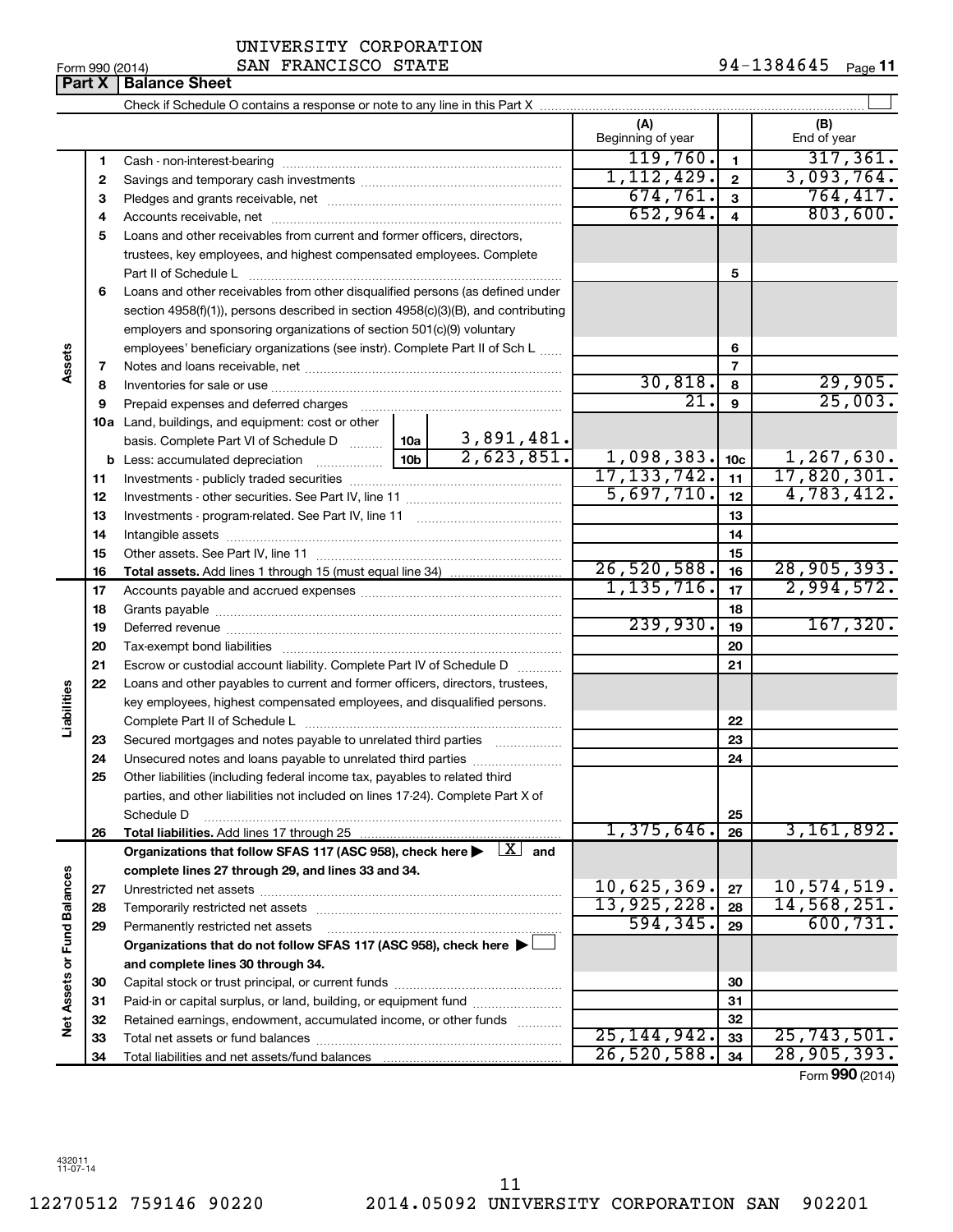|                                                                                                                             | UNIVERSITY CORPORATION                                                                                                                                                                                                                                                                                                                                                                                                                                               |                         |                    |                |                   |                  |
|-----------------------------------------------------------------------------------------------------------------------------|----------------------------------------------------------------------------------------------------------------------------------------------------------------------------------------------------------------------------------------------------------------------------------------------------------------------------------------------------------------------------------------------------------------------------------------------------------------------|-------------------------|--------------------|----------------|-------------------|------------------|
|                                                                                                                             | SAN FRANCISCO STATE<br>Form 990 (2014)                                                                                                                                                                                                                                                                                                                                                                                                                               |                         | 94-1384645 Page 12 |                |                   |                  |
|                                                                                                                             | <b>Reconciliation of Net Assets</b><br>Part XI                                                                                                                                                                                                                                                                                                                                                                                                                       |                         |                    |                |                   |                  |
|                                                                                                                             | Check if Schedule O contains a response or note to any line in this Part XI manufactured in the Schedule O contains a response or note to any line in this Part XI                                                                                                                                                                                                                                                                                                   |                         |                    |                |                   |                  |
|                                                                                                                             |                                                                                                                                                                                                                                                                                                                                                                                                                                                                      |                         |                    |                |                   |                  |
| 1                                                                                                                           |                                                                                                                                                                                                                                                                                                                                                                                                                                                                      | 1                       |                    |                |                   | 14,738,733.      |
| 2                                                                                                                           |                                                                                                                                                                                                                                                                                                                                                                                                                                                                      | $\overline{2}$          |                    |                |                   | 14, 295, 070.    |
| З                                                                                                                           | Revenue less expenses. Subtract line 2 from line 1                                                                                                                                                                                                                                                                                                                                                                                                                   | 3                       |                    |                |                   | 443,663.         |
| 4                                                                                                                           |                                                                                                                                                                                                                                                                                                                                                                                                                                                                      | $\overline{\mathbf{4}}$ |                    |                |                   | 25, 144, 942.    |
| 5                                                                                                                           |                                                                                                                                                                                                                                                                                                                                                                                                                                                                      | 5                       |                    |                |                   | 154,896.         |
| 6                                                                                                                           | Donated services and use of facilities<br>$\overline{a_1, \ldots, a_n, \ldots, a_n, \ldots, a_n, \ldots, a_n, \ldots, a_n, \ldots, a_n, \ldots, a_n, \ldots, a_n, \ldots, a_n, \ldots, a_n, \ldots, a_n, \ldots, a_n, \ldots, a_n, \ldots, a_n, \ldots, a_n, \ldots, a_n, \ldots, a_n, \ldots, a_n, \ldots, a_n, \ldots, a_n, \ldots, a_n, \ldots, a_n, \ldots, a_n, \ldots, a_n, \ldots, a_n, \ldots, a_n, \ldots, a_n, \ldots, a_n, \ldots, a_n, \ldots, a_n, \ld$ | 6                       |                    |                |                   |                  |
| 7                                                                                                                           | Investment expenses                                                                                                                                                                                                                                                                                                                                                                                                                                                  | $\overline{7}$          |                    |                |                   |                  |
| 8                                                                                                                           | Prior period adjustments                                                                                                                                                                                                                                                                                                                                                                                                                                             | 8                       |                    |                |                   |                  |
| 9                                                                                                                           | Other changes in net assets or fund balances (explain in Schedule O)                                                                                                                                                                                                                                                                                                                                                                                                 | 9                       |                    |                |                   | $\overline{0}$ . |
| 10                                                                                                                          | Net assets or fund balances at end of year. Combine lines 3 through 9 (must equal Part X, line 33,                                                                                                                                                                                                                                                                                                                                                                   |                         |                    |                |                   |                  |
|                                                                                                                             | column (B))                                                                                                                                                                                                                                                                                                                                                                                                                                                          | 10                      |                    |                |                   | 25,743,501.      |
|                                                                                                                             | Part XII Financial Statements and Reporting                                                                                                                                                                                                                                                                                                                                                                                                                          |                         |                    |                |                   |                  |
|                                                                                                                             |                                                                                                                                                                                                                                                                                                                                                                                                                                                                      |                         |                    |                |                   |                  |
|                                                                                                                             |                                                                                                                                                                                                                                                                                                                                                                                                                                                                      |                         |                    |                | <b>Yes</b>        | <b>No</b>        |
| 1.                                                                                                                          | $\overline{X}$ Accrual<br>Accounting method used to prepare the Form 990: $\Box$ Cash<br>Other                                                                                                                                                                                                                                                                                                                                                                       |                         |                    |                |                   |                  |
|                                                                                                                             | If the organization changed its method of accounting from a prior year or checked "Other," explain in Schedule O.                                                                                                                                                                                                                                                                                                                                                    |                         |                    |                |                   |                  |
|                                                                                                                             |                                                                                                                                                                                                                                                                                                                                                                                                                                                                      |                         |                    | 2a             |                   | х                |
|                                                                                                                             | If "Yes," check a box below to indicate whether the financial statements for the year were compiled or reviewed on a                                                                                                                                                                                                                                                                                                                                                 |                         |                    |                |                   |                  |
|                                                                                                                             | separate basis, consolidated basis, or both:                                                                                                                                                                                                                                                                                                                                                                                                                         |                         |                    |                |                   |                  |
|                                                                                                                             | Separate basis<br>Consolidated basis<br>Both consolidated and separate basis                                                                                                                                                                                                                                                                                                                                                                                         |                         |                    |                |                   |                  |
|                                                                                                                             | <b>b</b> Were the organization's financial statements audited by an independent accountant?                                                                                                                                                                                                                                                                                                                                                                          |                         |                    | 2 <sub>b</sub> | х                 |                  |
|                                                                                                                             | If "Yes," check a box below to indicate whether the financial statements for the year were audited on a separate basis,                                                                                                                                                                                                                                                                                                                                              |                         |                    |                |                   |                  |
|                                                                                                                             | consolidated basis, or both:                                                                                                                                                                                                                                                                                                                                                                                                                                         |                         |                    |                |                   |                  |
|                                                                                                                             | $\boxed{\textbf{X}}$ Consolidated basis<br>Both consolidated and separate basis<br>Separate basis                                                                                                                                                                                                                                                                                                                                                                    |                         |                    |                |                   |                  |
| c If "Yes" to line 2a or 2b, does the organization have a committee that assumes responsibility for oversight of the audit, |                                                                                                                                                                                                                                                                                                                                                                                                                                                                      |                         |                    |                |                   |                  |
|                                                                                                                             |                                                                                                                                                                                                                                                                                                                                                                                                                                                                      |                         |                    | 2c             | x                 |                  |
|                                                                                                                             | If the organization changed either its oversight process or selection process during the tax year, explain in Schedule O.                                                                                                                                                                                                                                                                                                                                            |                         |                    |                |                   |                  |
|                                                                                                                             | 3a As a result of a federal award, was the organization required to undergo an audit or audits as set forth in the Single Audit                                                                                                                                                                                                                                                                                                                                      |                         |                    |                |                   |                  |
|                                                                                                                             |                                                                                                                                                                                                                                                                                                                                                                                                                                                                      |                         |                    | За             |                   | х                |
|                                                                                                                             | b If "Yes," did the organization undergo the required audit or audits? If the organization did not undergo the required audit                                                                                                                                                                                                                                                                                                                                        |                         |                    |                |                   |                  |
|                                                                                                                             |                                                                                                                                                                                                                                                                                                                                                                                                                                                                      |                         |                    | 3 <sub>b</sub> | $000 \, \text{m}$ |                  |

Form (2014) **990**

432012 11-07-14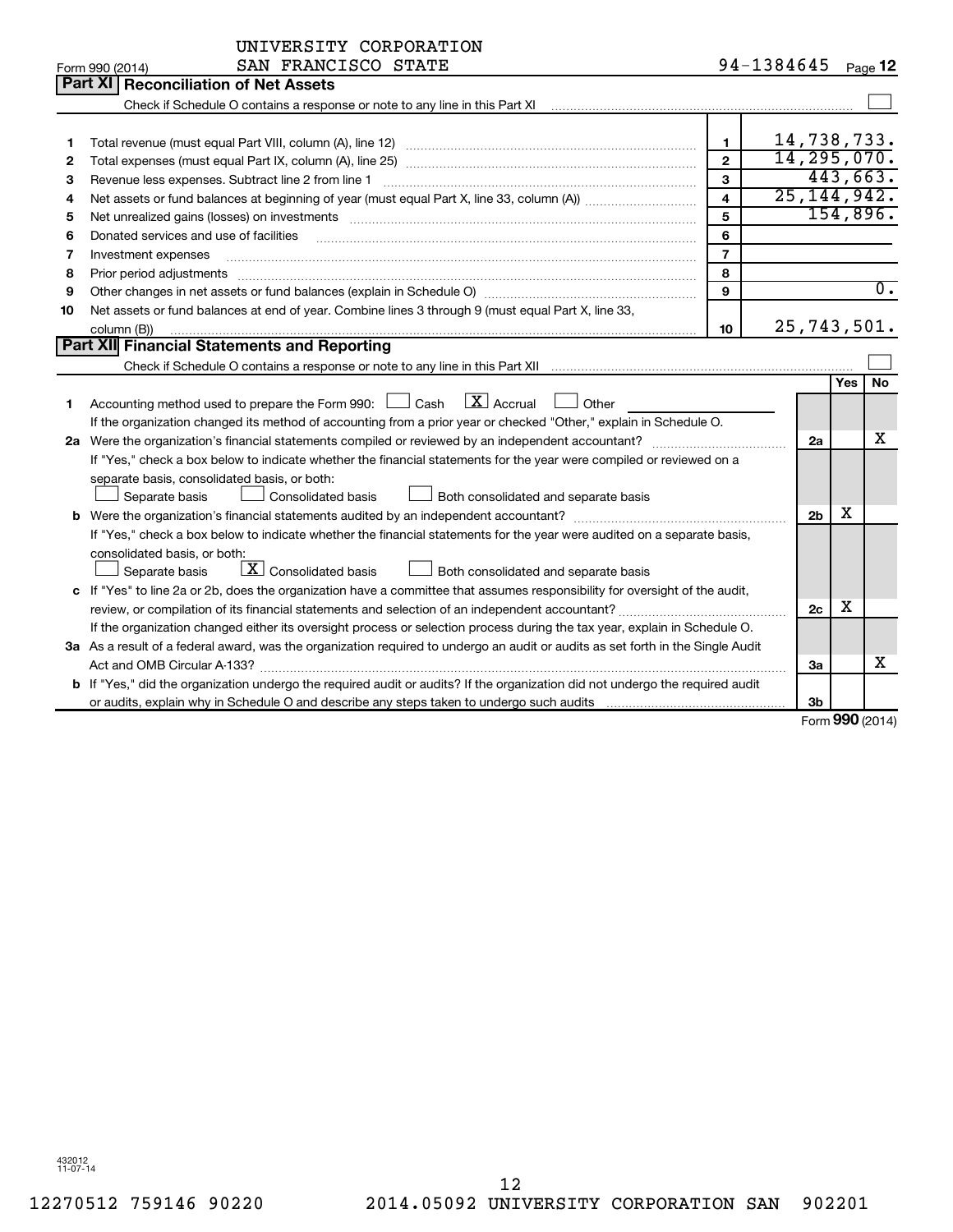| <b>SCHEDULE A</b><br>(Form 990 or 990-EZ)              |                                                                                                                                                                                                                                                    |                                               | <b>Public Charity Status and Public Support</b><br>Complete if the organization is a section 501(c)(3) organization or a section |                            |    |                        | OMB No. 1545-0047                                   |
|--------------------------------------------------------|----------------------------------------------------------------------------------------------------------------------------------------------------------------------------------------------------------------------------------------------------|-----------------------------------------------|----------------------------------------------------------------------------------------------------------------------------------|----------------------------|----|------------------------|-----------------------------------------------------|
|                                                        |                                                                                                                                                                                                                                                    |                                               | 4947(a)(1) nonexempt charitable trust.                                                                                           |                            |    |                        |                                                     |
| Department of the Treasury<br>Internal Revenue Service |                                                                                                                                                                                                                                                    |                                               | Attach to Form 990 or Form 990-EZ.                                                                                               |                            |    |                        | <b>Open to Public</b><br>Inspection                 |
|                                                        | Name of the organization                                                                                                                                                                                                                           |                                               | Information about Schedule A (Form 990 or 990-EZ) and its instructions is at www.irs.gov/form990.                                |                            |    |                        |                                                     |
|                                                        |                                                                                                                                                                                                                                                    | UNIVERSITY CORPORATION<br>SAN FRANCISCO STATE |                                                                                                                                  |                            |    |                        | <b>Employer identification number</b><br>94-1384645 |
| Part I                                                 | Reason for Public Charity Status (All organizations must complete this part.) See instructions.                                                                                                                                                    |                                               |                                                                                                                                  |                            |    |                        |                                                     |
|                                                        | The organization is not a private foundation because it is: (For lines 1 through 11, check only one box.)                                                                                                                                          |                                               |                                                                                                                                  |                            |    |                        |                                                     |
| 1                                                      | A church, convention of churches, or association of churches described in section 170(b)(1)(A)(i).                                                                                                                                                 |                                               |                                                                                                                                  |                            |    |                        |                                                     |
| 2                                                      | A school described in section 170(b)(1)(A)(ii). (Attach Schedule E.)                                                                                                                                                                               |                                               |                                                                                                                                  |                            |    |                        |                                                     |
| 3                                                      | A hospital or a cooperative hospital service organization described in section 170(b)(1)(A)(iii).                                                                                                                                                  |                                               |                                                                                                                                  |                            |    |                        |                                                     |
| 4                                                      | A medical research organization operated in conjunction with a hospital described in section 170(b)(1)(A)(iii). Enter the hospital's name,                                                                                                         |                                               |                                                                                                                                  |                            |    |                        |                                                     |
|                                                        | city, and state:                                                                                                                                                                                                                                   |                                               |                                                                                                                                  |                            |    |                        |                                                     |
| $\mathbf{X}$<br>5                                      | An organization operated for the benefit of a college or university owned or operated by a governmental unit described in                                                                                                                          |                                               |                                                                                                                                  |                            |    |                        |                                                     |
|                                                        | section 170(b)(1)(A)(iv). (Complete Part II.)                                                                                                                                                                                                      |                                               |                                                                                                                                  |                            |    |                        |                                                     |
| 6                                                      | A federal, state, or local government or governmental unit described in section 170(b)(1)(A)(v).                                                                                                                                                   |                                               |                                                                                                                                  |                            |    |                        |                                                     |
| 7                                                      | An organization that normally receives a substantial part of its support from a governmental unit or from the general public described in                                                                                                          |                                               |                                                                                                                                  |                            |    |                        |                                                     |
|                                                        | section 170(b)(1)(A)(vi). (Complete Part II.)                                                                                                                                                                                                      |                                               |                                                                                                                                  |                            |    |                        |                                                     |
| 8                                                      | A community trust described in section 170(b)(1)(A)(vi). (Complete Part II.)                                                                                                                                                                       |                                               |                                                                                                                                  |                            |    |                        |                                                     |
| 9                                                      | An organization that normally receives: (1) more than 33 1/3% of its support from contributions, membership fees, and gross receipts from                                                                                                          |                                               |                                                                                                                                  |                            |    |                        |                                                     |
|                                                        | activities related to its exempt functions - subject to certain exceptions, and (2) no more than 33 1/3% of its support from gross investment                                                                                                      |                                               |                                                                                                                                  |                            |    |                        |                                                     |
|                                                        | income and unrelated business taxable income (less section 511 tax) from businesses acquired by the organization after June 30, 1975.                                                                                                              |                                               |                                                                                                                                  |                            |    |                        |                                                     |
| 10                                                     | See section 509(a)(2). (Complete Part III.)                                                                                                                                                                                                        |                                               |                                                                                                                                  |                            |    |                        |                                                     |
| 11                                                     | An organization organized and operated exclusively to test for public safety. See section 509(a)(4).<br>An organization organized and operated exclusively for the benefit of, to perform the functions of, or to carry out the purposes of one or |                                               |                                                                                                                                  |                            |    |                        |                                                     |
|                                                        | more publicly supported organizations described in section 509(a)(1) or section 509(a)(2). See section 509(a)(3). Check the box in                                                                                                                 |                                               |                                                                                                                                  |                            |    |                        |                                                     |
|                                                        | lines 11a through 11d that describes the type of supporting organization and complete lines 11e, 11f, and 11g.                                                                                                                                     |                                               |                                                                                                                                  |                            |    |                        |                                                     |
| а                                                      | Type I. A supporting organization operated, supervised, or controlled by its supported organization(s), typically by giving                                                                                                                        |                                               |                                                                                                                                  |                            |    |                        |                                                     |
|                                                        | the supported organization(s) the power to regularly appoint or elect a majority of the directors or trustees of the supporting                                                                                                                    |                                               |                                                                                                                                  |                            |    |                        |                                                     |
|                                                        | organization. You must complete Part IV, Sections A and B.                                                                                                                                                                                         |                                               |                                                                                                                                  |                            |    |                        |                                                     |
| b                                                      | Type II. A supporting organization supervised or controlled in connection with its supported organization(s), by having                                                                                                                            |                                               |                                                                                                                                  |                            |    |                        |                                                     |
|                                                        | control or management of the supporting organization vested in the same persons that control or manage the supported                                                                                                                               |                                               |                                                                                                                                  |                            |    |                        |                                                     |
|                                                        | organization(s). You must complete Part IV, Sections A and C.                                                                                                                                                                                      |                                               |                                                                                                                                  |                            |    |                        |                                                     |
| c                                                      | Type III functionally integrated. A supporting organization operated in connection with, and functionally integrated with,                                                                                                                         |                                               |                                                                                                                                  |                            |    |                        |                                                     |
|                                                        | its supported organization(s) (see instructions). You must complete Part IV, Sections A, D, and E.                                                                                                                                                 |                                               |                                                                                                                                  |                            |    |                        |                                                     |
| d                                                      | Type III non-functionally integrated. A supporting organization operated in connection with its supported organization(s)                                                                                                                          |                                               |                                                                                                                                  |                            |    |                        |                                                     |
|                                                        | that is not functionally integrated. The organization generally must satisfy a distribution requirement and an attentiveness                                                                                                                       |                                               |                                                                                                                                  |                            |    |                        |                                                     |
|                                                        | requirement (see instructions). You must complete Part IV, Sections A and D, and Part V.                                                                                                                                                           |                                               |                                                                                                                                  |                            |    |                        |                                                     |
| е                                                      | Check this box if the organization received a written determination from the IRS that it is a Type I, Type II, Type III                                                                                                                            |                                               |                                                                                                                                  |                            |    |                        |                                                     |
|                                                        | functionally integrated, or Type III non-functionally integrated supporting organization.                                                                                                                                                          |                                               |                                                                                                                                  |                            |    |                        |                                                     |
|                                                        |                                                                                                                                                                                                                                                    |                                               |                                                                                                                                  |                            |    |                        |                                                     |
|                                                        | Provide the following information about the supported organization(s).<br>(i) Name of supported                                                                                                                                                    | (ii) EIN                                      | (iii) Type of organization                                                                                                       | (iv) Is the organization   |    | (v) Amount of monetary | (vi) Amount of                                      |
|                                                        | organization                                                                                                                                                                                                                                       |                                               | (described on lines 1-9                                                                                                          | listed in your             |    | support (see           | other support (see                                  |
|                                                        |                                                                                                                                                                                                                                                    |                                               | above or IRC section                                                                                                             | governing document?<br>Yes | No | Instructions)          | Instructions)                                       |
|                                                        |                                                                                                                                                                                                                                                    |                                               | (see instructions))                                                                                                              |                            |    |                        |                                                     |
|                                                        |                                                                                                                                                                                                                                                    |                                               |                                                                                                                                  |                            |    |                        |                                                     |
|                                                        |                                                                                                                                                                                                                                                    |                                               |                                                                                                                                  |                            |    |                        |                                                     |
|                                                        |                                                                                                                                                                                                                                                    |                                               |                                                                                                                                  |                            |    |                        |                                                     |
|                                                        |                                                                                                                                                                                                                                                    |                                               |                                                                                                                                  |                            |    |                        |                                                     |
|                                                        |                                                                                                                                                                                                                                                    |                                               |                                                                                                                                  |                            |    |                        |                                                     |
|                                                        |                                                                                                                                                                                                                                                    |                                               |                                                                                                                                  |                            |    |                        |                                                     |
|                                                        |                                                                                                                                                                                                                                                    |                                               |                                                                                                                                  |                            |    |                        |                                                     |
|                                                        |                                                                                                                                                                                                                                                    |                                               |                                                                                                                                  |                            |    |                        |                                                     |
|                                                        |                                                                                                                                                                                                                                                    |                                               |                                                                                                                                  |                            |    |                        |                                                     |
|                                                        |                                                                                                                                                                                                                                                    |                                               |                                                                                                                                  |                            |    |                        |                                                     |
| Total                                                  |                                                                                                                                                                                                                                                    |                                               |                                                                                                                                  |                            |    |                        |                                                     |
|                                                        | LHA For Paperwork Reduction Act Notice, see the Instructions for<br>Form 990 or 990-EZ. 432021 09-17-14                                                                                                                                            |                                               |                                                                                                                                  |                            |    |                        | Schedule A (Form 990 or 990-EZ) 2014                |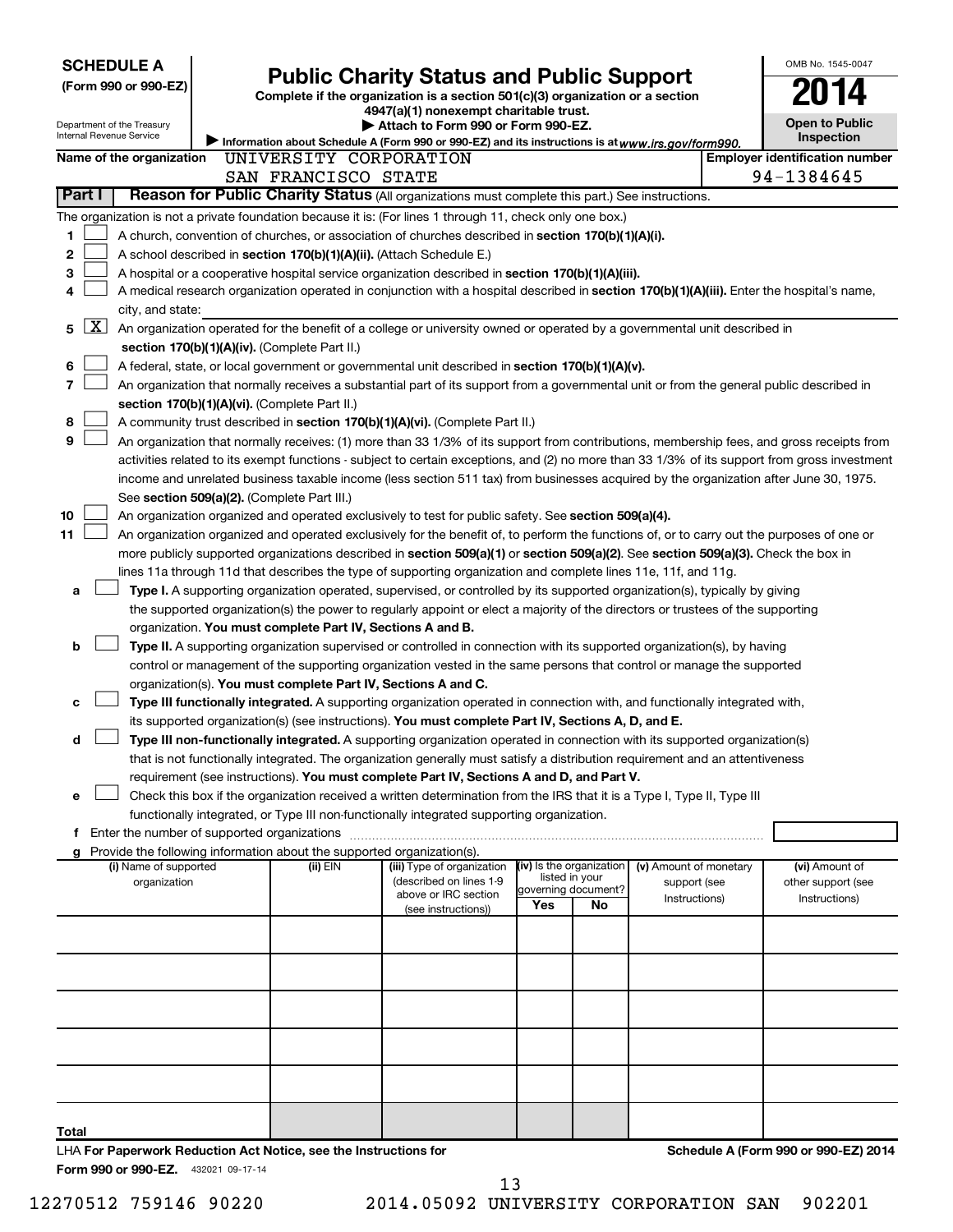### Schedule A (Form 990 or 990-EZ) 2014 Page SAN FRANCISCO STATE 94-1384645

94-1384645 Page 2

(Complete only if you checked the box on line 5, 7, or 8 of Part I or if the organization failed to qualify under Part III. If the organization fails to qualify under the tests listed below, please complete Part III.) **Part II Support Schedule for Organizations Described in Sections 170(b)(1)(A)(iv) and 170(b)(1)(A)(vi)**

|     | <b>Section A. Public Support</b>                                                                                                                                                                                               |            |            |            |            |                                      |                                          |
|-----|--------------------------------------------------------------------------------------------------------------------------------------------------------------------------------------------------------------------------------|------------|------------|------------|------------|--------------------------------------|------------------------------------------|
|     | Calendar year (or fiscal year beginning in)                                                                                                                                                                                    | (a) 2010   | (b) 2011   | $(c)$ 2012 | $(d)$ 2013 | $(e)$ 2014                           | (f) Total                                |
|     | 1 Gifts, grants, contributions, and                                                                                                                                                                                            |            |            |            |            |                                      |                                          |
|     | membership fees received. (Do not                                                                                                                                                                                              |            |            |            |            |                                      |                                          |
|     | include any "unusual grants.")                                                                                                                                                                                                 | 7,927,619. | 8,535,509. | 9,675,145. | 5,703,887. | 7,290,291.                           | 39, 132, 451.                            |
|     | 2 Tax revenues levied for the organ-                                                                                                                                                                                           |            |            |            |            |                                      |                                          |
|     | ization's benefit and either paid to                                                                                                                                                                                           |            |            |            |            |                                      |                                          |
|     | or expended on its behalf                                                                                                                                                                                                      |            |            |            |            |                                      |                                          |
|     | 3 The value of services or facilities                                                                                                                                                                                          |            |            |            |            |                                      |                                          |
|     | furnished by a governmental unit to                                                                                                                                                                                            |            |            |            |            |                                      |                                          |
|     | the organization without charge                                                                                                                                                                                                |            |            |            |            |                                      |                                          |
|     | 4 Total. Add lines 1 through 3                                                                                                                                                                                                 | 7,927,619. | 8,535,509. | 9,675,145  | 5,703,887. | 7,290,291.                           | 39, 132, 451.                            |
| 5.  | The portion of total contributions                                                                                                                                                                                             |            |            |            |            |                                      |                                          |
|     | by each person (other than a                                                                                                                                                                                                   |            |            |            |            |                                      |                                          |
|     | governmental unit or publicly                                                                                                                                                                                                  |            |            |            |            |                                      |                                          |
|     | supported organization) included                                                                                                                                                                                               |            |            |            |            |                                      |                                          |
|     | on line 1 that exceeds 2% of the                                                                                                                                                                                               |            |            |            |            |                                      |                                          |
|     | amount shown on line 11,                                                                                                                                                                                                       |            |            |            |            |                                      |                                          |
|     | column (f)                                                                                                                                                                                                                     |            |            |            |            |                                      |                                          |
|     | 6 Public support. Subtract line 5 from line 4.                                                                                                                                                                                 |            |            |            |            |                                      | 39, 132, 451.                            |
|     | <b>Section B. Total Support</b>                                                                                                                                                                                                |            |            |            |            |                                      |                                          |
|     | Calendar year (or fiscal year beginning in)                                                                                                                                                                                    | (a) 2010   | (b) 2011   | (c) 2012   | $(d)$ 2013 | (e) 2014                             | (f) Total                                |
|     | <b>7</b> Amounts from line 4                                                                                                                                                                                                   | 7,927,619. | 8,535,509  | 9,675,145  | 5,703,887  | 7,290,291                            | 39, 132, 451.                            |
|     | 8 Gross income from interest,                                                                                                                                                                                                  |            |            |            |            |                                      |                                          |
|     | dividends, payments received on                                                                                                                                                                                                |            |            |            |            |                                      |                                          |
|     | securities loans, rents, royalties                                                                                                                                                                                             |            |            |            |            |                                      |                                          |
|     | and income from similar sources                                                                                                                                                                                                | 227, 381.  | 283, 725.  | 261,954.   | 600,479.   | 836,096.                             | 2,209,635.                               |
|     | 9 Net income from unrelated business                                                                                                                                                                                           |            |            |            |            |                                      |                                          |
|     | activities, whether or not the                                                                                                                                                                                                 |            |            |            |            |                                      |                                          |
|     | business is regularly carried on                                                                                                                                                                                               |            |            |            |            |                                      |                                          |
|     | 10 Other income. Do not include gain                                                                                                                                                                                           |            |            |            |            |                                      |                                          |
|     | or loss from the sale of capital                                                                                                                                                                                               |            |            |            |            |                                      |                                          |
|     | assets (Explain in Part VI.)                                                                                                                                                                                                   |            | 283, 340.  | 200, 843.  | 22, 293.   |                                      | 58, 349. 564, 825.                       |
|     | <b>11 Total support.</b> Add lines 7 through 10                                                                                                                                                                                |            |            |            |            |                                      | 41,906,911.                              |
|     | <b>12</b> Gross receipts from related activities, etc. (see instructions)                                                                                                                                                      |            |            |            |            | 12 <sup>2</sup>                      | 18,637,511.                              |
|     | 13 First five years. If the Form 990 is for the organization's first, second, third, fourth, or fifth tax year as a section 501(c)(3)                                                                                          |            |            |            |            |                                      |                                          |
|     | organization, check this box and stop here                                                                                                                                                                                     |            |            |            |            |                                      |                                          |
|     | Section C. Computation of Public Support Percentage                                                                                                                                                                            |            |            |            |            |                                      | 93.38                                    |
|     |                                                                                                                                                                                                                                |            |            |            |            | 14                                   | %<br>93.66                               |
|     |                                                                                                                                                                                                                                |            |            |            |            | 15                                   | $\%$                                     |
|     | 16a 33 1/3% support test - 2014. If the organization did not check the box on line 13, and line 14 is 33 1/3% or more, check this box and                                                                                      |            |            |            |            |                                      |                                          |
|     | stop here. The organization qualifies as a publicly supported organization manufaction manufacture or manufacture or the organization manufacture or the organization of the state of the state of the state of the state of t |            |            |            |            |                                      | $\blacktriangleright$ $\boxed{\text{X}}$ |
|     | b 33 1/3% support test - 2013. If the organization did not check a box on line 13 or 16a, and line 15 is 33 1/3% or more, check this box                                                                                       |            |            |            |            |                                      |                                          |
|     |                                                                                                                                                                                                                                |            |            |            |            |                                      |                                          |
|     | 17a 10% -facts-and-circumstances test - 2014. If the organization did not check a box on line 13, 16a, or 16b, and line 14 is 10% or more,                                                                                     |            |            |            |            |                                      |                                          |
|     | and if the organization meets the "facts-and-circumstances" test, check this box and stop here. Explain in Part VI how the organization                                                                                        |            |            |            |            |                                      |                                          |
|     |                                                                                                                                                                                                                                |            |            |            |            |                                      |                                          |
|     | b 10% -facts-and-circumstances test - 2013. If the organization did not check a box on line 13, 16a, 16b, or 17a, and line 15 is 10% or                                                                                        |            |            |            |            |                                      |                                          |
|     | more, and if the organization meets the "facts-and-circumstances" test, check this box and stop here. Explain in Part VI how the                                                                                               |            |            |            |            |                                      |                                          |
|     | organization meets the "facts-and-circumstances" test. The organization qualifies as a publicly supported organization                                                                                                         |            |            |            |            |                                      |                                          |
| 18. | Private foundation. If the organization did not check a box on line 13, 16a, 16b, 17a, or 17b, check this box and see instructions                                                                                             |            |            |            |            | Schedule A (Form 990 or 990-EZ) 2014 |                                          |
|     |                                                                                                                                                                                                                                |            |            |            |            |                                      |                                          |

432022 09-17-14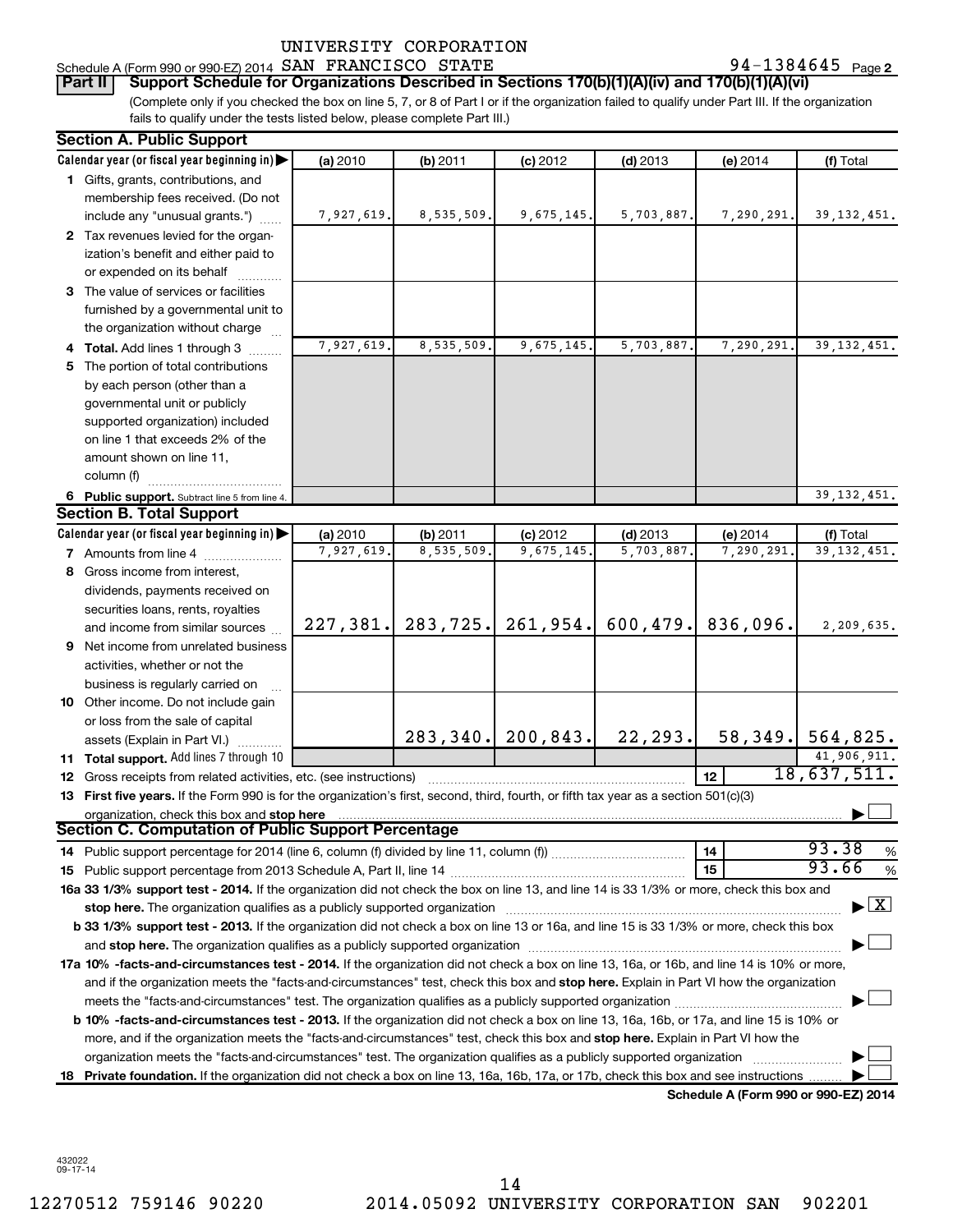#### **Part III Support Schedule for Organizations Described in Section 509(a)(2)**

(Complete only if you checked the box on line 9 of Part I or if the organization failed to qualify under Part II. If the organization fails to qualify under the tests listed below, please complete Part II.)

| <b>Section A. Public Support</b>                                                                                                                                                         |          |          |            |            |                                      |           |
|------------------------------------------------------------------------------------------------------------------------------------------------------------------------------------------|----------|----------|------------|------------|--------------------------------------|-----------|
| Calendar year (or fiscal year beginning in)                                                                                                                                              | (a) 2010 | (b) 2011 | $(c)$ 2012 | $(d)$ 2013 | (e) 2014                             | (f) Total |
| 1 Gifts, grants, contributions, and                                                                                                                                                      |          |          |            |            |                                      |           |
| membership fees received. (Do not                                                                                                                                                        |          |          |            |            |                                      |           |
| include any "unusual grants.")                                                                                                                                                           |          |          |            |            |                                      |           |
| 2 Gross receipts from admissions,<br>merchandise sold or services per-<br>formed, or facilities furnished in<br>any activity that is related to the<br>organization's tax-exempt purpose |          |          |            |            |                                      |           |
| 3 Gross receipts from activities that                                                                                                                                                    |          |          |            |            |                                      |           |
| are not an unrelated trade or bus-                                                                                                                                                       |          |          |            |            |                                      |           |
| iness under section 513                                                                                                                                                                  |          |          |            |            |                                      |           |
| 4 Tax revenues levied for the organ-                                                                                                                                                     |          |          |            |            |                                      |           |
| ization's benefit and either paid to                                                                                                                                                     |          |          |            |            |                                      |           |
| or expended on its behalf<br>.                                                                                                                                                           |          |          |            |            |                                      |           |
| 5 The value of services or facilities                                                                                                                                                    |          |          |            |            |                                      |           |
| furnished by a governmental unit to                                                                                                                                                      |          |          |            |            |                                      |           |
| the organization without charge                                                                                                                                                          |          |          |            |            |                                      |           |
| 6 Total. Add lines 1 through 5                                                                                                                                                           |          |          |            |            |                                      |           |
| 7a Amounts included on lines 1, 2, and                                                                                                                                                   |          |          |            |            |                                      |           |
| 3 received from disqualified persons                                                                                                                                                     |          |          |            |            |                                      |           |
| <b>b</b> Amounts included on lines 2 and 3 received<br>from other than disqualified persons that<br>exceed the greater of \$5,000 or 1% of the<br>amount on line 13 for the year         |          |          |            |            |                                      |           |
| c Add lines 7a and 7b                                                                                                                                                                    |          |          |            |            |                                      |           |
| 8 Public support (Subtract line 7c from line 6.)                                                                                                                                         |          |          |            |            |                                      |           |
| <b>Section B. Total Support</b>                                                                                                                                                          |          |          |            |            |                                      |           |
| Calendar year (or fiscal year beginning in)                                                                                                                                              | (a) 2010 | (b) 2011 | $(c)$ 2012 | $(d)$ 2013 | (e) 2014                             | (f) Total |
| 9 Amounts from line 6                                                                                                                                                                    |          |          |            |            |                                      |           |
| <b>10a</b> Gross income from interest,<br>dividends, payments received on<br>securities loans, rents, royalties<br>and income from similar sources                                       |          |          |            |            |                                      |           |
| <b>b</b> Unrelated business taxable income<br>(less section 511 taxes) from businesses                                                                                                   |          |          |            |            |                                      |           |
| acquired after June 30, 1975<br>$\overline{\phantom{a}}$                                                                                                                                 |          |          |            |            |                                      |           |
| c Add lines 10a and 10b                                                                                                                                                                  |          |          |            |            |                                      |           |
| <b>11</b> Net income from unrelated business<br>activities not included in line 10b.<br>whether or not the business is<br>regularly carried on                                           |          |          |            |            |                                      |           |
| 12 Other income. Do not include gain<br>or loss from the sale of capital<br>assets (Explain in Part VI.)                                                                                 |          |          |            |            |                                      |           |
| <b>13</b> Total support. (Add lines 9, 10c, 11, and 12.)                                                                                                                                 |          |          |            |            |                                      |           |
| 14 First five years. If the Form 990 is for the organization's first, second, third, fourth, or fifth tax year as a section 501(c)(3) organization,                                      |          |          |            |            |                                      |           |
| check this box and stop here                                                                                                                                                             |          |          |            |            |                                      |           |
| <b>Section C. Computation of Public Support Percentage</b>                                                                                                                               |          |          |            |            |                                      |           |
|                                                                                                                                                                                          |          |          |            |            | 15                                   | %         |
|                                                                                                                                                                                          |          |          |            |            | 16                                   | %         |
| Section D. Computation of Investment Income Percentage                                                                                                                                   |          |          |            |            |                                      |           |
|                                                                                                                                                                                          |          |          |            |            | 17                                   | %         |
| 18 Investment income percentage from 2013 Schedule A, Part III, line 17                                                                                                                  |          |          |            |            | 18                                   | %         |
| 19a 33 1/3% support tests - 2014. If the organization did not check the box on line 14, and line 15 is more than 33 1/3%, and line 17 is not                                             |          |          |            |            |                                      |           |
| more than 33 1/3%, check this box and stop here. The organization qualifies as a publicly supported organization                                                                         |          |          |            |            |                                      |           |
| b 33 1/3% support tests - 2013. If the organization did not check a box on line 14 or line 19a, and line 16 is more than 33 1/3%, and                                                    |          |          |            |            |                                      |           |
| line 18 is not more than 33 1/3%, check this box and stop here. The organization qualifies as a publicly supported organization                                                          |          |          |            |            |                                      |           |
|                                                                                                                                                                                          |          |          |            |            |                                      |           |
| 432023 09-17-14                                                                                                                                                                          |          |          | 15         |            | Schedule A (Form 990 or 990-EZ) 2014 |           |

12270512 759146 90220 2014.05092 UNIVERSITY CORPORATION SAN 902201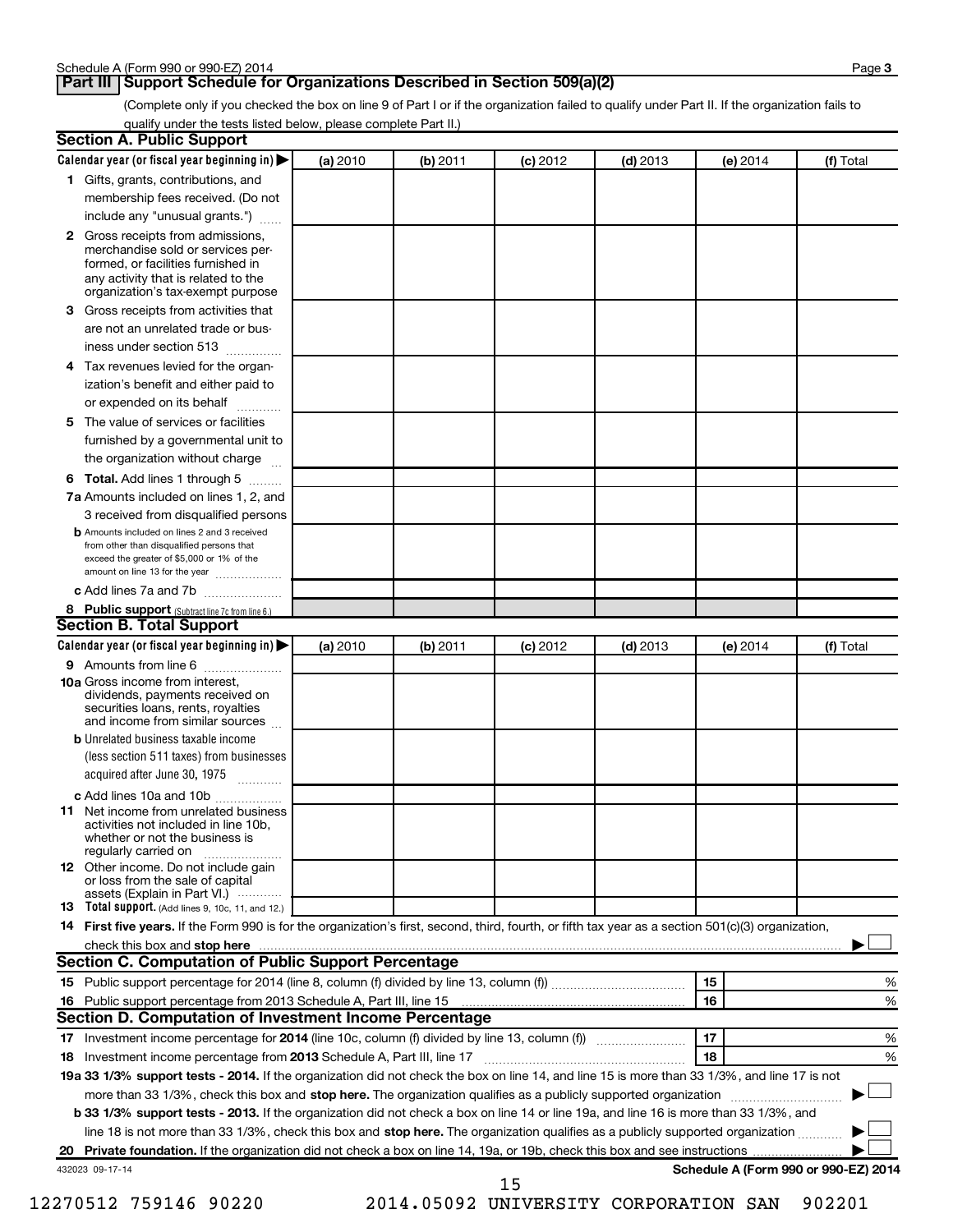**1**

**2**

**3a**

**3b**

**3c**

**4a**

**4b**

**4c**

**5a**

**5b 5c**

**6**

**7**

**8**

**9a**

**9b**

**9c**

**10a**

**10b**

**Yes No**

#### **Part IV Supporting Organizations**

(Complete only if you checked a box on line 11 of Part I. If you checked 11a of Part I, complete Sections A and B. If you checked 11b of Part I, complete Sections A and C. If you checked 11c of Part I, complete Sections A, D, and E. If you checked 11d of Part I, complete Sections A and D, and complete Part V.)

#### **Section A. All Supporting Organizations**

- **1** Are all of the organization's supported organizations listed by name in the organization's governing documents? If "No" describe in  $_{\mathsf{Part}}$   $_{\mathsf{V}}$  how the supported organizations are designated. If designated by *class or purpose, describe the designation. If historic and continuing relationship, explain.*
- **2** Did the organization have any supported organization that does not have an IRS determination of status under section 509(a)(1) or (2)? If "Yes," explain in  $_{\sf Part}$   $_{\sf VI}$  how the organization determined that the supported *organization was described in section 509(a)(1) or (2).*
- **3a** Did the organization have a supported organization described in section 501(c)(4), (5), or (6)? If "Yes," answer *(b) and (c) below.*
- **b** Did the organization confirm that each supported organization qualified under section 501(c)(4), (5), or (6) and satisfied the public support tests under section 509(a)(2)? If "Yes," describe in  $_{\rm Part}$   $_{\rm VI}$  when and how the *organization made the determination.*
- **c** Did the organization ensure that all support to such organizations was used exclusively for section 170(c)(2) (B) purposes? If "Yes," explain in  $_{\mathsf{Part}}$   $_{\mathsf{V}}$  what controls the organization put in place to ensure such use.
- **4 a** *If* Was any supported organization not organized in the United States ("foreign supported organization")? *"Yes" and if you checked 11a or 11b in Part I, answer (b) and (c) below.*
- **b** Did the organization have ultimate control and discretion in deciding whether to make grants to the foreign supported organization? If "Yes," describe in Part VI how the organization had such control and discretion *despite being controlled or supervised by or in connection with its supported organizations.*
- **c** Did the organization support any foreign supported organization that does not have an IRS determination under sections 501(c)(3) and 509(a)(1) or (2)? If "Yes," ex*plain in*  $_{\sf Part}$  *v*J what controls the organization used *to ensure that all support to the foreign supported organization was used exclusively for section 170(c)(2)(B) purposes.*
- **5a** Did the organization add, substitute, or remove any supported organizations during the tax year? If "Yes," answer (b) and (c) below (if applicable). Also, provide detail in  $_{\mathsf{Part}}$   $_{\mathsf{V{\mathsf{I}}}}$ , including (i) the names and EIN *numbers of the supported organizations added, substituted, or removed, (ii) the reasons for each such action, (iii) the authority under the organization's organizing document authorizing such action, and (iv) how the action was accomplished (such as by amendment to the organizing document).*
- **b** Type I or Type II only. Was any added or substituted supported organization part of a class already designated in the organization's organizing document?
- **c Substitutions only.**  Was the substitution the result of an event beyond the organization's control?
- **6** Did the organization provide support (whether in the form of grants or the provision of services or facilities) to support or benefit one or more of the filing organization's supported organizations? If "Yes," provide detail in anyone other than (a) its supported organizations; (b) individuals that are part of the charitable class benefited by one or more of its supported organizations; or (c) other supporting organizations that also *Part VI.*
- **7** Did the organization provide a grant, loan, compensation, or other similar payment to a substantial controlled entity with regard to a substantial contributor? If "Yes," complete Part I of Schedule L (Form 990). contributor (defined in IRC 4958(c)(3)(C)), a family member of a substantial contributor, or a 35-percent
- **8** Did the organization make a loan to a disqualified person (as defined in section 4958) not described in line 7? *If "Yes," complete Part I of Schedule L (Form 990).*
- **9 a** Was the organization controlled directly or indirectly at any time during the tax year by one or more *If "Yes," provide detail in*  in section 509(a)(1) or (2))? *Part VI.* disqualified persons as defined in section 4946 (other than foundation managers and organizations described
- **b** Did one or more disqualified persons (as defined in line 9(a)) hold a controlling interest in any entity in which  *If "Yes," provide detail in*  the supporting organization had an interest? *Part VI.*
- **c** Did a disqualified person (as defined in line 9(a)) have an ownership interest in, or derive any personal benefit from, assets in which the supporting organization also had an interest? If "Yes," *provide detail in Part VI.*
- **10 a** Was the organization subject to the excess business holdings rules of IRC 4943 because of IRC 4943(f)  *If "Yes," answer (b) below.* organizations)? (regarding certain Type II supporting organizations, and all Type III non-functionally integrated supporting
- **b** Did the organization have any excess business holdings in the tax year? (Use Schedule C, Form 4720, to *determine whether the organization had excess business holdings.)*

432024 09-17-14

**Schedule A (Form 990 or 990-EZ) 2014**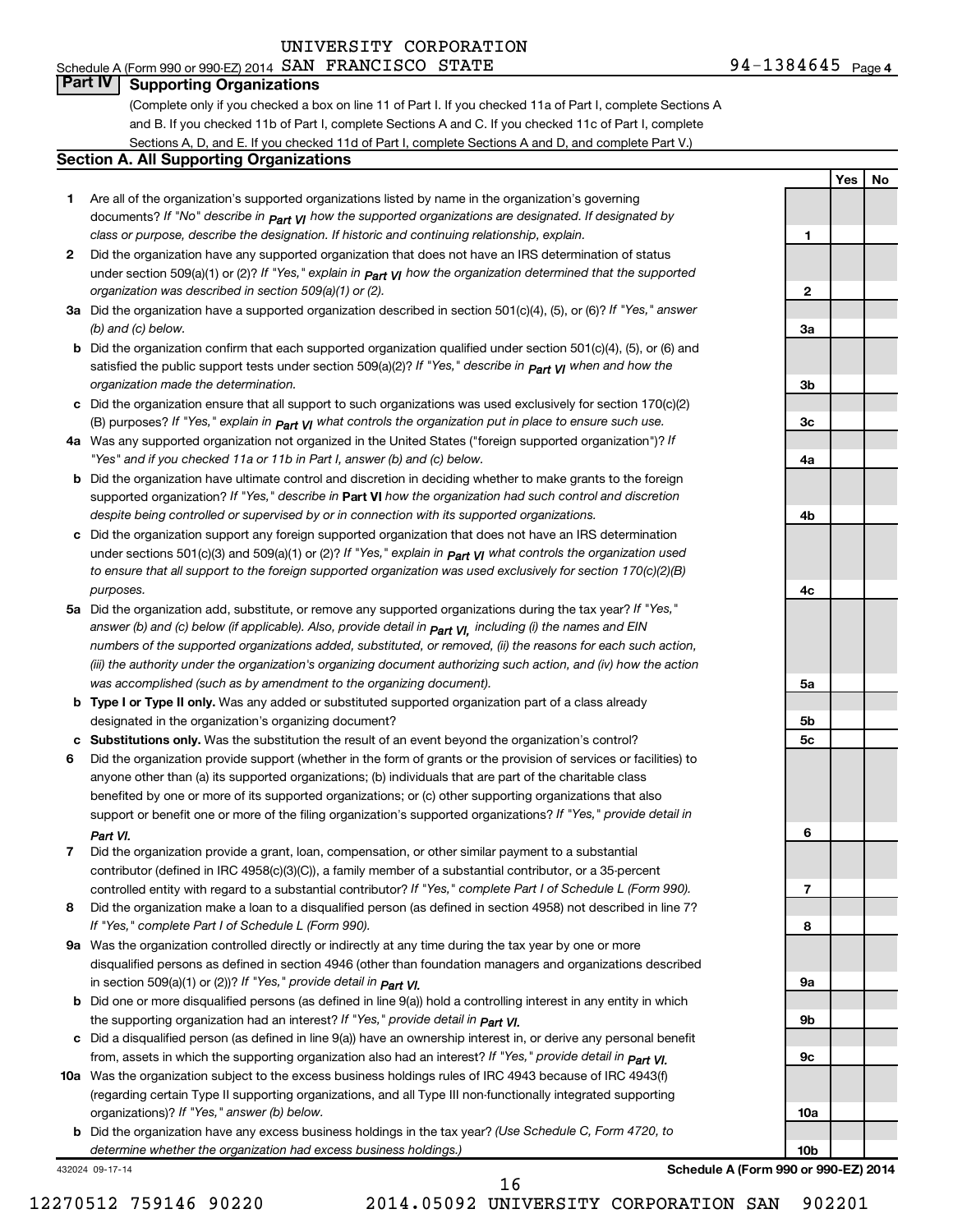94-1384645 Page 5 Schedule A (Form 990 or 990-EZ) 2014 SAN FRANCISCO STATE  $94-138404$  Page SAN FRANCISCO STATE 94-1384645

|    | Part IV<br><b>Supporting Organizations (continued)</b>                                                                           |                 |     |    |
|----|----------------------------------------------------------------------------------------------------------------------------------|-----------------|-----|----|
|    |                                                                                                                                  |                 | Yes | No |
| 11 | Has the organization accepted a gift or contribution from any of the following persons?                                          |                 |     |    |
|    | a A person who directly or indirectly controls, either alone or together with persons described in (b) and (c)                   |                 |     |    |
|    | below, the governing body of a supported organization?                                                                           | 11a             |     |    |
|    | <b>b</b> A family member of a person described in (a) above?                                                                     | 11 <sub>b</sub> |     |    |
|    | c A 35% controlled entity of a person described in (a) or (b) above?If "Yes" to a, b, or c, provide detail in Part VI.           | 11c             |     |    |
|    | <b>Section B. Type I Supporting Organizations</b>                                                                                |                 |     |    |
|    |                                                                                                                                  |                 | Yes | No |
|    |                                                                                                                                  |                 |     |    |
| 1  | Did the directors, trustees, or membership of one or more supported organizations have the power to                              |                 |     |    |
|    | regularly appoint or elect at least a majority of the organization's directors or trustees at all times during the               |                 |     |    |
|    | tax year? If "No," describe in $P_{art}$ VI how the supported organization(s) effectively operated, supervised, or               |                 |     |    |
|    | controlled the organization's activities. If the organization had more than one supported organization,                          |                 |     |    |
|    | describe how the powers to appoint and/or remove directors or trustees were allocated among the supported                        |                 |     |    |
|    | organizations and what conditions or restrictions, if any, applied to such powers during the tax year.                           | 1               |     |    |
| 2  | Did the organization operate for the benefit of any supported organization other than the supported                              |                 |     |    |
|    | organization(s) that operated, supervised, or controlled the supporting organization? If "Yes," explain in                       |                 |     |    |
|    | $_{Part}$ v <sub>1</sub> how providing such benefit carried out the purposes of the supported organization(s) that operated,     |                 |     |    |
|    | supervised, or controlled the supporting organization.                                                                           | $\mathbf{2}$    |     |    |
|    | <b>Section C. Type II Supporting Organizations</b>                                                                               |                 |     |    |
|    |                                                                                                                                  |                 | Yes | No |
| 1  | Were a majority of the organization's directors or trustees during the tax year also a majority of the directors                 |                 |     |    |
|    | or trustees of each of the organization's supported organization(s)? If "No," describe in <b>Part VI</b> how control             |                 |     |    |
|    | or management of the supporting organization was vested in the same persons that controlled or managed                           |                 |     |    |
|    | the supported organization(s).                                                                                                   | 1               |     |    |
|    | <b>Section D. Type III Supporting Organizations</b>                                                                              |                 |     |    |
|    |                                                                                                                                  |                 | Yes | No |
| 1  | Did the organization provide to each of its supported organizations, by the last day of the fifth month of the                   |                 |     |    |
|    | organization's tax year, (1) a written notice describing the type and amount of support provided during the prior tax            |                 |     |    |
|    | year, (2) a copy of the Form 990 that was most recently filed as of the date of notification, and (3) copies of the              |                 |     |    |
|    | organization's governing documents in effect on the date of notification, to the extent not previously provided?                 | 1               |     |    |
| 2  | Were any of the organization's officers, directors, or trustees either (i) appointed or elected by the supported                 |                 |     |    |
|    | organization(s) or (ii) serving on the governing body of a supported organization? If "No," explain in part VI how               |                 |     |    |
|    | the organization maintained a close and continuous working relationship with the supported organization(s).                      | 2               |     |    |
|    |                                                                                                                                  |                 |     |    |
| 3  | By reason of the relationship described in (2), did the organization's supported organizations have a                            |                 |     |    |
|    | significant voice in the organization's investment policies and in directing the use of the organization's                       |                 |     |    |
|    | income or assets at all times during the tax year? If "Yes," describe in $P_{\text{part}} \gamma_l$ the role the organization's  |                 |     |    |
|    | supported organizations played in this regard.                                                                                   | З               |     |    |
|    | Section E. Type III Functionally-Integrated Supporting Organizations                                                             |                 |     |    |
| 1  | Check the box next to the method that the organization used to satisfy the Integral Part Test during the year(see instructions): |                 |     |    |
| a  | The organization satisfied the Activities Test. Complete line 2 below.                                                           |                 |     |    |
| b  | The organization is the parent of each of its supported organizations. Complete $_{\text{line 3}}$ below.                        |                 |     |    |
| c  | The organization supported a governmental entity. Describe in Part VI how you supported a government entity (see instructions).  |                 |     |    |
| 2  | Activities Test. Answer (a) and (b) below.                                                                                       |                 | Yes | No |
| а  | Did substantially all of the organization's activities during the tax year directly further the exempt purposes of               |                 |     |    |
|    | the supported organization(s) to which the organization was responsive? If "Yes," then in Part VI identify                       |                 |     |    |
|    | how these activities directly furthered their exempt purposes,<br>those supported organizations and explain                      |                 |     |    |
|    | how the organization was responsive to those supported organizations, and how the organization determined                        |                 |     |    |
|    | that these activities constituted substantially all of its activities.                                                           | 2a              |     |    |
|    | <b>b</b> Did the activities described in (a) constitute activities that, but for the organization's involvement, one or more     |                 |     |    |
|    | of the organization's supported organization(s) would have been engaged in? If "Yes," explain in $P_{art}$ $V_I$ the             |                 |     |    |
|    | reasons for the organization's position that its supported organization(s) would have engaged in these                           |                 |     |    |
|    | activities but for the organization's involvement.                                                                               | 2b              |     |    |
| З  | Parent of Supported Organizations. Answer (a) and (b) below.                                                                     |                 |     |    |
| а  | Did the organization have the power to regularly appoint or elect a majority of the officers, directors, or                      |                 |     |    |
|    | trustees of each of the supported organizations? Provide details in <i>Part VI.</i>                                              | За              |     |    |
|    | <b>b</b> Did the organization exercise a substantial degree of direction over the policies, programs, and activities of each     |                 |     |    |
|    | of its supported organizations? If "Yes," describe in part v <sub>1</sub> the role played by the organization in this regard.    | 3b              |     |    |
|    | Schedule A (Form 990 or 990-EZ) 2014<br>432025 09-17-14                                                                          |                 |     |    |
|    | 17                                                                                                                               |                 |     |    |

<sup>12270512 759146 90220 2014.05092</sup> UNIVERSITY CORPORATION SAN 902201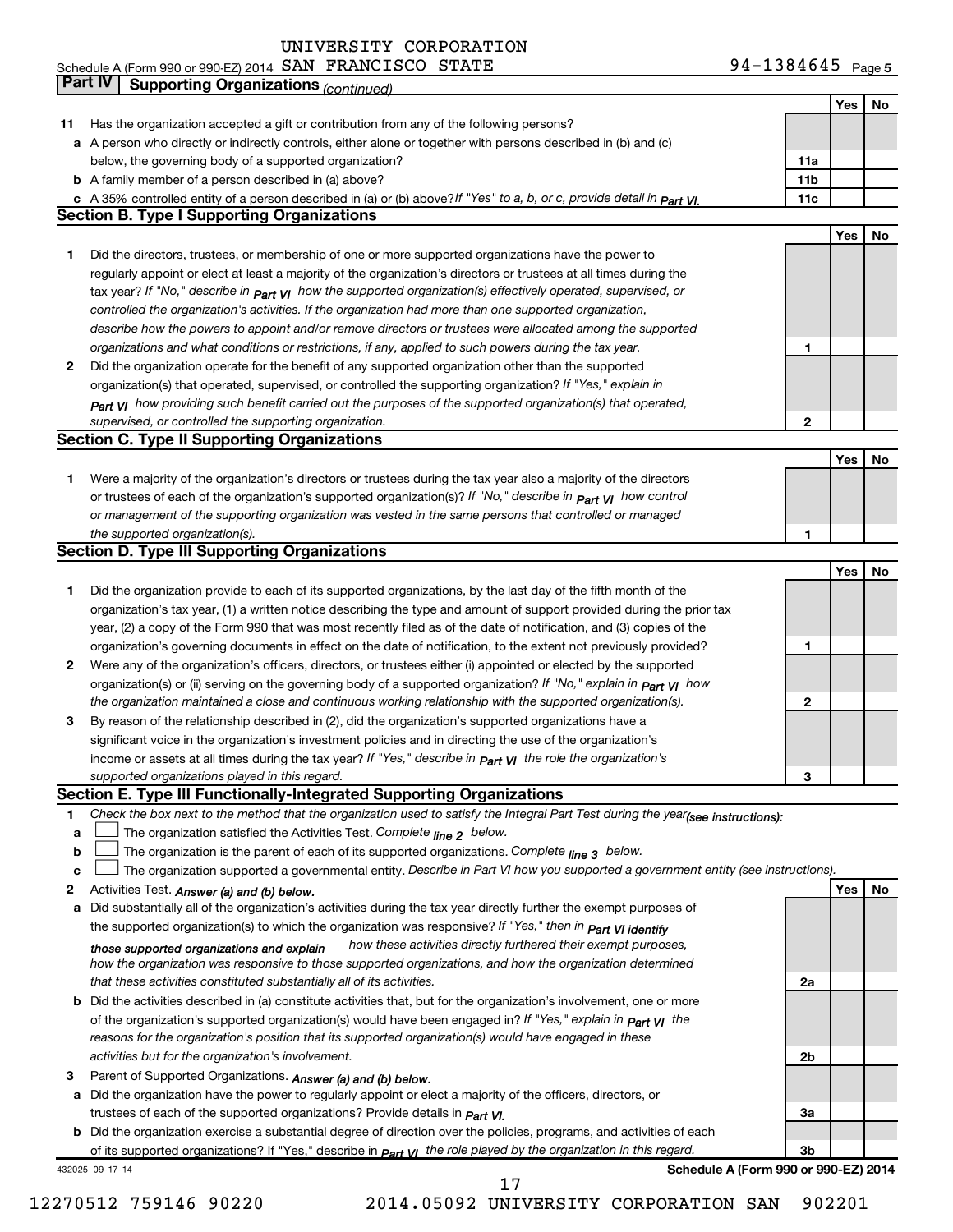#### **Part V Type III Non-Functionally Integrated 509(a)(3) Supporting Organizations**

1 **Letter on Reck here if the organization satisfied the Integral Part Test as a qualifying trust on Nov. 20, 1970. See instructions. All** other Type III non-functionally integrated supporting organizations must complete Sections A through E.

|   | Section A - Adjusted Net Income                                              |                | (A) Prior Year | (B) Current Year<br>(optional) |
|---|------------------------------------------------------------------------------|----------------|----------------|--------------------------------|
| 1 | Net short-term capital gain                                                  | 1              |                |                                |
| 2 | Recoveries of prior-year distributions                                       | $\mathbf{2}$   |                |                                |
| 3 | Other gross income (see instructions)                                        | 3              |                |                                |
| 4 | Add lines 1 through 3                                                        | 4              |                |                                |
| 5 | Depreciation and depletion                                                   | 5              |                |                                |
| 6 | Portion of operating expenses paid or incurred for production or             |                |                |                                |
|   | collection of gross income or for management, conservation, or               |                |                |                                |
|   | maintenance of property held for production of income (see instructions)     | 6              |                |                                |
| 7 | Other expenses (see instructions)                                            | $\overline{7}$ |                |                                |
| 8 | <b>Adjusted Net Income</b> (subtract lines 5, 6 and 7 from line 4)           | 8              |                |                                |
|   | <b>Section B - Minimum Asset Amount</b>                                      |                | (A) Prior Year | (B) Current Year<br>(optional) |
| 1 | Aggregate fair market value of all non-exempt-use assets (see                |                |                |                                |
|   | instructions for short tax year or assets held for part of year):            |                |                |                                |
|   | <b>a</b> Average monthly value of securities                                 | 1a             |                |                                |
|   | <b>b</b> Average monthly cash balances                                       | 1 <sub>b</sub> |                |                                |
|   | c Fair market value of other non-exempt-use assets                           | 1 <sub>c</sub> |                |                                |
|   | d Total (add lines 1a, 1b, and 1c)                                           | 1d             |                |                                |
|   | e Discount claimed for blockage or other                                     |                |                |                                |
|   | factors (explain in detail in <b>Part VI</b> ):                              |                |                |                                |
| 2 | Acquisition indebtedness applicable to non-exempt-use assets                 | $\mathbf{2}$   |                |                                |
| 3 | Subtract line 2 from line 1d                                                 | 3              |                |                                |
| 4 | Cash deemed held for exempt use. Enter 1-1/2% of line 3 (for greater amount, |                |                |                                |
|   | see instructions).                                                           | 4              |                |                                |
| 5 | Net value of non-exempt-use assets (subtract line 4 from line 3)             | 5              |                |                                |
| 6 | Multiply line 5 by .035                                                      | 6              |                |                                |
| 7 | Recoveries of prior-year distributions                                       | $\overline{7}$ |                |                                |
| 8 | Minimum Asset Amount (add line 7 to line 6)                                  | 8              |                |                                |
|   | <b>Section C - Distributable Amount</b>                                      |                |                | <b>Current Year</b>            |
| 1 | Adjusted net income for prior year (from Section A, line 8, Column A)        | 1              |                |                                |
| 2 | Enter 85% of line 1                                                          | $\mathbf{2}$   |                |                                |
| З | Minimum asset amount for prior year (from Section B, line 8, Column A)       | 3              |                |                                |
| 4 | Enter greater of line 2 or line 3                                            | 4              |                |                                |
| 5 | Income tax imposed in prior year                                             | 5              |                |                                |
| 6 | <b>Distributable Amount.</b> Subtract line 5 from line 4, unless subject to  |                |                |                                |
|   | emergency temporary reduction (see instructions)                             | 6              |                |                                |
|   |                                                                              |                |                |                                |

**7** Check here if the current year is the organization's first as a non-functionally-integrated Type III supporting organization (see † instructions).

**Schedule A (Form 990 or 990-EZ) 2014**

432026 09-17-14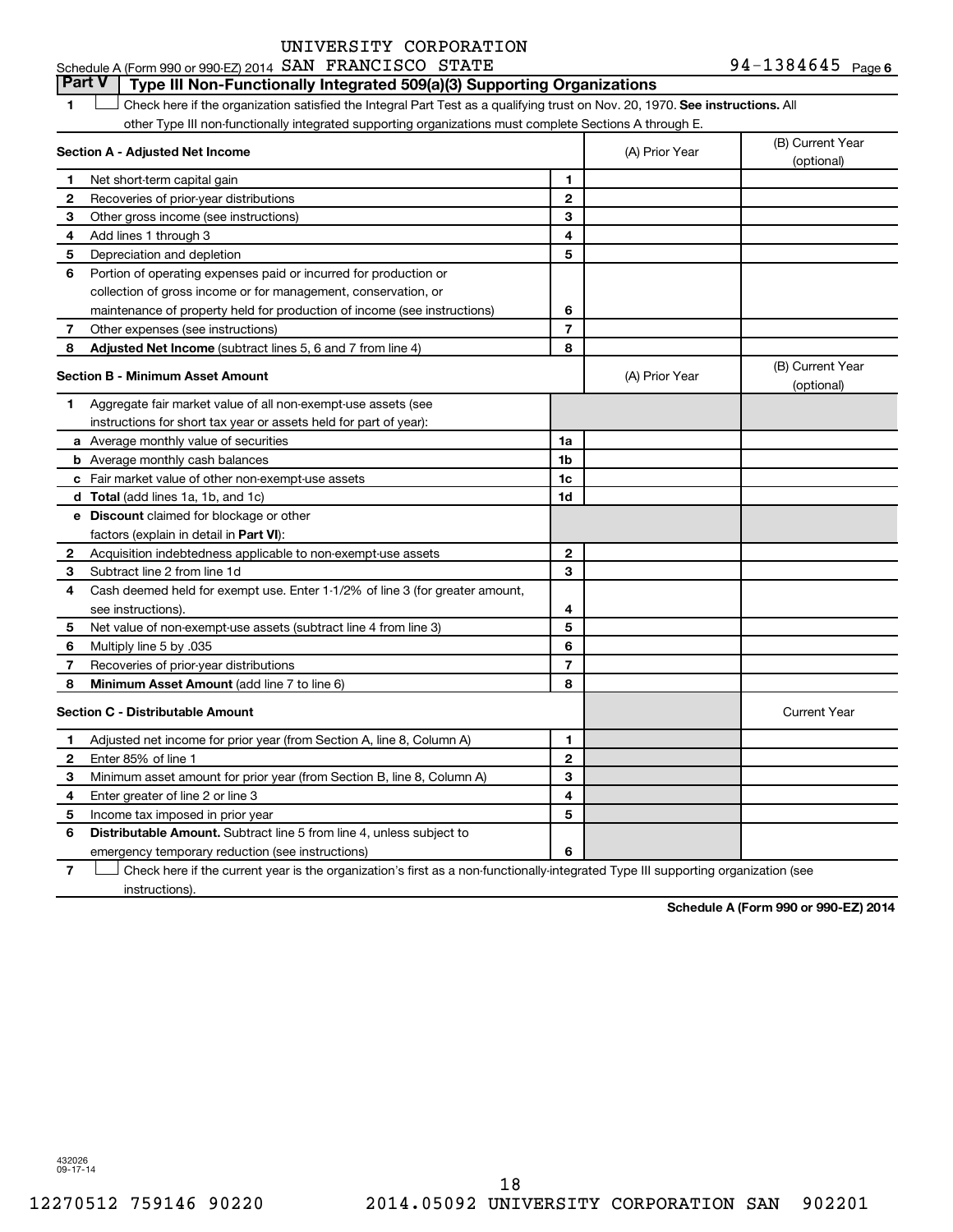|               | Schedule A (Form 990 or 990-EZ) 2014 SAN FRANCISCO STATE                                   |                             |                           | 94-1384645 $_{Page 7}$ |
|---------------|--------------------------------------------------------------------------------------------|-----------------------------|---------------------------|------------------------|
| <b>Part V</b> | Type III Non-Functionally Integrated 509(a)(3) Supporting Organizations (continued)        |                             |                           |                        |
|               | <b>Section D - Distributions</b>                                                           |                             |                           | <b>Current Year</b>    |
| 1             | Amounts paid to supported organizations to accomplish exempt purposes                      |                             |                           |                        |
| 2             | Amounts paid to perform activity that directly furthers exempt purposes of supported       |                             |                           |                        |
|               | organizations, in excess of income from activity                                           |                             |                           |                        |
| 3             | Administrative expenses paid to accomplish exempt purposes of supported organizations      |                             |                           |                        |
| 4             | Amounts paid to acquire exempt-use assets                                                  |                             |                           |                        |
| 5             | Qualified set-aside amounts (prior IRS approval required)                                  |                             |                           |                        |
| 6             | Other distributions (describe in Part VI). See instructions.                               |                             |                           |                        |
| 7             | Total annual distributions. Add lines 1 through 6.                                         |                             |                           |                        |
| 8             | Distributions to attentive supported organizations to which the organization is responsive |                             |                           |                        |
|               | (provide details in Part VI). See instructions.                                            |                             |                           |                        |
| 9             | Distributable amount for 2014 from Section C, line 6                                       |                             |                           |                        |
| 10            | Line 8 amount divided by Line 9 amount                                                     |                             |                           |                        |
|               |                                                                                            | (i)                         | (ii)                      | (iii)                  |
|               | Section E - Distribution Allocations (see instructions)                                    | <b>Excess Distributions</b> | <b>Underdistributions</b> | <b>Distributable</b>   |
|               |                                                                                            |                             | Pre-2014                  | Amount for 2014        |
| 1             | Distributable amount for 2014 from Section C, line 6                                       |                             |                           |                        |
| 2             | Underdistributions, if any, for years prior to 2014                                        |                             |                           |                        |
|               | (reasonable cause required-see instructions)                                               |                             |                           |                        |
| 3             | Excess distributions carryover, if any, to 2014:                                           |                             |                           |                        |
| a             |                                                                                            |                             |                           |                        |
| b             |                                                                                            |                             |                           |                        |
| с             |                                                                                            |                             |                           |                        |
| d             |                                                                                            |                             |                           |                        |
|               | e From 2013                                                                                |                             |                           |                        |
| f             | Total of lines 3a through e                                                                |                             |                           |                        |
|               | g Applied to underdistributions of prior years                                             |                             |                           |                        |
|               | h Applied to 2014 distributable amount                                                     |                             |                           |                        |
| Ť.            | Carryover from 2009 not applied (see instructions)                                         |                             |                           |                        |
|               | Remainder. Subtract lines 3g, 3h, and 3i from 3f.                                          |                             |                           |                        |
| 4             | Distributions for 2014 from Section D,                                                     |                             |                           |                        |
|               | line $7:$                                                                                  |                             |                           |                        |
|               | a Applied to underdistributions of prior years                                             |                             |                           |                        |
|               | <b>b</b> Applied to 2014 distributable amount                                              |                             |                           |                        |
|               | c Remainder. Subtract lines 4a and 4b from 4.                                              |                             |                           |                        |
|               | 5 Remaining underdistributions for years prior to 2014, if                                 |                             |                           |                        |
|               | any. Subtract lines 3g and 4a from line 2 (if amount                                       |                             |                           |                        |
|               | greater than zero, see instructions).                                                      |                             |                           |                        |
| 6             | Remaining underdistributions for 2014. Subtract lines 3h                                   |                             |                           |                        |
|               | and 4b from line 1 (if amount greater than zero, see                                       |                             |                           |                        |
|               | instructions).                                                                             |                             |                           |                        |
| 7             | Excess distributions carryover to 2015. Add lines 3j                                       |                             |                           |                        |
|               | and 4c.                                                                                    |                             |                           |                        |
| 8             | Breakdown of line 7:                                                                       |                             |                           |                        |
| а             |                                                                                            |                             |                           |                        |
| b             |                                                                                            |                             |                           |                        |
| с             |                                                                                            |                             |                           |                        |
|               | d Excess from 2013                                                                         |                             |                           |                        |
|               | e Excess from 2014                                                                         |                             |                           |                        |

**Schedule A (Form 990 or 990-EZ) 2014**

432027 09-17-14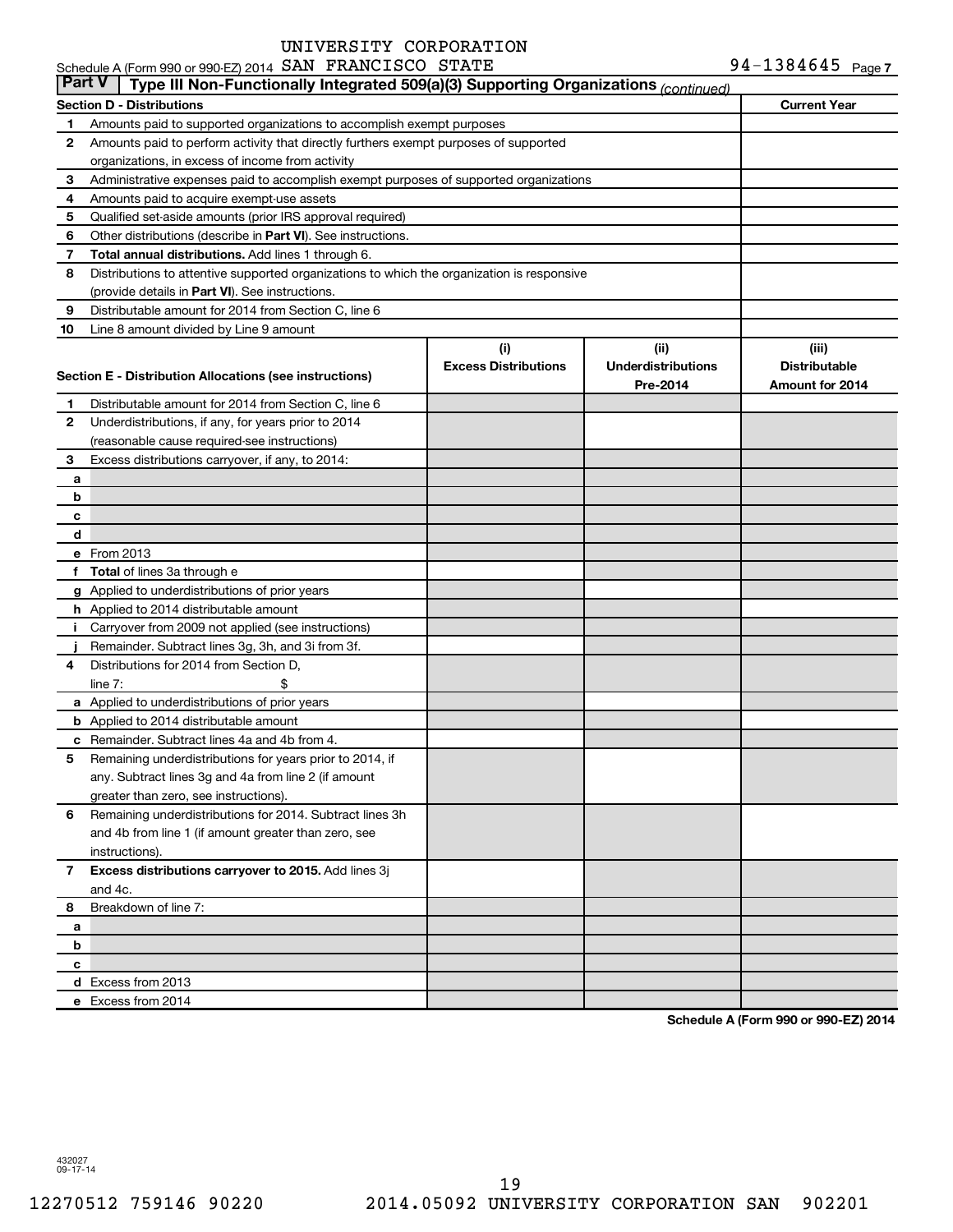| Part VI         |                       |                | Schedule A (Form 990 or 990-EZ) 2014 SAN FRANCISCO STATE<br>Supplemental Information. Provide the explanations required by Part II, line 10; Part II, line 17a or 17b; and Part III, line 12. |    |  |                                       | $94 - 1384645$ Page 8                |
|-----------------|-----------------------|----------------|-----------------------------------------------------------------------------------------------------------------------------------------------------------------------------------------------|----|--|---------------------------------------|--------------------------------------|
|                 |                       |                | Also complete this part for any additional information. (See instructions).                                                                                                                   |    |  |                                       |                                      |
|                 |                       |                | SCHEDULE A, PART II, LINE 10, EXPLANATION FOR OTHER INCOME:                                                                                                                                   |    |  |                                       |                                      |
|                 |                       |                | GROSS INCOME FROM FUNDRAISING EVENTS                                                                                                                                                          |    |  |                                       |                                      |
|                 | 2011 AMOUNT: \$       | 283,340.       |                                                                                                                                                                                               |    |  |                                       |                                      |
|                 | 2012 AMOUNT:          | \$<br>200,843. |                                                                                                                                                                                               |    |  |                                       |                                      |
|                 | 2013 AMOUNT: \$       | 22,293.        |                                                                                                                                                                                               |    |  |                                       |                                      |
|                 | 2014 AMOUNT: \$       | 58,349.        |                                                                                                                                                                                               |    |  |                                       |                                      |
|                 |                       |                |                                                                                                                                                                                               |    |  |                                       |                                      |
|                 |                       |                |                                                                                                                                                                                               |    |  |                                       |                                      |
|                 |                       |                |                                                                                                                                                                                               |    |  |                                       |                                      |
|                 |                       |                |                                                                                                                                                                                               |    |  |                                       |                                      |
|                 |                       |                |                                                                                                                                                                                               |    |  |                                       |                                      |
|                 |                       |                |                                                                                                                                                                                               |    |  |                                       |                                      |
|                 |                       |                |                                                                                                                                                                                               |    |  |                                       |                                      |
|                 |                       |                |                                                                                                                                                                                               |    |  |                                       |                                      |
|                 |                       |                |                                                                                                                                                                                               |    |  |                                       |                                      |
|                 |                       |                |                                                                                                                                                                                               |    |  |                                       |                                      |
|                 |                       |                |                                                                                                                                                                                               |    |  |                                       |                                      |
|                 |                       |                |                                                                                                                                                                                               |    |  |                                       |                                      |
|                 |                       |                |                                                                                                                                                                                               |    |  |                                       |                                      |
|                 |                       |                |                                                                                                                                                                                               |    |  |                                       |                                      |
|                 |                       |                |                                                                                                                                                                                               |    |  |                                       |                                      |
|                 |                       |                |                                                                                                                                                                                               |    |  |                                       |                                      |
|                 |                       |                |                                                                                                                                                                                               |    |  |                                       |                                      |
|                 |                       |                |                                                                                                                                                                                               |    |  |                                       |                                      |
|                 |                       |                |                                                                                                                                                                                               |    |  |                                       |                                      |
|                 |                       |                |                                                                                                                                                                                               |    |  |                                       |                                      |
|                 |                       |                |                                                                                                                                                                                               |    |  |                                       |                                      |
|                 |                       |                |                                                                                                                                                                                               |    |  |                                       |                                      |
|                 |                       |                |                                                                                                                                                                                               |    |  |                                       |                                      |
| 432028 09-17-14 |                       |                |                                                                                                                                                                                               |    |  |                                       | Schedule A (Form 990 or 990-EZ) 2014 |
|                 | 12270512 759146 90220 |                |                                                                                                                                                                                               | 20 |  | 2014.05092 UNIVERSITY CORPORATION SAN | 902201                               |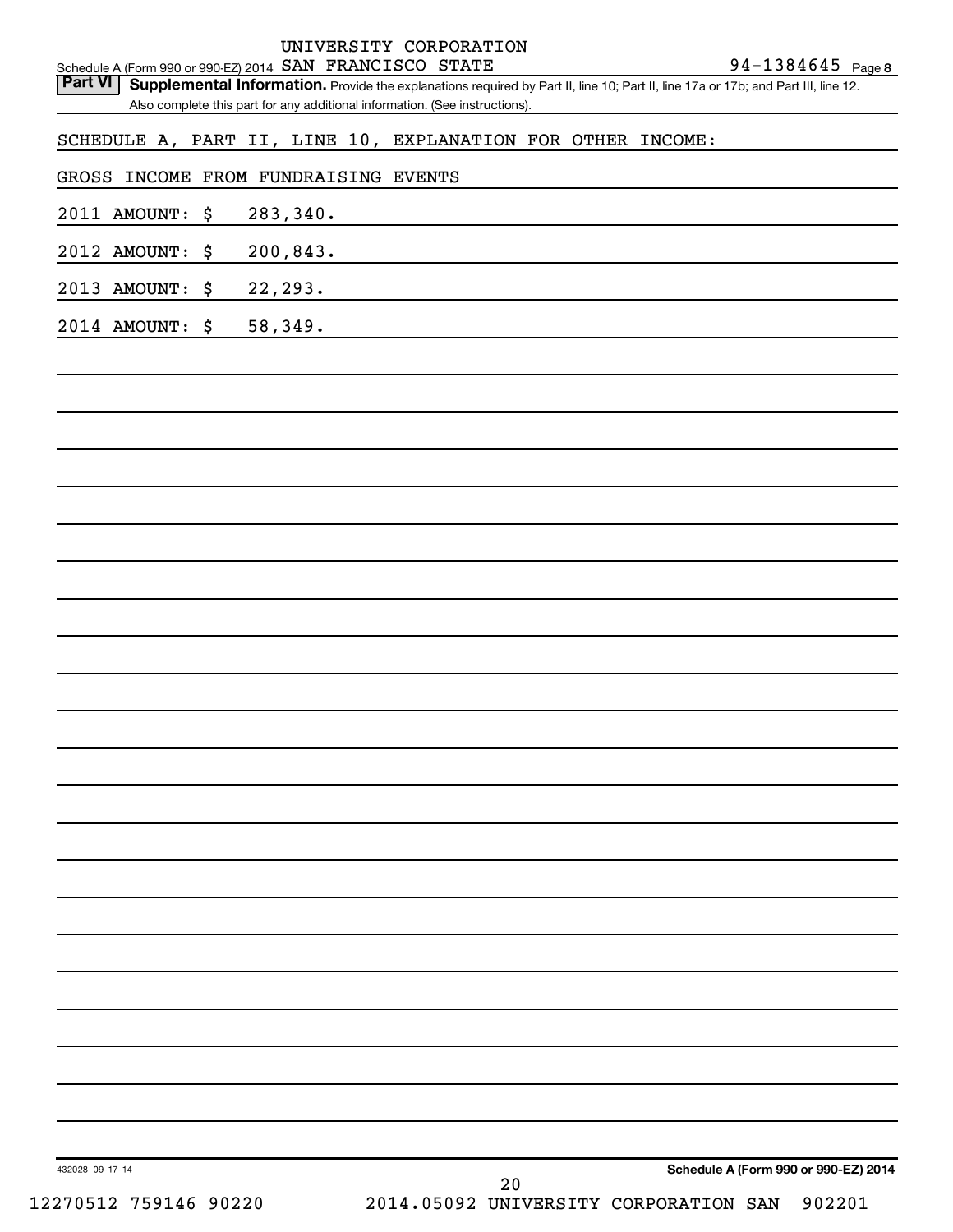Department of the Treasury Internal Revenue Service **(Form 990, 990-EZ,** \*\* PUBLIC DISCLOSURE COPY \*\*

### **Schedule B Schedule of Contributors**

**or 990-PF) | Attach to Form 990, Form 990-EZ, or Form 990-PF. | Information about Schedule B (Form 990, 990-EZ, or 990-PF) and** its instructions is at <sub>www.irs.gov/form990  $\cdot$ </sub>

OMB No. 1545-0047

# **2014**

**Name of the organization Employer identification number**

|                      | UNIVERSITY CORPORATION |
|----------------------|------------------------|
| $\sim$ $\sim$ $\sim$ | <b>PRANGEGGG CEARS</b> |

SAN FRANCISCO STATE 94-1384645

|  | <b>Organization type (check one):</b> |
|--|---------------------------------------|
|--|---------------------------------------|

| Filers of:         | Section:                                                                           |
|--------------------|------------------------------------------------------------------------------------|
| Form 990 or 990-EZ | $\lfloor x \rfloor$ 501(c)( 3) (enter number) organization                         |
|                    | $4947(a)(1)$ nonexempt charitable trust <b>not</b> treated as a private foundation |
|                    | 527 political organization                                                         |
| Form 990-PF        | 501(c)(3) exempt private foundation                                                |
|                    | 4947(a)(1) nonexempt charitable trust treated as a private foundation              |
|                    | 501(c)(3) taxable private foundation                                               |

Check if your organization is covered by the General Rule or a Special Rule.

### **Note.**  Only a section 501(c)(7), (8), or (10) organization can check boxes for both the General Rule and a Special Rule. See instructions.

#### **General Rule**

**K** For an organization filing Form 990, 990-EZ, or 990-PF that received, during the year, contributions totaling \$5,000 or more (in money or property) from any one contributor. Complete Parts I and II. See instructions for determining a contributor's total contributions.

#### **Special Rules**

 $\Box$ 

any one contributor, during the year, total contributions of the greater of **(1)** \$5,000 or **(2)** 2% of the amount on (i) Form 990, Part VIII, line 1h, For an organization described in section 501(c)(3) filing Form 990 or 990-EZ that met the 33 1/3% support test of the regulations under sections 509(a)(1) and 170(b)(1)(A)(vi), that checked Schedule A (Form 990 or 990-EZ), Part II, line 13, 16a, or 16b, and that received from or (ii) Form 990-EZ, line 1. Complete Parts I and II.  $\Box$ 

year, total contributions of more than \$1,000 *exclusively* for religious, charitable, scientific, literary, or educational purposes, or for For an organization described in section 501(c)(7), (8), or (10) filing Form 990 or 990-EZ that received from any one contributor, during the the prevention of cruelty to children or animals. Complete Parts I, II, and III.  $\Box$ 

purpose. Do not complete any of the parts unless the General Rule applies to this organization because it received nonexclusively year, contributions exclusively for religious, charitable, etc., purposes, but no such contributions totaled more than \$1,000. If this box is checked, enter here the total contributions that were received during the year for an exclusively religious, charitable, etc., For an organization described in section 501(c)(7), (8), or (10) filing Form 990 or 990-EZ that received from any one contributor, during the religious, charitable, etc., contributions totaling \$5,000 or more during the year  $\ldots$  $\ldots$  $\ldots$  $\ldots$  $\ldots$  $\ldots$ 

**Caution.** An organization that is not covered by the General Rule and/or the Special Rules does not file Schedule B (Form 990, 990-EZ, or 990-PF),  **must** but it answer "No" on Part IV, line 2, of its Form 990; or check the box on line H of its Form 990-EZ or on its Form 990-PF, Part I, line 2, to certify that it does not meet the filing requirements of Schedule B (Form 990, 990-EZ, or 990-PF).

LHA For Paperwork Reduction Act Notice, see the Instructions for Form 990, 990-EZ, or 990-PF. Schedule B (Form 990, 990-EZ, or 990-PF) (2014)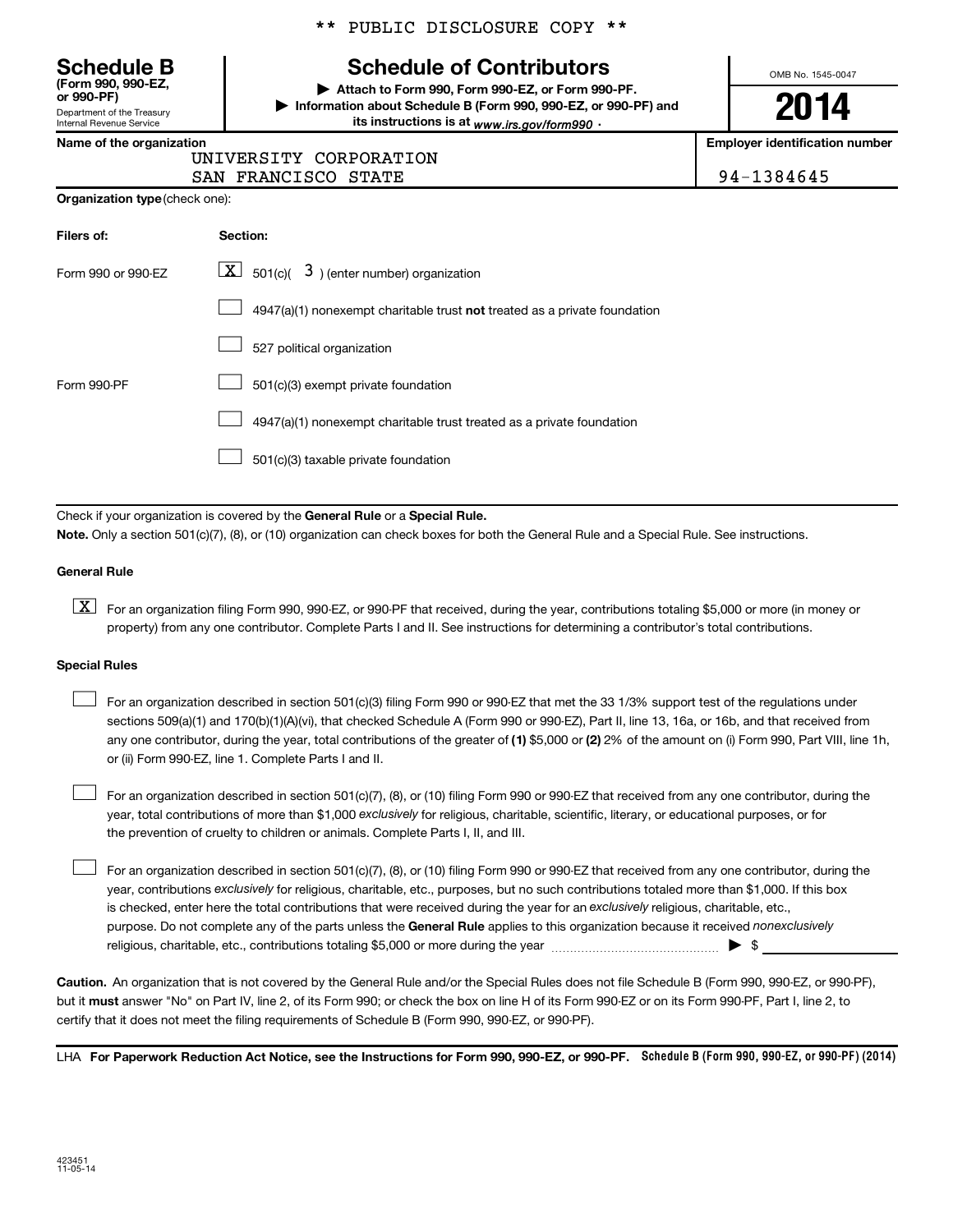| Part I     | Contributors (see instructions). Use duplicate copies of Part I if additional space is needed. |                                              |                                                                                                                                   |
|------------|------------------------------------------------------------------------------------------------|----------------------------------------------|-----------------------------------------------------------------------------------------------------------------------------------|
| (a)        | (b)                                                                                            | (c)                                          | (d)                                                                                                                               |
| No.        | Name, address, and ZIP + 4                                                                     | <b>Total contributions</b>                   | Type of contribution                                                                                                              |
| 1          |                                                                                                | 380,000.<br>\$                               | $\overline{\text{X}}$<br>Person<br>Payroll<br>Noncash<br>(Complete Part II for<br>noncash contributions.)                         |
| (a)        | (b)                                                                                            | (c)                                          | (d)                                                                                                                               |
| No.        | Name, address, and ZIP + 4                                                                     | <b>Total contributions</b>                   | Type of contribution                                                                                                              |
| 2          |                                                                                                | 341,000.<br>\$                               | $\overline{\text{X}}$<br>Person<br>Payroll<br>Noncash<br>(Complete Part II for<br>noncash contributions.)                         |
| (a)<br>No. | (b)<br>Name, address, and ZIP + 4                                                              | (c)<br><b>Total contributions</b>            | (d)<br>Type of contribution                                                                                                       |
| 3          |                                                                                                | 222,041.<br>\$                               | $\overline{\text{X}}$<br>Person<br>Payroll<br>Noncash<br>(Complete Part II for<br>noncash contributions.)                         |
| (a)<br>No. | (b)                                                                                            | (c)<br><b>Total contributions</b>            | (d)<br>Type of contribution                                                                                                       |
| 4          | Name, address, and ZIP + 4                                                                     | 152,500.<br>\$                               | $\overline{\textbf{x}}$<br>Person<br>Payroll<br>Noncash<br>$\sim$ 100 $\pm$<br>(Complete Part II for<br>noncash contributions.)   |
| (a)<br>No. | (b)<br>Name, address, and ZIP + 4                                                              | (c)<br><b>Total contributions</b>            | (d)<br>Type of contribution                                                                                                       |
| 5          |                                                                                                | 150,000.<br>\$                               | $\overline{\text{X}}$<br>Person<br>Payroll<br>Noncash<br>(Complete Part II for<br>noncash contributions.)                         |
| (a)        | (b)                                                                                            | (c)                                          | (d)                                                                                                                               |
| No.<br>6   | Name, address, and ZIP + 4                                                                     | <b>Total contributions</b><br>150,000.<br>\$ | Type of contribution<br>$\overline{\text{X}}$<br>Person<br>Payroll<br>Noncash<br>(Complete Part II for<br>noncash contributions.) |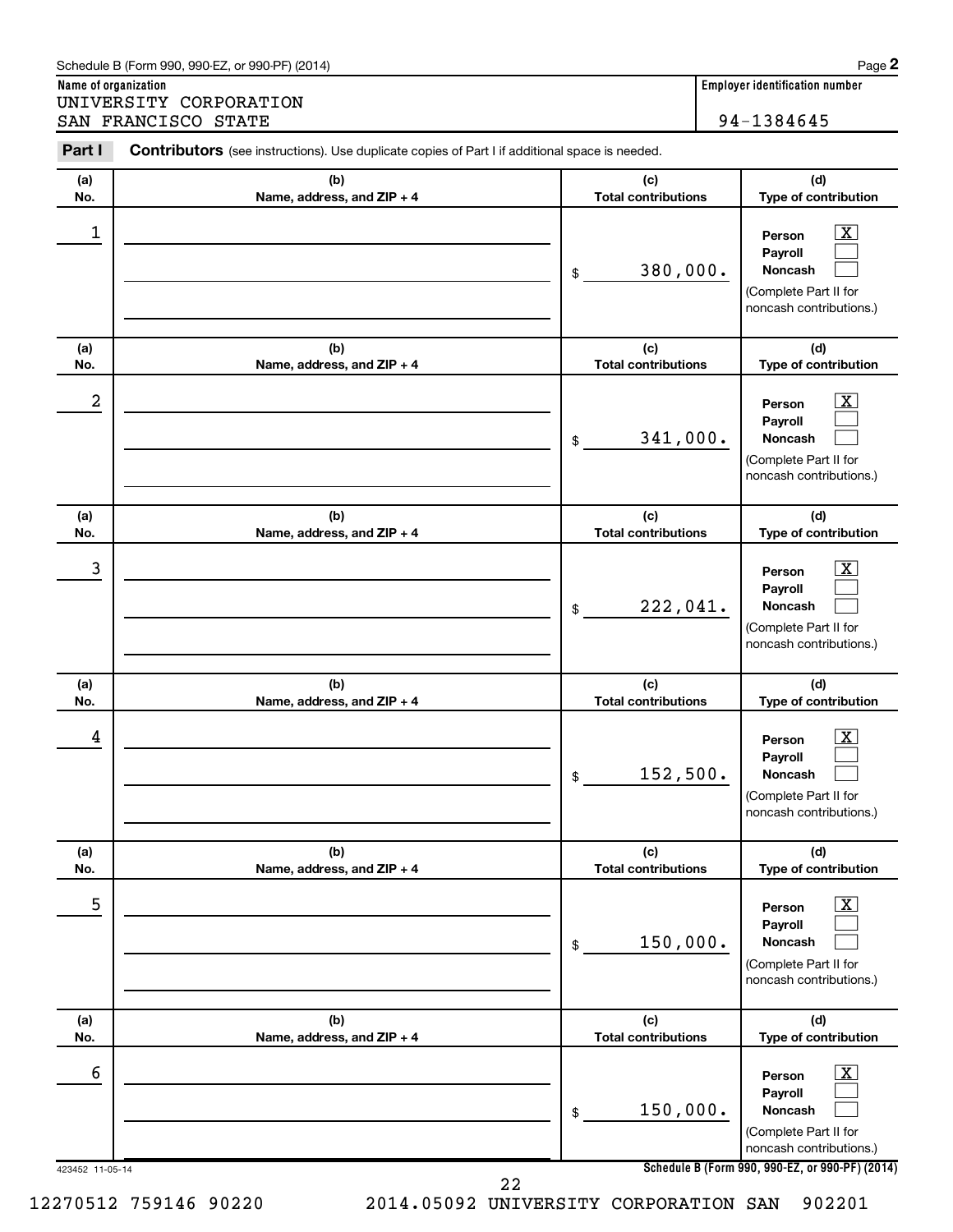| Part I     | Contributors (see instructions). Use duplicate copies of Part I if additional space is needed. |                                                                  |                                                                                                                  |
|------------|------------------------------------------------------------------------------------------------|------------------------------------------------------------------|------------------------------------------------------------------------------------------------------------------|
| (a)<br>No. | (b)<br>Name, address, and ZIP + 4                                                              | (d)<br>(c)<br><b>Total contributions</b><br>Type of contribution |                                                                                                                  |
| 7          |                                                                                                | 150,000.<br>\$                                                   | $\overline{\text{X}}$<br>Person<br>Payroll<br>Noncash<br>(Complete Part II for<br>noncash contributions.)        |
| (a)<br>No. | (b)<br>Name, address, and ZIP + 4                                                              | (c)<br><b>Total contributions</b>                                | (d)<br>Type of contribution                                                                                      |
| 8          |                                                                                                | 130,000.<br>\$                                                   | $\overline{\text{X}}$<br>Person<br>Payroll<br><b>Noncash</b><br>(Complete Part II for<br>noncash contributions.) |
| (a)<br>No. | (b)<br>Name, address, and ZIP + 4                                                              | (c)<br><b>Total contributions</b>                                | (d)<br>Type of contribution                                                                                      |
| 9          |                                                                                                | 120,000.<br>\$                                                   | $\overline{\text{X}}$<br>Person<br>Payroll<br><b>Noncash</b><br>(Complete Part II for<br>noncash contributions.) |
| (a)<br>No. | (b)<br>Name, address, and ZIP + 4                                                              | (c)<br><b>Total contributions</b>                                | (d)<br>Type of contribution                                                                                      |
| 10         |                                                                                                | 120,000.<br>\$                                                   | x<br>Person<br>Payroll<br>Noncash<br>$\sim$ 100 $\pm$<br>(Complete Part II for<br>noncash contributions.)        |
| (a)<br>No. | (b)<br>Name, address, and ZIP + 4                                                              | (c)<br><b>Total contributions</b>                                | (d)<br>Type of contribution                                                                                      |
| 11         |                                                                                                | 115,500.<br>\$                                                   | $\overline{\text{X}}$<br>Person<br>Payroll<br><b>Noncash</b><br>(Complete Part II for<br>noncash contributions.) |
| (a)<br>No. | (b)<br>Name, address, and ZIP + 4                                                              | (c)<br><b>Total contributions</b>                                | (d)<br>Type of contribution                                                                                      |
| 12         |                                                                                                | 100,020.<br>\$                                                   | $\overline{\text{X}}$<br>Person<br>Payroll<br>Noncash<br>(Complete Part II for<br>noncash contributions.)        |

**<sup>2</sup>**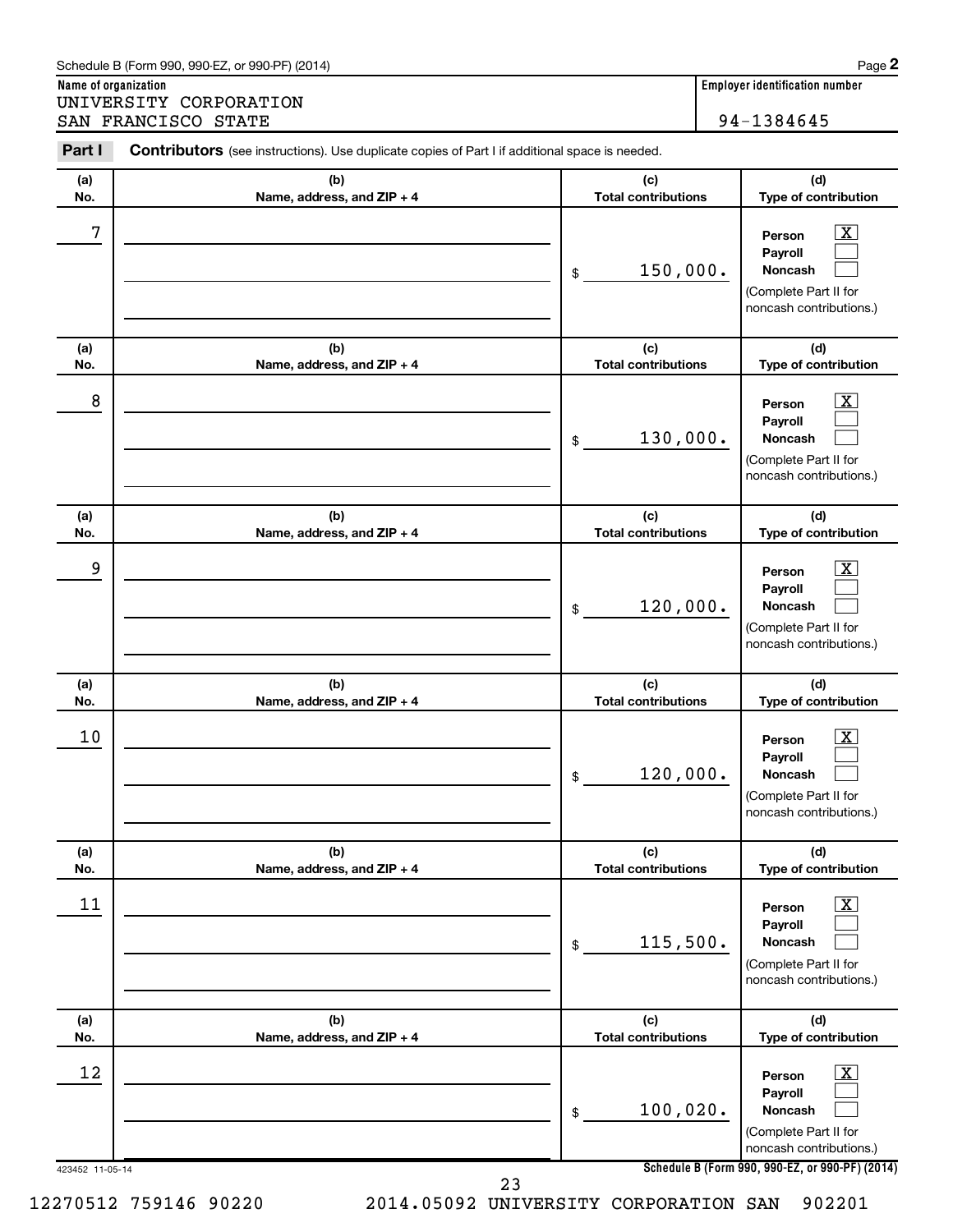| Part I     | Contributors (see instructions). Use duplicate copies of Part I if additional space is needed. |                                   |                                                                                                                    |
|------------|------------------------------------------------------------------------------------------------|-----------------------------------|--------------------------------------------------------------------------------------------------------------------|
|            |                                                                                                |                                   |                                                                                                                    |
| (a)<br>No. | (b)<br>Name, address, and ZIP + 4                                                              | (c)<br><b>Total contributions</b> | (d)<br>Type of contribution                                                                                        |
| 13         |                                                                                                | 100,000.<br>\$                    | $\mathbf{X}$<br>Person<br>Payroll<br><b>Noncash</b><br>(Complete Part II for<br>noncash contributions.)            |
| (a)<br>No. | (b)<br>Name, address, and ZIP + 4                                                              | (c)<br><b>Total contributions</b> | (d)<br>Type of contribution                                                                                        |
| 14         |                                                                                                | 65,000.<br>\$                     | $\mathbf{X}$<br>Person<br>Payroll<br>Noncash<br>(Complete Part II for<br>noncash contributions.)                   |
| (a)<br>No. | (b)<br>Name, address, and ZIP + 4                                                              | (c)<br><b>Total contributions</b> | (d)<br>Type of contribution                                                                                        |
| 15         |                                                                                                | 63,837.<br>\$                     | $\overline{\mathbf{X}}$<br>Person<br>Payroll<br>Noncash<br>(Complete Part II for<br>noncash contributions.)        |
| (a)<br>No. | (b)<br>Name, address, and ZIP + 4                                                              | (c)<br><b>Total contributions</b> | (d)<br>Type of contribution                                                                                        |
| 16         |                                                                                                | 51,425.<br>\$                     | $\overline{\text{X}}$<br>Person<br>Payroll<br>Noncash<br>(Complete Part II for<br>noncash contributions.)          |
| (a)<br>No. | (b)<br>Name, address, and ZIP + 4                                                              | (c)<br><b>Total contributions</b> | (d)<br>Type of contribution                                                                                        |
| 17         |                                                                                                | 50,000.<br>\$                     | $\overline{\mathbf{X}}$<br>Person<br>Payroll<br><b>Noncash</b><br>(Complete Part II for<br>noncash contributions.) |
| (a)<br>No. | (b)<br>Name, address, and ZIP + 4                                                              | (c)<br><b>Total contributions</b> | (d)<br>Type of contribution                                                                                        |
| 18         |                                                                                                | 42,309.<br>\$                     | $\overline{\mathbf{X}}$<br>Person<br>Payroll<br><b>Noncash</b><br>(Complete Part II for<br>noncash contributions.) |

**Name of organization Employer identification number**

Schedule B (Form 990, 990-EZ, or 990-PF) (2014)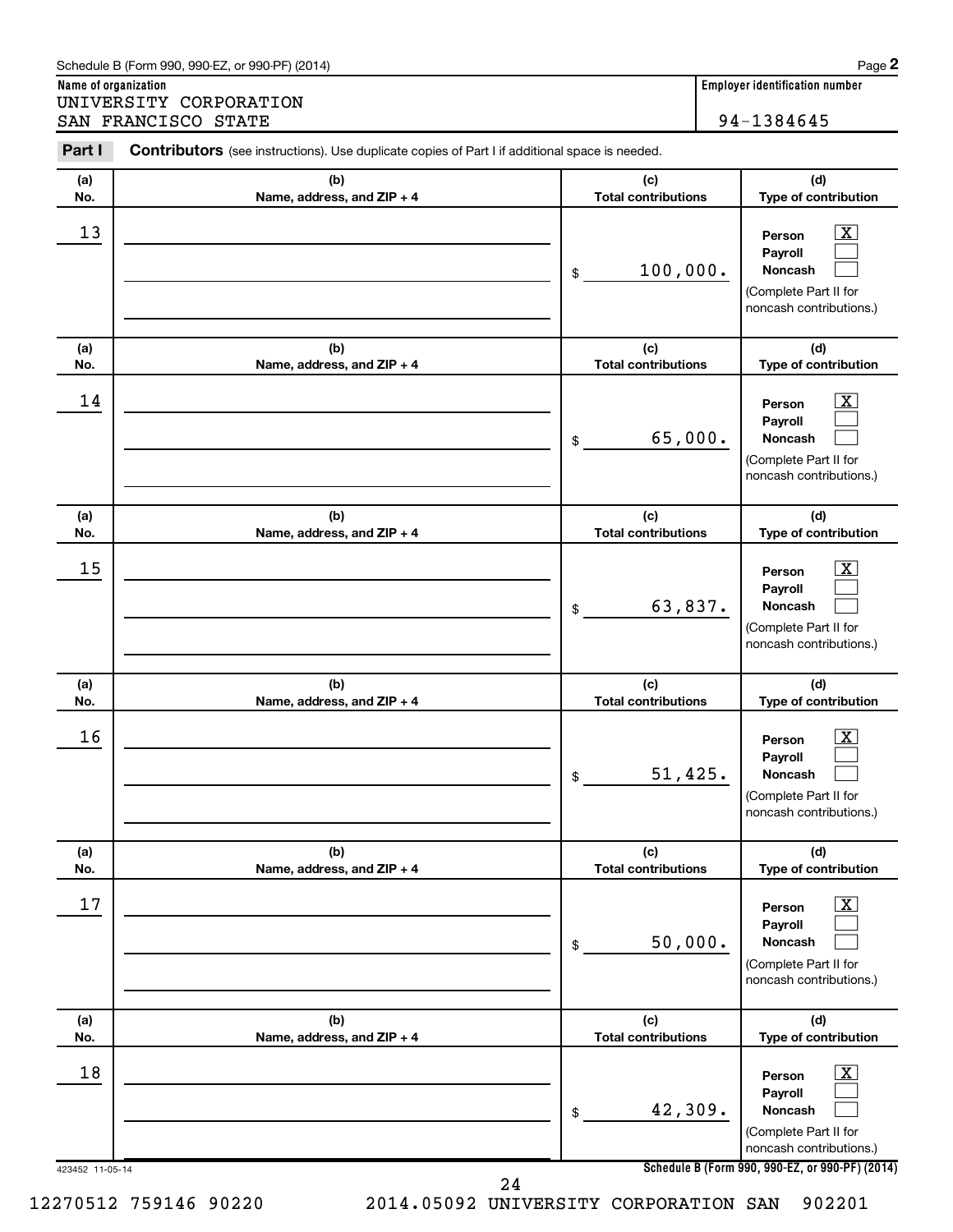| Part I     | Contributors (see instructions). Use duplicate copies of Part I if additional space is needed. |                                   |                                                                                                                    |
|------------|------------------------------------------------------------------------------------------------|-----------------------------------|--------------------------------------------------------------------------------------------------------------------|
|            |                                                                                                |                                   |                                                                                                                    |
| (a)<br>No. | (b)<br>Name, address, and ZIP + 4                                                              | (c)<br><b>Total contributions</b> | (d)<br>Type of contribution                                                                                        |
| 19         |                                                                                                | 40,000.<br>\$                     | $\mathbf{X}$<br>Person<br>Payroll<br><b>Noncash</b><br>(Complete Part II for<br>noncash contributions.)            |
| (a)<br>No. | (b)<br>Name, address, and ZIP + 4                                                              | (c)<br><b>Total contributions</b> | (d)<br>Type of contribution                                                                                        |
| 20         |                                                                                                | 35,000.<br>\$                     | $\mathbf{X}$<br>Person<br>Payroll<br>Noncash<br>(Complete Part II for<br>noncash contributions.)                   |
| (a)<br>No. | (b)<br>Name, address, and ZIP + 4                                                              | (c)<br><b>Total contributions</b> | (d)<br>Type of contribution                                                                                        |
| 21         |                                                                                                | 32,000.<br>\$                     | $\overline{\text{X}}$<br>Person<br>Payroll<br>Noncash<br>(Complete Part II for<br>noncash contributions.)          |
| (a)<br>No. | (b)<br>Name, address, and ZIP + 4                                                              | (c)<br><b>Total contributions</b> | (d)<br>Type of contribution                                                                                        |
| 22         |                                                                                                | 30,000.<br>\$                     | $\overline{\text{X}}$<br>Person<br>Payroll<br>Noncash<br>(Complete Part II for<br>noncash contributions.)          |
| (a)<br>No. | (b)<br>Name, address, and ZIP + 4                                                              | (c)<br><b>Total contributions</b> | (d)<br>Type of contribution                                                                                        |
| 23         |                                                                                                | 30,000.<br>\$                     | $\overline{\mathbf{X}}$<br>Person<br>Payroll<br><b>Noncash</b><br>(Complete Part II for<br>noncash contributions.) |
| (a)<br>No. | (b)<br>Name, address, and ZIP + 4                                                              | (c)<br><b>Total contributions</b> | (d)<br>Type of contribution                                                                                        |
| 24         |                                                                                                | 25,000.<br>\$                     | $\overline{\mathbf{X}}$<br>Person<br>Payroll<br><b>Noncash</b><br>(Complete Part II for<br>noncash contributions.) |

Schedule B (Form 990, 990-EZ, or 990-PF) (2014)

**Name of organization Employer identification number**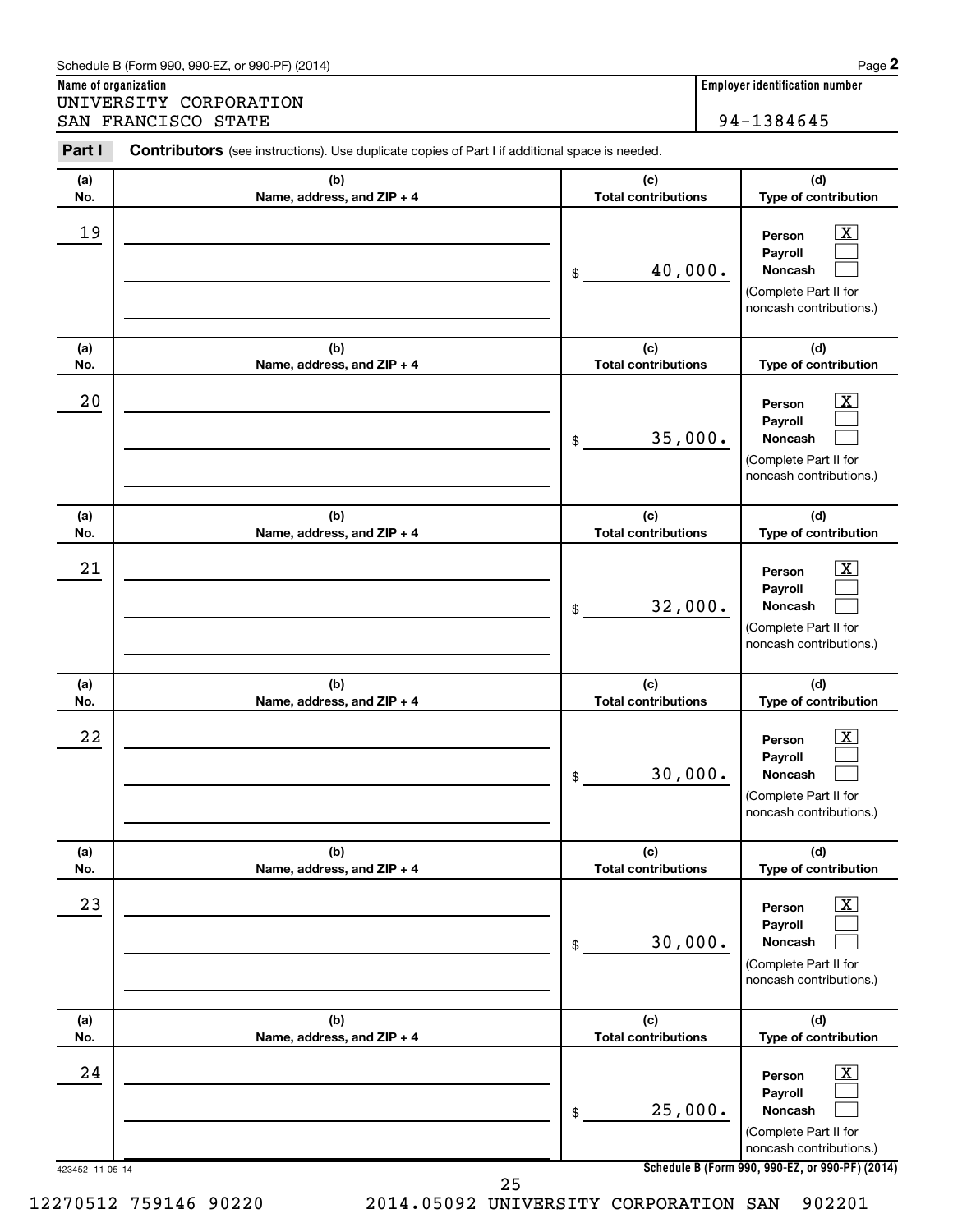| Part I     |                                                                                                       |                                   |                                                                                                           |
|------------|-------------------------------------------------------------------------------------------------------|-----------------------------------|-----------------------------------------------------------------------------------------------------------|
|            | <b>Contributors</b> (see instructions). Use duplicate copies of Part I if additional space is needed. |                                   |                                                                                                           |
| (a)<br>No. | (b)<br>Name, address, and ZIP + 4                                                                     | (c)<br><b>Total contributions</b> | (d)<br>Type of contribution                                                                               |
| 25         |                                                                                                       | 25,000.<br>\$                     | x<br>Person<br>Payroll<br>Noncash<br>(Complete Part II for<br>noncash contributions.)                     |
| (a)<br>No. | (b)<br>Name, address, and ZIP + 4                                                                     | (c)<br><b>Total contributions</b> | (d)<br>Type of contribution                                                                               |
| 26         |                                                                                                       | 25,000.<br>\$                     | X.<br>Person<br>Payroll<br>Noncash<br>(Complete Part II for<br>noncash contributions.)                    |
| (a)<br>No. | (b)<br>Name, address, and ZIP + 4                                                                     | (c)<br><b>Total contributions</b> | (d)<br>Type of contribution                                                                               |
| 27         |                                                                                                       | 24,500.<br>\$                     | X.<br>Person<br>Payroll<br>Noncash<br>(Complete Part II for<br>noncash contributions.)                    |
| (a)<br>No. | (b)<br>Name, address, and ZIP + 4                                                                     | (c)<br><b>Total contributions</b> | (d)<br>Type of contribution                                                                               |
| 28         |                                                                                                       | 23,434.<br>\$                     | Person<br>Payroll<br><b>Noncash</b><br>(Complete Part II for<br>noncash contributions.)                   |
| (a)<br>No. | (b)<br>Name, address, and ZIP + 4                                                                     | (c)<br><b>Total contributions</b> | (d)<br>Type of contribution                                                                               |
| 29         |                                                                                                       | 23,200.<br>\$                     | $\overline{\text{X}}$<br>Person<br>Payroll<br>Noncash<br>(Complete Part II for<br>noncash contributions.) |
| (a)<br>No. | (b)<br>Name, address, and ZIP + 4                                                                     | (c)<br><b>Total contributions</b> | (d)<br>Type of contribution                                                                               |
| 30         |                                                                                                       | 22,500.<br>\$                     | <u>x</u><br>Person<br>Payroll<br>Noncash<br>(Complete Part II for<br>noncash contributions.)              |

Schedule B (Form 990, 990-EZ, or 990-PF) (2014)

| oyer identification number |  |
|----------------------------|--|

**2**

**Name of organization Employ**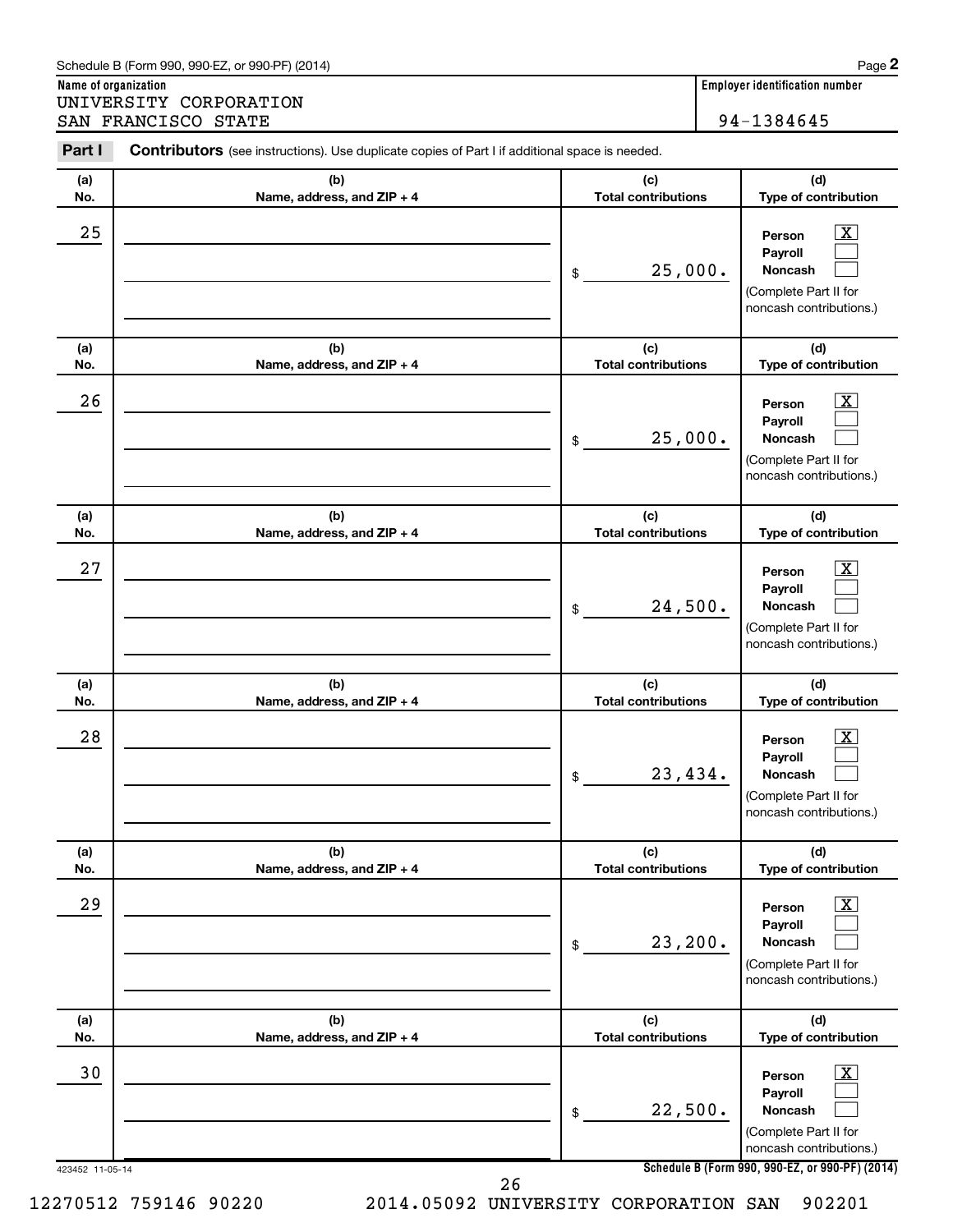| 990-F <sub>7</sub><br>. (2014)<br>.)-PF<br>$\sim$ $\sim$<br>Form) ن<br>990<br>Schedule<br>Ωr<br>uur<br><u>JJU</u> |  | Page |
|-------------------------------------------------------------------------------------------------------------------|--|------|
| . .<br>. .                                                                                                        |  |      |

UNIVERSITY CORPORATION SAN FRANCISCO STATE 94-1384645

| Part I                | Contributors (see instructions). Use duplicate copies of Part I if additional space is needed. |                                   |                                                                                                                                                                |
|-----------------------|------------------------------------------------------------------------------------------------|-----------------------------------|----------------------------------------------------------------------------------------------------------------------------------------------------------------|
| (a)<br>No.            | (b)<br>Name, address, and ZIP + 4                                                              | (c)<br><b>Total contributions</b> | (d)<br>Type of contribution                                                                                                                                    |
| 31                    |                                                                                                | 22,000.<br>$\$$                   | $\overline{\text{X}}$<br>Person<br>Payroll<br>Noncash<br>(Complete Part II for<br>noncash contributions.)                                                      |
| (a)<br>No.            | (b)<br>Name, address, and ZIP + 4                                                              | (c)<br><b>Total contributions</b> | (d)<br>Type of contribution                                                                                                                                    |
| 32                    |                                                                                                | 21,458.<br>\$                     | X.<br>Person<br>Payroll<br>Noncash<br>(Complete Part II for<br>noncash contributions.)                                                                         |
| (a)<br>No.            | (b)<br>Name, address, and ZIP + 4                                                              | (c)<br><b>Total contributions</b> | (d)<br>Type of contribution                                                                                                                                    |
| 33                    |                                                                                                | 21,000.<br>\$                     | x<br>Person<br>Payroll<br>Noncash<br>(Complete Part II for<br>noncash contributions.)                                                                          |
| (a)<br>No.            | (b)<br>Name, address, and ZIP + 4                                                              | (c)<br><b>Total contributions</b> | (d)<br>Type of contribution                                                                                                                                    |
| 34                    |                                                                                                | 20,000.<br>\$                     | X.<br>Person<br>Payroll<br>Noncash<br>(Complete Part II for<br>noncash contributions.)                                                                         |
| (a)<br>No.            | (b)<br>Name, address, and ZIP + 4                                                              | (c)<br><b>Total contributions</b> | (d)<br>Type of contribution                                                                                                                                    |
| 35                    |                                                                                                | 16,605.<br>\$                     | $\overline{\textbf{X}}$<br>Person<br>Payroll<br>Noncash<br>(Complete Part II for<br>noncash contributions.)                                                    |
| (a)<br>No.            | (b)<br>Name, address, and ZIP + 4                                                              | (c)<br><b>Total contributions</b> | (d)<br>Type of contribution                                                                                                                                    |
| 36<br>423452 11-05-14 |                                                                                                | 15,424.<br>$\$$                   | Person<br>Payroll<br>$\overline{\textbf{x}}$<br>Noncash<br>(Complete Part II for<br>noncash contributions.)<br>Schedule B (Form 990, 990-EZ, or 990-PF) (2014) |
|                       | $27\,$                                                                                         |                                   |                                                                                                                                                                |

12270512 759146 90220 2014.05092 UNIVERSITY CORPORATION SAN 902201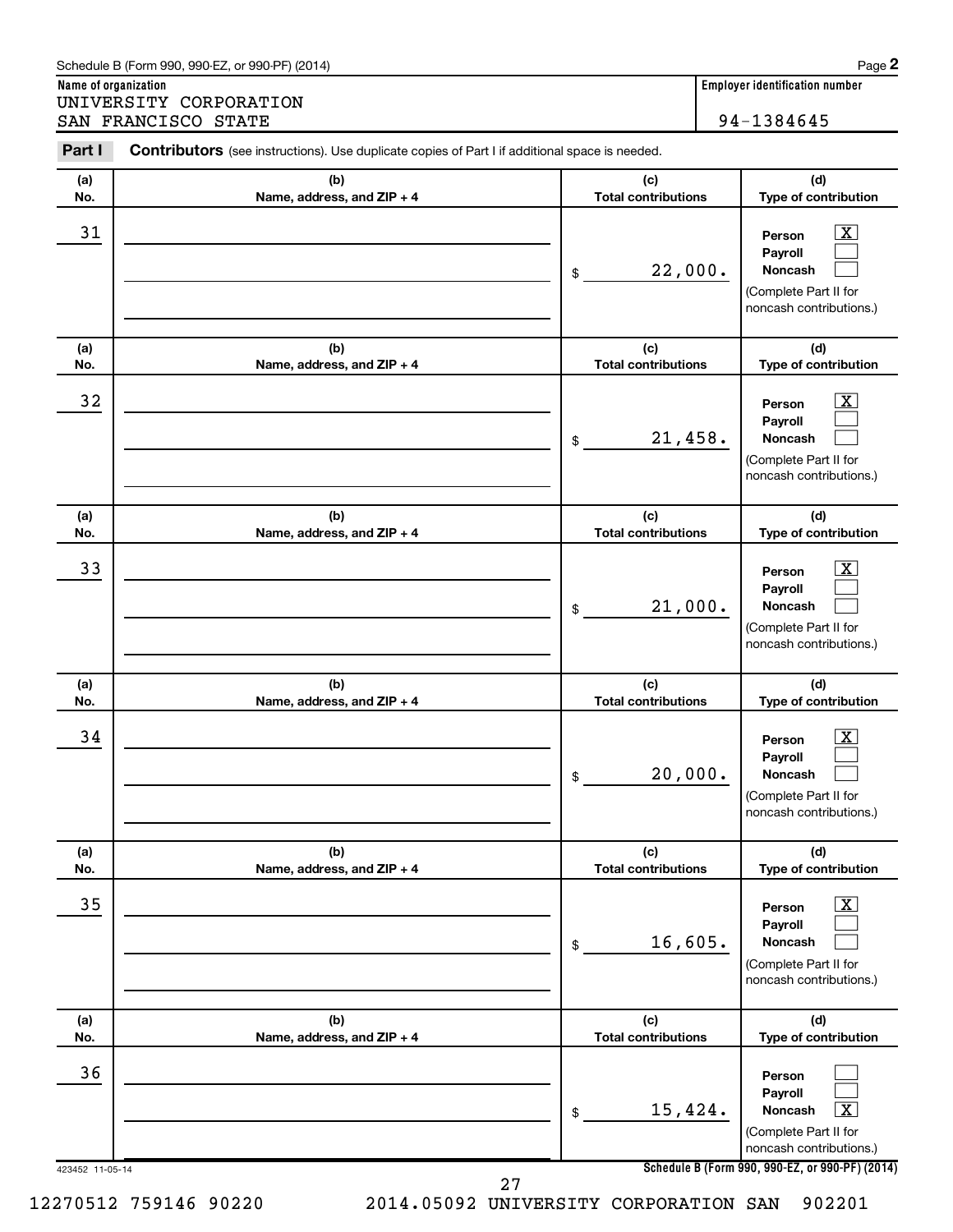| Part I     | <b>Contributors</b> (see instructions). Use duplicate copies of Part I if additional space is needed. |                                   |                                                                                                                                     |
|------------|-------------------------------------------------------------------------------------------------------|-----------------------------------|-------------------------------------------------------------------------------------------------------------------------------------|
| (a)        | (b)                                                                                                   | (c)                               | (d)                                                                                                                                 |
| No.<br>37  | Name, address, and ZIP + 4                                                                            | <b>Total contributions</b><br>\$  | Type of contribution<br>$\mathbf{X}$<br>Person<br>Payroll<br>15,100.<br>Noncash<br>(Complete Part II for<br>noncash contributions.) |
| (a)<br>No. | (b)<br>Name, address, and ZIP + 4                                                                     | (c)<br><b>Total contributions</b> | (d)<br>Type of contribution                                                                                                         |
| 38         |                                                                                                       | \$                                | $\mathbf{X}$<br>Person<br>Payroll<br>15,000.<br>Noncash<br>(Complete Part II for<br>noncash contributions.)                         |
| (a)<br>No. | (b)<br>Name, address, and ZIP + 4                                                                     | (c)<br><b>Total contributions</b> | (d)<br>Type of contribution                                                                                                         |
| 39         |                                                                                                       | \$                                | $\mathbf{X}$<br>Person<br>Payroll<br>15,000.<br>Noncash<br>(Complete Part II for<br>noncash contributions.)                         |
| (a)<br>No. | (b)<br>Name, address, and ZIP + 4                                                                     | (c)<br><b>Total contributions</b> | (d)<br>Type of contribution                                                                                                         |
| 40         |                                                                                                       | \$                                | $\overline{\text{X}}$<br>Person<br>Payroll<br>15,000.<br>Noncash<br>(Complete Part II for<br>noncash contributions.)                |
| (a)<br>No. | (b)<br>Name, address, and ZIP + 4                                                                     | (c)<br><b>Total contributions</b> | (d)<br>Type of contribution                                                                                                         |
| 41         |                                                                                                       | \$                                | $\overline{\mathbf{X}}$<br>Person<br>Payroll<br>14,850.<br>Noncash<br>(Complete Part II for<br>noncash contributions.)              |
| (a)<br>No. | (b)<br>Name, address, and ZIP + 4                                                                     | (c)<br><b>Total contributions</b> | (d)<br>Type of contribution                                                                                                         |
| 42         |                                                                                                       | \$                                | $\overline{\text{X}}$<br>Person<br>Payroll<br>13,750.<br>Noncash<br>(Complete Part II for<br>noncash contributions.)                |

**Name of organization Employer identification number**

**2**

12270512 759146 90220 2014.05092 UNIVERSITY CORPORATION SAN 902201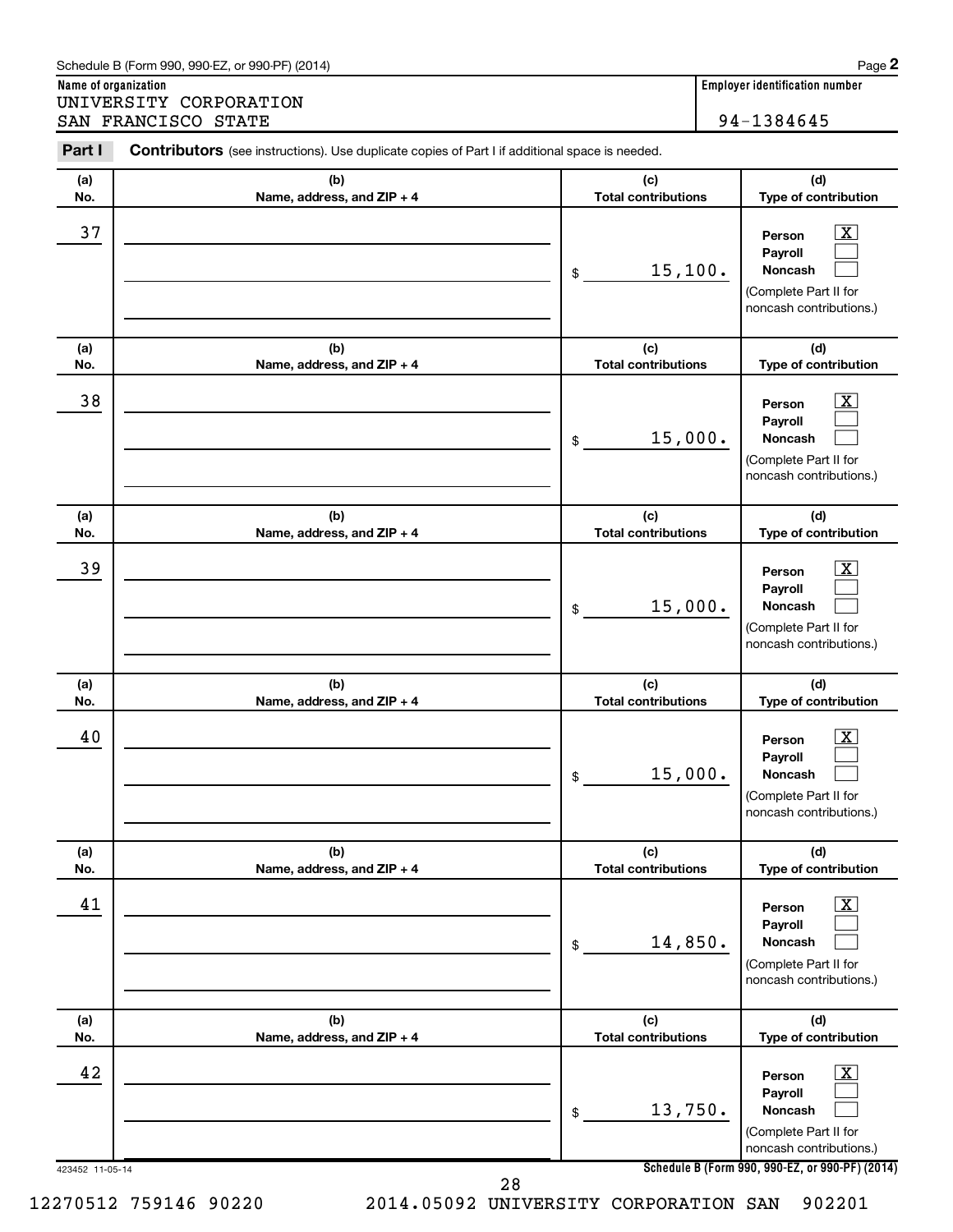| Part I     | <b>Contributors</b> (see instructions). Use duplicate copies of Part I if additional space is needed. |                                   |                                                                                                             |
|------------|-------------------------------------------------------------------------------------------------------|-----------------------------------|-------------------------------------------------------------------------------------------------------------|
| (a)        | (b)                                                                                                   | (c)                               | (d)                                                                                                         |
| No.        | Name, address, and ZIP + 4                                                                            | <b>Total contributions</b>        | Type of contribution                                                                                        |
| 43         |                                                                                                       | 13,224.<br>\$                     | <u>x</u><br>Person<br>Payroll<br><b>Noncash</b><br>(Complete Part II for<br>noncash contributions.)         |
| (a)<br>No. | (b)<br>Name, address, and ZIP + 4                                                                     | (c)<br><b>Total contributions</b> | (d)<br>Type of contribution                                                                                 |
| 44         |                                                                                                       | 13,000.<br>\$                     | <u>x</u><br>Person<br>Payroll<br><b>Noncash</b><br>(Complete Part II for<br>noncash contributions.)         |
| (a)<br>No. | (b)<br>Name, address, and ZIP + 4                                                                     | (c)<br><b>Total contributions</b> | (d)<br>Type of contribution                                                                                 |
| 45         |                                                                                                       | 11,281.<br>\$                     | <u>x</u><br>Person<br>Payroll<br>Noncash<br>(Complete Part II for<br>noncash contributions.)                |
| (a)<br>No. | (b)<br>Name, address, and ZIP + 4                                                                     | (c)<br><b>Total contributions</b> | (d)<br>Type of contribution                                                                                 |
| 46         |                                                                                                       | 11,250.<br>\$                     | x<br>Person<br>Payroll<br><b>Noncash</b><br>(Complete Part II for<br>noncash contributions.)                |
| (a)<br>No. | (b)<br>Name, address, and ZIP + 4                                                                     | (c)<br><b>Total contributions</b> | (d)<br>Type of contribution                                                                                 |
| 47         |                                                                                                       | 10, 350.<br>\$                    | $\overline{\text{X}}$<br>Person<br>Payroll<br>Noncash<br>(Complete Part II for<br>noncash contributions.)   |
| (a)<br>No. | (b)<br>Name, address, and ZIP + 4                                                                     | (c)<br><b>Total contributions</b> | (d)<br>Type of contribution                                                                                 |
| 48         |                                                                                                       | 10, 100.<br>\$                    | $\overline{\mathbf{X}}$<br>Person<br>Payroll<br>Noncash<br>(Complete Part II for<br>noncash contributions.) |

| 990, 990-EZ, or 990-PF) (2014) |  |
|--------------------------------|--|

Schedule B (Form

**Name of organization Employer identification number**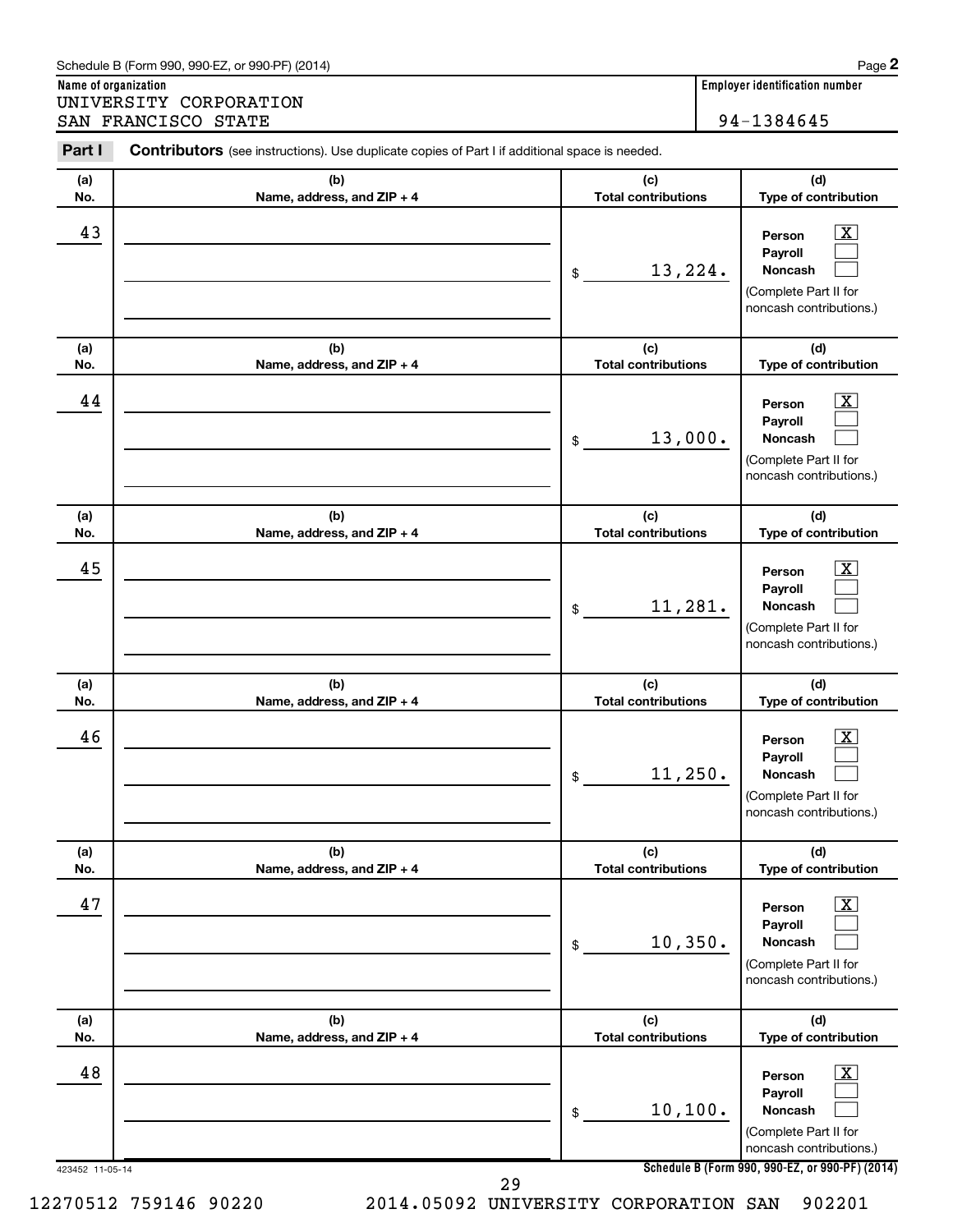| Part I     | <b>Contributors</b> (see instructions). Use duplicate copies of Part I if additional space is needed. |                                   |                                                                                                                        |
|------------|-------------------------------------------------------------------------------------------------------|-----------------------------------|------------------------------------------------------------------------------------------------------------------------|
| (a)        | (b)                                                                                                   | (c)                               | (d)                                                                                                                    |
| No.        | Name, address, and ZIP + 4                                                                            | <b>Total contributions</b>        | Type of contribution                                                                                                   |
| 49         |                                                                                                       | \$                                | $\mathbf{X}$<br>Person<br>Payroll<br>10,000.<br>Noncash<br>(Complete Part II for<br>noncash contributions.)            |
| (a)<br>No. | (b)<br>Name, address, and ZIP + 4                                                                     | (c)<br><b>Total contributions</b> | (d)<br>Type of contribution                                                                                            |
| 50         |                                                                                                       | \$                                | $\overline{\mathbf{X}}$<br>Person<br>Payroll<br>10,000.<br>Noncash<br>(Complete Part II for<br>noncash contributions.) |
| (a)<br>No. | (b)<br>Name, address, and ZIP + 4                                                                     | (c)<br><b>Total contributions</b> | (d)<br>Type of contribution                                                                                            |
| 51         |                                                                                                       | \$                                | $\overline{\mathbf{X}}$<br>Person<br>Payroll<br>10,000.<br>Noncash<br>(Complete Part II for<br>noncash contributions.) |
| (a)<br>No. | (b)<br>Name, address, and ZIP + 4                                                                     | (c)<br><b>Total contributions</b> | (d)<br>Type of contribution                                                                                            |
| 52         |                                                                                                       | \$                                | $\overline{\mathbf{X}}$<br>Person<br>Payroll<br>10,000.<br>Noncash<br>(Complete Part II for<br>noncash contributions.) |
| (a)<br>No. | (b)<br>Name, address, and ZIP + 4                                                                     | (c)<br><b>Total contributions</b> | (d)<br>Type of contribution                                                                                            |
| 53         |                                                                                                       | \$                                | $\overline{\mathbf{x}}$<br>Person<br>Payroll<br>10,000.<br>Noncash<br>(Complete Part II for<br>noncash contributions.) |
| (a)<br>No. | (b)<br>Name, address, and ZIP + 4                                                                     | (c)<br><b>Total contributions</b> | (d)<br>Type of contribution                                                                                            |
| 54         |                                                                                                       | \$                                | $\mathbf{X}$<br>Person<br>Payroll<br>10,000.<br>Noncash<br>(Complete Part II for<br>noncash contributions.)            |

**Name of organization Employer identification number**

Schedule B (Form 990, 990-EZ, or 990-PF) (2014)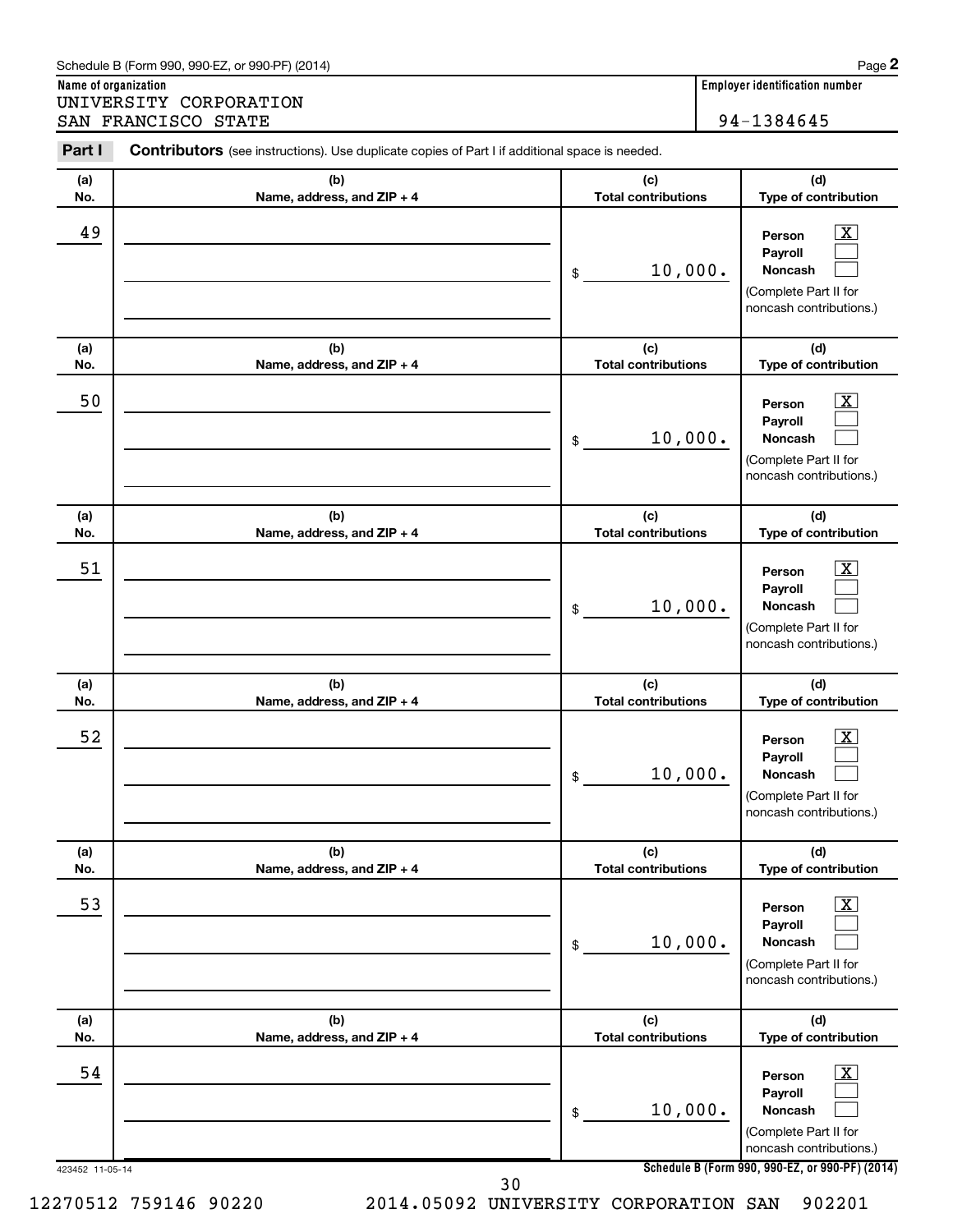| Part I     | Contributors (see instructions). Use duplicate copies of Part I if additional space is needed. |                                             |                                                                                                                          |
|------------|------------------------------------------------------------------------------------------------|---------------------------------------------|--------------------------------------------------------------------------------------------------------------------------|
| (a)        | (b)                                                                                            | (c)                                         | (d)                                                                                                                      |
| No.<br>55  | Name, address, and ZIP + 4                                                                     | <b>Total contributions</b><br>10,000.<br>\$ | Type of contribution<br>$\mathbf{X}$<br>Person<br>Payroll<br>Noncash<br>(Complete Part II for<br>noncash contributions.) |
| (a)<br>No. | (b)<br>Name, address, and ZIP + 4                                                              | (c)<br><b>Total contributions</b>           | (d)<br>Type of contribution                                                                                              |
| 56         |                                                                                                | 10,000.<br>\$                               | $\overline{\mathbf{X}}$<br>Person<br>Payroll<br>Noncash<br>(Complete Part II for<br>noncash contributions.)              |
| (a)<br>No. | (b)<br>Name, address, and ZIP + 4                                                              | (c)<br><b>Total contributions</b>           | (d)<br>Type of contribution                                                                                              |
| 57         |                                                                                                | 10,000.<br>\$                               | $\mathbf{X}$<br>Person<br>Payroll<br>Noncash<br>(Complete Part II for<br>noncash contributions.)                         |
| (a)<br>No. | (b)<br>Name, address, and ZIP + 4                                                              | (c)<br><b>Total contributions</b>           | (d)<br>Type of contribution                                                                                              |
| 58         |                                                                                                | 10,000.<br>\$                               | $\overline{\text{X}}$<br>Person<br>Payroll<br><b>Noncash</b><br>(Complete Part II for<br>noncash contributions.)         |
| (a)<br>No. | (b)<br>Name, address, and ZIP + 4                                                              | (c)<br><b>Total contributions</b>           | (d)<br>Type of contribution                                                                                              |
| 59         |                                                                                                | 9,850.<br>\$                                | X<br>Person<br>Payroll<br>Noncash<br>(Complete Part II for<br>noncash contributions.)                                    |
| (a)<br>No. | (b)<br>Name, address, and ZIP + 4                                                              | (c)<br><b>Total contributions</b>           | (d)<br>Type of contribution                                                                                              |
| 60         |                                                                                                | 9,700.<br>\$                                | $\overline{\text{X}}$<br>Person<br>Payroll<br>Noncash<br>(Complete Part II for<br>noncash contributions.)                |

Schedule B (Form 990, 990-EZ, or 990-PF) (2014)

**Name of organization Employer identification number** UNIVERSITY CORPORATION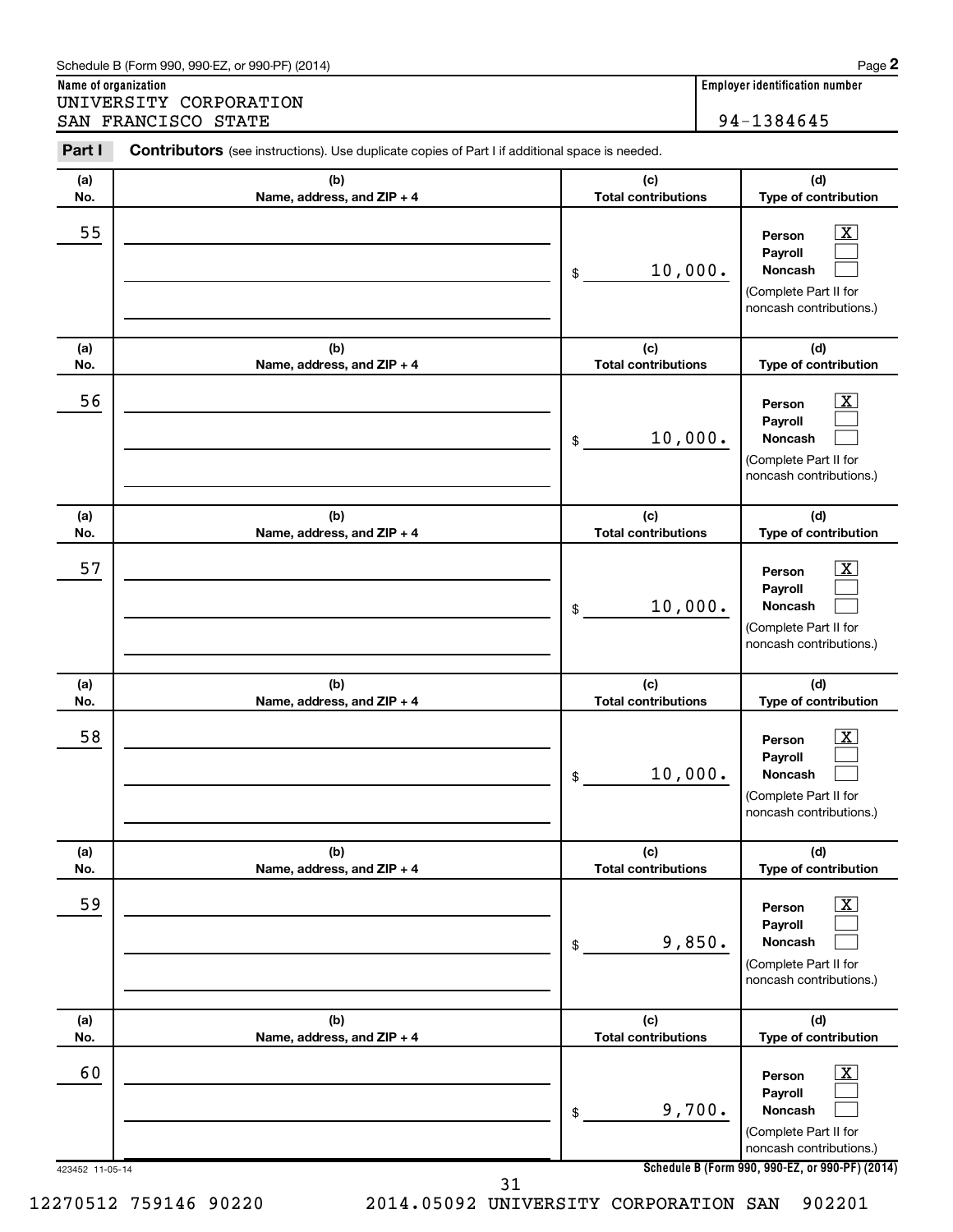|            | SAN FRANCISCO STATE                                                                                   | 94-1384645                                                                                                                       |
|------------|-------------------------------------------------------------------------------------------------------|----------------------------------------------------------------------------------------------------------------------------------|
| Part I     | <b>Contributors</b> (see instructions). Use duplicate copies of Part I if additional space is needed. |                                                                                                                                  |
| (a)<br>No. | (b)<br>Name, address, and ZIP + 4                                                                     | (c)<br>(d)<br><b>Total contributions</b><br>Type of contribution                                                                 |
| 61         |                                                                                                       | <u>x</u><br>Person<br>Payroll<br>9,546.<br>Noncash<br>\$<br>(Complete Part II for<br>noncash contributions.)                     |
| (a)<br>No. | (b)<br>Name, address, and ZIP + 4                                                                     | (c)<br>(d)<br><b>Total contributions</b><br>Type of contribution                                                                 |
| 62         |                                                                                                       | <u>x</u><br>Person<br>Payroll<br>9,200.<br>Noncash<br>\$<br>(Complete Part II for<br>noncash contributions.)                     |
| (a)<br>No. | (b)<br>Name, address, and ZIP + 4                                                                     | (c)<br>(d)<br><b>Total contributions</b><br>Type of contribution                                                                 |
| 63         |                                                                                                       | $\overline{\text{X}}$<br>Person<br>Payroll<br>8,250.<br><b>Noncash</b><br>\$<br>(Complete Part II for<br>noncash contributions.) |
| (a)<br>No. | (b)<br>Name, address, and ZIP + 4                                                                     | (c)<br>(d)<br><b>Total contributions</b><br>Type of contribution                                                                 |
| 64         |                                                                                                       | $\overline{\text{X}}$<br>Person<br>Payroll<br>7,826.<br><b>Noncash</b><br>\$<br>(Complete Part II for<br>noncash contributions.) |
| (a)<br>No. | (b)<br>Name, address, and ZIP + 4                                                                     | (c)<br>(d)<br><b>Total contributions</b><br>Type of contribution                                                                 |
| 65         |                                                                                                       | $\overline{\textbf{X}}$<br>Person<br>Payroll<br>7,500.<br>Noncash<br>\$<br>(Complete Part II for<br>noncash contributions.)      |
| (a)<br>No. | (b)<br>Name, address, and ZIP + 4                                                                     | (c)<br>(d)<br><b>Total contributions</b><br>Type of contribution                                                                 |
| 66         |                                                                                                       | $\overline{\text{X}}$<br>Person<br>Payroll<br>7,500.<br>Noncash<br>\$<br>(Complete Part II for                                   |

**Name of organization Employer identification number**

**2**

12270512 759146 90220 2014.05092 UNIVERSITY CORPORATION SAN 902201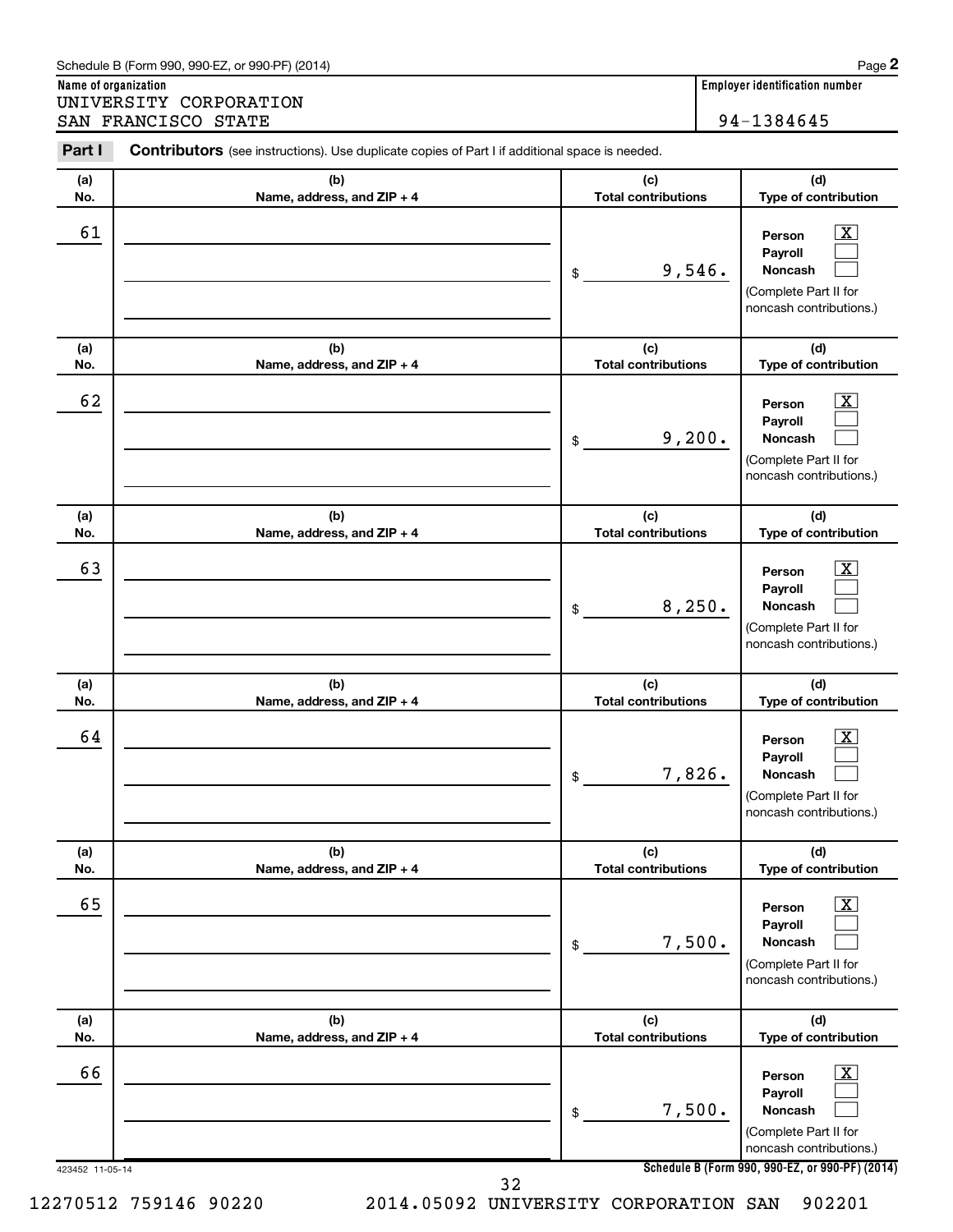| Part I     | <b>Contributors</b> (see instructions). Use duplicate copies of Part I if additional space is needed. |                                   |                                                                                                   |                      |
|------------|-------------------------------------------------------------------------------------------------------|-----------------------------------|---------------------------------------------------------------------------------------------------|----------------------|
| (a)<br>No. | (b)<br>Name, address, and ZIP + 4                                                                     | (c)<br><b>Total contributions</b> | Type of contribution                                                                              | (d)                  |
| 67         |                                                                                                       | $\mathfrak s$                     | Person<br>Payroll<br>7,407.<br><b>Noncash</b><br>(Complete Part II for<br>noncash contributions.) | $\lfloor x \rfloor$  |
| (a)<br>No. | (b)<br>Name, address, and ZIP + 4                                                                     | (c)<br><b>Total contributions</b> | Type of contribution                                                                              | (d)                  |
| 68         |                                                                                                       | \$                                | Person<br>Payroll<br>7,000.<br><b>Noncash</b><br>(Complete Part II for<br>noncash contributions.) | $\mathbf{X}$         |
| (a)<br>No. | (b)<br>Name, address, and ZIP + 4                                                                     | (c)<br><b>Total contributions</b> | Type of contribution                                                                              | (d)                  |
| 69         |                                                                                                       | \$                                | Person<br>Payroll<br>7,000.<br><b>Noncash</b><br>(Complete Part II for<br>noncash contributions.) | $\lfloor x \rfloor$  |
| (a)<br>No. | (b)<br>Name, address, and ZIP + 4                                                                     | (c)<br><b>Total contributions</b> | Type of contribution                                                                              | (d)                  |
| 70         |                                                                                                       | \$                                | Person<br>Payroll<br>7,000.<br><b>Noncash</b><br>(Complete Part II for<br>noncash contributions.) | $\mathbf{X}$         |
| (a)<br>No. | (b)<br>Name, address, and ZIP + 4                                                                     | (c)<br><b>Total contributions</b> | Type of contribution                                                                              | (d)                  |
| 71         |                                                                                                       | \$                                | Person<br>Payroll<br>6,703.<br><b>Noncash</b><br>(Complete Part II for<br>noncash contributions.) | $\lfloor x \rfloor$  |
| (a)<br>No. | (b)<br>Name, address, and ZIP + 4                                                                     | (c)<br><b>Total contributions</b> | Type of contribution                                                                              | (d)                  |
| 72         |                                                                                                       | \$                                | Person<br>Payroll<br>6,500.<br><b>Noncash</b><br>(Complete Part II for<br>noncash contributions.) | $\boxed{\textbf{X}}$ |

**Name of organization Employer identification number**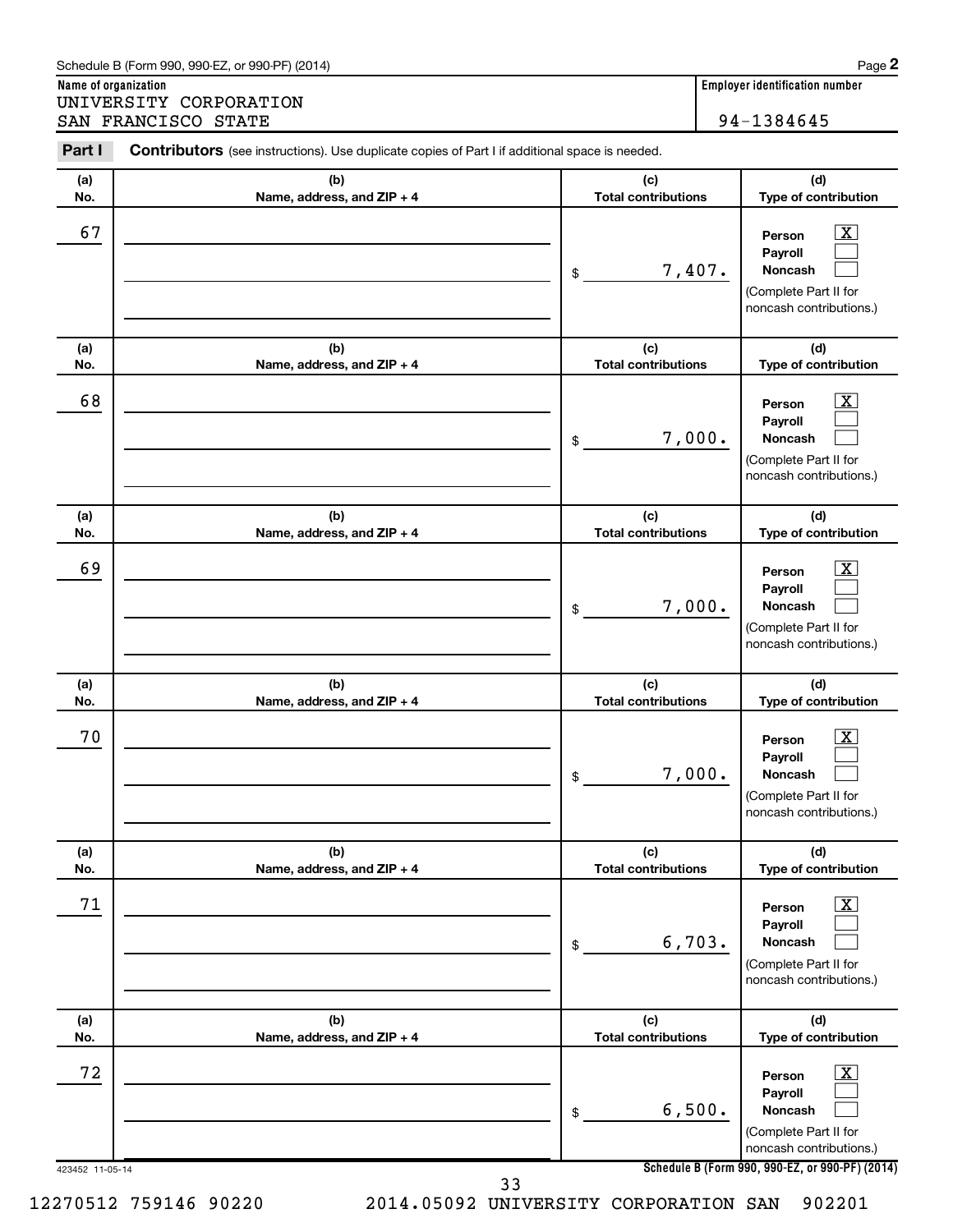| Part I     | <b>Contributors</b> (see instructions). Use duplicate copies of Part I if additional space is needed. |                                            |                                                                                                                                       |
|------------|-------------------------------------------------------------------------------------------------------|--------------------------------------------|---------------------------------------------------------------------------------------------------------------------------------------|
| (a)        | (b)                                                                                                   | (c)                                        | (d)                                                                                                                                   |
| No.        | Name, address, and ZIP + 4                                                                            | <b>Total contributions</b>                 | Type of contribution                                                                                                                  |
| 73         |                                                                                                       | 6,468.<br>\$                               | $\boxed{\textbf{X}}$<br>Person<br>Payroll<br>Noncash<br>(Complete Part II for<br>noncash contributions.)                              |
| (a)<br>No. | (b)<br>Name, address, and ZIP + 4                                                                     | (c)<br><b>Total contributions</b>          | (d)<br>Type of contribution                                                                                                           |
| 74         |                                                                                                       | 6,072.<br>\$                               | $\overline{\mathbf{X}}$<br>Person<br>Payroll<br>Noncash<br>(Complete Part II for<br>noncash contributions.)                           |
| (a)<br>No. | (b)<br>Name, address, and ZIP + 4                                                                     | (c)<br><b>Total contributions</b>          | (d)<br>Type of contribution                                                                                                           |
| 75         |                                                                                                       | 6,000.<br>\$                               | $\mathbf{X}$<br>Person<br>Payroll<br><b>Noncash</b><br>(Complete Part II for<br>noncash contributions.)                               |
| (a)<br>No. | (b)<br>Name, address, and ZIP + 4                                                                     | (c)<br><b>Total contributions</b>          | (d)<br>Type of contribution                                                                                                           |
| 76         |                                                                                                       | 6,000.<br>\$                               | х<br>Person<br>Payroll<br><b>Noncash</b><br>(Complete Part II for<br>noncash contributions.)                                          |
| (a)<br>No. | (b)<br>Name, address, and ZIP + 4                                                                     | (c)<br><b>Total contributions</b>          | (d)<br>Type of contribution                                                                                                           |
| 77         |                                                                                                       | 5,575.<br>\$                               | $\boxed{\textbf{X}}$<br>Person<br>Payroll<br>Noncash<br>(Complete Part II for<br>noncash contributions.)                              |
| (a)        | (b)                                                                                                   | (c)                                        | (d)                                                                                                                                   |
| No.<br>78  | Name, address, and ZIP + 4                                                                            | <b>Total contributions</b><br>5,500.<br>\$ | Type of contribution<br>$\boxed{\text{X}}$<br>Person<br>Payroll<br><b>Noncash</b><br>(Complete Part II for<br>noncash contributions.) |

**Name of organization Employer identification number**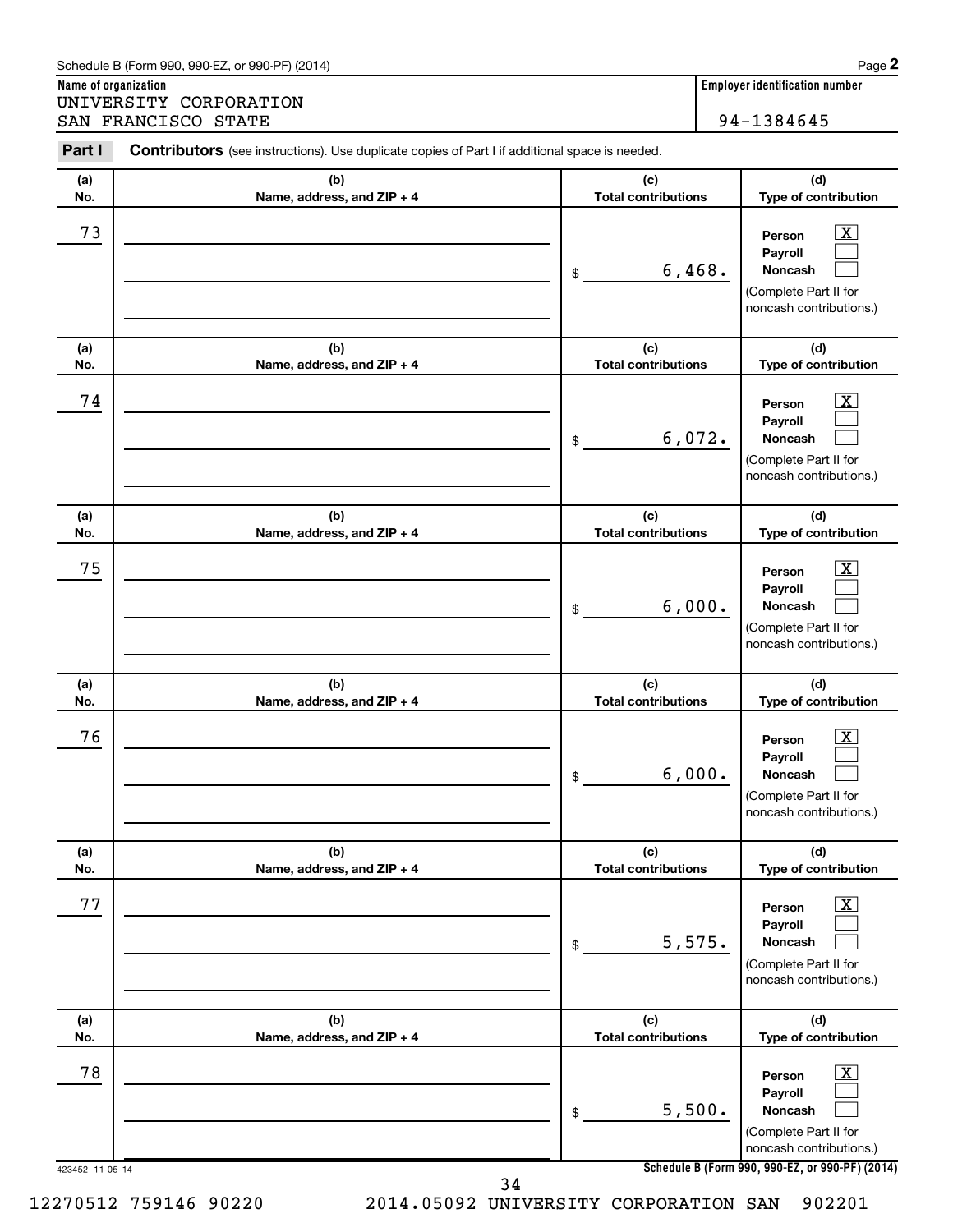| Name of organization | UNIVERSITY CORPORATION                                                                                |                                   | <b>Employer identification number</b>                                                                                 |
|----------------------|-------------------------------------------------------------------------------------------------------|-----------------------------------|-----------------------------------------------------------------------------------------------------------------------|
|                      | SAN FRANCISCO STATE                                                                                   |                                   | 94-1384645                                                                                                            |
| Part I               | <b>Contributors</b> (see instructions). Use duplicate copies of Part I if additional space is needed. |                                   |                                                                                                                       |
| (a)<br>No.           | (b)<br>Name, address, and ZIP + 4                                                                     | (c)<br><b>Total contributions</b> | (d)<br>Type of contribution                                                                                           |
| 79                   |                                                                                                       | \$                                | Person<br>Payroll<br>5,487.<br>$\overline{\mathbf{x}}$<br>Noncash<br>(Complete Part II for<br>noncash contributions.) |
| (a)<br>No.           | (b)<br>Name, address, and ZIP + 4                                                                     | (c)<br><b>Total contributions</b> | (d)<br>Type of contribution                                                                                           |
| 80                   |                                                                                                       | \$                                | $\overline{\mathbf{X}}$<br>Person<br>Payroll<br>5,400.<br>Noncash<br>(Complete Part II for<br>noncash contributions.) |
| (a)<br>No.           | (b)<br>Name, address, and ZIP + 4                                                                     | (c)<br><b>Total contributions</b> | (d)<br>Type of contribution                                                                                           |
| 81                   |                                                                                                       | \$                                | x<br>Person<br>Payroll<br>5,000.<br>Noncash<br>(Complete Part II for<br>noncash contributions.)                       |
| (a)<br>No.           | (b)<br>Name, address, and ZIP + 4                                                                     | (c)<br><b>Total contributions</b> | (d)<br>Type of contribution                                                                                           |
| 82                   |                                                                                                       | \$                                | x<br>Person<br>Payroll<br>5,000.<br>Noncash<br>$\mathbb{R}^n$<br>(Complete Part II for<br>noncash contributions.)     |
| (a)<br>No.           | (b)<br>Name, address, and ZIP + 4                                                                     | (c)<br><b>Total contributions</b> | (d)<br>Type of contribution                                                                                           |
| 83                   |                                                                                                       | \$                                | $\mathbf{X}$<br>Person<br>Payroll<br>5,000.<br>Noncash<br>(Complete Part II for<br>noncash contributions.)            |
| (a)<br>No.           | (b)<br>Name, address, and ZIP + 4                                                                     | (c)<br><b>Total contributions</b> | (d)<br>Type of contribution                                                                                           |
| 84                   |                                                                                                       | \$                                | $\overline{\mathbf{X}}$<br>Person<br>Payroll<br>5,000.<br>Noncash<br>(Complete Part II for<br>noncash contributions.) |
| 423452 11-05-14      | 35                                                                                                    |                                   | Schedule B (Form 990, 990-EZ, or 990-PF) (2014)                                                                       |

**2**

12270512 759146 90220 2014.05092 UNIVERSITY CORPORATION SAN 902201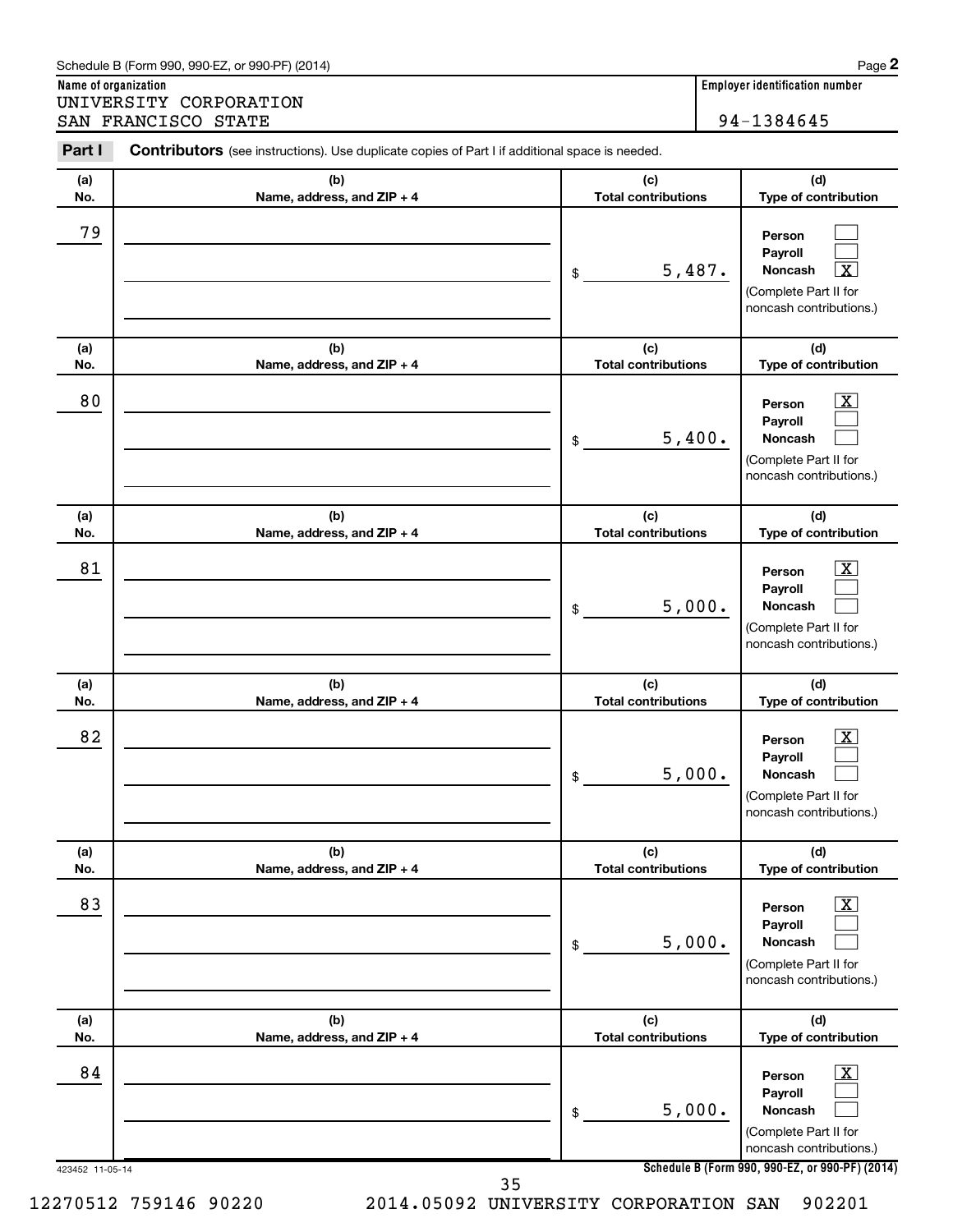| SAN FRANCISCO STATE |                                                                                                |                                   | 94-1384645                                                                                                |
|---------------------|------------------------------------------------------------------------------------------------|-----------------------------------|-----------------------------------------------------------------------------------------------------------|
| Part I              | Contributors (see instructions). Use duplicate copies of Part I if additional space is needed. |                                   |                                                                                                           |
| (a)<br>No.          | (b)<br>Name, address, and ZIP + 4                                                              | (c)<br><b>Total contributions</b> | (d)<br>Type of contribution                                                                               |
| 85                  |                                                                                                | 5,000.<br>\$                      | $\overline{\text{X}}$<br>Person<br>Payroll<br>Noncash<br>(Complete Part II for<br>noncash contributions.) |
| (a)<br>No.          | (b)<br>Name, address, and ZIP + 4                                                              | (c)<br><b>Total contributions</b> | (d)<br>Type of contribution                                                                               |
| 86                  |                                                                                                | 5,000.<br>\$                      | <u>x</u><br>Person<br>Payroll<br>Noncash<br>(Complete Part II for<br>noncash contributions.)              |
| (a)<br>No.          | (b)<br>Name, address, and ZIP + 4                                                              | (c)<br><b>Total contributions</b> | (d)<br>Type of contribution                                                                               |
| 87                  |                                                                                                | 5,000.<br>\$                      | $\overline{\text{X}}$<br>Person<br>Payroll<br>Noncash<br>(Complete Part II for<br>noncash contributions.) |
| (a)<br>No.          | (b)<br>Name, address, and ZIP + 4                                                              | (c)<br><b>Total contributions</b> | (d)<br>Type of contribution                                                                               |
| 88                  |                                                                                                | 5,000.<br>\$                      | X<br>Person<br>Payroll<br>Noncash<br>(Complete Part II for<br>noncash contributions.)                     |
| (a)<br>No.          | (b)<br>Name, address, and ZIP + 4                                                              | (c)<br><b>Total contributions</b> | (d)<br>Type of contribution                                                                               |
| 89                  |                                                                                                | 5,000.<br>\$                      | $\mathbf{X}$<br>Person<br>Payroll<br>Noncash<br>(Complete Part II for<br>noncash contributions.)          |
| (a)<br>No.          | (b)<br>Name, address, and ZIP + 4                                                              | (c)<br><b>Total contributions</b> | (d)<br>Type of contribution                                                                               |
| 90                  |                                                                                                | 5,000.<br>\$                      | $\mathbf{X}$<br>Person<br>Payroll<br>Noncash<br>(Complete Part II for<br>noncash contributions.)          |

**Name of organization Employer identification number** Schedule B (Form 990, 990-EZ, or 990-PF) (2014)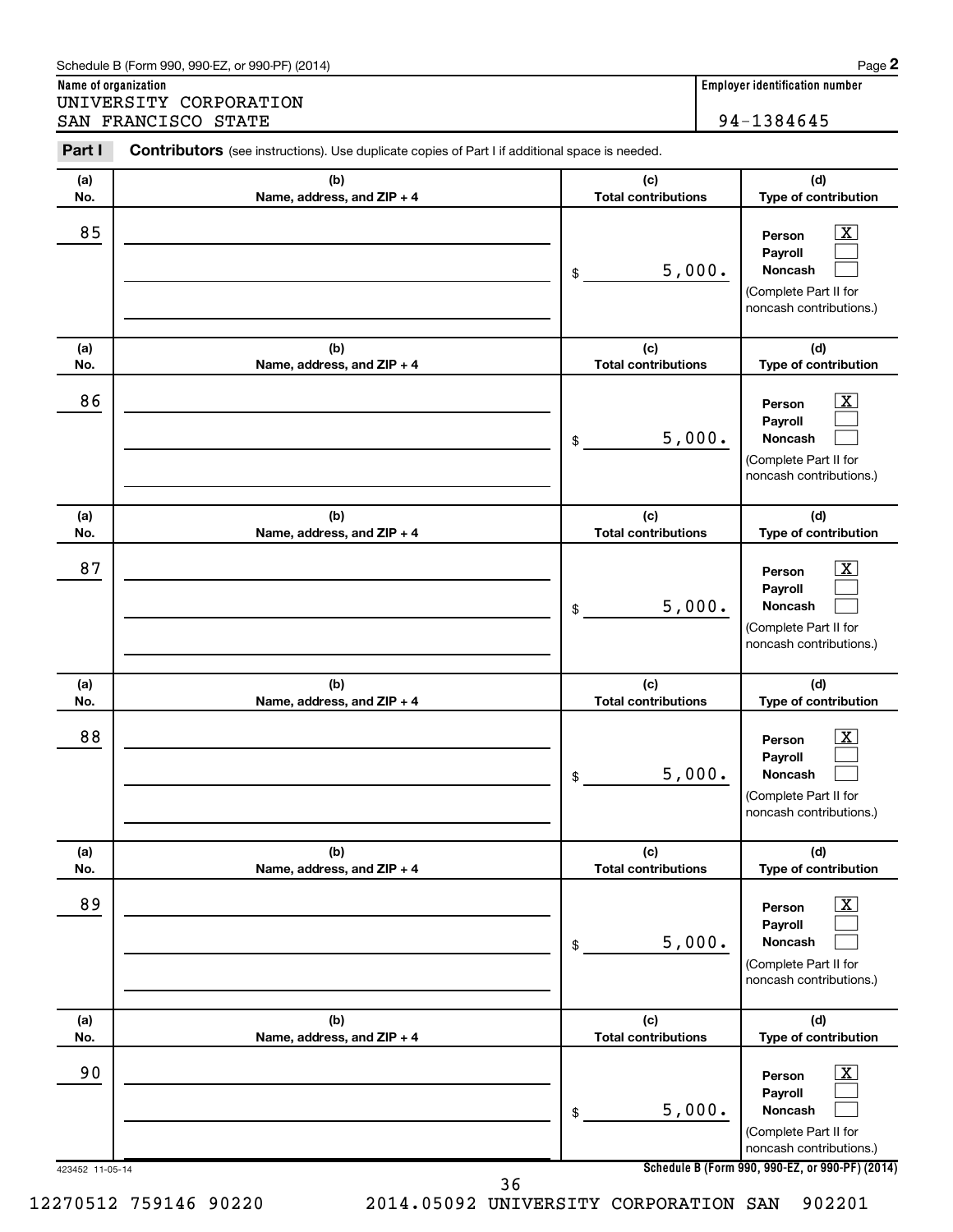| Part I     | <b>Contributors</b> (see instructions). Use duplicate copies of Part I if additional space is needed. |                                   |                                                                                                                              |
|------------|-------------------------------------------------------------------------------------------------------|-----------------------------------|------------------------------------------------------------------------------------------------------------------------------|
| (a)<br>No. | (b)<br>Name, address, and ZIP + 4                                                                     | (c)<br><b>Total contributions</b> | (d)<br>Type of contribution                                                                                                  |
| 91         |                                                                                                       | \$                                | $\overline{\mathbf{X}}$<br>Person<br>Payroll<br>5,000.<br><b>Noncash</b><br>(Complete Part II for<br>noncash contributions.) |
| (a)<br>No. | (b)<br>Name, address, and ZIP + 4                                                                     | (c)<br><b>Total contributions</b> | (d)<br>Type of contribution                                                                                                  |
| 92         |                                                                                                       | \$                                | X<br>Person<br>Payroll<br>5,000.<br>Noncash<br>(Complete Part II for<br>noncash contributions.)                              |
| (a)<br>No. | (b)<br>Name, address, and ZIP + 4                                                                     | (c)<br><b>Total contributions</b> | (d)<br>Type of contribution                                                                                                  |
| 93         |                                                                                                       | \$                                | X<br>Person<br>Payroll<br>5,000.<br>Noncash<br>(Complete Part II for<br>noncash contributions.)                              |
| (a)<br>No. | (b)<br>Name, address, and ZIP + 4                                                                     | (c)<br><b>Total contributions</b> | (d)<br>Type of contribution                                                                                                  |
| 94         |                                                                                                       | \$                                | Person<br>Payroll<br>5,000.<br><b>Noncash</b><br>(Complete Part II for<br>noncash contributions.)                            |
| (a)<br>No. | (b)<br>Name, address, and ZIP + 4                                                                     | (c)<br><b>Total contributions</b> | (d)<br>Type of contribution                                                                                                  |
| 95         |                                                                                                       | \$                                | $\lfloor x \rfloor$<br>Person<br>Payroll<br>5,000.<br><b>Noncash</b><br>(Complete Part II for<br>noncash contributions.)     |
| (a)<br>No. | (b)<br>Name, address, and ZIP + 4                                                                     | (c)<br><b>Total contributions</b> | (d)<br>Type of contribution                                                                                                  |
| 96         |                                                                                                       | \$                                | $\boxed{\textbf{X}}$<br>Person<br>Payroll<br>5,000.<br>Noncash<br>(Complete Part II for<br>noncash contributions.)           |

**Name of organization Employer identification number**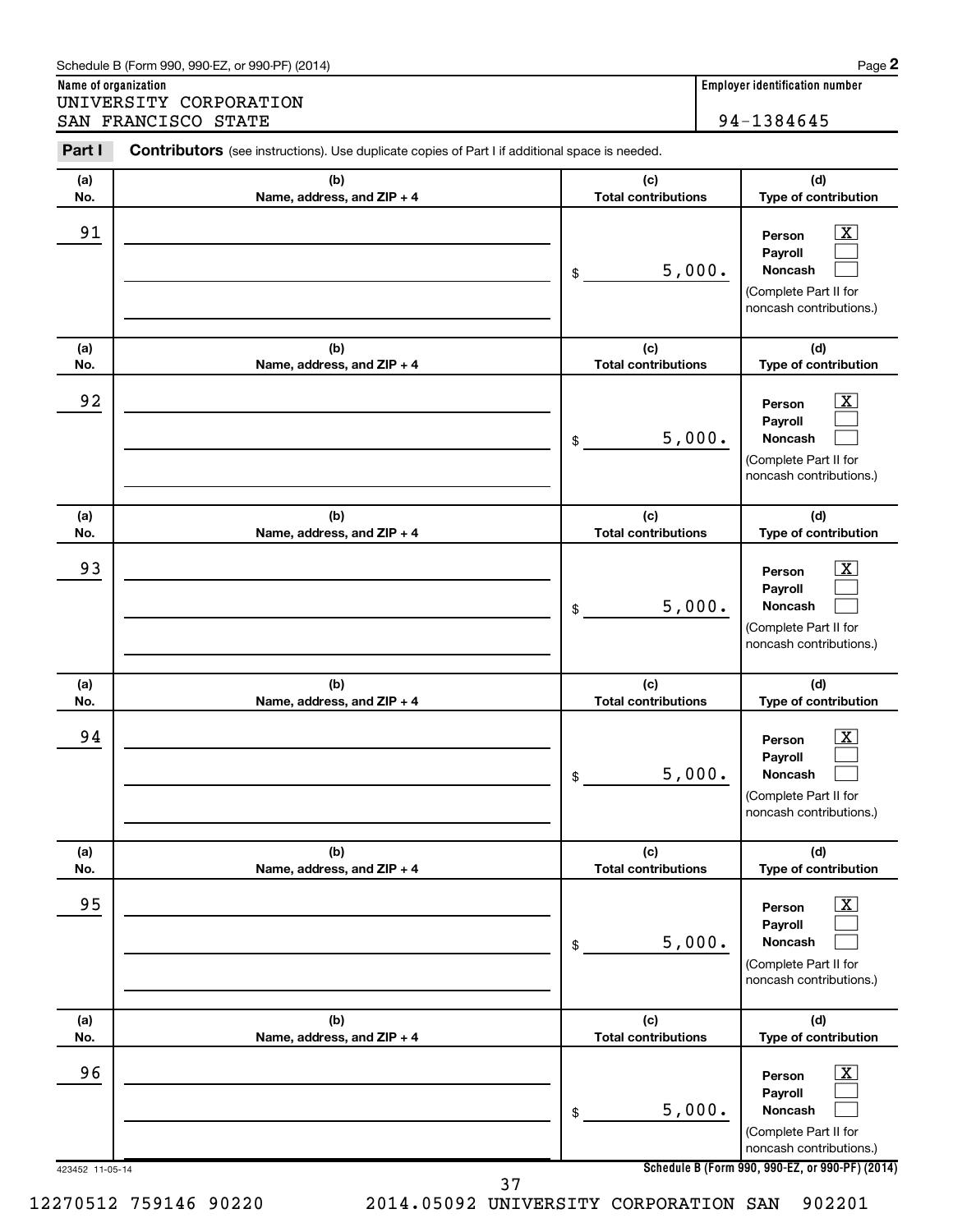| UNIVERSITY CORPORATION<br>SAN FRANCISCO STATE |                                                                                                |                                   | 94-1384645                                                                                                  |  |  |
|-----------------------------------------------|------------------------------------------------------------------------------------------------|-----------------------------------|-------------------------------------------------------------------------------------------------------------|--|--|
| Part I                                        | Contributors (see instructions). Use duplicate copies of Part I if additional space is needed. |                                   |                                                                                                             |  |  |
| (a)<br>No.                                    | (b)<br>Name, address, and ZIP + 4                                                              | (c)<br><b>Total contributions</b> | (d)<br>Type of contribution                                                                                 |  |  |
| 97                                            |                                                                                                | 5,000.<br>\$                      | $\overline{\mathbf{X}}$<br>Person<br>Payroll<br>Noncash<br>(Complete Part II for<br>noncash contributions.) |  |  |
| (a)<br>No.                                    | (b)<br>Name, address, and ZIP + 4                                                              | (c)<br><b>Total contributions</b> | (d)<br>Type of contribution                                                                                 |  |  |
| 98                                            |                                                                                                | 15,357.<br>\$                     | $\overline{\mathbf{X}}$<br>Person<br>Payroll<br>Noncash<br>(Complete Part II for<br>noncash contributions.) |  |  |
| (a)<br>No.                                    | (b)<br>Name, address, and ZIP + 4                                                              | (c)<br><b>Total contributions</b> | (d)<br>Type of contribution                                                                                 |  |  |
| 99                                            |                                                                                                | 10,000.<br>\$                     | $\mathbf{X}$<br>Person<br>Payroll<br>Noncash<br>(Complete Part II for<br>noncash contributions.)            |  |  |
| (a)<br>No.                                    | (b)<br>Name, address, and ZIP + 4                                                              | (c)<br><b>Total contributions</b> | (d)<br>Type of contribution                                                                                 |  |  |
| 100                                           |                                                                                                | 14,982.<br>\$                     | $\overline{\mathbf{X}}$<br>Person<br>Payroll<br>Noncash<br>(Complete Part II for<br>noncash contributions.) |  |  |
| (a)<br>No.                                    | (b)<br>Name, address, and ZIP + 4                                                              | (c)<br><b>Total contributions</b> | (d)<br>Type of contribution                                                                                 |  |  |
|                                               |                                                                                                | \$                                | Person<br>Payroll<br>Noncash<br>(Complete Part II for<br>noncash contributions.)                            |  |  |
| (a)<br>No.                                    | (b)<br>Name, address, and ZIP + 4                                                              | (c)<br><b>Total contributions</b> | (d)<br>Type of contribution                                                                                 |  |  |
|                                               |                                                                                                | \$                                | Person<br>Payroll<br>Noncash<br>(Complete Part II for<br>noncash contributions.)                            |  |  |
| 423452 11-05-14                               | 38                                                                                             |                                   | Schedule B (Form 990, 990-EZ, or 990-PF) (2014)                                                             |  |  |

**Name of organization Employer identification number**

Schedule B (Form 990, 990-EZ, or 990-PF) (2014)

12270512 759146 90220 2014.05092 UNIVERSITY CORPORATION SAN 902201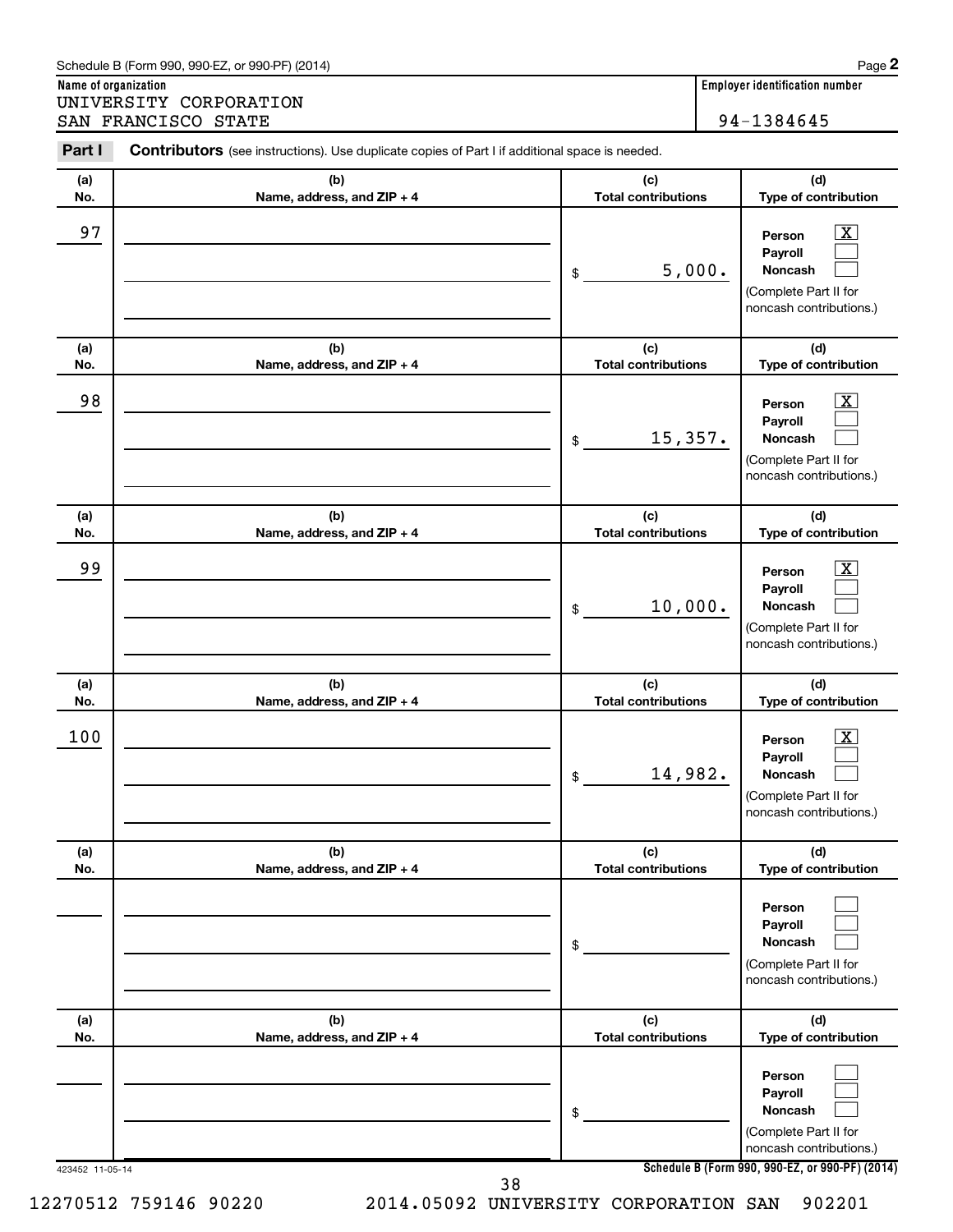| Part II                      | SAN FRANCISCO STATE<br>Noncash Property (see instructions). Use duplicate copies of Part II if additional space is needed. |                                                | 94-1384645           |  |
|------------------------------|----------------------------------------------------------------------------------------------------------------------------|------------------------------------------------|----------------------|--|
| (a)                          |                                                                                                                            |                                                |                      |  |
| No.<br>from                  | (b)<br>Description of noncash property given                                                                               | (c)<br>FMV (or estimate)<br>(see instructions) | (d)<br>Date received |  |
| Part I                       | 140 SHARES VANGUARD                                                                                                        |                                                |                      |  |
| 36                           |                                                                                                                            |                                                |                      |  |
|                              |                                                                                                                            | 15,424.<br>\$                                  | 06/18/15             |  |
| (a)<br>No.                   | (b)                                                                                                                        | (c)                                            | (d)                  |  |
| from<br>Part I               | Description of noncash property given                                                                                      | FMV (or estimate)<br>(see instructions)        | Date received        |  |
| 79                           | 100 SHARES WELLS FARGO                                                                                                     |                                                |                      |  |
|                              |                                                                                                                            | 5,487.<br>\$                                   | 12/08/14             |  |
| (a)                          |                                                                                                                            |                                                |                      |  |
| No.<br>from                  | (b)<br>Description of noncash property given                                                                               | (c)<br>FMV (or estimate)                       | (d)<br>Date received |  |
| Part I                       |                                                                                                                            | (see instructions)                             |                      |  |
|                              |                                                                                                                            |                                                |                      |  |
|                              |                                                                                                                            | \$                                             |                      |  |
| (a)<br>No.<br>from<br>Part I | (b)<br>Description of noncash property given                                                                               | (c)<br>FMV (or estimate)<br>(see instructions) | (d)<br>Date received |  |
|                              |                                                                                                                            |                                                |                      |  |
|                              |                                                                                                                            | \$                                             |                      |  |
| (a)<br>No.                   |                                                                                                                            | (c)                                            |                      |  |
| from<br>Part I               | (b)<br>Description of noncash property given                                                                               | FMV (or estimate)<br>(see instructions)        | (d)<br>Date received |  |
|                              |                                                                                                                            |                                                |                      |  |
|                              |                                                                                                                            | \$                                             |                      |  |
| (a)<br>No.<br>from<br>Part I | (b)<br>Description of noncash property given                                                                               | (c)<br>FMV (or estimate)<br>(see instructions) | (d)<br>Date received |  |
|                              |                                                                                                                            |                                                |                      |  |
|                              |                                                                                                                            | \$                                             |                      |  |

 $\lambda$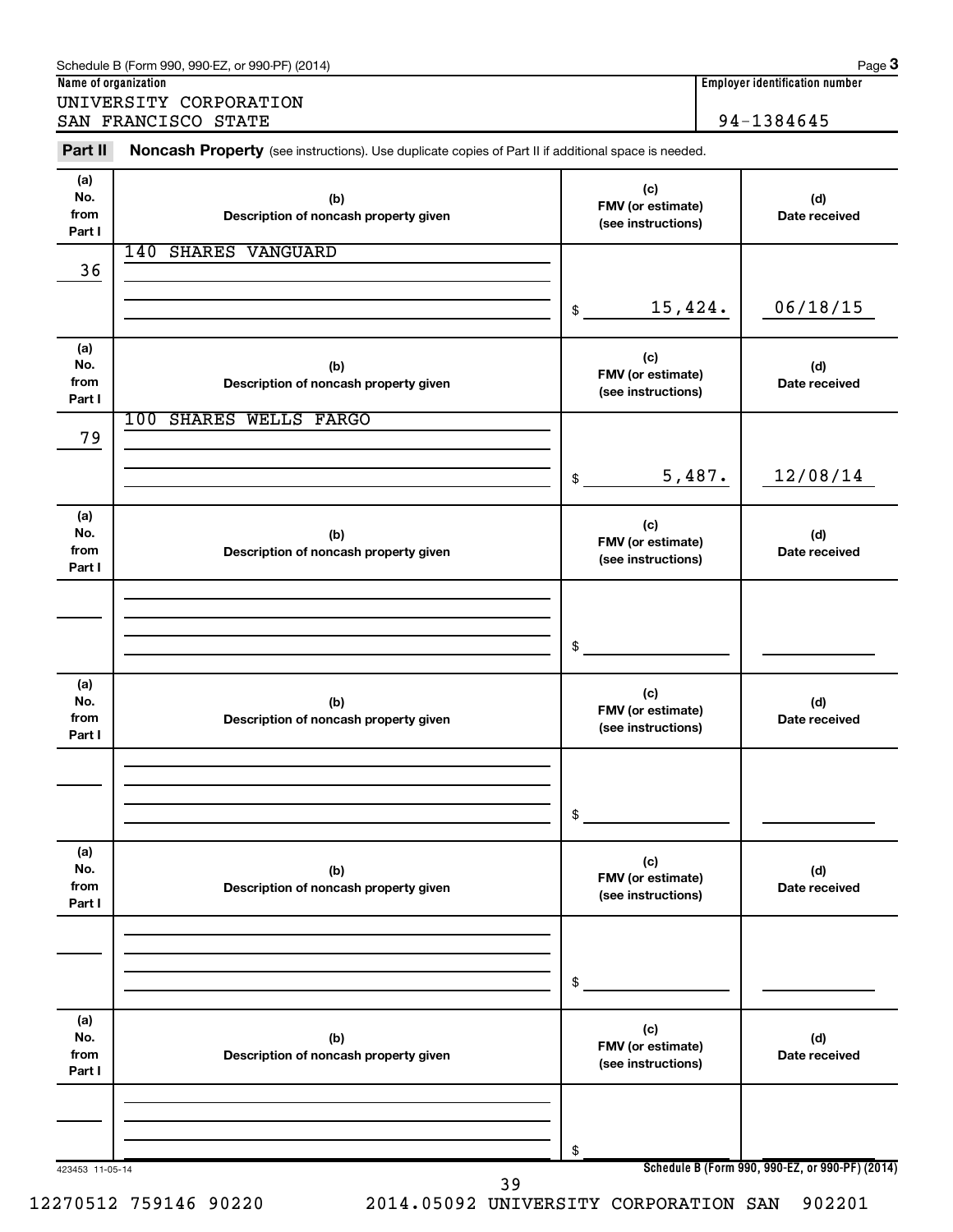|                      | Schedule B (Form 990, 990-EZ, or 990-PF) (2014)                                                                                                                                                                                         |                      |                                          | Page 4                                          |  |  |
|----------------------|-----------------------------------------------------------------------------------------------------------------------------------------------------------------------------------------------------------------------------------------|----------------------|------------------------------------------|-------------------------------------------------|--|--|
| Name of organization |                                                                                                                                                                                                                                         |                      |                                          | <b>Employer identification number</b>           |  |  |
|                      | UNIVERSITY CORPORATION                                                                                                                                                                                                                  |                      |                                          |                                                 |  |  |
|                      | SAN FRANCISCO STATE                                                                                                                                                                                                                     |                      |                                          | 94-1384645                                      |  |  |
| Part III             | <i>Exclusively</i> religious, charitable, etc., contributions to organizations described in section 501(c)(7), (8), or (10) that total more than \$1,000 for<br>the year from any one contributor. Complete columns (a) through (e) and |                      |                                          |                                                 |  |  |
|                      | completing Part III, enter the total of exclusively religious, charitable, etc., contributions of \$1,000 or less for the year. (Enter this info. once.)                                                                                |                      |                                          | $\blacktriangleright$ \$                        |  |  |
|                      | Use duplicate copies of Part III if additional space is needed.                                                                                                                                                                         |                      |                                          |                                                 |  |  |
| (a) No.<br>from      | (b) Purpose of gift                                                                                                                                                                                                                     | (c) Use of gift      |                                          | (d) Description of how gift is held             |  |  |
| Part I               |                                                                                                                                                                                                                                         |                      |                                          |                                                 |  |  |
|                      |                                                                                                                                                                                                                                         |                      |                                          |                                                 |  |  |
|                      |                                                                                                                                                                                                                                         |                      |                                          |                                                 |  |  |
|                      |                                                                                                                                                                                                                                         |                      |                                          |                                                 |  |  |
|                      |                                                                                                                                                                                                                                         | (e) Transfer of gift |                                          |                                                 |  |  |
|                      |                                                                                                                                                                                                                                         |                      |                                          |                                                 |  |  |
|                      | Transferee's name, address, and ZIP + 4                                                                                                                                                                                                 |                      | Relationship of transferor to transferee |                                                 |  |  |
|                      |                                                                                                                                                                                                                                         |                      |                                          |                                                 |  |  |
|                      |                                                                                                                                                                                                                                         |                      |                                          |                                                 |  |  |
|                      |                                                                                                                                                                                                                                         |                      |                                          |                                                 |  |  |
| (a) No.<br>from      |                                                                                                                                                                                                                                         |                      |                                          |                                                 |  |  |
| Part I               | (b) Purpose of gift                                                                                                                                                                                                                     | (c) Use of gift      |                                          | (d) Description of how gift is held             |  |  |
|                      |                                                                                                                                                                                                                                         |                      |                                          |                                                 |  |  |
|                      |                                                                                                                                                                                                                                         |                      |                                          |                                                 |  |  |
|                      |                                                                                                                                                                                                                                         |                      |                                          |                                                 |  |  |
|                      |                                                                                                                                                                                                                                         |                      |                                          |                                                 |  |  |
|                      |                                                                                                                                                                                                                                         | (e) Transfer of gift |                                          |                                                 |  |  |
|                      | Transferee's name, address, and ZIP + 4                                                                                                                                                                                                 |                      | Relationship of transferor to transferee |                                                 |  |  |
|                      |                                                                                                                                                                                                                                         |                      |                                          |                                                 |  |  |
|                      |                                                                                                                                                                                                                                         |                      |                                          |                                                 |  |  |
|                      |                                                                                                                                                                                                                                         |                      |                                          |                                                 |  |  |
|                      |                                                                                                                                                                                                                                         |                      |                                          |                                                 |  |  |
| (a) No.<br>from      | (b) Purpose of gift                                                                                                                                                                                                                     | (c) Use of gift      |                                          | (d) Description of how gift is held             |  |  |
| Part I               |                                                                                                                                                                                                                                         |                      |                                          |                                                 |  |  |
|                      |                                                                                                                                                                                                                                         |                      |                                          |                                                 |  |  |
|                      |                                                                                                                                                                                                                                         |                      |                                          |                                                 |  |  |
|                      |                                                                                                                                                                                                                                         |                      |                                          |                                                 |  |  |
|                      | (e) Transfer of gift                                                                                                                                                                                                                    |                      |                                          |                                                 |  |  |
|                      |                                                                                                                                                                                                                                         |                      |                                          |                                                 |  |  |
|                      | Transferee's name, address, and $ZIP + 4$                                                                                                                                                                                               |                      | Relationship of transferor to transferee |                                                 |  |  |
|                      |                                                                                                                                                                                                                                         |                      |                                          |                                                 |  |  |
|                      |                                                                                                                                                                                                                                         |                      |                                          |                                                 |  |  |
|                      |                                                                                                                                                                                                                                         |                      |                                          |                                                 |  |  |
| (a) No.<br>from      | (b) Purpose of gift                                                                                                                                                                                                                     |                      |                                          |                                                 |  |  |
| Part I               |                                                                                                                                                                                                                                         | (c) Use of gift      |                                          | (d) Description of how gift is held             |  |  |
|                      |                                                                                                                                                                                                                                         |                      |                                          |                                                 |  |  |
|                      |                                                                                                                                                                                                                                         |                      |                                          |                                                 |  |  |
|                      |                                                                                                                                                                                                                                         |                      |                                          |                                                 |  |  |
|                      |                                                                                                                                                                                                                                         | (e) Transfer of gift |                                          |                                                 |  |  |
|                      |                                                                                                                                                                                                                                         |                      |                                          |                                                 |  |  |
|                      | Transferee's name, address, and ZIP + 4                                                                                                                                                                                                 |                      | Relationship of transferor to transferee |                                                 |  |  |
|                      |                                                                                                                                                                                                                                         |                      |                                          |                                                 |  |  |
|                      |                                                                                                                                                                                                                                         |                      |                                          |                                                 |  |  |
|                      |                                                                                                                                                                                                                                         |                      |                                          |                                                 |  |  |
|                      |                                                                                                                                                                                                                                         |                      |                                          |                                                 |  |  |
| 423454 11-05-14      |                                                                                                                                                                                                                                         | 40                   |                                          | Schedule B (Form 990, 990-EZ, or 990-PF) (2014) |  |  |
|                      |                                                                                                                                                                                                                                         |                      |                                          |                                                 |  |  |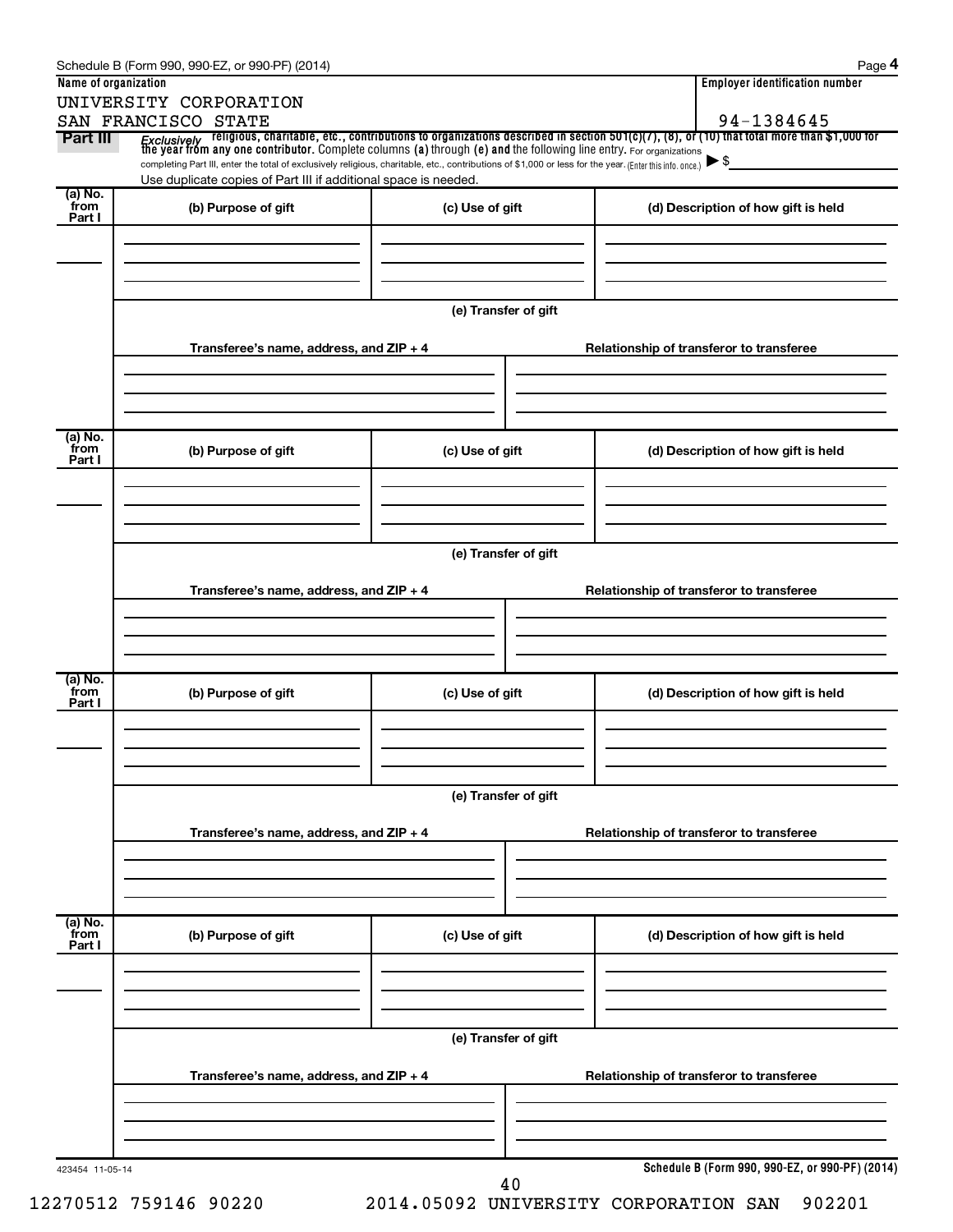|                          | <b>SCHEDULE D</b>                                    |                                                                                                        | <b>Supplemental Financial Statements</b>                                                                                                                                                                                       |                          | OMB No. 1545-0047                                   |
|--------------------------|------------------------------------------------------|--------------------------------------------------------------------------------------------------------|--------------------------------------------------------------------------------------------------------------------------------------------------------------------------------------------------------------------------------|--------------------------|-----------------------------------------------------|
|                          | (Form 990)                                           |                                                                                                        | Complete if the organization answered "Yes" to Form 990,<br>Part IV, line 6, 7, 8, 9, 10, 11a, 11b, 11c, 11d, 11e, 11f, 12a, or 12b.                                                                                           |                          |                                                     |
|                          | Department of the Treasury                           |                                                                                                        | Attach to Form 990.                                                                                                                                                                                                            |                          | <b>Open to Public</b><br>Inspection                 |
|                          | Internal Revenue Service<br>Name of the organization | UNIVERSITY CORPORATION                                                                                 | Information about Schedule D (Form 990) and its instructions is at www.irs.gov/form990.                                                                                                                                        |                          |                                                     |
|                          |                                                      | SAN FRANCISCO STATE                                                                                    |                                                                                                                                                                                                                                |                          | <b>Employer identification number</b><br>94-1384645 |
| Part I                   |                                                      |                                                                                                        | Organizations Maintaining Donor Advised Funds or Other Similar Funds or Accounts. Complete if the                                                                                                                              |                          |                                                     |
|                          |                                                      | organization answered "Yes" to Form 990, Part IV, line 6.                                              |                                                                                                                                                                                                                                |                          |                                                     |
|                          |                                                      |                                                                                                        | (a) Donor advised funds                                                                                                                                                                                                        |                          | (b) Funds and other accounts                        |
| 1                        |                                                      |                                                                                                        |                                                                                                                                                                                                                                |                          |                                                     |
| 2                        |                                                      | Aggregate value of contributions to (during year)                                                      |                                                                                                                                                                                                                                |                          |                                                     |
| з                        |                                                      |                                                                                                        |                                                                                                                                                                                                                                |                          |                                                     |
| 4<br>5                   |                                                      |                                                                                                        | Did the organization inform all donors and donor advisors in writing that the assets held in donor advised funds                                                                                                               |                          |                                                     |
|                          |                                                      |                                                                                                        |                                                                                                                                                                                                                                |                          | Yes<br><b>No</b>                                    |
| 6                        |                                                      |                                                                                                        | Did the organization inform all grantees, donors, and donor advisors in writing that grant funds can be used only                                                                                                              |                          |                                                     |
|                          |                                                      |                                                                                                        | for charitable purposes and not for the benefit of the donor or donor advisor, or for any other purpose conferring                                                                                                             |                          |                                                     |
|                          | impermissible private benefit?                       |                                                                                                        |                                                                                                                                                                                                                                |                          | Yes<br>No                                           |
| Part II                  |                                                      |                                                                                                        | <b>Conservation Easements.</b> Complete if the organization answered "Yes" to Form 990, Part IV, line 7.                                                                                                                       |                          |                                                     |
| 1                        |                                                      | Purpose(s) of conservation easements held by the organization (check all that apply).                  |                                                                                                                                                                                                                                |                          |                                                     |
|                          |                                                      | Preservation of land for public use (e.g., recreation or education)                                    | Preservation of a historically important land area                                                                                                                                                                             |                          |                                                     |
|                          |                                                      | Protection of natural habitat                                                                          | Preservation of a certified historic structure                                                                                                                                                                                 |                          |                                                     |
|                          |                                                      | Preservation of open space                                                                             |                                                                                                                                                                                                                                |                          |                                                     |
| 2                        |                                                      |                                                                                                        | Complete lines 2a through 2d if the organization held a qualified conservation contribution in the form of a conservation easement on the last                                                                                 |                          |                                                     |
|                          | day of the tax year.                                 |                                                                                                        |                                                                                                                                                                                                                                |                          | Held at the End of the Tax Year                     |
|                          |                                                      |                                                                                                        |                                                                                                                                                                                                                                | 2a                       |                                                     |
| b                        |                                                      |                                                                                                        |                                                                                                                                                                                                                                | 2b                       |                                                     |
| с                        |                                                      |                                                                                                        |                                                                                                                                                                                                                                | 2c                       |                                                     |
|                          |                                                      |                                                                                                        | d Number of conservation easements included in (c) acquired after 8/17/06, and not on a historic structure                                                                                                                     |                          |                                                     |
|                          |                                                      |                                                                                                        |                                                                                                                                                                                                                                | 2d                       |                                                     |
| З                        |                                                      |                                                                                                        | Number of conservation easements modified, transferred, released, extinguished, or terminated by the organization during the tax                                                                                               |                          |                                                     |
|                          | year                                                 |                                                                                                        |                                                                                                                                                                                                                                |                          |                                                     |
| 4                        |                                                      | Number of states where property subject to conservation easement is located $\blacktriangleright$      |                                                                                                                                                                                                                                |                          |                                                     |
| 5                        |                                                      | Does the organization have a written policy regarding the periodic monitoring, inspection, handling of |                                                                                                                                                                                                                                |                          | Yes<br><b>No</b>                                    |
|                          |                                                      |                                                                                                        | Staff and volunteer hours devoted to monitoring, inspecting, and enforcing conservation easements during the year $\blacktriangleright$                                                                                        |                          |                                                     |
| 7                        |                                                      |                                                                                                        | Amount of expenses incurred in monitoring, inspecting, and enforcing conservation easements during the year $\triangleright$ \$                                                                                                |                          |                                                     |
| 8                        |                                                      |                                                                                                        | Does each conservation easement reported on line 2(d) above satisfy the requirements of section 170(h)(4)(B)(i)                                                                                                                |                          |                                                     |
|                          |                                                      |                                                                                                        |                                                                                                                                                                                                                                |                          | Yes<br><b>No</b>                                    |
| 9                        |                                                      |                                                                                                        | In Part XIII, describe how the organization reports conservation easements in its revenue and expense statement, and balance sheet, and                                                                                        |                          |                                                     |
|                          |                                                      |                                                                                                        | include, if applicable, the text of the footnote to the organization's financial statements that describes the organization's accounting for                                                                                   |                          |                                                     |
|                          | conservation easements.                              |                                                                                                        |                                                                                                                                                                                                                                |                          |                                                     |
|                          |                                                      |                                                                                                        | Part III   Organizations Maintaining Collections of Art, Historical Treasures, or Other Similar Assets.                                                                                                                        |                          |                                                     |
|                          |                                                      | Complete if the organization answered "Yes" to Form 990, Part IV, line 8.                              | 1a If the organization elected, as permitted under SFAS 116 (ASC 958), not to report in its revenue statement and balance sheet works of art,                                                                                  |                          |                                                     |
|                          |                                                      |                                                                                                        | historical treasures, or other similar assets held for public exhibition, education, or research in furtherance of public service, provide, in Part XIII,                                                                      |                          |                                                     |
|                          |                                                      | the text of the footnote to its financial statements that describes these items.                       |                                                                                                                                                                                                                                |                          |                                                     |
|                          |                                                      |                                                                                                        | <b>b</b> If the organization elected, as permitted under SFAS 116 (ASC 958), to report in its revenue statement and balance sheet works of art, historical                                                                     |                          |                                                     |
|                          |                                                      |                                                                                                        | treasures, or other similar assets held for public exhibition, education, or research in furtherance of public service, provide the following amounts                                                                          |                          |                                                     |
|                          | relating to these items:                             |                                                                                                        |                                                                                                                                                                                                                                |                          |                                                     |
|                          |                                                      |                                                                                                        | (i) Revenue included in Form 990, Part VIII, line 1 [2000] [2010] CHERRY MELTING IN THE REVENUE IN THE REVENUE IN THE REVENUE IN THE REVENUE IN THE REVENUE IN THE REVENUE IN THE REVENUE IN THE REVENUE IN THE REVENUE IN THE | $\blacktriangleright$ \$ |                                                     |
|                          |                                                      | (ii) Assets included in Form 990, Part X                                                               |                                                                                                                                                                                                                                | $\blacktriangleright$ \$ |                                                     |
| 2                        |                                                      |                                                                                                        | If the organization received or held works of art, historical treasures, or other similar assets for financial gain, provide                                                                                                   |                          |                                                     |
|                          |                                                      | the following amounts required to be reported under SFAS 116 (ASC 958) relating to these items:        |                                                                                                                                                                                                                                |                          |                                                     |
| а                        |                                                      |                                                                                                        |                                                                                                                                                                                                                                | $\blacktriangleright$ s  |                                                     |
|                          |                                                      |                                                                                                        | b Assets included in Form 990, Part X [11] matter contract the control of Assets included in Form 990, Part X [11] matter contract the control of Assets included in Form 990, Part X [11] matter control of the control of th | $\blacktriangleright$ \$ |                                                     |
|                          |                                                      | LHA For Paperwork Reduction Act Notice, see the Instructions for Form 990.                             |                                                                                                                                                                                                                                |                          | Schedule D (Form 990) 2014                          |
| 432051<br>$10 - 01 - 14$ |                                                      |                                                                                                        |                                                                                                                                                                                                                                |                          |                                                     |
|                          |                                                      |                                                                                                        | 41                                                                                                                                                                                                                             |                          |                                                     |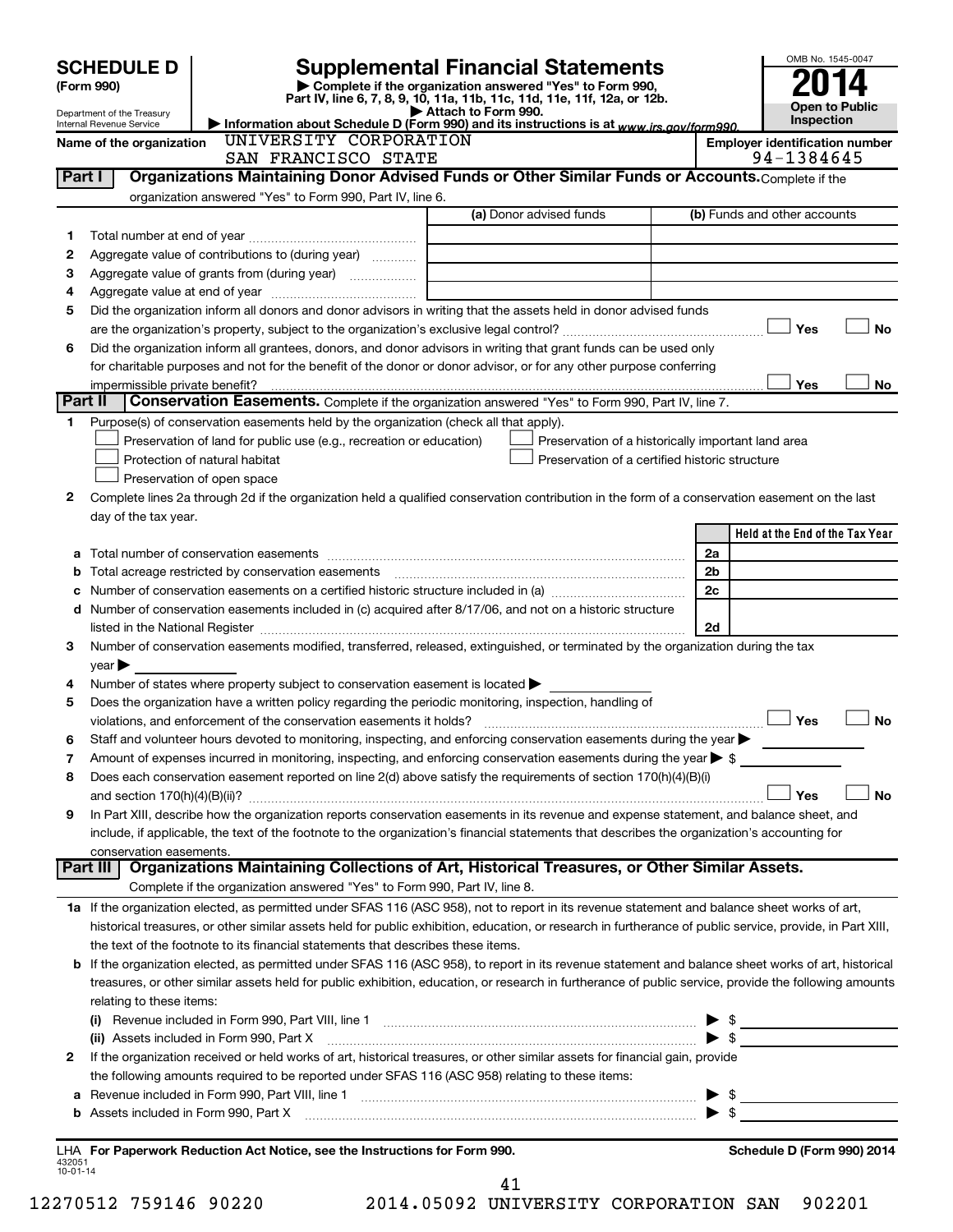|        |                                                                                                                                                                                                                                | UNIVERSITY CORPORATION |                |                                                                                                                                                                                                                               |                      |                            |     |                         |
|--------|--------------------------------------------------------------------------------------------------------------------------------------------------------------------------------------------------------------------------------|------------------------|----------------|-------------------------------------------------------------------------------------------------------------------------------------------------------------------------------------------------------------------------------|----------------------|----------------------------|-----|-------------------------|
|        | Schedule D (Form 990) 2014                                                                                                                                                                                                     | SAN FRANCISCO STATE    |                |                                                                                                                                                                                                                               |                      | $94 - 1384645$ Page 2      |     |                         |
|        | Part III<br>Organizations Maintaining Collections of Art, Historical Treasures, or Other Similar Assets (continued)                                                                                                            |                        |                |                                                                                                                                                                                                                               |                      |                            |     |                         |
| 3      | Using the organization's acquisition, accession, and other records, check any of the following that are a significant use of its collection items                                                                              |                        |                |                                                                                                                                                                                                                               |                      |                            |     |                         |
|        | (check all that apply):                                                                                                                                                                                                        |                        |                |                                                                                                                                                                                                                               |                      |                            |     |                         |
| a      | Public exhibition                                                                                                                                                                                                              | d                      |                | Loan or exchange programs                                                                                                                                                                                                     |                      |                            |     |                         |
| b      | Scholarly research                                                                                                                                                                                                             | e                      |                | Other and the contract of the contract of the contract of the contract of the contract of the contract of the contract of the contract of the contract of the contract of the contract of the contract of the contract of the |                      |                            |     |                         |
| c      | Preservation for future generations                                                                                                                                                                                            |                        |                |                                                                                                                                                                                                                               |                      |                            |     |                         |
| 4      | Provide a description of the organization's collections and explain how they further the organization's exempt purpose in Part XIII.                                                                                           |                        |                |                                                                                                                                                                                                                               |                      |                            |     |                         |
| 5      | During the year, did the organization solicit or receive donations of art, historical treasures, or other similar assets                                                                                                       |                        |                |                                                                                                                                                                                                                               |                      |                            |     |                         |
|        |                                                                                                                                                                                                                                |                        |                |                                                                                                                                                                                                                               |                      | Yes                        |     | No                      |
|        | Part IV<br><b>Escrow and Custodial Arrangements.</b> Complete if the organization answered "Yes" to Form 990, Part IV, line 9, or                                                                                              |                        |                |                                                                                                                                                                                                                               |                      |                            |     |                         |
|        | reported an amount on Form 990, Part X, line 21.                                                                                                                                                                               |                        |                |                                                                                                                                                                                                                               |                      |                            |     |                         |
|        | 1a Is the organization an agent, trustee, custodian or other intermediary for contributions or other assets not included                                                                                                       |                        |                |                                                                                                                                                                                                                               |                      |                            |     |                         |
|        |                                                                                                                                                                                                                                |                        |                |                                                                                                                                                                                                                               |                      | Yes                        |     | <b>No</b>               |
|        | b If "Yes," explain the arrangement in Part XIII and complete the following table:                                                                                                                                             |                        |                |                                                                                                                                                                                                                               |                      |                            |     |                         |
|        |                                                                                                                                                                                                                                |                        |                |                                                                                                                                                                                                                               |                      | Amount                     |     |                         |
|        | c Beginning balance measurements and the contract of the contract of the contract of the contract of the contract of the contract of the contract of the contract of the contract of the contract of the contract of the contr |                        |                |                                                                                                                                                                                                                               | 1c                   |                            |     |                         |
|        |                                                                                                                                                                                                                                |                        |                |                                                                                                                                                                                                                               | 1d                   |                            |     |                         |
|        | e Distributions during the year manufactured and a control of the year manufactured and a Distributions during                                                                                                                 |                        |                |                                                                                                                                                                                                                               | 1e                   |                            |     |                         |
| f.     |                                                                                                                                                                                                                                |                        |                |                                                                                                                                                                                                                               | 1f                   |                            |     |                         |
|        | 2a Did the organization include an amount on Form 990, Part X, line 21, for escrow or custodial account liability?                                                                                                             |                        |                |                                                                                                                                                                                                                               | .                    | Yes                        |     | No                      |
|        | b If "Yes," explain the arrangement in Part XIII. Check here if the explanation has been provided in Part XIII                                                                                                                 |                        |                |                                                                                                                                                                                                                               |                      |                            |     |                         |
| Part V | Endowment Funds. Complete if the organization answered "Yes" to Form 990, Part IV, line 10.                                                                                                                                    |                        |                |                                                                                                                                                                                                                               |                      |                            |     |                         |
|        |                                                                                                                                                                                                                                | (a) Current year       | (b) Prior year | (c) Two years back                                                                                                                                                                                                            | (d) Three years back | (e) Four years back        |     |                         |
|        | 1a Beginning of year balance                                                                                                                                                                                                   | 594,345.               | 544,272.       | 544,272.                                                                                                                                                                                                                      | 540,381.             |                            |     | 509, 411.               |
| b      |                                                                                                                                                                                                                                |                        |                |                                                                                                                                                                                                                               |                      |                            |     |                         |
|        | c Net investment earnings, gains, and losses                                                                                                                                                                                   | 18,252.                | 63,830.        |                                                                                                                                                                                                                               | 3,891.               |                            |     | 36,184.                 |
|        | d Grants or scholarships                                                                                                                                                                                                       |                        |                |                                                                                                                                                                                                                               |                      |                            |     |                         |
|        | e Other expenditures for facilities                                                                                                                                                                                            |                        |                |                                                                                                                                                                                                                               |                      |                            |     |                         |
|        | and programs                                                                                                                                                                                                                   |                        |                |                                                                                                                                                                                                                               |                      |                            |     |                         |
|        | f Administrative expenses                                                                                                                                                                                                      | 11,866.                | 13,757.        |                                                                                                                                                                                                                               |                      |                            |     | 5,214.                  |
|        |                                                                                                                                                                                                                                | 600,731.               | 594, 345.      | 544,272.                                                                                                                                                                                                                      | 544,272.             |                            |     | 540,381.                |
| g<br>2 | Provide the estimated percentage of the current year end balance (line 1g, column (a)) held as:                                                                                                                                |                        |                |                                                                                                                                                                                                                               |                      |                            |     |                         |
|        | a Board designated or quasi-endowment                                                                                                                                                                                          |                        | %              |                                                                                                                                                                                                                               |                      |                            |     |                         |
|        | 100.00<br>Permanent endowment                                                                                                                                                                                                  | %                      |                |                                                                                                                                                                                                                               |                      |                            |     |                         |
| b      | c Temporarily restricted endowment $\blacktriangleright$                                                                                                                                                                       |                        |                |                                                                                                                                                                                                                               |                      |                            |     |                         |
|        |                                                                                                                                                                                                                                | %                      |                |                                                                                                                                                                                                                               |                      |                            |     |                         |
|        | The percentages in lines 2a, 2b, and 2c should equal 100%.                                                                                                                                                                     |                        |                |                                                                                                                                                                                                                               |                      |                            |     |                         |
|        | 3a Are there endowment funds not in the possession of the organization that are held and administered for the organization                                                                                                     |                        |                |                                                                                                                                                                                                                               |                      |                            |     |                         |
|        | by:                                                                                                                                                                                                                            |                        |                |                                                                                                                                                                                                                               |                      |                            | Yes | No<br>х                 |
|        | (i)                                                                                                                                                                                                                            |                        |                |                                                                                                                                                                                                                               |                      | 3a(i)                      |     | $\overline{\textbf{X}}$ |
|        |                                                                                                                                                                                                                                |                        |                |                                                                                                                                                                                                                               |                      | 3a(ii)                     |     |                         |
|        |                                                                                                                                                                                                                                |                        |                |                                                                                                                                                                                                                               |                      | 3b                         |     |                         |
| 4      | Describe in Part XIII the intended uses of the organization's endowment funds.<br><b>Part VI</b><br>Land, Buildings, and Equipment.                                                                                            |                        |                |                                                                                                                                                                                                                               |                      |                            |     |                         |
|        |                                                                                                                                                                                                                                |                        |                |                                                                                                                                                                                                                               |                      |                            |     |                         |
|        | Complete if the organization answered "Yes" to Form 990, Part IV, line 11a. See Form 990, Part X, line 10.                                                                                                                     |                        |                |                                                                                                                                                                                                                               |                      |                            |     |                         |
|        | Description of property                                                                                                                                                                                                        | (a) Cost or other      |                | (b) Cost or other                                                                                                                                                                                                             | (c) Accumulated      | (d) Book value             |     |                         |
|        |                                                                                                                                                                                                                                | basis (investment)     | basis (other)  |                                                                                                                                                                                                                               | depreciation         |                            |     |                         |
|        |                                                                                                                                                                                                                                |                        |                |                                                                                                                                                                                                                               |                      |                            |     |                         |
|        |                                                                                                                                                                                                                                |                        |                |                                                                                                                                                                                                                               |                      |                            |     |                         |
|        |                                                                                                                                                                                                                                |                        |                | 1,812,249.                                                                                                                                                                                                                    | 864,583.             |                            |     | 947,666.                |
| d      |                                                                                                                                                                                                                                |                        |                | 2,079,232.                                                                                                                                                                                                                    | $1,759,268$ .        |                            |     | 319,964.                |
|        |                                                                                                                                                                                                                                |                        |                |                                                                                                                                                                                                                               |                      |                            |     |                         |
|        | Total. Add lines 1a through 1e. (Column (d) must equal Form 990, Part X, column (B), line 10c.)                                                                                                                                |                        |                |                                                                                                                                                                                                                               |                      | 1, 267, 630.               |     |                         |
|        |                                                                                                                                                                                                                                |                        |                |                                                                                                                                                                                                                               |                      | Schedule D (Form 990) 2014 |     |                         |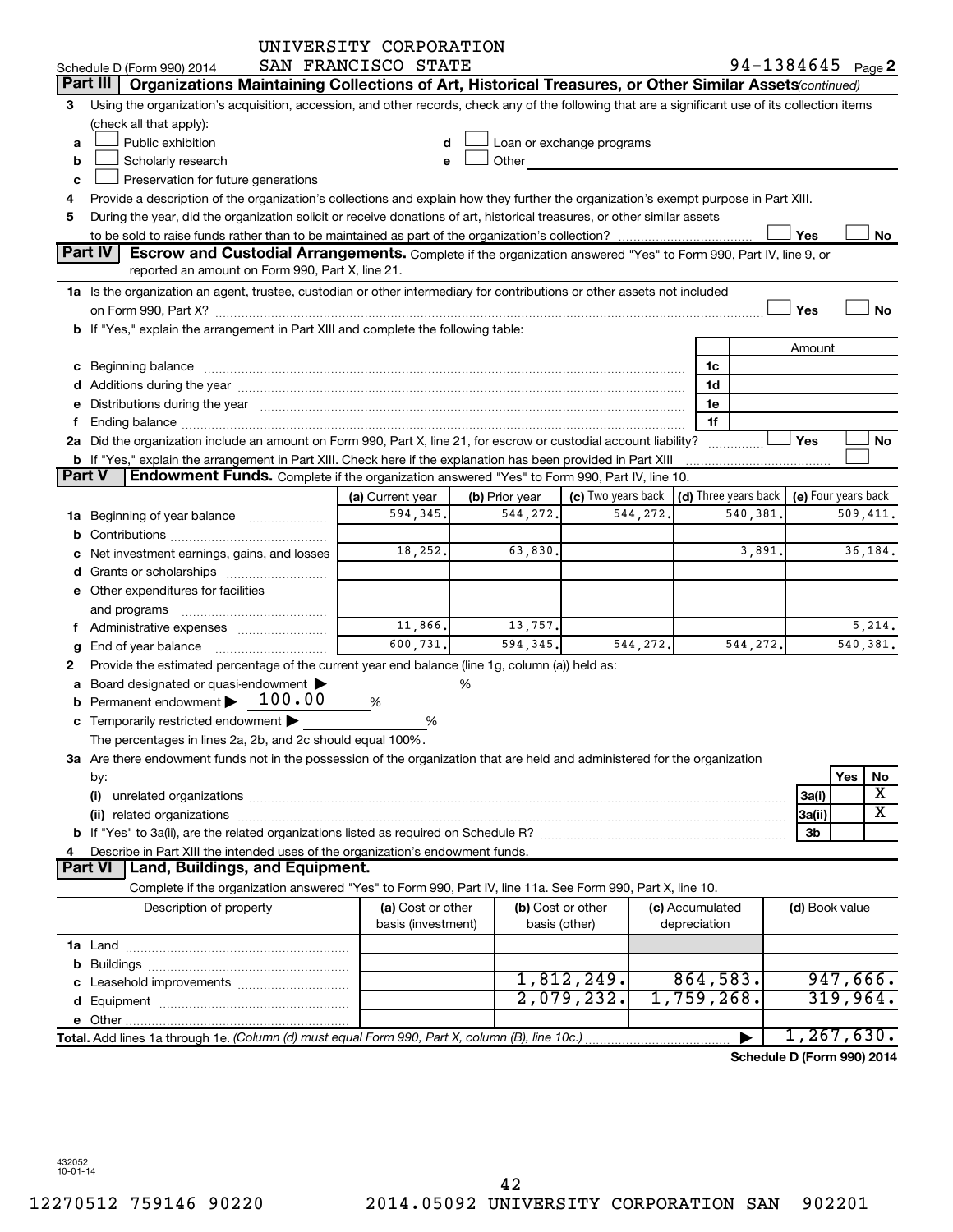|                     | UNIVERSITY CORPORATION |
|---------------------|------------------------|
| CAN DRANGTOOO COAMD |                        |

| SAN FRANCISCO STATE<br>Schedule D (Form 990) 2014                                                                                                        |                 |                |                                                           | $94 - 1384645$ Page 3      |
|----------------------------------------------------------------------------------------------------------------------------------------------------------|-----------------|----------------|-----------------------------------------------------------|----------------------------|
| Part VII Investments - Other Securities.                                                                                                                 |                 |                |                                                           |                            |
| Complete if the organization answered "Yes" to Form 990, Part IV, line 11b. See Form 990, Part X, line 12.                                               |                 |                |                                                           |                            |
| (a) Description of security or category (including name of security)                                                                                     | (b) Book value  |                | (c) Method of valuation: Cost or end-of-year market value |                            |
| (1) Financial derivatives                                                                                                                                |                 |                |                                                           |                            |
|                                                                                                                                                          |                 |                |                                                           |                            |
| (3) Other                                                                                                                                                |                 |                |                                                           |                            |
| INVESTMENT IN LAIF<br>(A)                                                                                                                                | 4,701,681.      |                | END-OF-YEAR MARKET VALUE                                  |                            |
| ALTERNATIVE INVESTMENTS<br>(B)                                                                                                                           | 81,731.         |                | END-OF-YEAR MARKET VALUE                                  |                            |
|                                                                                                                                                          |                 |                |                                                           |                            |
| (C)                                                                                                                                                      |                 |                |                                                           |                            |
| (D)                                                                                                                                                      |                 |                |                                                           |                            |
| (E)                                                                                                                                                      |                 |                |                                                           |                            |
| (F)                                                                                                                                                      |                 |                |                                                           |                            |
| (G)                                                                                                                                                      |                 |                |                                                           |                            |
| (H)                                                                                                                                                      |                 |                |                                                           |                            |
| Total. (Col. (b) must equal Form 990, Part X, col. (B) line 12.) $\blacktriangleright$                                                                   | 4,783,412.      |                |                                                           |                            |
| Part VIII Investments - Program Related.                                                                                                                 |                 |                |                                                           |                            |
| Complete if the organization answered "Yes" to Form 990, Part IV, line 11c. See Form 990, Part X, line 13.                                               |                 |                |                                                           |                            |
| (a) Description of investment                                                                                                                            | (b) Book value  |                | (c) Method of valuation: Cost or end-of-year market value |                            |
| (1)                                                                                                                                                      |                 |                |                                                           |                            |
| (2)                                                                                                                                                      |                 |                |                                                           |                            |
| (3)                                                                                                                                                      |                 |                |                                                           |                            |
| (4)                                                                                                                                                      |                 |                |                                                           |                            |
|                                                                                                                                                          |                 |                |                                                           |                            |
| (5)                                                                                                                                                      |                 |                |                                                           |                            |
| (6)                                                                                                                                                      |                 |                |                                                           |                            |
| (7)                                                                                                                                                      |                 |                |                                                           |                            |
| (8)                                                                                                                                                      |                 |                |                                                           |                            |
| (9)                                                                                                                                                      |                 |                |                                                           |                            |
| Total. (Col. (b) must equal Form 990, Part X, col. (B) line 13.)                                                                                         |                 |                |                                                           |                            |
| Part IX<br><b>Other Assets.</b>                                                                                                                          |                 |                |                                                           |                            |
| Complete if the organization answered "Yes" to Form 990, Part IV, line 11d. See Form 990, Part X, line 15.                                               |                 |                |                                                           |                            |
|                                                                                                                                                          | (a) Description |                |                                                           | (b) Book value             |
| (1)                                                                                                                                                      |                 |                |                                                           |                            |
| (2)                                                                                                                                                      |                 |                |                                                           |                            |
| (3)                                                                                                                                                      |                 |                |                                                           |                            |
| (4)                                                                                                                                                      |                 |                |                                                           |                            |
| (5)                                                                                                                                                      |                 |                |                                                           |                            |
| (6)                                                                                                                                                      |                 |                |                                                           |                            |
| (7)                                                                                                                                                      |                 |                |                                                           |                            |
|                                                                                                                                                          |                 |                |                                                           |                            |
| (8)                                                                                                                                                      |                 |                |                                                           |                            |
| (9)                                                                                                                                                      |                 |                |                                                           |                            |
| Total. (Column (b) must equal Form 990, Part X, col. (B) line 15.)                                                                                       |                 |                |                                                           |                            |
| <b>Other Liabilities.</b><br>Part X                                                                                                                      |                 |                |                                                           |                            |
|                                                                                                                                                          |                 |                |                                                           |                            |
| Complete if the organization answered "Yes" to Form 990, Part IV, line 11e or 11f. See Form 990, Part X, line 25.                                        |                 |                |                                                           |                            |
| (a) Description of liability<br>1.                                                                                                                       |                 | (b) Book value |                                                           |                            |
| (1)<br>Federal income taxes                                                                                                                              |                 |                |                                                           |                            |
|                                                                                                                                                          |                 |                |                                                           |                            |
| (2)                                                                                                                                                      |                 |                |                                                           |                            |
| (3)                                                                                                                                                      |                 |                |                                                           |                            |
| (4)                                                                                                                                                      |                 |                |                                                           |                            |
| (5)                                                                                                                                                      |                 |                |                                                           |                            |
| (6)                                                                                                                                                      |                 |                |                                                           |                            |
| (7)                                                                                                                                                      |                 |                |                                                           |                            |
| (8)                                                                                                                                                      |                 |                |                                                           |                            |
| (9)                                                                                                                                                      |                 |                |                                                           |                            |
| Total. (Column (b) must equal Form 990, Part X, col. (B) line 25.)                                                                                       |                 |                |                                                           |                            |
| 2. Liability for uncertain tax positions. In Part XIII, provide the text of the footnote to the organization's financial statements that reports the     |                 |                |                                                           |                            |
| organization's liability for uncertain tax positions under FIN 48 (ASC 740). Check here if the text of the footnote has been provided in Part XIII $ X $ |                 |                |                                                           | Schedule D (Form 990) 2014 |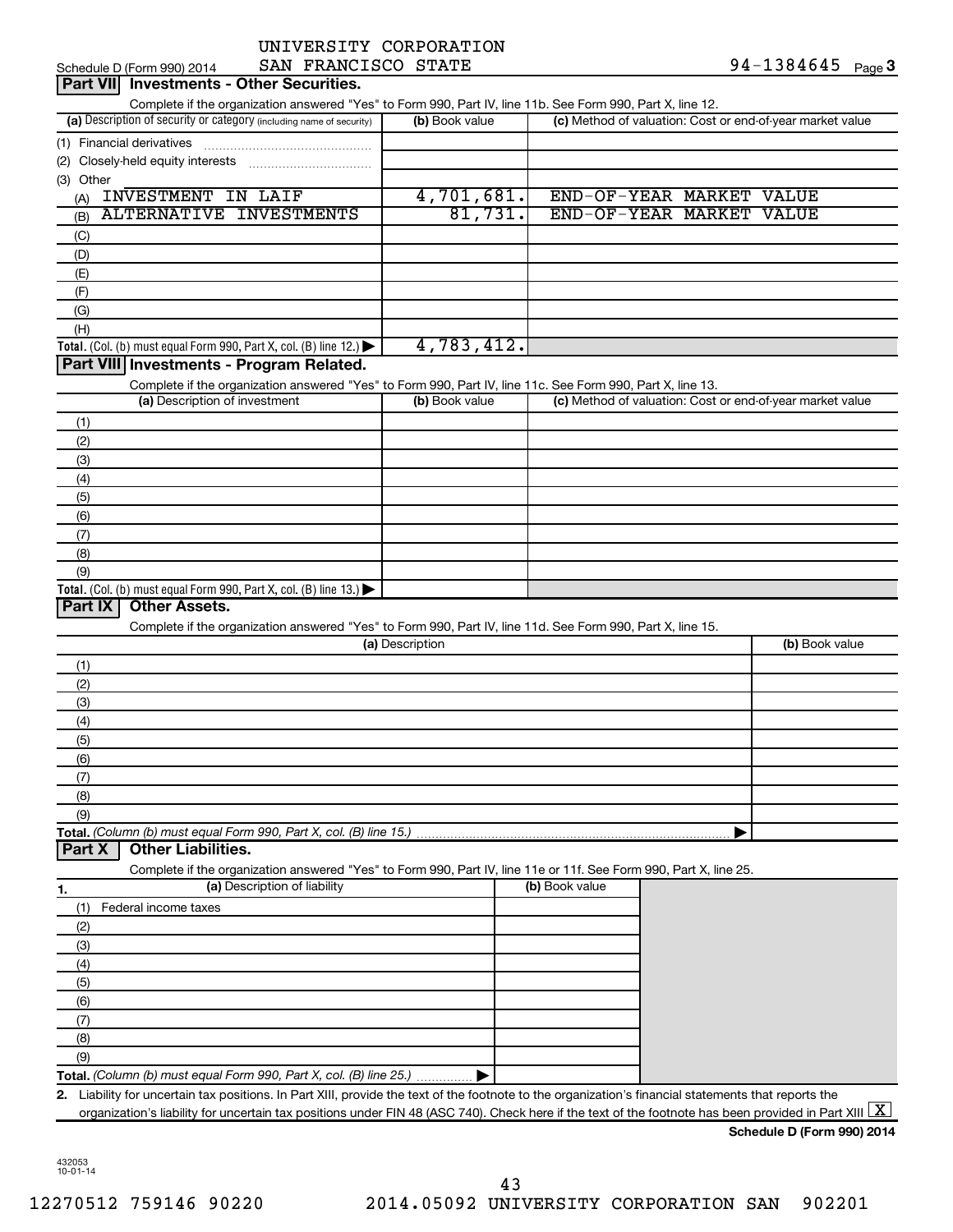|    | UNIVERSITY CORPORATION                                                                                                                                                                                                              |                |             |                |                   |
|----|-------------------------------------------------------------------------------------------------------------------------------------------------------------------------------------------------------------------------------------|----------------|-------------|----------------|-------------------|
|    | SAN FRANCISCO STATE<br>Schedule D (Form 990) 2014                                                                                                                                                                                   |                |             |                | 94-1384645 Page 4 |
|    | Reconciliation of Revenue per Audited Financial Statements With Revenue per Return.<br><b>Part XI</b>                                                                                                                               |                |             |                |                   |
|    | Complete if the organization answered "Yes" to Form 990, Part IV, line 12a.                                                                                                                                                         |                |             |                |                   |
| 1  | Total revenue, gains, and other support per audited financial statements [11] [11] Total revenue, gains, and other support per audited financial statements                                                                         |                |             | $\mathbf{1}$   | 15,469,173.       |
| 2  | Amounts included on line 1 but not on Form 990, Part VIII, line 12:                                                                                                                                                                 |                |             |                |                   |
| a  |                                                                                                                                                                                                                                     | 2a             | 154,896.    |                |                   |
|    |                                                                                                                                                                                                                                     | 2 <sub>b</sub> |             |                |                   |
|    |                                                                                                                                                                                                                                     | 2c             |             |                |                   |
| d  |                                                                                                                                                                                                                                     | 2d             | $-300,000.$ |                |                   |
| e  | Add lines 2a through 2d                                                                                                                                                                                                             |                |             | 2e             | $-145, 104.$      |
| 3  |                                                                                                                                                                                                                                     |                |             | $\mathbf{a}$   | 15,614,277.       |
| 4  | Amounts included on Form 990, Part VIII, line 12, but not on line 1:                                                                                                                                                                |                |             |                |                   |
| a  |                                                                                                                                                                                                                                     | 4a             |             |                |                   |
| b  |                                                                                                                                                                                                                                     | 4 <sub>h</sub> | $-875,544.$ |                |                   |
|    | Add lines 4a and 4b                                                                                                                                                                                                                 |                |             | 4c             | $-875,544.$       |
| 5. |                                                                                                                                                                                                                                     |                |             | 5              | 14, 738, 733.     |
|    | Part XII   Reconciliation of Expenses per Audited Financial Statements With Expenses per Return.                                                                                                                                    |                |             |                |                   |
|    | Complete if the organization answered "Yes" to Form 990, Part IV, line 12a.                                                                                                                                                         |                |             |                |                   |
| 1  |                                                                                                                                                                                                                                     |                |             | $\blacksquare$ | 14,870,614.       |
| 2  | Amounts included on line 1 but not on Form 990, Part IX, line 25:                                                                                                                                                                   |                |             |                |                   |
| a  |                                                                                                                                                                                                                                     | 2a             |             |                |                   |
| b  |                                                                                                                                                                                                                                     | 2 <sub>b</sub> |             |                |                   |
|    |                                                                                                                                                                                                                                     | 2c             |             |                |                   |
|    |                                                                                                                                                                                                                                     | 2d             | 875,544.    |                |                   |
| e  | Add lines 2a through 2d <b>contained a contained a contained a contained a</b> contained a contained a contained a contained a contained a contained a contained a contained a contained a contained a contained a contained a cont |                |             | 2e             | 875,544.          |
| 3  | Subtract line 2e from line 1                                                                                                                                                                                                        |                |             | $\mathbf{3}$   | 13,995,070.       |
| 4  | Amounts included on Form 990, Part IX, line 25, but not on line 1:                                                                                                                                                                  |                |             |                |                   |
| a  |                                                                                                                                                                                                                                     | 4a             |             |                |                   |
| b  |                                                                                                                                                                                                                                     | 4 <sub>b</sub> | 300,000.    |                |                   |
|    | Add lines 4a and 4b                                                                                                                                                                                                                 |                |             | 4 <sub>c</sub> | 300,000.          |
|    |                                                                                                                                                                                                                                     |                |             | 5              | 14,295,070.       |
|    | Part XIII Supplemental Information.                                                                                                                                                                                                 |                |             |                |                   |

Provide the descriptions required for Part II, lines 3, 5, and 9; Part III, lines 1a and 4; Part IV, lines 1b and 2b; Part V, line 4; Part X, line 2; Part XI, lines 2d and 4b; and Part XII, lines 2d and 4b. Also complete this part to provide any additional information.

#### PART X, LINE 2:

|  | THE ORGANIZATION PREPARED ITS AUDITED FINANCIAL STATEMENTS IN ACCORDANCE |  |  |  |  |  |  |  |
|--|--------------------------------------------------------------------------|--|--|--|--|--|--|--|
|--|--------------------------------------------------------------------------|--|--|--|--|--|--|--|

WITH ACCOUNTING PRINCIPLES AS PRESCRIBED BY THE GOVERNMENTAL ACCOUNTING

STANDARDS BOARD (GASB). THE FOOTNOTE ON INCOME TAXES DOES NOT REPORT

LIABILITY FOR UNCERTAIN TAX POSITIONS UNDER ASC 740.

#### PART XI, LINE 2D - OTHER ADJUSTMENTS:

#### GRANTS MOVED TO EXPENSE  $-300,000$ .

#### PART XI, LINE 4B - OTHER ADJUSTMENTS:

#### COST OF GOODS SOLD MOVED TO REVENUE  $-875,544$ .

432054 10-01-14

**Schedule D (Form 990) 2014**

12270512 759146 90220 2014.05092 UNIVERSITY CORPORATION SAN 902201 44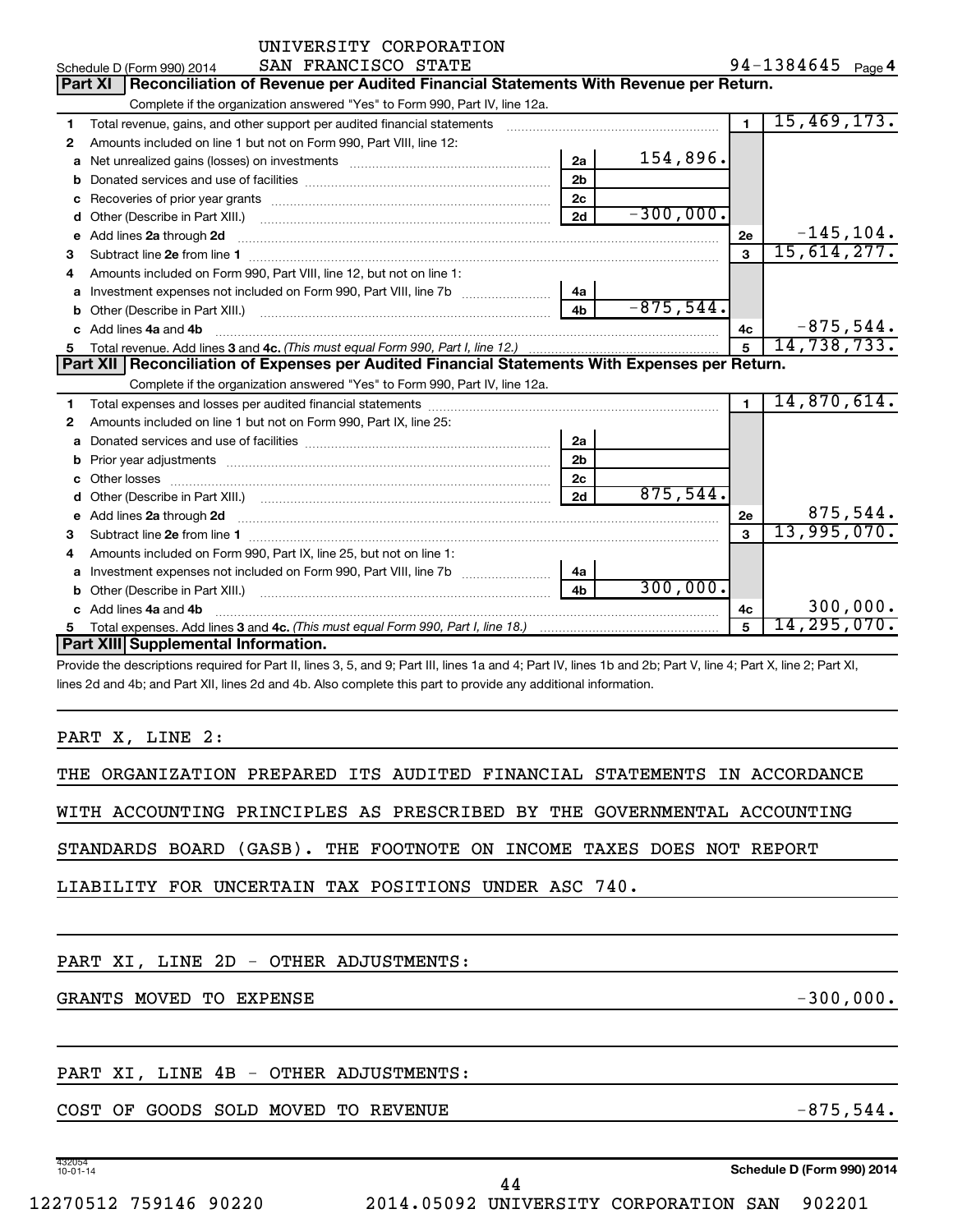*(continued)* **Part XIII Supplemental Information**  Schedule D (Form 990) 2014 Page SAN FRANCISCO STATE 94-1384645

PART XII, LINE 2D - OTHER ADJUSTMENTS:

COST OF GOODS SOLD MOVED TO REVENUE **875,544.** 

PART XII, LINE 4B - OTHER ADJUSTMENTS:

GRANTS MOVED TO EXPENSE **300,000.** The set of the set of the set of the set of the set of the set of the set of the set of the set of the set of the set of the set of the set of the set of the set of the set of the set of

PART X, LINE 2

THE ORGANIZATION PREPARED ITS AUDITED FINANCIAL STATEMENTS IN ACCORDANCE

WITH ACCOUNTING PRINCIPLES AS PRESCRIBED BY THE GOVERNMENTAL ACCOUNTING

STANDARDS BOARD (GASB). THE FOOTNOTE ON INCOME TAXES DOES NOT REPORT

UNIVERSITY CORPORATION

LIABILITY FOR UNCERTAIN TAX POSITIONS UNDER ASC 740.

**Schedule D (Form 990) 2014**

432055 10-01-14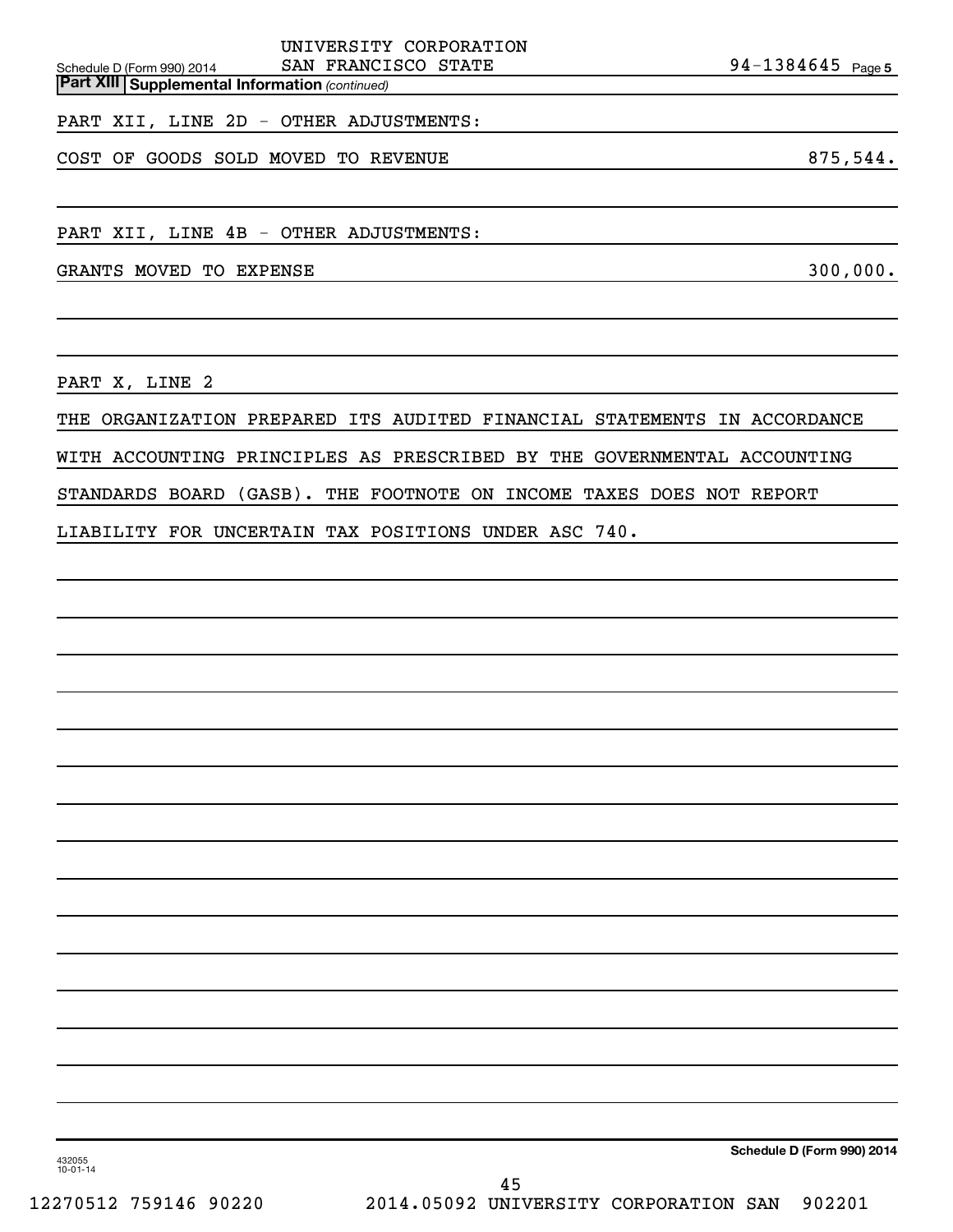| <b>SCHEDULE G</b><br>(Form 990 or 990-EZ)<br>Department of the Treasury<br><b>Internal Revenue Service</b>                                                                                                                                                                                                                                                                                                                                                                                                                                                                  | <b>Supplemental Information Regarding Fundraising or Gaming Activities</b><br>Complete if the organization answered "Yes" to Form 990, Part IV, lines 17, 18, or 19, or if the<br>organization entered more than \$15,000 on Form 990-EZ, line 6a.<br>Attach to Form 990 or Form 990-EZ.<br>Information about Schedule G (Form 990 or 990-EZ) and its instructions is at www.irs.gov/form 990. |     |    |                                                                            |  |                                                                            | OMB No. 1545-0047<br><b>Open to Public</b><br>Inspection |
|-----------------------------------------------------------------------------------------------------------------------------------------------------------------------------------------------------------------------------------------------------------------------------------------------------------------------------------------------------------------------------------------------------------------------------------------------------------------------------------------------------------------------------------------------------------------------------|------------------------------------------------------------------------------------------------------------------------------------------------------------------------------------------------------------------------------------------------------------------------------------------------------------------------------------------------------------------------------------------------|-----|----|----------------------------------------------------------------------------|--|----------------------------------------------------------------------------|----------------------------------------------------------|
| Name of the organization                                                                                                                                                                                                                                                                                                                                                                                                                                                                                                                                                    | UNIVERSITY CORPORATION<br>SAN FRANCISCO STATE                                                                                                                                                                                                                                                                                                                                                  |     |    |                                                                            |  | 94-1384645                                                                 | <b>Employer identification number</b>                    |
| Part I<br>required to complete this part.                                                                                                                                                                                                                                                                                                                                                                                                                                                                                                                                   | Fundraising Activities. Complete if the organization answered "Yes" to Form 990, Part IV, line 17. Form 990-EZ filers are not                                                                                                                                                                                                                                                                  |     |    |                                                                            |  |                                                                            |                                                          |
| 1 Indicate whether the organization raised funds through any of the following activities. Check all that apply.<br>Mail solicitations<br>a<br>Internet and email solicitations<br>b<br>Phone solicitations<br>c<br>In-person solicitations<br>d<br>2 a Did the organization have a written or oral agreement with any individual (including officers, directors, trustees or<br>b If "Yes," list the ten highest paid individuals or entities (fundraisers) pursuant to agreements under which the fundraiser is to be<br>compensated at least \$5,000 by the organization. | е<br>f<br>Special fundraising events<br>g<br>key employees listed in Form 990, Part VII) or entity in connection with professional fundraising services?                                                                                                                                                                                                                                       |     |    | Solicitation of non-government grants<br>Solicitation of government grants |  | Yes                                                                        | <b>No</b>                                                |
| (i) Name and address of individual<br>or entity (fundraiser)                                                                                                                                                                                                                                                                                                                                                                                                                                                                                                                | (iii) Did<br>fundraiser<br>(iv) Gross receipts<br>(ii) Activity<br>have custody<br>from activity<br>or control of<br>contributions?                                                                                                                                                                                                                                                            |     |    |                                                                            |  | (v) Amount paid<br>to (or retained by)<br>fundraiser<br>listed in col. (i) | (vi) Amount paid<br>to (or retained by)<br>organization  |
|                                                                                                                                                                                                                                                                                                                                                                                                                                                                                                                                                                             |                                                                                                                                                                                                                                                                                                                                                                                                | Yes | No |                                                                            |  |                                                                            |                                                          |
|                                                                                                                                                                                                                                                                                                                                                                                                                                                                                                                                                                             |                                                                                                                                                                                                                                                                                                                                                                                                |     |    |                                                                            |  |                                                                            |                                                          |
|                                                                                                                                                                                                                                                                                                                                                                                                                                                                                                                                                                             |                                                                                                                                                                                                                                                                                                                                                                                                |     |    |                                                                            |  |                                                                            |                                                          |
|                                                                                                                                                                                                                                                                                                                                                                                                                                                                                                                                                                             |                                                                                                                                                                                                                                                                                                                                                                                                |     |    |                                                                            |  |                                                                            |                                                          |
|                                                                                                                                                                                                                                                                                                                                                                                                                                                                                                                                                                             |                                                                                                                                                                                                                                                                                                                                                                                                |     |    |                                                                            |  |                                                                            |                                                          |
|                                                                                                                                                                                                                                                                                                                                                                                                                                                                                                                                                                             |                                                                                                                                                                                                                                                                                                                                                                                                |     |    |                                                                            |  |                                                                            |                                                          |
|                                                                                                                                                                                                                                                                                                                                                                                                                                                                                                                                                                             |                                                                                                                                                                                                                                                                                                                                                                                                |     |    |                                                                            |  |                                                                            |                                                          |
|                                                                                                                                                                                                                                                                                                                                                                                                                                                                                                                                                                             |                                                                                                                                                                                                                                                                                                                                                                                                |     |    |                                                                            |  |                                                                            |                                                          |
|                                                                                                                                                                                                                                                                                                                                                                                                                                                                                                                                                                             |                                                                                                                                                                                                                                                                                                                                                                                                |     |    |                                                                            |  |                                                                            |                                                          |
|                                                                                                                                                                                                                                                                                                                                                                                                                                                                                                                                                                             |                                                                                                                                                                                                                                                                                                                                                                                                |     |    |                                                                            |  |                                                                            |                                                          |
|                                                                                                                                                                                                                                                                                                                                                                                                                                                                                                                                                                             |                                                                                                                                                                                                                                                                                                                                                                                                |     |    |                                                                            |  |                                                                            |                                                          |
| Total<br>3 List all states in which the organization is registered or licensed to solicit contributions or has been notified it is exempt from registration                                                                                                                                                                                                                                                                                                                                                                                                                 |                                                                                                                                                                                                                                                                                                                                                                                                |     |    |                                                                            |  |                                                                            |                                                          |
| or licensing.                                                                                                                                                                                                                                                                                                                                                                                                                                                                                                                                                               |                                                                                                                                                                                                                                                                                                                                                                                                |     |    |                                                                            |  |                                                                            |                                                          |
|                                                                                                                                                                                                                                                                                                                                                                                                                                                                                                                                                                             |                                                                                                                                                                                                                                                                                                                                                                                                |     |    |                                                                            |  |                                                                            |                                                          |
|                                                                                                                                                                                                                                                                                                                                                                                                                                                                                                                                                                             |                                                                                                                                                                                                                                                                                                                                                                                                |     |    |                                                                            |  |                                                                            |                                                          |
|                                                                                                                                                                                                                                                                                                                                                                                                                                                                                                                                                                             |                                                                                                                                                                                                                                                                                                                                                                                                |     |    |                                                                            |  |                                                                            |                                                          |
|                                                                                                                                                                                                                                                                                                                                                                                                                                                                                                                                                                             |                                                                                                                                                                                                                                                                                                                                                                                                |     |    |                                                                            |  |                                                                            |                                                          |
|                                                                                                                                                                                                                                                                                                                                                                                                                                                                                                                                                                             |                                                                                                                                                                                                                                                                                                                                                                                                |     |    |                                                                            |  |                                                                            |                                                          |

**For Paperwork Reduction Act Notice, see the Instructions for Form 990 or 990-EZ. Schedule G (Form 990 or 990-EZ) 2014** LHA

432081 08-28-14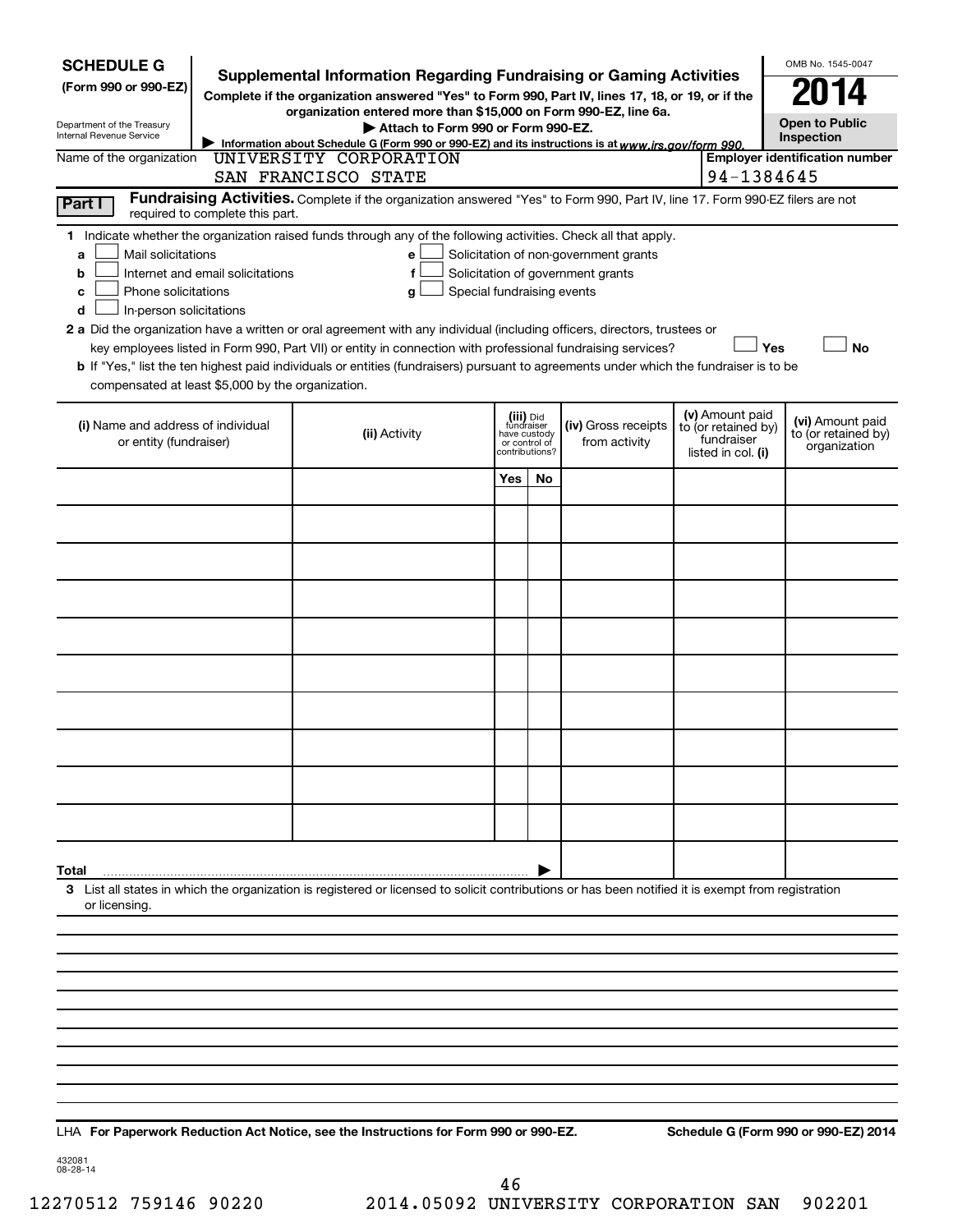UNIVERSITY CORPORATION 94-1384645 <sub>Page 2</sub> Schedule G (Form 990 or 990-EZ) 2014 Page SAN FRANCISCO STATE 94-1384645 Part II | Fundraising Events. Complete if the organization answered "Yes" to Form 990, Part IV, line 18, or reported more than \$15,000 of fundraising event contributions and gross income on Form 990-EZ, lines 1 and 6b. List events with gross receipts greater than \$5,000. (c) Other events **(a)** Event  $#1$  **(b)** Event  $#2$ **(d)**  Total events HOSPITALITY ALUMNI ASSN (add col. (a) through MGMT FUNDRAI FUNDRAISER 2 col. **(c)**) (event type) (event type) (total number) Revenue 73,640. 59,875. 41,418. 174,933. **1** Gross receipts ~~~~~~~~~~~~~~ 43,650. 38,175. 34,759. 116,584. **2** Less: Contributions ~~~~~~~~~~~ 29,990. 21,700. 6,659. 58,349. **3** Gross income (line 1 minus line 2) . . . . . . . . . . . . **4** Cash prizes ~~~~~~~~~~~~~~~ **5** Noncash prizes ~~~~~~~~~~~~~ Direct Expenses Direct Expenses 24,702. 23,218. 2,659. 50,579. **6** Rent/facility costs ~~~~~~~~~~~~

|                 |   | \$15,000 on Form 990-EZ, line 6a. |                       |                                                  |                  |                                                     |
|-----------------|---|-----------------------------------|-----------------------|--------------------------------------------------|------------------|-----------------------------------------------------|
| Revenue         |   |                                   | (a) Bingo             | (b) Pull tabs/instant<br>bingo/progressive bingo | (c) Other gaming | (d) Total gaming (add<br>col. (a) through col. (c)) |
|                 |   |                                   |                       |                                                  |                  |                                                     |
|                 | 2 |                                   |                       |                                                  |                  |                                                     |
| Direct Expenses | 3 |                                   |                       |                                                  |                  |                                                     |
|                 | 4 |                                   |                       |                                                  |                  |                                                     |
|                 | 5 |                                   |                       |                                                  |                  |                                                     |
|                 | 6 |                                   | Yes<br>%<br><b>No</b> | Yes<br>%<br>No                                   | Yes<br>%<br>No   |                                                     |
|                 | 7 |                                   |                       |                                                  |                  |                                                     |
|                 | 8 |                                   |                       |                                                  |                  |                                                     |
| 9               |   |                                   |                       |                                                  |                  |                                                     |
|                 |   |                                   |                       |                                                  |                  | Yes<br><b>No</b>                                    |
|                 |   |                                   |                       |                                                  |                  |                                                     |
|                 |   |                                   |                       |                                                  |                  | Yes<br><b>No</b>                                    |
|                 |   |                                   |                       |                                                  |                  |                                                     |

432082 08-28-14

**Schedule G (Form 990 or 990-EZ) 2014**

~~~~~~~~~~~~~~~~~~~~~~~~~~~~~~~~~~~ ▶ |

 $3,877.$  750.  $4,627.$ 22,859. 6,788. 7,032. 36,679.

34,584. 7,796. 42,380.

134,265.  $-75,916.$ 

**7** Food and beverages

**8** Entertainment ~~~~~~~~~~~~~~ **9** Other direct expenses  $\ldots$  **............................** 

**10** Direct expense summary. Add lines 4 through 9 in column (d) **11** Net income summary. Subtract line 10 from line 3, column (d)

………………………………

Part III | Gaming. Complete if the organization answered "Yes" to Form 990, Part IV, line 19, or reported more than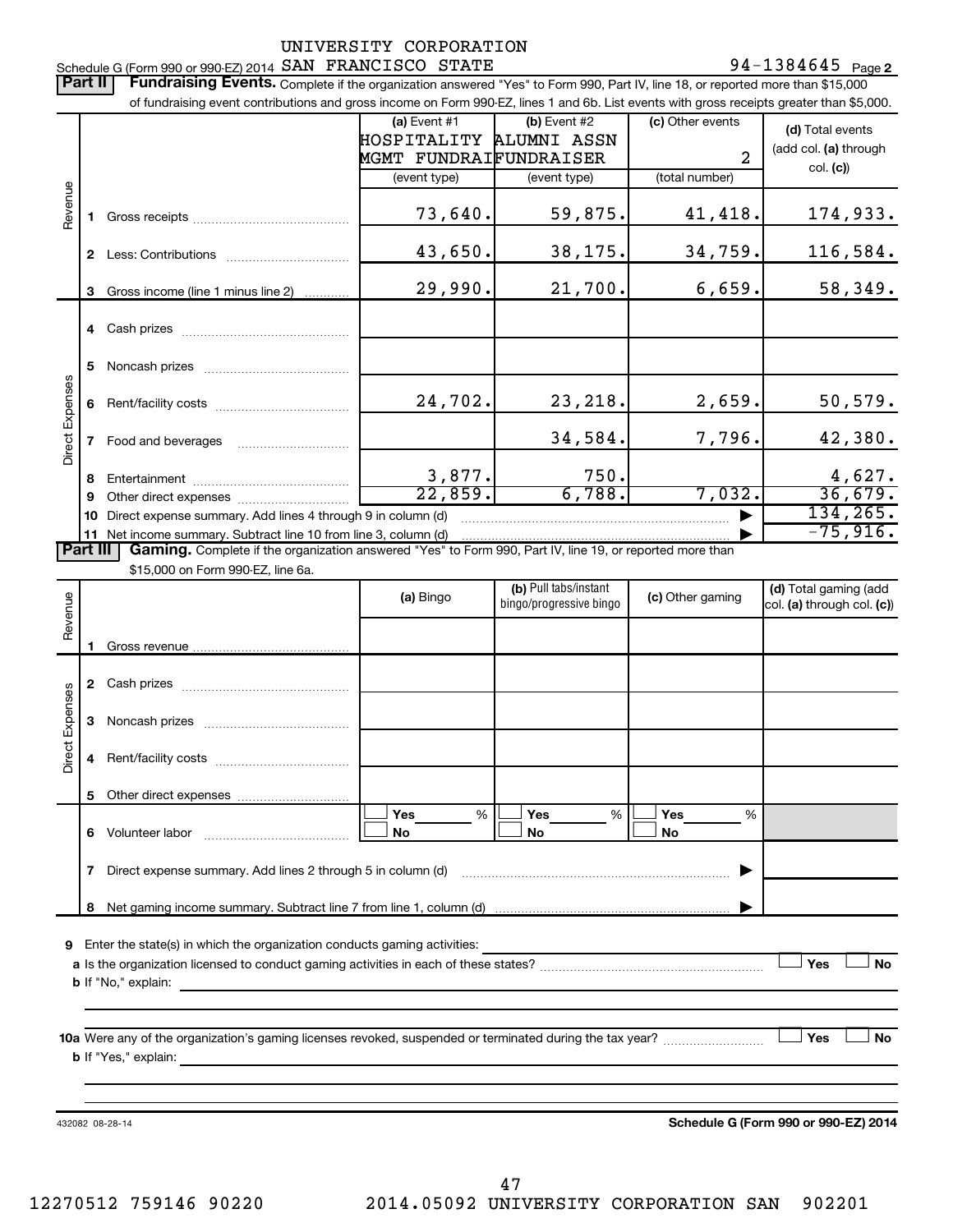|     | Schedule G (Form 990 or 990-EZ) 2014 SAN FRANCISCO STATE                                                                                                                                                                                               | 94-1384645           | Page 3                               |
|-----|--------------------------------------------------------------------------------------------------------------------------------------------------------------------------------------------------------------------------------------------------------|----------------------|--------------------------------------|
| 11. |                                                                                                                                                                                                                                                        | Yes                  | No                                   |
|     | 12 Is the organization a grantor, beneficiary or trustee of a trust or a member of a partnership or other entity formed                                                                                                                                | Yes                  | No                                   |
|     | 13 Indicate the percentage of gaming activity conducted in:                                                                                                                                                                                            |                      |                                      |
|     |                                                                                                                                                                                                                                                        | 13а                  | %                                    |
|     |                                                                                                                                                                                                                                                        | 13 <sub>b</sub>      | %                                    |
|     | 14 Enter the name and address of the person who prepares the organization's gaming/special events books and records:                                                                                                                                   |                      |                                      |
|     | Name $\blacktriangleright$<br><u> 1989 - Johann Barbara, martin a bhaile ann an t-</u>                                                                                                                                                                 |                      |                                      |
|     |                                                                                                                                                                                                                                                        |                      |                                      |
|     |                                                                                                                                                                                                                                                        | Yes                  | No                                   |
|     | of gaming revenue retained by the third party $\triangleright$ \$ __________________.                                                                                                                                                                  |                      |                                      |
|     | c If "Yes," enter name and address of the third party:                                                                                                                                                                                                 |                      |                                      |
|     | Name $\blacktriangleright$                                                                                                                                                                                                                             |                      |                                      |
|     |                                                                                                                                                                                                                                                        |                      |                                      |
| 16  | Gaming manager information:                                                                                                                                                                                                                            |                      |                                      |
|     | Name $\blacktriangleright$ $\lrcorner$                                                                                                                                                                                                                 |                      |                                      |
|     | Gaming manager compensation > \$                                                                                                                                                                                                                       |                      |                                      |
|     | Description of services provided <b>Denote the Constantine Constantine Constantine Constantine Constantine Constantine Constantine Constantine Constantine Constantine Constantine Constantine Constantine Constantine Constanti</b>                   |                      |                                      |
|     |                                                                                                                                                                                                                                                        |                      |                                      |
|     | Director/officer<br>Employee<br>Independent contractor                                                                                                                                                                                                 |                      |                                      |
|     | <b>17</b> Mandatory distributions:                                                                                                                                                                                                                     |                      |                                      |
|     | <b>a</b> Is the organization required under state law to make charitable distributions from the gaming proceeds to                                                                                                                                     |                      |                                      |
|     |                                                                                                                                                                                                                                                        | $\Box$ Yes $\Box$ No |                                      |
|     | <b>b</b> Enter the amount of distributions required under state law to be distributed to other exempt organizations or spent in the<br>organization's own exempt activities during the tax year $\triangleright$ \$                                    |                      |                                      |
|     | Part IV<br>Supplemental Information. Provide the explanations required by Part I, line 2b, columns (iii) and (v), and Part III, lines 9, 9b, 10b, 15b,<br>15c, 16, and 17b, as applicable. Also provide any additional information (see instructions). |                      |                                      |
|     |                                                                                                                                                                                                                                                        |                      |                                      |
|     |                                                                                                                                                                                                                                                        |                      |                                      |
|     |                                                                                                                                                                                                                                                        |                      |                                      |
|     |                                                                                                                                                                                                                                                        |                      |                                      |
|     |                                                                                                                                                                                                                                                        |                      |                                      |
|     |                                                                                                                                                                                                                                                        |                      |                                      |
|     |                                                                                                                                                                                                                                                        |                      |                                      |
|     |                                                                                                                                                                                                                                                        |                      |                                      |
|     |                                                                                                                                                                                                                                                        |                      |                                      |
|     | 432083 08-28-14                                                                                                                                                                                                                                        |                      | Schedule G (Form 990 or 990-EZ) 2014 |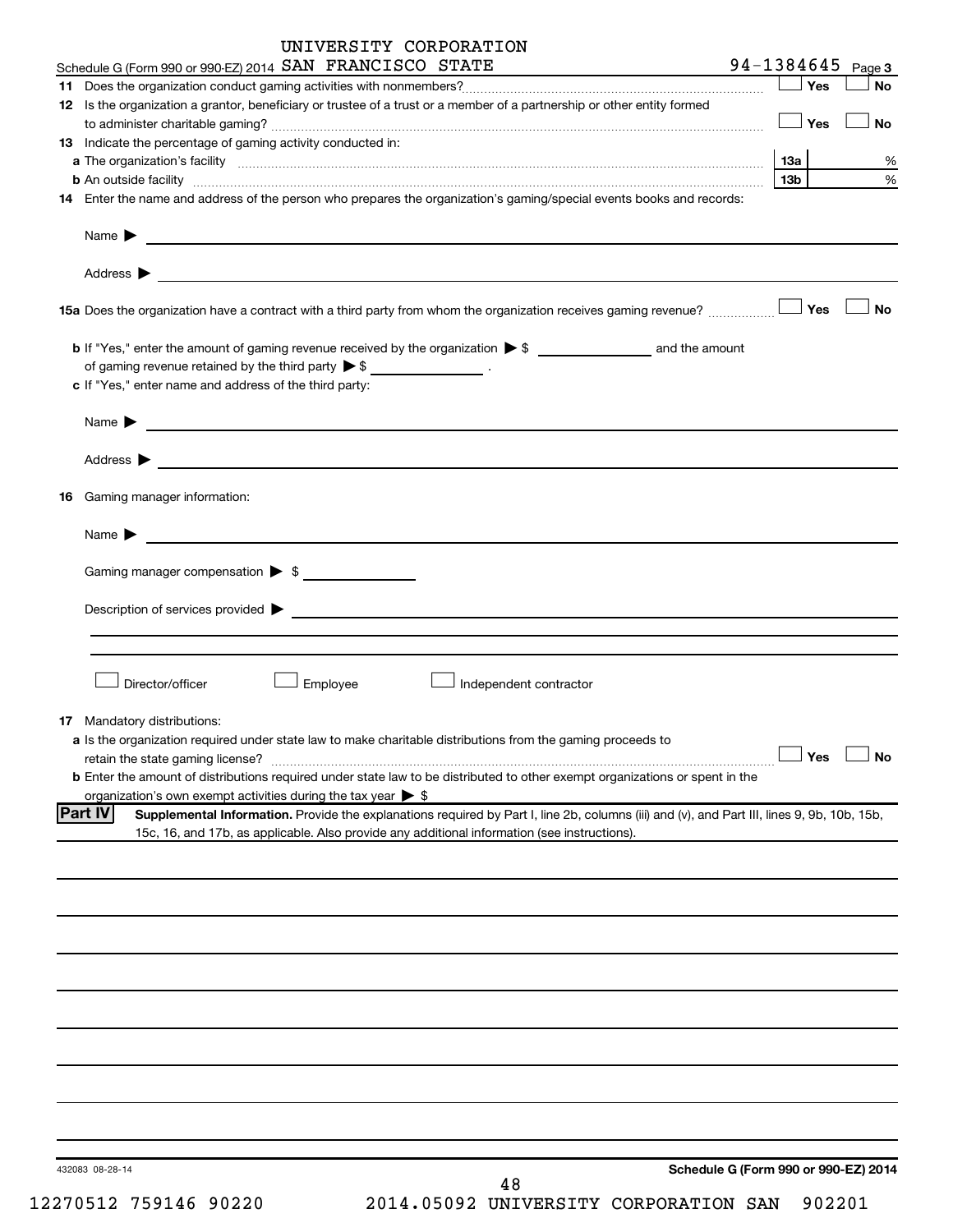| <b>SCHEDULE I</b><br>(Form 990)<br>Department of the Treasury                                                                                                                           | <b>Grants and Other Assistance to Organizations,</b><br>Governments, and Individuals in the United States<br>Complete if the organization answered "Yes" to Form 990, Part IV, line 21 or 22.<br>Attach to Form 990. |                                  |                             |                                         |                                                                |                                           |                                                     |  |  |  |  |
|-----------------------------------------------------------------------------------------------------------------------------------------------------------------------------------------|----------------------------------------------------------------------------------------------------------------------------------------------------------------------------------------------------------------------|----------------------------------|-----------------------------|-----------------------------------------|----------------------------------------------------------------|-------------------------------------------|-----------------------------------------------------|--|--|--|--|
| Internal Revenue Service<br>Inspection<br>Information about Schedule I (Form 990) and its instructions is at www.irs.gov/form990.<br>UNIVERSITY CORPORATION                             |                                                                                                                                                                                                                      |                                  |                             |                                         |                                                                |                                           |                                                     |  |  |  |  |
| Name of the organization                                                                                                                                                                | SAN FRANCISCO STATE                                                                                                                                                                                                  |                                  |                             |                                         |                                                                |                                           | <b>Employer identification number</b><br>94-1384645 |  |  |  |  |
| Part I<br><b>General Information on Grants and Assistance</b>                                                                                                                           |                                                                                                                                                                                                                      |                                  |                             |                                         |                                                                |                                           |                                                     |  |  |  |  |
| Does the organization maintain records to substantiate the amount of the grants or assistance, the grantees' eligibility for the grants or assistance, and the selection<br>$\mathbf 1$ |                                                                                                                                                                                                                      |                                  |                             |                                         |                                                                |                                           |                                                     |  |  |  |  |
|                                                                                                                                                                                         |                                                                                                                                                                                                                      |                                  |                             |                                         |                                                                |                                           | $X$ No<br>Yes                                       |  |  |  |  |
| Describe in Part IV the organization's procedures for monitoring the use of grant funds in the United States.<br>$\mathbf{2}$                                                           |                                                                                                                                                                                                                      |                                  |                             |                                         |                                                                |                                           |                                                     |  |  |  |  |
| Part II<br>Grants and Other Assistance to Domestic Organizations and Domestic Governments. Complete if the organization answered "Yes" to Form 990, Part IV, line 21, for any           |                                                                                                                                                                                                                      |                                  |                             |                                         |                                                                |                                           |                                                     |  |  |  |  |
| recipient that received more than \$5,000. Part II can be duplicated if additional space is needed.<br><b>1 (a)</b> Name and address of organization<br>or government                   | $(b)$ EIN                                                                                                                                                                                                            | (c) IRC section<br>if applicable | (d) Amount of<br>cash grant | (e) Amount of<br>non-cash<br>assistance | (f) Method of<br>valuation (book,<br>FMV, appraisal,<br>other) | (g) Description of<br>non-cash assistance | (h) Purpose of grant<br>or assistance               |  |  |  |  |
| SAN FRANCISCO STATE UNIVERSITY<br>1600 HOLLOWAY AVENUE<br>SAN FRANCISCO, CA 94132                                                                                                       | 93-1137247                                                                                                                                                                                                           | 501(C)(3)                        | 1,701,426.                  | 0.                                      |                                                                |                                           | EDUCATIONAL SUPPORT                                 |  |  |  |  |
|                                                                                                                                                                                         |                                                                                                                                                                                                                      |                                  |                             |                                         |                                                                |                                           |                                                     |  |  |  |  |
| $\mathbf{2}$                                                                                                                                                                            |                                                                                                                                                                                                                      |                                  |                             |                                         |                                                                |                                           | $1$ .<br>0.                                         |  |  |  |  |
| 3<br>LHA For Paperwork Reduction Act Notice, see the Instructions for Form 990.                                                                                                         |                                                                                                                                                                                                                      |                                  |                             |                                         |                                                                |                                           | Schedule I (Form 990) (2014)                        |  |  |  |  |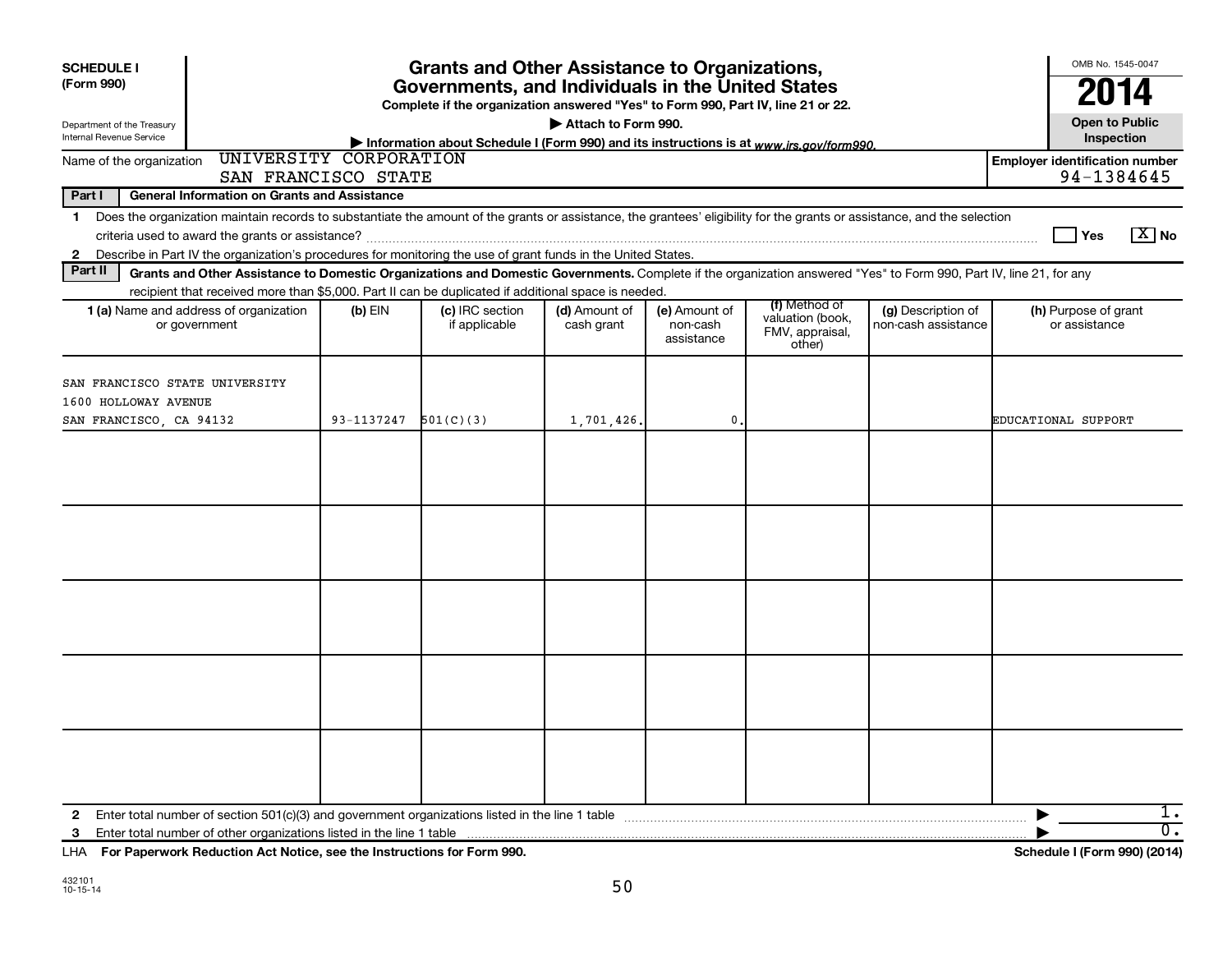Schedule I (Form 990) (2014) SAN FRANCISCO STATE (STATE And The Schedule I (Form 990) (2014) SAN FRANCISCO STATE

**2**

Part III | Grants and Other Assistance to Domestic Individuals. Complete if the organization answered "Yes" to Form 990, Part IV, line 22. Part III can be duplicated if additional space is needed.

| (a) Type of grant or assistance | (b) Number of<br>recipients | (c) Amount of<br>cash grant | (d) Amount of non-<br>cash assistance | (e) Method of valuation<br>(book, FMV, appraisal, other) | (f) Description of non-cash assistance |
|---------------------------------|-----------------------------|-----------------------------|---------------------------------------|----------------------------------------------------------|----------------------------------------|
|                                 |                             |                             |                                       |                                                          |                                        |
|                                 |                             |                             |                                       |                                                          |                                        |
|                                 |                             |                             |                                       |                                                          |                                        |
|                                 |                             |                             |                                       |                                                          |                                        |
|                                 |                             |                             |                                       |                                                          |                                        |
|                                 |                             |                             |                                       |                                                          |                                        |
|                                 |                             |                             |                                       |                                                          |                                        |
|                                 |                             |                             |                                       |                                                          |                                        |
|                                 |                             |                             |                                       |                                                          |                                        |
|                                 |                             |                             |                                       |                                                          |                                        |

Part IV | Supplemental Information. Provide the information required in Part I, line 2, Part III, column (b), and any other additional information.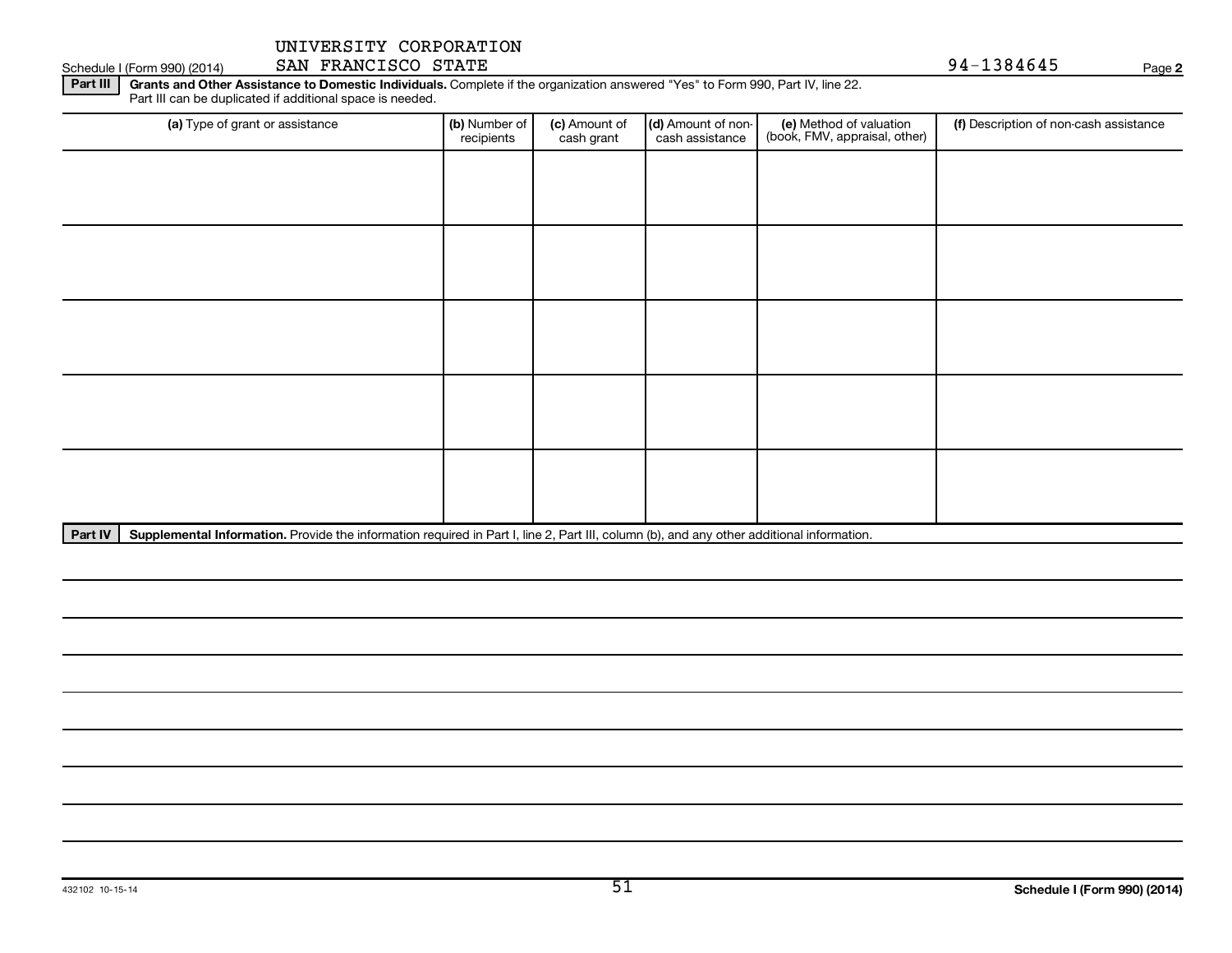| <b>Compensation Information</b><br><b>SCHEDULE J</b><br>(Form 990)<br>For certain Officers, Directors, Trustees, Key Employees, and Highest<br>2014<br><b>Compensated Employees</b><br>Complete if the organization answered "Yes" on Form 990, Part IV, line 23.<br><b>Open to Public</b><br>Attach to Form 990.<br>Department of the Treasury<br>Inspection<br>Information about Schedule J (Form 990) and its instructions is at www.irs.gov/form990.<br>Internal Revenue Service |                              |
|--------------------------------------------------------------------------------------------------------------------------------------------------------------------------------------------------------------------------------------------------------------------------------------------------------------------------------------------------------------------------------------------------------------------------------------------------------------------------------------|------------------------------|
|                                                                                                                                                                                                                                                                                                                                                                                                                                                                                      |                              |
|                                                                                                                                                                                                                                                                                                                                                                                                                                                                                      |                              |
|                                                                                                                                                                                                                                                                                                                                                                                                                                                                                      |                              |
|                                                                                                                                                                                                                                                                                                                                                                                                                                                                                      |                              |
| UNIVERSITY CORPORATION<br><b>Employer identification number</b><br>Name of the organization                                                                                                                                                                                                                                                                                                                                                                                          |                              |
| 94-1384645<br>SAN FRANCISCO STATE                                                                                                                                                                                                                                                                                                                                                                                                                                                    |                              |
| <b>Questions Regarding Compensation</b><br>Part I                                                                                                                                                                                                                                                                                                                                                                                                                                    |                              |
| <b>Yes</b>                                                                                                                                                                                                                                                                                                                                                                                                                                                                           | No                           |
| Check the appropriate box(es) if the organization provided any of the following to or for a person listed in Form 990,                                                                                                                                                                                                                                                                                                                                                               |                              |
| Part VII, Section A, line 1a. Complete Part III to provide any relevant information regarding these items.                                                                                                                                                                                                                                                                                                                                                                           |                              |
| First-class or charter travel<br>Housing allowance or residence for personal use                                                                                                                                                                                                                                                                                                                                                                                                     |                              |
| Travel for companions<br>Payments for business use of personal residence                                                                                                                                                                                                                                                                                                                                                                                                             |                              |
| Tax indemnification and gross-up payments<br>Health or social club dues or initiation fees                                                                                                                                                                                                                                                                                                                                                                                           |                              |
| Discretionary spending account<br>Personal services (e.g., maid, chauffeur, chef)                                                                                                                                                                                                                                                                                                                                                                                                    |                              |
|                                                                                                                                                                                                                                                                                                                                                                                                                                                                                      |                              |
| <b>b</b> If any of the boxes on line 1a are checked, did the organization follow a written policy regarding payment or                                                                                                                                                                                                                                                                                                                                                               |                              |
| reimbursement or provision of all of the expenses described above? If "No," complete Part III to explain<br>1b                                                                                                                                                                                                                                                                                                                                                                       |                              |
| 2<br>Did the organization require substantiation prior to reimbursing or allowing expenses incurred by all directors,                                                                                                                                                                                                                                                                                                                                                                |                              |
| $\mathbf{2}$<br>trustees, and officers, including the CEO/Executive Director, regarding the items checked in line 1a?                                                                                                                                                                                                                                                                                                                                                                |                              |
|                                                                                                                                                                                                                                                                                                                                                                                                                                                                                      |                              |
| З<br>Indicate which, if any, of the following the filing organization used to establish the compensation of the organization's                                                                                                                                                                                                                                                                                                                                                       |                              |
| CEO/Executive Director. Check all that apply. Do not check any boxes for methods used by a related organization to                                                                                                                                                                                                                                                                                                                                                                   |                              |
| establish compensation of the CEO/Executive Director, but explain in Part III.                                                                                                                                                                                                                                                                                                                                                                                                       |                              |
| Compensation committee<br>Written employment contract                                                                                                                                                                                                                                                                                                                                                                                                                                |                              |
| Compensation survey or study<br>Independent compensation consultant                                                                                                                                                                                                                                                                                                                                                                                                                  |                              |
| Form 990 of other organizations<br>Approval by the board or compensation committee                                                                                                                                                                                                                                                                                                                                                                                                   |                              |
|                                                                                                                                                                                                                                                                                                                                                                                                                                                                                      |                              |
| During the year, did any person listed in Form 990, Part VII, Section A, line 1a, with respect to the filing<br>4                                                                                                                                                                                                                                                                                                                                                                    |                              |
| organization or a related organization:                                                                                                                                                                                                                                                                                                                                                                                                                                              |                              |
| Receive a severance payment or change-of-control payment?<br>4a<br>а                                                                                                                                                                                                                                                                                                                                                                                                                 | х                            |
| 4b<br>b                                                                                                                                                                                                                                                                                                                                                                                                                                                                              | $\overline{\textbf{x}}$      |
| 4c<br>с                                                                                                                                                                                                                                                                                                                                                                                                                                                                              | $\overline{\textnormal{x}}$  |
| If "Yes" to any of lines 4a-c, list the persons and provide the applicable amounts for each item in Part III.                                                                                                                                                                                                                                                                                                                                                                        |                              |
|                                                                                                                                                                                                                                                                                                                                                                                                                                                                                      |                              |
| Only section 501(c)(3), 501(c)(4), and 501(c)(29) organizations must complete lines 5-9.                                                                                                                                                                                                                                                                                                                                                                                             |                              |
| For persons listed in Form 990, Part VII, Section A, line 1a, did the organization pay or accrue any compensation                                                                                                                                                                                                                                                                                                                                                                    |                              |
| contingent on the revenues of:                                                                                                                                                                                                                                                                                                                                                                                                                                                       |                              |
| 5a<br>a                                                                                                                                                                                                                                                                                                                                                                                                                                                                              | х<br>$\overline{\mathbf{X}}$ |
| 5b                                                                                                                                                                                                                                                                                                                                                                                                                                                                                   |                              |
| If "Yes" to line 5a or 5b, describe in Part III.                                                                                                                                                                                                                                                                                                                                                                                                                                     |                              |
| For persons listed in Form 990, Part VII, Section A, line 1a, did the organization pay or accrue any compensation<br>6.                                                                                                                                                                                                                                                                                                                                                              |                              |
| contingent on the net earnings of:                                                                                                                                                                                                                                                                                                                                                                                                                                                   | х                            |
| 6a<br>a                                                                                                                                                                                                                                                                                                                                                                                                                                                                              | $\overline{\mathbf{X}}$      |
| 6b                                                                                                                                                                                                                                                                                                                                                                                                                                                                                   |                              |
| If "Yes" to line 6a or 6b, describe in Part III.                                                                                                                                                                                                                                                                                                                                                                                                                                     |                              |
| 7 For persons listed in Form 990, Part VII, Section A, line 1a, did the organization provide any non-fixed payments                                                                                                                                                                                                                                                                                                                                                                  | x                            |
| 7                                                                                                                                                                                                                                                                                                                                                                                                                                                                                    |                              |
| Were any amounts reported in Form 990, Part VII, paid or accrued pursuant to a contract that was subject to the<br>8                                                                                                                                                                                                                                                                                                                                                                 | х                            |
| 8                                                                                                                                                                                                                                                                                                                                                                                                                                                                                    |                              |
| If "Yes" to line 8, did the organization also follow the rebuttable presumption procedure described in<br>9<br>9                                                                                                                                                                                                                                                                                                                                                                     |                              |
| LHA For Paperwork Reduction Act Notice, see the Instructions for Form 990.<br>Schedule J (Form 990) 2014                                                                                                                                                                                                                                                                                                                                                                             |                              |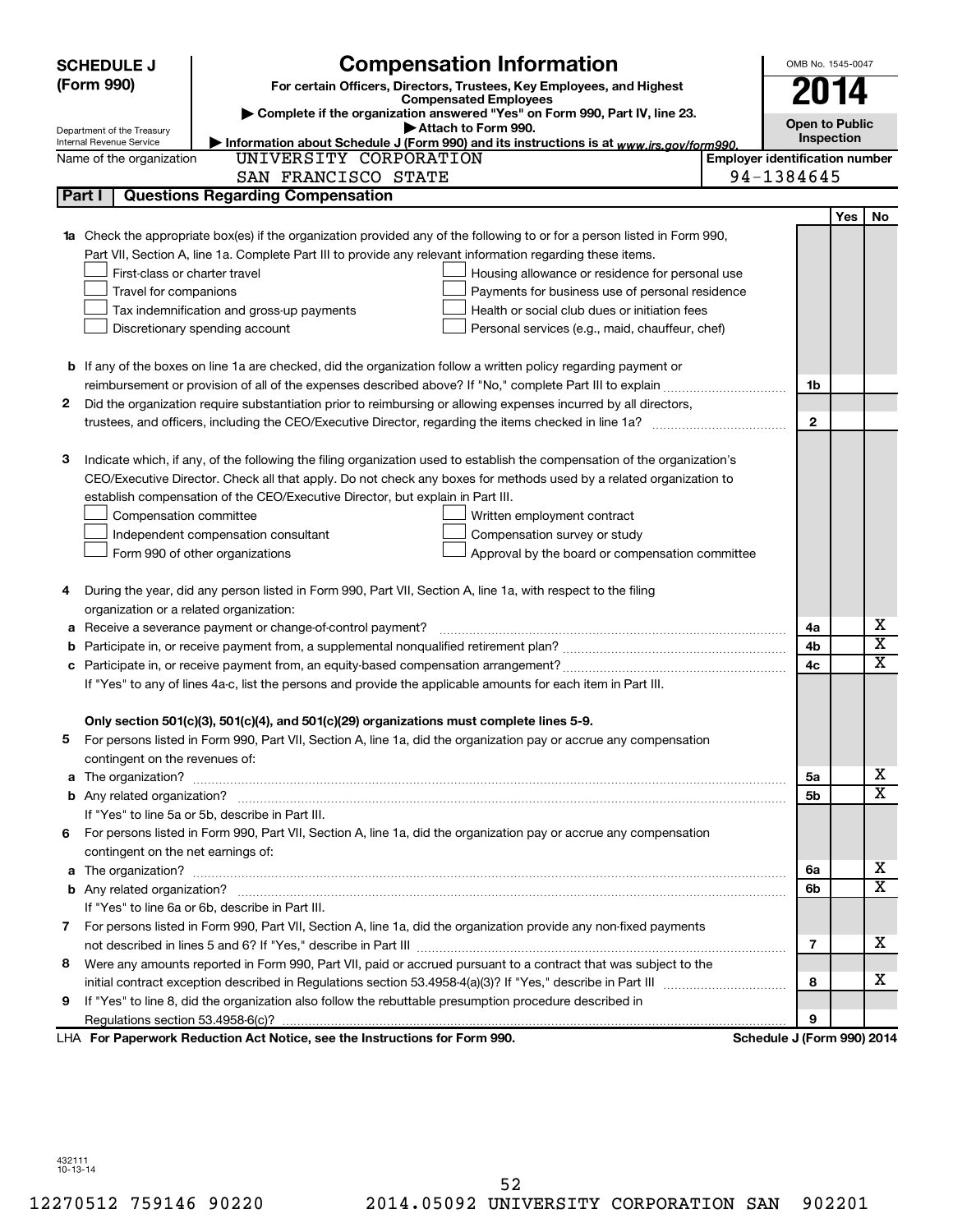Schedule J (Form 990) 2014 SAN FRANCISCO STATE 94-1384645 994-1384645

Part II | Officers, Directors, Trustees, Key Employees, and Highest Compensated Employees. Use duplicate copies if additional space is needed.

For each individual whose compensation must be reported in Schedule J, report compensation from the organization on row (i) and from related organizations, described in the instructions, on row (ii). Do not list any individuals that are not listed on Form 990, Part VII.

Note. The sum of columns (B)(i)-(iii) for each listed individual must equal the total amount of Form 990, Part VII, Section A, line 1a, applicable column (D) and (E) amounts for that individual.

| (A) Name and Title        |       |                          | (B) Breakdown of W-2 and/or 1099-MISC compensation |                                           | (C) Retirement and             | (D) Nontaxable   | (E) Total of columns | (F) Compensation                                           |
|---------------------------|-------|--------------------------|----------------------------------------------------|-------------------------------------------|--------------------------------|------------------|----------------------|------------------------------------------------------------|
|                           |       | (i) Base<br>compensation | (ii) Bonus &<br>incentive<br>compensation          | (iii) Other<br>reportable<br>compensation | other deferred<br>compensation | benefits         | $(B)(i)-(D)$         | in column (B)<br>reported as deferred<br>in prior Form 990 |
| JO VOLKERT<br>(1)         | (i)   | 0.                       | 0.                                                 | $\overline{0}$ .                          | 0.                             | 0.               | $\mathbf{0}$         | $0$ .                                                      |
| VICE CHAIR                | (ii)  | 182,577.                 | $\overline{0}$ .                                   | $\overline{0}$ .                          | 41,472.                        | 17,048.          | 241,097.             | $\overline{0}$ .                                           |
| CHARLOTTE FERRETTI<br>(2) | (i)   | 0.                       | $\overline{0}$ .                                   | Ο.                                        | 0                              | 0.               | 0                    | $\overline{0}$ .                                           |
| CHAIR OF BOD              | (i)   | 152,925.                 | $\overline{0}$ .                                   | $\overline{0}$ .                          | 34,696                         | 15,916.          | 203,537.             | $\overline{0}$ .                                           |
| <b>JASON PORTH</b><br>(3) | (i)   | 0.                       | $\overline{0}$ .                                   | Ο.                                        | 0                              | 0.               | $\mathbf{0}$         | $\overline{0}$ .                                           |
| EXECUTIVE DIRECTOR        | (i)   | 118, 744.                | $\overline{0}$ .                                   | $\overline{0}$ .                          | 27,969                         | 10, 136.         | 156,849.             | $\overline{0}$ .                                           |
| ALVIN ALVAREZ<br>(4)      | (i)   | $\overline{0}$ .         | $\overline{0}$ .                                   | 0.                                        | 0                              | О.               | $\mathbf{0}$         | $\overline{0}$ .                                           |
| <b>BOARD MEMBER</b>       | (i)   | 132,623.                 | 0.                                                 | 0.                                        | 31,649                         | 21,140.          | 185, 412.            | $\overline{0}$ .                                           |
| TREVOR GETZ<br>(5)        | (i)   | $\overline{0}$ .         | $\overline{0}$ .                                   | $\overline{0}$ .                          | 0                              | $\overline{0}$ . | $\overline{0}$ .     | $\overline{0}$ .                                           |
| <b>BOARD MEMBER</b>       | (i)   | 110,666.                 | σ.                                                 | $\overline{0}$ .                          | 23,377.                        | 21,029.          | 155,072.             | $\overline{0}$ .                                           |
| RONALD CORTEZ<br>(6)      | (i)   | $\overline{0}$ .         | σ.                                                 | 0.                                        | $\Omega$ .                     | 0.               | $\overline{0}$ .     | $\overline{0}$ .                                           |
| <b>BOARD MEMBER</b>       | (ii)  | 220, 329.                | $\overline{0}$ .                                   | 4,800.                                    | 50, 591.                       | 21,140.          | 296,860.             | $\overline{0}$ .                                           |
|                           | (i)   |                          |                                                    |                                           |                                |                  |                      |                                                            |
|                           | (i)   |                          |                                                    |                                           |                                |                  |                      |                                                            |
|                           | (i)   |                          |                                                    |                                           |                                |                  |                      |                                                            |
|                           | (i)   |                          |                                                    |                                           |                                |                  |                      |                                                            |
|                           | (i)   |                          |                                                    |                                           |                                |                  |                      |                                                            |
|                           | (i)   |                          |                                                    |                                           |                                |                  |                      |                                                            |
|                           | (i)   |                          |                                                    |                                           |                                |                  |                      |                                                            |
|                           | (i)   |                          |                                                    |                                           |                                |                  |                      |                                                            |
|                           | (i)   |                          |                                                    |                                           |                                |                  |                      |                                                            |
|                           | (i)   |                          |                                                    |                                           |                                |                  |                      |                                                            |
|                           | (i)   |                          |                                                    |                                           |                                |                  |                      |                                                            |
|                           | (ii)  |                          |                                                    |                                           |                                |                  |                      |                                                            |
|                           | (i)   |                          |                                                    |                                           |                                |                  |                      |                                                            |
|                           | (ii)  |                          |                                                    |                                           |                                |                  |                      |                                                            |
|                           | (i)   |                          |                                                    |                                           |                                |                  |                      |                                                            |
|                           | (ii)  |                          |                                                    |                                           |                                |                  |                      |                                                            |
|                           | (i)   |                          |                                                    |                                           |                                |                  |                      |                                                            |
|                           | (ii)  |                          |                                                    |                                           |                                |                  |                      |                                                            |
|                           | (i)   |                          |                                                    |                                           |                                |                  |                      |                                                            |
|                           | (iii) |                          |                                                    |                                           |                                |                  |                      |                                                            |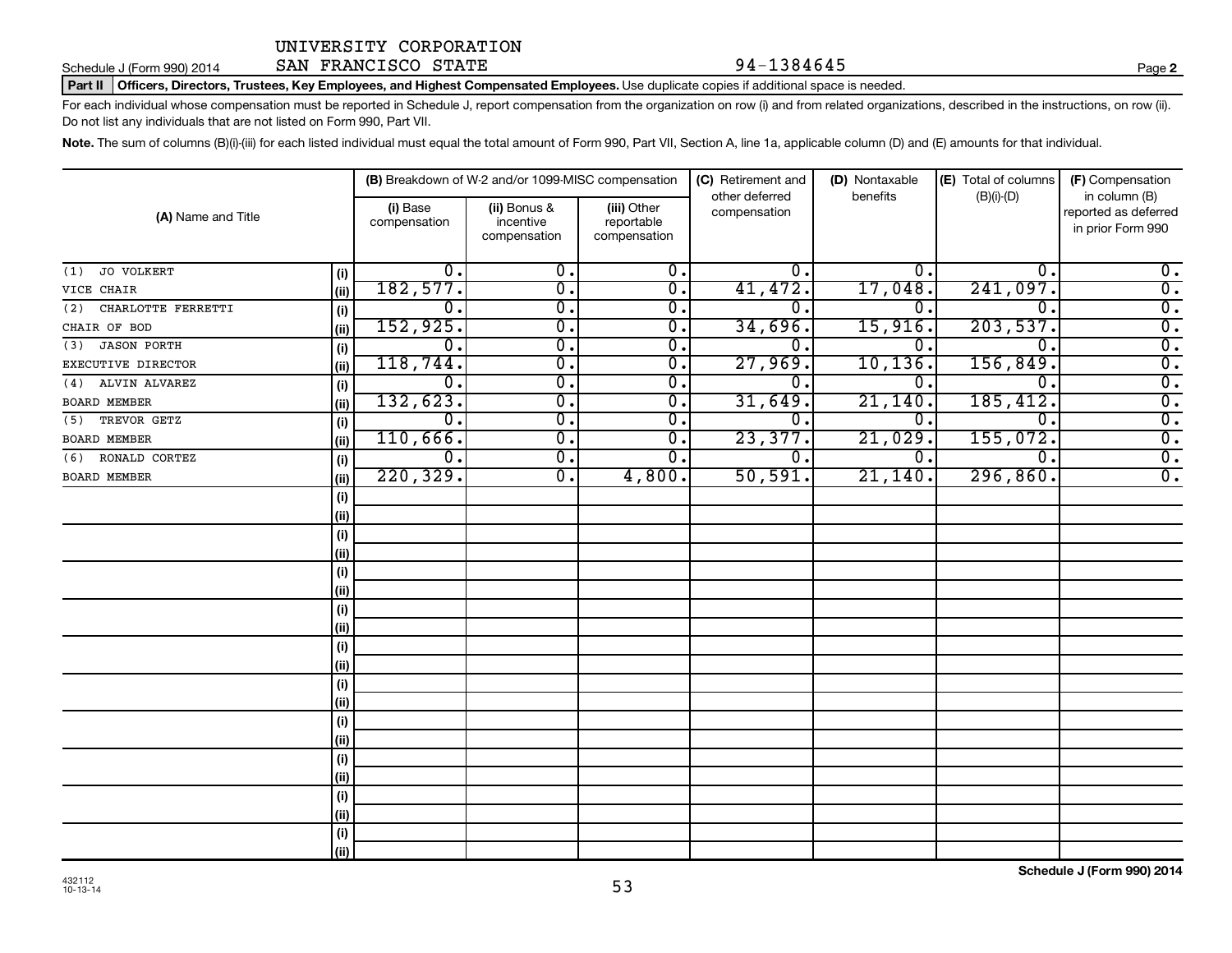#### **Part III Supplemental Information**

Provide the information, explanation, or descriptions required for Part I, lines 1a, 1b, 3, 4a, 4b, 4c, 5a, 5b, 6a, 6b, 7, and 8, and for Part II. Also complete this part for any additional information.

#### PART I, LINE 3:

COMPENSATION SURVEY AND STUDY, FORM 990 OF OTHER ORGANIZATIONS, AND

BOARD OR COMMITTEE APPROVAL ARE USED BY SAN FRANCISCO STATE UNIVERSITY,

A RELATED ORGANIZATION, TO ESTABLISH THE COMPENSATION OF THE

#### ORGANIZATION'S EXECUTIVE DIRECTOR.

**Schedule J (Form 990) 2014**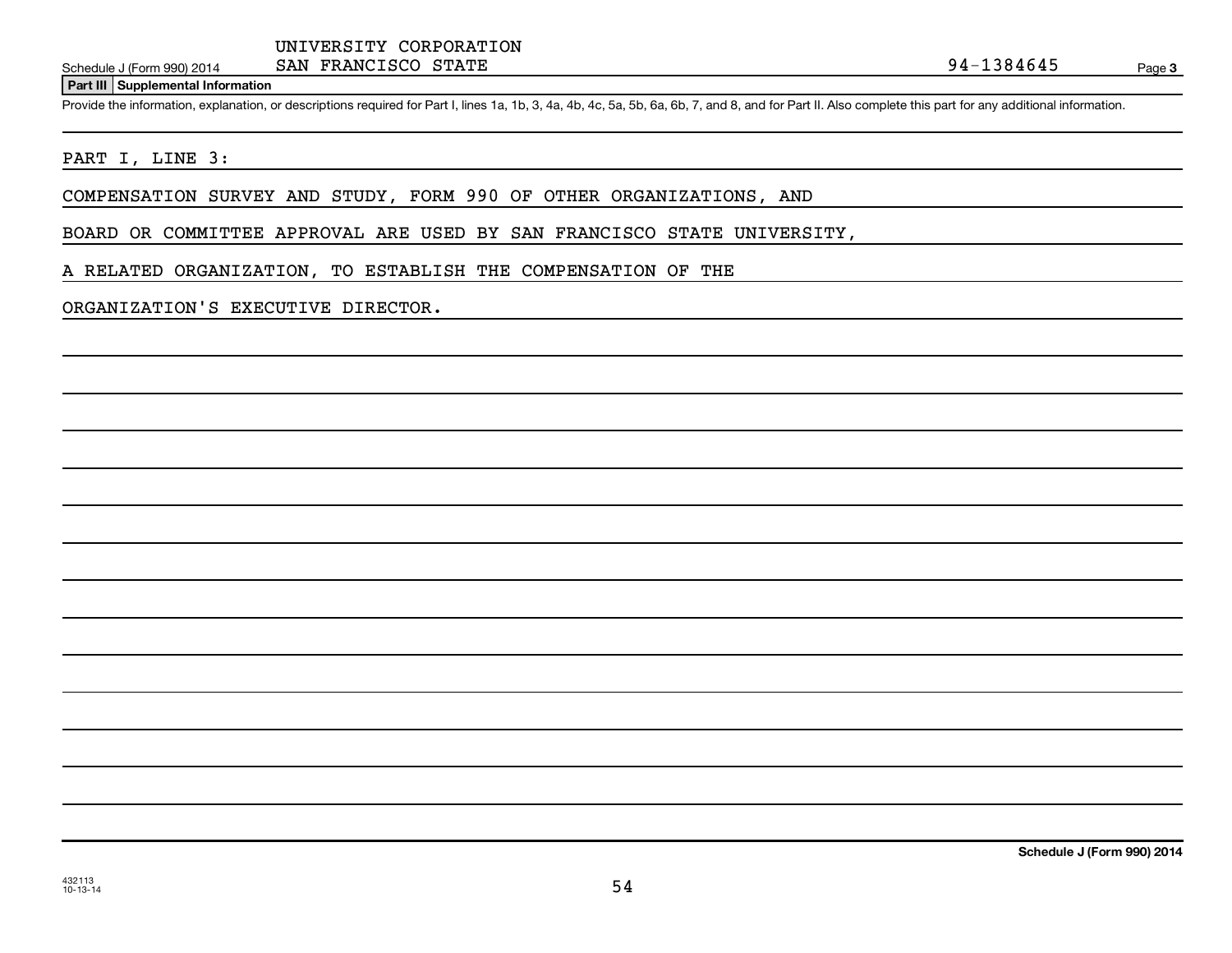| <b>SCHEDULE M</b> |  |
|-------------------|--|
| (Form 990)        |  |

### **Noncash Contributions**

OMB No. 1545-0047

| Department of the Treasury |
|----------------------------|
| Internal Revenue Service   |

◆ Complete if the organizations answered "Yes" on Form 990, Part IV, lines 29 or 30.<br>▶ Complete if the organizations answered "Yes" on Form 990, Part IV, lines 29 or 30. **Attach to Form 990.**  $\blacktriangleright$ 

**Open To Public**

|        | Department of the Treasury<br>► Attach to Form 990.<br>Internal Revenue Service<br>Information about Schedule M (Form 990) and its instructions is at www.irs.gov/form990. |                               |                                      |                                                                                                       |    |                              | Open To Public                        | Inspection |    |
|--------|----------------------------------------------------------------------------------------------------------------------------------------------------------------------------|-------------------------------|--------------------------------------|-------------------------------------------------------------------------------------------------------|----|------------------------------|---------------------------------------|------------|----|
|        | UNIVERSITY CORPORATION<br>Name of the organization                                                                                                                         |                               |                                      |                                                                                                       |    |                              | <b>Employer identification number</b> |            |    |
|        | SAN FRANCISCO STATE                                                                                                                                                        |                               |                                      |                                                                                                       |    |                              | 94-1384645                            |            |    |
| Part I | <b>Types of Property</b>                                                                                                                                                   |                               |                                      |                                                                                                       |    |                              |                                       |            |    |
|        |                                                                                                                                                                            | (a)<br>Check if<br>applicable | (b)<br>Number of<br>contributions or | (c)<br>Noncash contribution<br>amounts reported on<br>litems contributed Form 990, Part VIII, line 1g |    | noncash contribution amounts | (d)<br>Method of determining          |            |    |
| 1.     |                                                                                                                                                                            |                               |                                      |                                                                                                       |    |                              |                                       |            |    |
| 2      |                                                                                                                                                                            |                               |                                      |                                                                                                       |    |                              |                                       |            |    |
| 3      |                                                                                                                                                                            |                               |                                      |                                                                                                       |    |                              |                                       |            |    |
| 4      |                                                                                                                                                                            |                               |                                      |                                                                                                       |    |                              |                                       |            |    |
| 5      | Clothing and household goods                                                                                                                                               |                               |                                      |                                                                                                       |    |                              |                                       |            |    |
| 6      |                                                                                                                                                                            |                               |                                      |                                                                                                       |    |                              |                                       |            |    |
| 7      |                                                                                                                                                                            |                               |                                      |                                                                                                       |    |                              |                                       |            |    |
| 8      |                                                                                                                                                                            | $\overline{\textnormal{x}}$   |                                      |                                                                                                       |    |                              |                                       |            |    |
| 9      |                                                                                                                                                                            |                               |                                      | 27,863.                                                                                               |    | <b>FAIR MARKET VALUE</b>     |                                       |            |    |
| 10     | Securities - Closely held stock                                                                                                                                            |                               |                                      |                                                                                                       |    |                              |                                       |            |    |
| 11     | Securities - Partnership, LLC, or<br>trust interests                                                                                                                       |                               |                                      |                                                                                                       |    |                              |                                       |            |    |
| 12     | Securities - Miscellaneous                                                                                                                                                 |                               |                                      |                                                                                                       |    |                              |                                       |            |    |
| 13     | Qualified conservation contribution -                                                                                                                                      |                               |                                      |                                                                                                       |    |                              |                                       |            |    |
| 14     | Qualified conservation contribution - Other                                                                                                                                |                               |                                      |                                                                                                       |    |                              |                                       |            |    |
| 15     | Real estate - Residential                                                                                                                                                  |                               |                                      |                                                                                                       |    |                              |                                       |            |    |
| 16     | Real estate - Commercial                                                                                                                                                   |                               |                                      |                                                                                                       |    |                              |                                       |            |    |
| 17     |                                                                                                                                                                            |                               |                                      |                                                                                                       |    |                              |                                       |            |    |
| 18     |                                                                                                                                                                            |                               |                                      |                                                                                                       |    |                              |                                       |            |    |
| 19     |                                                                                                                                                                            |                               |                                      |                                                                                                       |    |                              |                                       |            |    |
| 20     | Drugs and medical supplies                                                                                                                                                 |                               |                                      |                                                                                                       |    |                              |                                       |            |    |
| 21     |                                                                                                                                                                            |                               |                                      |                                                                                                       |    |                              |                                       |            |    |
| 22     |                                                                                                                                                                            |                               |                                      |                                                                                                       |    |                              |                                       |            |    |
| 23     |                                                                                                                                                                            |                               |                                      |                                                                                                       |    |                              |                                       |            |    |
| 24     |                                                                                                                                                                            |                               |                                      |                                                                                                       |    |                              |                                       |            |    |
| 25     | Other $\blacktriangleright$<br>$\left(\begin{array}{ccc}\n\end{array}\right)$                                                                                              |                               |                                      |                                                                                                       |    |                              |                                       |            |    |
| 26     | Other $\blacktriangleright$                                                                                                                                                |                               |                                      |                                                                                                       |    |                              |                                       |            |    |
| 27     | Other $\blacktriangleright$                                                                                                                                                |                               |                                      |                                                                                                       |    |                              |                                       |            |    |
| 28     | Other $\blacktriangleright$                                                                                                                                                |                               |                                      |                                                                                                       |    |                              |                                       |            |    |
| 29     | Number of Forms 8283 received by the organization during the tax year for contributions                                                                                    |                               |                                      |                                                                                                       |    |                              |                                       |            |    |
|        | for which the organization completed Form 8283, Part IV, Donee Acknowledgement.                                                                                            |                               |                                      |                                                                                                       | 29 |                              |                                       | 0          |    |
|        | 30a During the year, did the organization receive by contribution any property reported in Part I, lines 1 through 28, that it                                             |                               |                                      |                                                                                                       |    |                              |                                       | <b>Yes</b> | No |
|        | must hold for at least three years from the date of the initial contribution, and which is not required to be used for                                                     |                               |                                      |                                                                                                       |    |                              |                                       |            |    |
|        |                                                                                                                                                                            |                               |                                      |                                                                                                       |    |                              | 30a                                   |            | x  |
|        | <b>b</b> If "Yes," describe the arrangement in Part II.                                                                                                                    |                               |                                      |                                                                                                       |    |                              |                                       |            |    |
| 31     |                                                                                                                                                                            |                               |                                      |                                                                                                       |    |                              | 31                                    | х          |    |
|        | 32a Does the organization hire or use third parties or related organizations to solicit, process, or sell noncash<br>contributions?                                        |                               |                                      |                                                                                                       |    |                              | 32a                                   |            | x  |
|        | <b>b</b> If "Yes," describe in Part II.                                                                                                                                    |                               |                                      |                                                                                                       |    |                              |                                       |            |    |

describe in Part II.

**33** If the organization did not report an amount in column (c) for a type of property for which column (a) is checked,

**For Paperwork Reduction Act Notice, see the Instructions for Form 990. Schedule M (Form 990) (2014)** LHA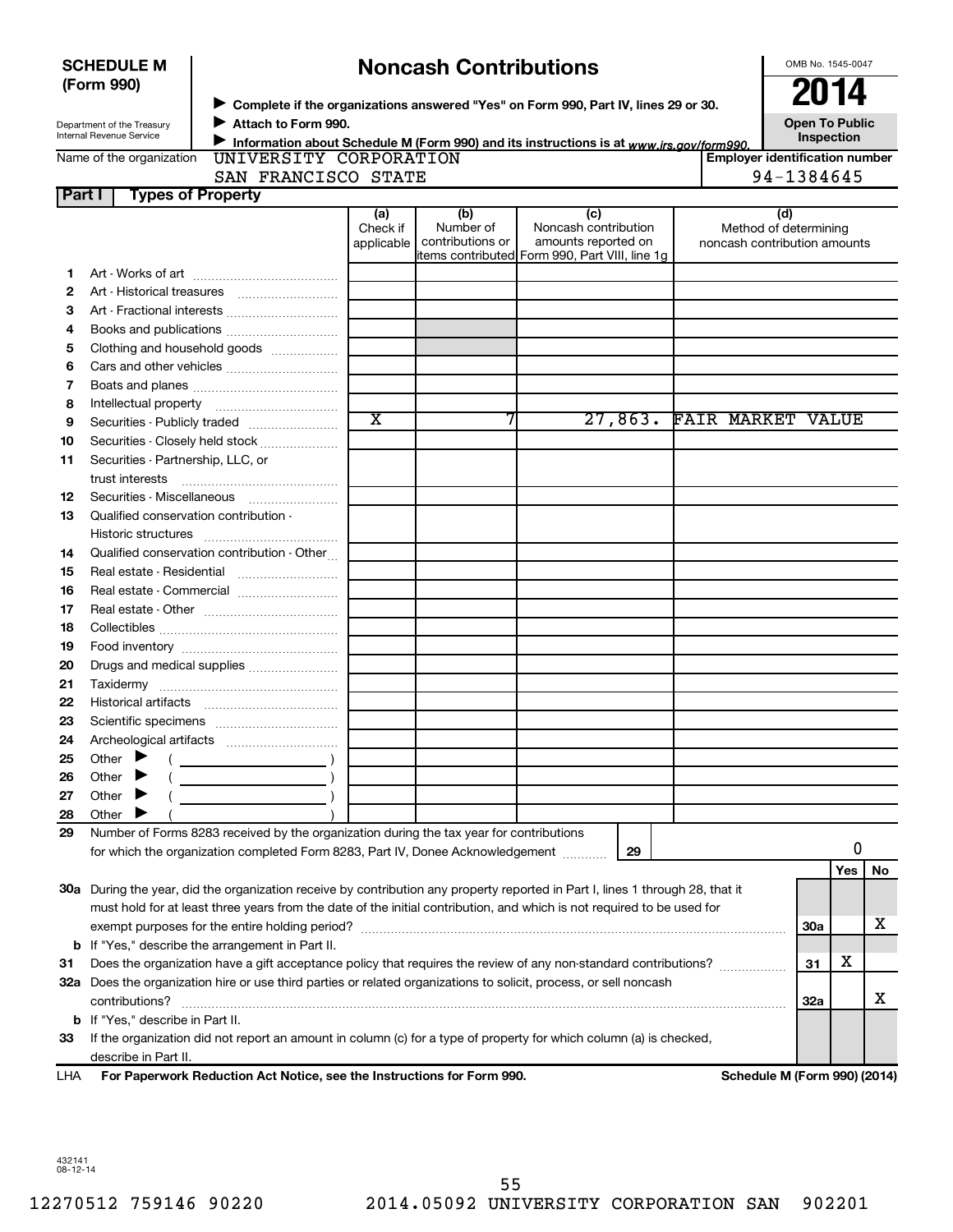**2** Schedule M (Form 990) (2014)  $SAN$  FRANCISCO STATE  $94-1384645$  Page

Part II | Supplemental Information. Provide the information required by Part I, lines 30b, 32b, and 33, and whether the organization is reporting in Part I, column (b), the number of contributions, the number of items received, or a combination of both. Also complete this part for any additional information.

SCHEDULE M, PART I, COLUMN (B):

#### THE NUMBER REFLECTS THE NUMBER OF CONTRIBUTIONS RECEIVED AND NOT THE

NUMBER OF ITEMS CONTRIBUTED.

**Schedule M (Form 990) (2014)**

432142 08-12-14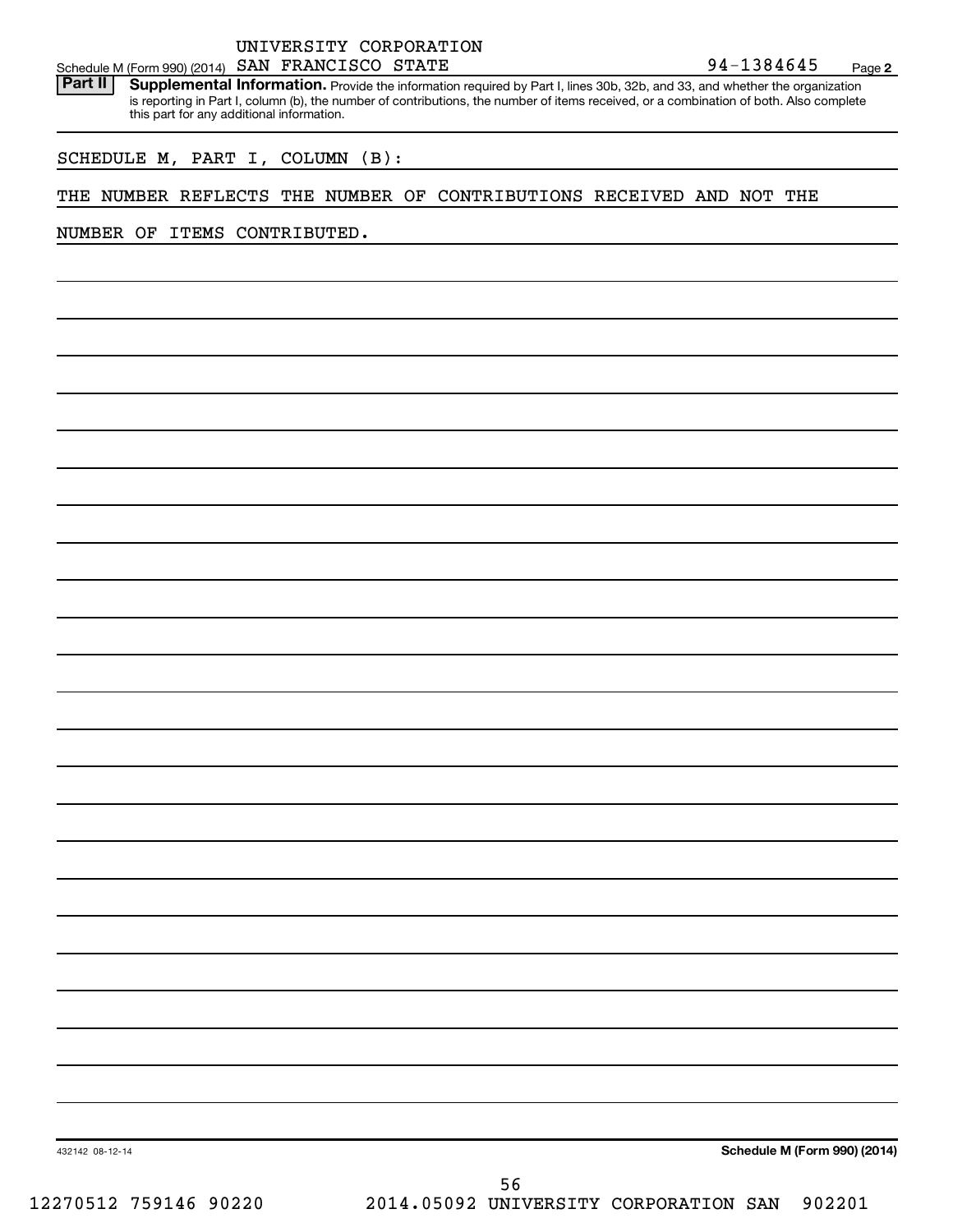**(Form 990 or 990-EZ)**

Department of the Treasury Internal Revenue Service Name of the organization

SCHEDULE O **Supplemental Information to Form 990 or 990-EZ 2014** 

Information about Schedule O (Form 990 or 990-EZ) and its instructions is at www.irs.gov/form990. **Complete to provide information for responses to specific questions on Form 990 or 990-EZ or to provide any additional information. | Attach to Form 990 or 990-EZ.**



**Employer identification number** SAN FRANCISCO STATE 94-1384645

FORM 990, PART III, LINE 4A, PROGRAM SERVICE ACCOMPLISHMENTS:

UNIVERSITY CORPORATION

FROM FALL 2011 SPRING 2015.

FORM 990, PART III, LINE 4B, PROGRAM SERVICE ACCOMPLISHMENTS:

FREE SUNDAY AFTERNOON PERFORMANCES EACH YEAR BY ACCLAIMED CHAMBER MUSIC

ENSEMBLES IN THE 700-SEAT MCKENNA THEATRE ON THE SAN FRANCISCO STATE

UNIVERSITY CAMPUS. THE INSTRUCTIONAL PROGRAM OF THE MORRISON CHAMBER

MUSIC CENTER FEATURES THE ALEXANDER STRING QUARTET, SFSU'S

QUARTET-IN-RESIDENCE, COACHING CHAMBER MUSICIANS FROM THE UNIVERSITY'S

SCHOOL OF MUSIC AND DANCE. IN COOPERATION WITH SAN FRANCISCO

PERFORMANCES, THE ALEXANDER STRING QUARTET PROVIDES EDUCATIONAL

OUTREACH TO ASPIRING YOUNG MUSICIANS IN LOCAL SCHOOLS AND COMMUNITY

GROUPS."

FORM 990, PART III, LINE 4D, OTHER PROGRAM SERVICES:

ALL OTHER PROGRAM SERVICE ACCOMPLISHMENTS - IN KEEPING WITH THE MISSION

OF THE UNIVERSITY CORPORATION, EXPENSES INCURRED IN THE OSHER LIFE-LONG

LEARNING INSTITUTE IS AN ACTIVE COMMUNITY OF PEERS AGE 50 AND UP

ENGAGED IN LEARNING THROUGH THREE- AND SIX-WEEK CLASSES, INTEREST

GROUPS AND EVENTS AT THE SF STATE DOWNTOWN AND MAIN CAMPUSES. IN

COLLABORATION WITH THE SUBSTANCE ABUSE AND MENTAL HEALTH SERVICES

ADMINISTRATION, CREATED THE BOOKLET, "HELPING FAMILIES TO SUPPORT THEIR

LESBIAN, GAY, BISEXUAL AND TRANSGENDER (LGBT) CHILDREN." MOST RECENTLY,

THE STORY OF MORMON FAMILY COMING TO TERMS WITH THEIR SON'S

HOMOSEXUALITY. DISSERTATION SCHOLARS HELP PAY 4 GRADUATE STUDENTS PER

432211 08-27-14 LHA For Paperwork Reduction Act Notice, see the Instructions for Form 990 or 990-EZ. Schedule O (Form 990 or 990-EZ) (2014) YEAR TO INCREASE DIVERSITY. THE GUARDIAN SCHOLARSHIP PROGRAM PROVIDES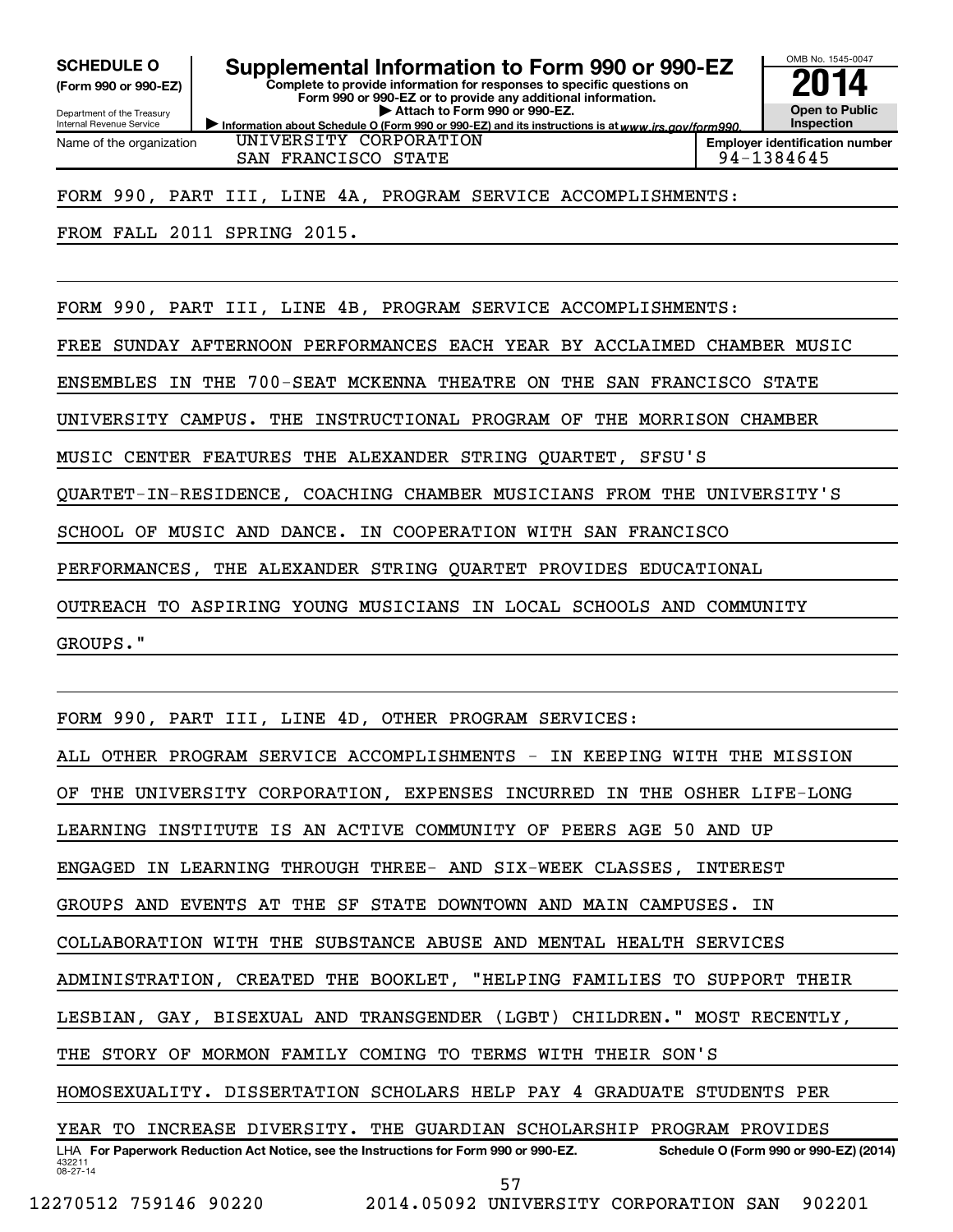| Schedule O (Form 990 or 990-EZ) (2014)                                     | Page 2                                              |
|----------------------------------------------------------------------------|-----------------------------------------------------|
| Name of the organization UNIVERSITY CORPORATION<br>SAN FRANCISCO STATE     | <b>Employer identification number</b><br>94-1384645 |
| FOR TUITION AND YEAR-ROUND LIVING EXPENSES FOR THOSE WHO AGE OUT           | THE<br>OF.                                          |
| FOSTER CARE. SNFC NEEDS A LOCAL BANK DUE TO ITS REMOTE LOCATION. THE       |                                                     |
| RET PROJECT SUPPORTS THE UNIVERSITY AND<br>ITS ECONOMIC ENDEAVORS WITH ITS |                                                     |
| DIRECT SERVICES TO HUNDREDS OF PEOPLE WITH DISABILITIES THROUGHOUT         |                                                     |
| NORTHERN CALIFORNIA, INCLUDING SF STATE FACULTY, STAFF AND STUDENTS.       |                                                     |
| OVER THE PAST 5 YEARS, THE RET PROJECT HAS PROVIDED SERVICES TO            |                                                     |
| APPROXIMATELY 165 SFSU FACULTY AND STAFF THROUGH THE UNIVERSITY'S          |                                                     |
| WORKERS COMPENSATION PROGRAM; 90 SFSU FACULTY AND STAFF REQUIRING          |                                                     |
| DISABILITY-RELATED ACCOMMODATIONS; AND 1550 STUDENTS AND OTHER ADULTS      |                                                     |
| SERVED THROUGH THE DEPARTMENT OF REHABILITATION AND                        | OTHER ENTITIES.                                     |
| EXPENSES \$ 10,051,015. INCL GRANTS OF \$ 1,701,426. REVENUE \$ 6,511,414. |                                                     |
|                                                                            |                                                     |

FORM 990, PART VI, SECTION A, LINE 7A:

THE PRESIDENT AND VICE PRESIDENT OF SAN FRANCISCO UNIVERSITY EACH HAVE AUTHORITY TO EITHER SERVE ON THE BOARD OF DIRECTORS OR APPOINT A DESIGNEE TO DO SO ON THEIR BEHALF.

FORM 990, PART VI, SECTION A, LINE 7B:

THE NOMINEE COMMITTEE SELECTS STUDENT NOMINEES FOR SCHOLARSHIPS. THE PRESIDENT OF THE UNIVERSITY APPROVES THE NOMINEES BEFORE THEY CAN GO TO THE BOARD FOR APPROVAL. THE PRESIDENT OF THE UNIVERSITY ALSO HAS TO APPROVE THE BUDGET OF THE AUXILIARY AFTER THE BOARD APPROVES IT BEFORE IT BECOMES FINAL. THE PRESIDENT HAS APPOINTED A VOTING DESIGNEE.

FORM 990, PART VI, SECTION B, LINE 11:

THE TAXPAYER'S ACCOUNTING FIRM FORWARDED THE FORM 990 TO THE

CFO/TREASURER/CONTROLLER. THE CFO/TREASURER/CONTROLLER FORWARDED THE FORM

432212 08-27-14 **Schedule O (Form 990 or 990-EZ) (2014)** 990 TO THE BOARD MEMBERS FOR THEIR REVIEW PRIOR TO FILING THE FORM 990.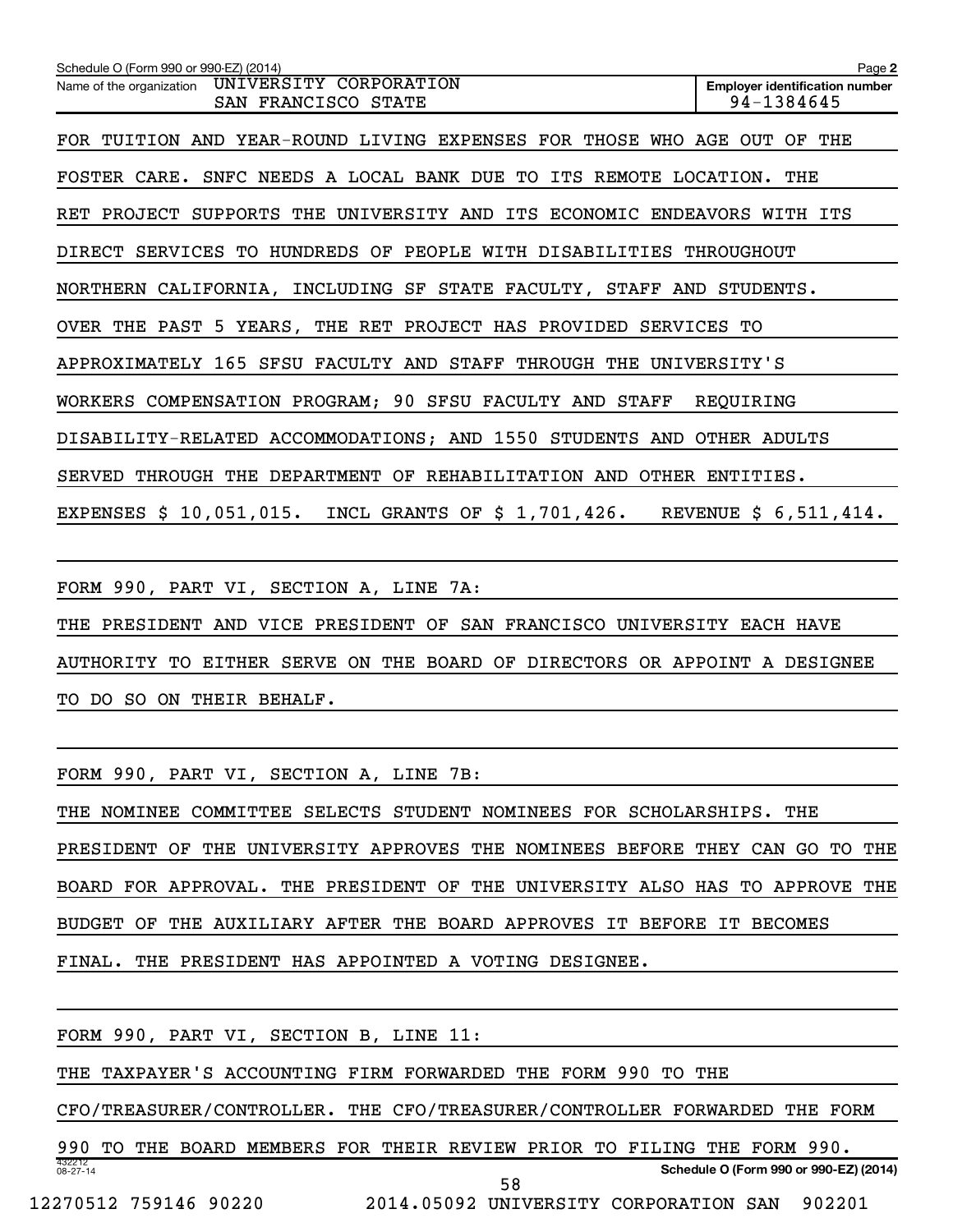**2 Employer identification number** Schedule O (Form 990 or 990-EZ) (2014) Name of the organization UNIVERSITY CORPORATION SAN FRANCISCO STATE 61 and 100 minutes of 1384645 BOARD MEMBERS WERE ENCOURAGED TO REVIEW THE FORM 990 AND TO FORWARD THEIR QUESTIONS TO THE CFO/TREASURER/CONTROLLER. EITHER THE CFO/TREASURER/CONTROLLER OR THE ACCOUNTING FIRM ADDRESSED THE QUESTIONS FROM THE BOARD.

FORM 990, PART VI, SECTION B, LINE 12C:

BOARD MEMBERS ARE REQUIRED TO REVIEW AND COMPLETE AN ANNUAL CONFLICT OF INTEREST STATEMENT NOTING THEIR UNDERSTANDING OF THE POLICY AND THEIR WILLINGNESS TO ABIDE BY IT. THE POLICY INCLUDES FINANCIAL INTERESTS OF \$250 IN THE AGGREGATE, OR REAL PROPERTY IN WHICH THE BOARD MEMBER HAS AN INTEREST OF \$1,000 OR MORE, OR AN INVESTMENT INTEREST OF \$1,000 OR MORE. THE POLICY IS APPLICABLE TO ALL BOARD MEMBERS AND KEY EMPLOYEES. THOSE BECOMING AWARE OF A POTENTIAL CONFLICT MUST DISCLOSE IT, ABSTAIN FROM VOTING, REVIEW IT WITH THE CHAIR AND BOARD AND ALLOW THE BOARD TO DETERMINE THE BEST COURSE OF ACTION.

FORM 990, PART VI, SECTION B, LINE 15:

UNIVERSITY CORPORATION EMPLOYEES' SALARIES ARE DETERMINED BY SAN FRANCISCO STATE UNIVERSITY IN COMPLIANCE WITH STATE PRACTICE AND RIGOROUS REVIEW, AS THE EMPLOYEES ARE EMPLOYEES OF THE STATE WHOSE TIME IS REIMBURSED.

FORM 990, PART VI, SECTION C, LINE 19:

GOVERNING DOCUMENTS, CONFLICT OF INTEREST POLICY AND FINANCIAL STATEMENTS ARE AVAILABLE FOR THE SAME PERIOD OF TIME SET FORTH IN SEC. 6104(D) VIA OUR WEBSITE OR BY REQUESTING AN APPOINTMENT DURING NORMAL BUSINESS HOURS.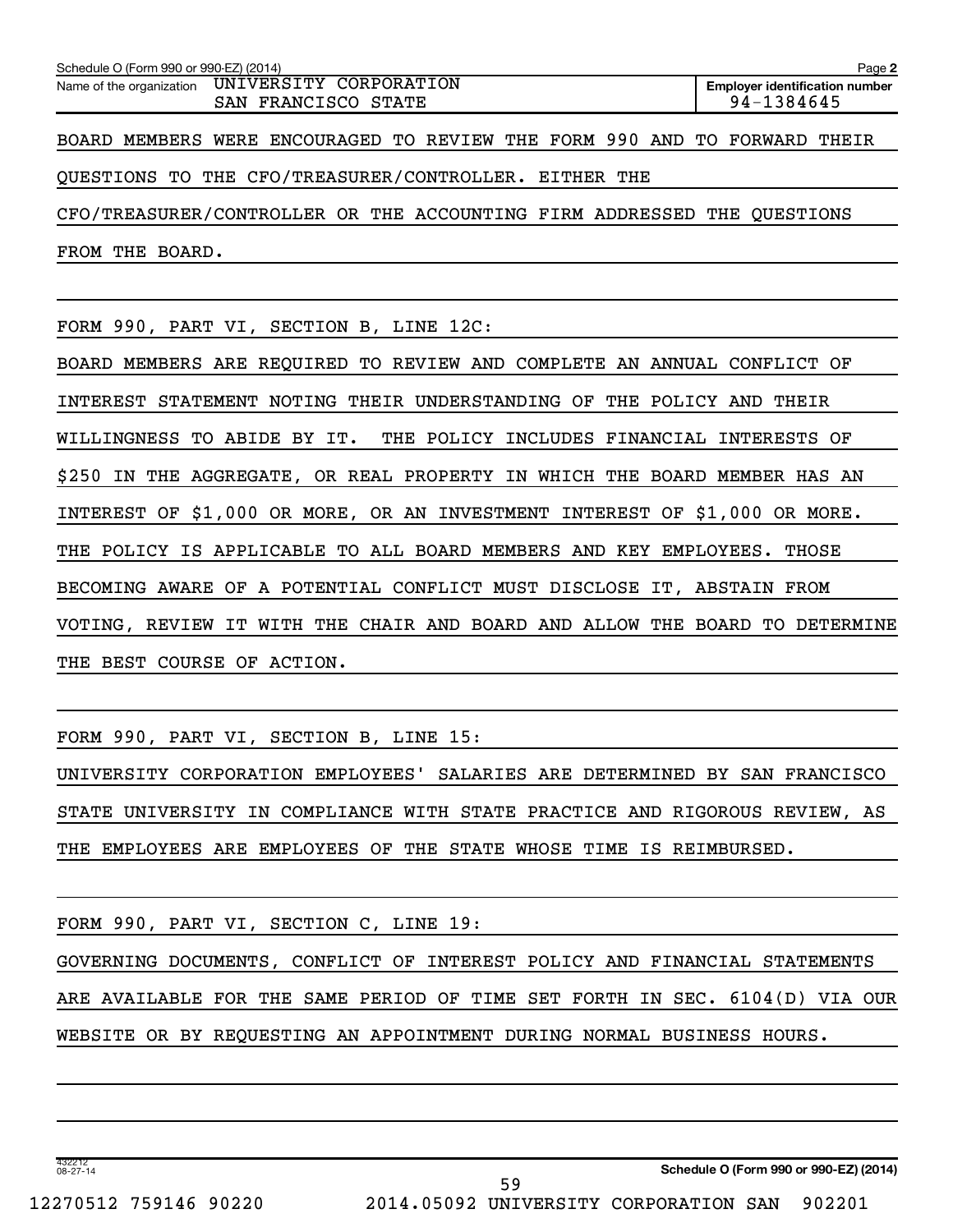| <b>SCHEDULE R</b><br>(Form 990)<br>Department of the Treasury<br>Internal Revenue Service |                                                                                            | <b>Related Organizations and Unrelated Partnerships</b><br>Complete if the organization answered "Yes" on Form 990, Part IV, line 33, 34, 35b, 36, or 37.<br>Attach to Form 990. |                                                     | OMB No. 1545-0047<br>2014<br><b>Open to Public</b><br>Inspection |                                             |                                     |                                   |                                     |                                                      |
|-------------------------------------------------------------------------------------------|--------------------------------------------------------------------------------------------|----------------------------------------------------------------------------------------------------------------------------------------------------------------------------------|-----------------------------------------------------|------------------------------------------------------------------|---------------------------------------------|-------------------------------------|-----------------------------------|-------------------------------------|------------------------------------------------------|
| Name of the organization                                                                  | UNIVERSITY CORPORATION<br>SAN FRANCISCO STATE                                              | Information about Schedule R (Form 990) and its instructions is at www.irs.gov/form990.                                                                                          |                                                     | <b>Employer identification number</b><br>94-1384645              |                                             |                                     |                                   |                                     |                                                      |
| Part I                                                                                    |                                                                                            | Identification of Disregarded Entities Complete if the organization answered "Yes" on Form 990, Part IV, line 33.                                                                |                                                     |                                                                  |                                             |                                     |                                   |                                     |                                                      |
| (a)<br>Name, address, and EIN (if applicable)<br>of disregarded entity                    |                                                                                            | (b)<br>Primary activity                                                                                                                                                          | (c)<br>Legal domicile (state or<br>foreign country) | (d)<br>Total income                                              | (e)<br>End-of-year assets                   |                                     |                                   | (f)<br>Direct controlling<br>entity |                                                      |
|                                                                                           |                                                                                            |                                                                                                                                                                                  |                                                     |                                                                  |                                             |                                     |                                   |                                     |                                                      |
| Part II<br>organizations during the tax year.                                             |                                                                                            | Identification of Related Tax-Exempt Organizations Complete if the organization answered "Yes" on Form 990, Part IV, line 34 because it had one or more related tax-exempt       |                                                     |                                                                  |                                             |                                     |                                   |                                     |                                                      |
|                                                                                           | (a)<br>Name, address, and EIN<br>of related organization                                   | (b)<br>Primary activity                                                                                                                                                          | (c)<br>Legal domicile (state or<br>foreign country) | (d)<br>Exempt Code<br>section                                    | (e)<br>Public charity<br>status (if section | (f)<br>Direct controlling<br>entity |                                   |                                     | $(g)$<br>Section 512(b)(13)<br>controlled<br>entity? |
|                                                                                           | SAN FRANCISCO STATE UNIVERSITY - 93-1137247                                                |                                                                                                                                                                                  |                                                     |                                                                  | 501(c)(3)                                   |                                     |                                   | Yes                                 | No                                                   |
| 1600 HOLLOWAY AVE<br>SAN FRANCISCO, CA 94132                                              |                                                                                            | EDUCATIONAL                                                                                                                                                                      | CALIFORNIA                                          | 501(C)(3)                                                        | LINE 2                                      | N/A                                 |                                   |                                     | X                                                    |
| FRANCISCO, CA 94132                                                                       | SAN FRANCISCO STATE UNIVERSITY FOUNDATION -<br>26-1169717, 1600 HOLLOWAY AVE, ADM 151, SAN | SUPPORT SAN FRANCISCO<br><b>STATE UNIVERSITY</b>                                                                                                                                 | CALIFORNIA                                          | 501(C)(3)                                                        | <b>JINE 5</b>                               |                                     | SAN FRANCISCO<br>STATE UNIVERSITY |                                     | $\mathbf X$                                          |
| FRANCISCAN SHOPS - 94-1279802<br>1600 HOLLOWAY AVE<br>SAN FRANCISCO, CA 94132             |                                                                                            | SUPPORT SAN FRANCISCO<br>STATE UNIVERSITY                                                                                                                                        | CALIFORNIA                                          | 501(C)(3)                                                        | LINE 11C,<br>III-FI                         |                                     | SAN FRANCISCO<br>STATE UNIVERSITY | х                                   |                                                      |
|                                                                                           | For Paperwork Reduction Act Notice, see the Instructions for Form 990.                     |                                                                                                                                                                                  |                                                     |                                                                  |                                             |                                     | Schedule R (Form 990) 2014        |                                     |                                                      |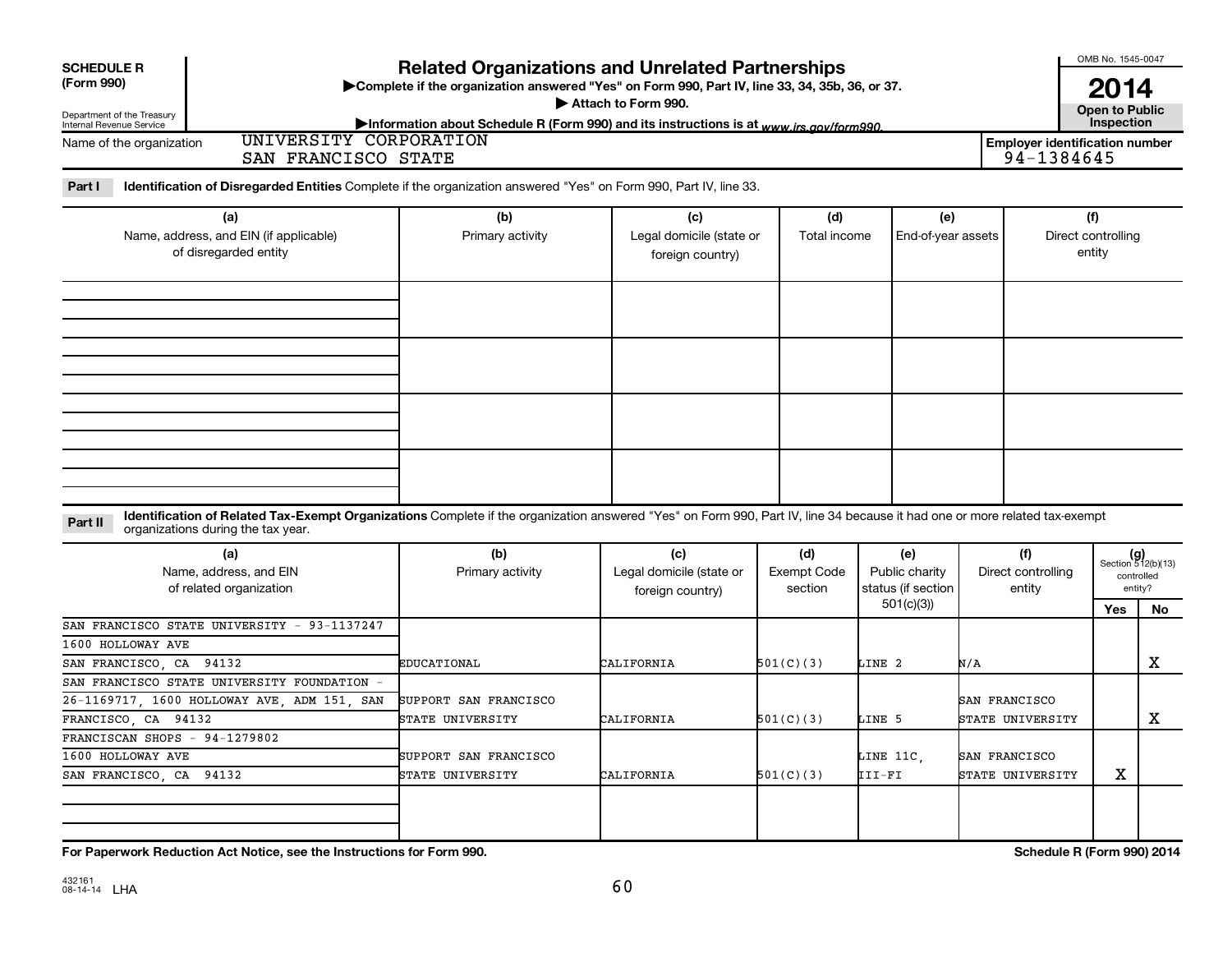**2** Schedule R (Form 990) 2014 SAN FRANCISCO STATE  $94-1384645$  Page

| Identification of Related Organizations Taxable as a Partnership Complete if the organization answered "Yes" on Form 990, Part IV, line 34 because it had one or more related<br>Part III<br>organizations treated as a partnership during the tax year. |                  |                                                       |                              |                                                                                             |                          |                                   |                                           |  |                                                                                           |          |                                               |
|----------------------------------------------------------------------------------------------------------------------------------------------------------------------------------------------------------------------------------------------------------|------------------|-------------------------------------------------------|------------------------------|---------------------------------------------------------------------------------------------|--------------------------|-----------------------------------|-------------------------------------------|--|-------------------------------------------------------------------------------------------|----------|-----------------------------------------------|
| (a)                                                                                                                                                                                                                                                      | (b)              | (c)                                                   | (d)                          |                                                                                             | (f)                      | (a)                               | (h)                                       |  |                                                                                           |          | (k)                                           |
| Name, address, and EIN<br>of related organization                                                                                                                                                                                                        | Primary activity | Legal<br>domicile<br>(state or<br>foreian<br>country) | Direct controlling<br>entity | Predominant income<br>related, unrelated,<br>lexcluded from tax underl<br>sections 512-514) | Share of total<br>income | Share of<br>end-of-vear<br>assets | Disproportionate<br>allocations?<br>Yes . |  | Code V-UBI<br>amount in box<br>20 of Schedule<br>$ $ No $ $ K-1 (Form 1065) <b>Yes</b> No | partner? | General or Percentage<br>managing   ownership |

| Part IV | <b>Identification of Related Organizations Taxable as a Corporation or Trust</b> Complete if the organization answered "Yes" on Form 990. Part IV, line 34 because it had one or more related<br>organizations treated as a corporation or trust during the tax year. |  |  |  |  |
|---------|-----------------------------------------------------------------------------------------------------------------------------------------------------------------------------------------------------------------------------------------------------------------------|--|--|--|--|
|         |                                                                                                                                                                                                                                                                       |  |  |  |  |

| (a)<br>Name, address, and EIN<br>of related organization | (b)<br>Primary activity | (c)<br>Legal domicile<br>(state or<br>foreign | (d)<br>Direct controlling<br>entity | (e)<br>Type of entity<br>(C corp, S corp,<br>or trust) | (f)<br>Share of total<br>income | (g)<br>Share of<br>end-of-year<br>assets | (h)<br>Percentage<br>ownership | $(i)$ Section<br>512(b)(13)<br>controlled<br>entity? |  |
|----------------------------------------------------------|-------------------------|-----------------------------------------------|-------------------------------------|--------------------------------------------------------|---------------------------------|------------------------------------------|--------------------------------|------------------------------------------------------|--|
|                                                          |                         | country)                                      |                                     |                                                        |                                 |                                          |                                | $Yes$ No                                             |  |
|                                                          |                         |                                               |                                     |                                                        |                                 |                                          |                                |                                                      |  |
|                                                          |                         |                                               |                                     |                                                        |                                 |                                          |                                |                                                      |  |
|                                                          |                         |                                               |                                     |                                                        |                                 |                                          |                                |                                                      |  |
|                                                          |                         |                                               |                                     |                                                        |                                 |                                          |                                |                                                      |  |
|                                                          |                         |                                               |                                     |                                                        |                                 |                                          |                                |                                                      |  |
|                                                          |                         |                                               |                                     |                                                        |                                 |                                          |                                |                                                      |  |
|                                                          |                         |                                               |                                     |                                                        |                                 |                                          |                                |                                                      |  |
|                                                          |                         |                                               |                                     |                                                        |                                 |                                          |                                |                                                      |  |
|                                                          |                         |                                               |                                     |                                                        |                                 |                                          |                                |                                                      |  |
|                                                          |                         |                                               |                                     |                                                        |                                 |                                          |                                |                                                      |  |
|                                                          |                         |                                               |                                     |                                                        |                                 |                                          |                                |                                                      |  |
|                                                          |                         |                                               |                                     |                                                        |                                 |                                          |                                |                                                      |  |
|                                                          |                         |                                               |                                     |                                                        |                                 |                                          |                                |                                                      |  |
|                                                          |                         |                                               |                                     |                                                        |                                 |                                          |                                |                                                      |  |
|                                                          |                         |                                               |                                     |                                                        |                                 |                                          |                                |                                                      |  |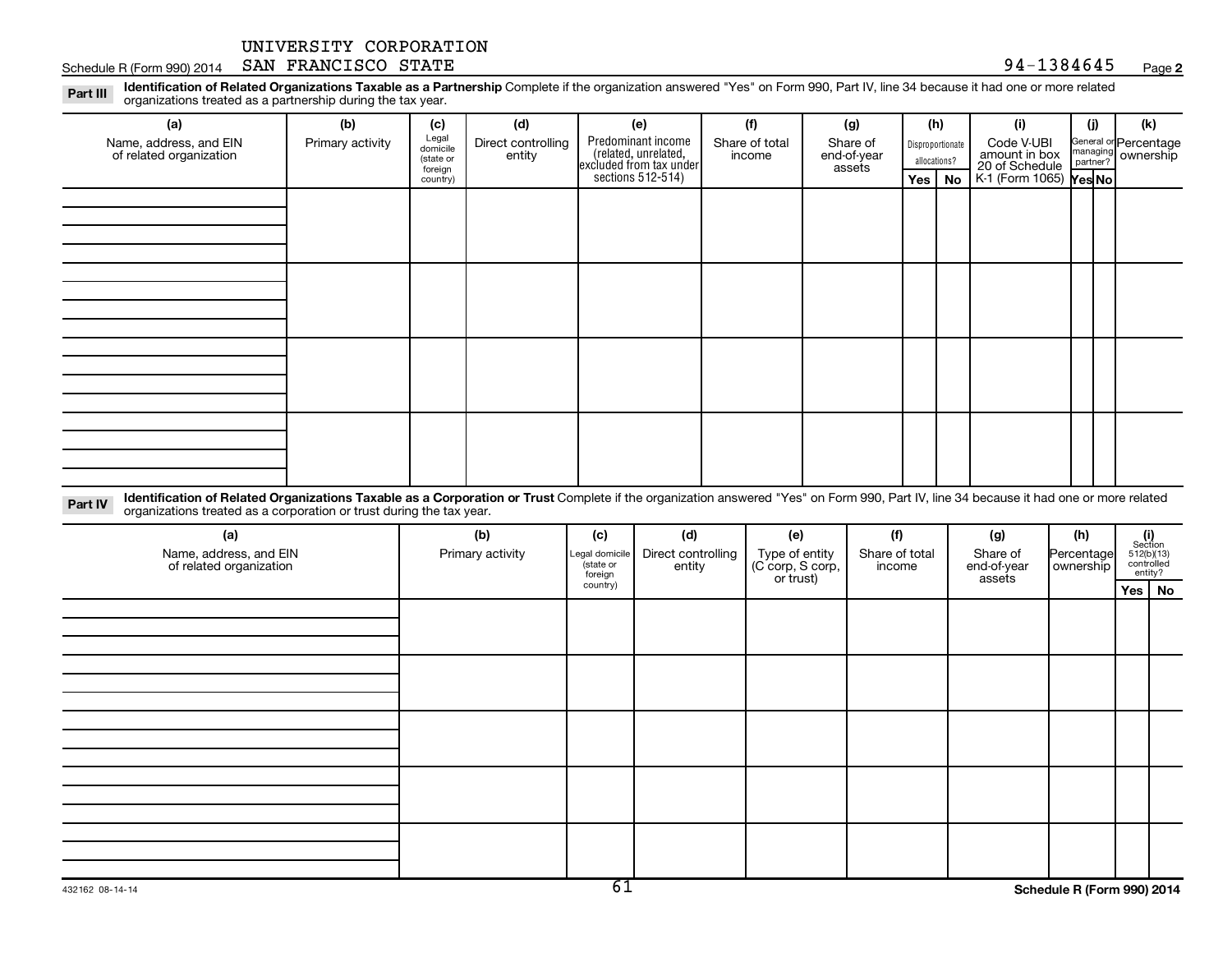Part V Transactions With Related Organizations Complete if the organization answered "Yes" on Form 990, Part IV, line 34, 35b, or 36.

|                                                                                                                                                                                                                                | Note. Complete line 1 if any entity is listed in Parts II, III, or IV of this schedule.                                                                                                                                        |                    |                        |                                              |                 | Yes                     | <b>No</b>               |  |  |
|--------------------------------------------------------------------------------------------------------------------------------------------------------------------------------------------------------------------------------|--------------------------------------------------------------------------------------------------------------------------------------------------------------------------------------------------------------------------------|--------------------|------------------------|----------------------------------------------|-----------------|-------------------------|-------------------------|--|--|
|                                                                                                                                                                                                                                | During the tax year, did the organization engage in any of the following transactions with one or more related organizations listed in Parts II-IV?                                                                            |                    |                        |                                              |                 |                         |                         |  |  |
|                                                                                                                                                                                                                                |                                                                                                                                                                                                                                |                    |                        |                                              | 1a              |                         | $\overline{\mathbf{x}}$ |  |  |
|                                                                                                                                                                                                                                |                                                                                                                                                                                                                                |                    |                        |                                              | 1 <sub>b</sub>  | $\overline{\mathbf{X}}$ |                         |  |  |
|                                                                                                                                                                                                                                |                                                                                                                                                                                                                                |                    |                        |                                              | 1 <sub>c</sub>  | X                       | $\overline{\mathbf{x}}$ |  |  |
|                                                                                                                                                                                                                                |                                                                                                                                                                                                                                |                    |                        |                                              |                 |                         |                         |  |  |
|                                                                                                                                                                                                                                |                                                                                                                                                                                                                                |                    |                        |                                              |                 |                         |                         |  |  |
|                                                                                                                                                                                                                                |                                                                                                                                                                                                                                |                    |                        |                                              |                 |                         |                         |  |  |
| Dividends from related organization(s) material contents and content and content and content and content and content and content and content and content and content and content and content and content and content and conte |                                                                                                                                                                                                                                |                    |                        |                                              |                 |                         |                         |  |  |
|                                                                                                                                                                                                                                | g Sale of assets to related organization(s) manufactured assemblance contract to the contract of the contract or contract or contract or contract or contract or contract or contract or contract or contract or contract or c |                    |                        |                                              | 1 <sub>g</sub>  |                         | $\overline{\texttt{x}}$ |  |  |
|                                                                                                                                                                                                                                | h Purchase of assets from related organization(s) manufactured contains and contained a set of assets from related organization(s) manufactured and contained a set of assets from related organization(s) manufactured and co |                    |                        |                                              | 1 <sub>h</sub>  |                         | $\overline{\textbf{x}}$ |  |  |
|                                                                                                                                                                                                                                |                                                                                                                                                                                                                                |                    |                        |                                              | 1i              |                         | $\overline{\texttt{x}}$ |  |  |
|                                                                                                                                                                                                                                |                                                                                                                                                                                                                                |                    |                        |                                              |                 |                         |                         |  |  |
|                                                                                                                                                                                                                                |                                                                                                                                                                                                                                |                    |                        |                                              |                 |                         |                         |  |  |
|                                                                                                                                                                                                                                |                                                                                                                                                                                                                                |                    |                        |                                              | 1k              | X                       |                         |  |  |
|                                                                                                                                                                                                                                |                                                                                                                                                                                                                                |                    |                        |                                              | 11              |                         | $\overline{\mathbf{X}}$ |  |  |
|                                                                                                                                                                                                                                |                                                                                                                                                                                                                                |                    |                        |                                              | 1 <sub>m</sub>  |                         | $\overline{\mathbf{x}}$ |  |  |
|                                                                                                                                                                                                                                |                                                                                                                                                                                                                                |                    |                        |                                              | 1n              | X                       |                         |  |  |
|                                                                                                                                                                                                                                | o Sharing of paid employees with related organization(s) manufactured and content to the contract of the contract organization(s) manufactured and content and content of the content of the content of the content of the con |                    |                        |                                              | 10 <sub>o</sub> |                         |                         |  |  |
|                                                                                                                                                                                                                                |                                                                                                                                                                                                                                |                    |                        |                                              |                 |                         |                         |  |  |
|                                                                                                                                                                                                                                |                                                                                                                                                                                                                                |                    |                        |                                              | 1p              | X                       |                         |  |  |
|                                                                                                                                                                                                                                |                                                                                                                                                                                                                                |                    |                        |                                              | 1q              | х                       |                         |  |  |
|                                                                                                                                                                                                                                |                                                                                                                                                                                                                                |                    |                        |                                              |                 |                         |                         |  |  |
|                                                                                                                                                                                                                                | Other transfer of cash or property to related organization(s) COLOGY CONSERVING CONSERVING SUPERFECT OF CASH OF DEALER SERVING SUPERFECT OF CASH OF DEALER SERVING SUPERFECT OF CASH OF DEALER SERVING SUPERFECT OF CASH OF DE |                    |                        |                                              | 1r              | $\mathbf x$             |                         |  |  |
|                                                                                                                                                                                                                                |                                                                                                                                                                                                                                |                    |                        |                                              | 1s              | X                       |                         |  |  |
|                                                                                                                                                                                                                                | If the answer to any of the above is "Yes," see the instructions for information on who must complete this line, including covered relationships and transaction thresholds.                                                   |                    |                        |                                              |                 |                         |                         |  |  |
|                                                                                                                                                                                                                                | (a)<br>Name of related organization                                                                                                                                                                                            | (b)<br>Transaction | (c)<br>Amount involved | (d)<br>Method of determining amount involved |                 |                         |                         |  |  |

| (a)<br>Name of related organization | (U)<br>Transaction<br>type (a-s) | (C)<br>Amount involved | Method of determining amount involved |
|-------------------------------------|----------------------------------|------------------------|---------------------------------------|
| (1)                                 |                                  |                        |                                       |
| (2)                                 |                                  |                        |                                       |
| (3)                                 |                                  |                        |                                       |
| (4)                                 |                                  |                        |                                       |
| (5)                                 |                                  |                        |                                       |
| (6)                                 | $\overline{\phantom{a}}$         |                        |                                       |
|                                     |                                  |                        |                                       |